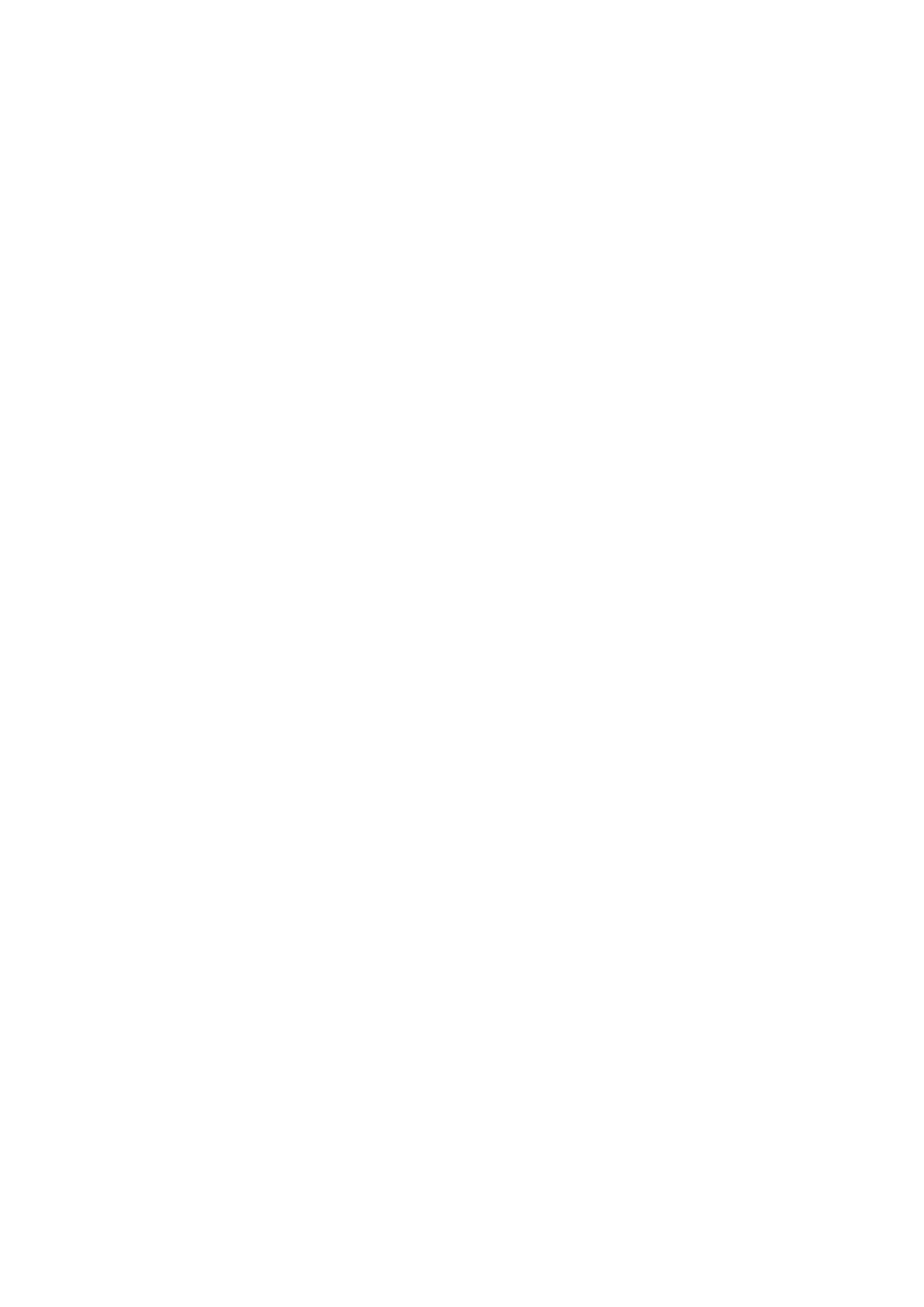*La gloria di colui che tutto move per l'universo penetra, e risplende in una parte piú e meno altrove.*

Dante Alighieri, *Paradiso*, Canto I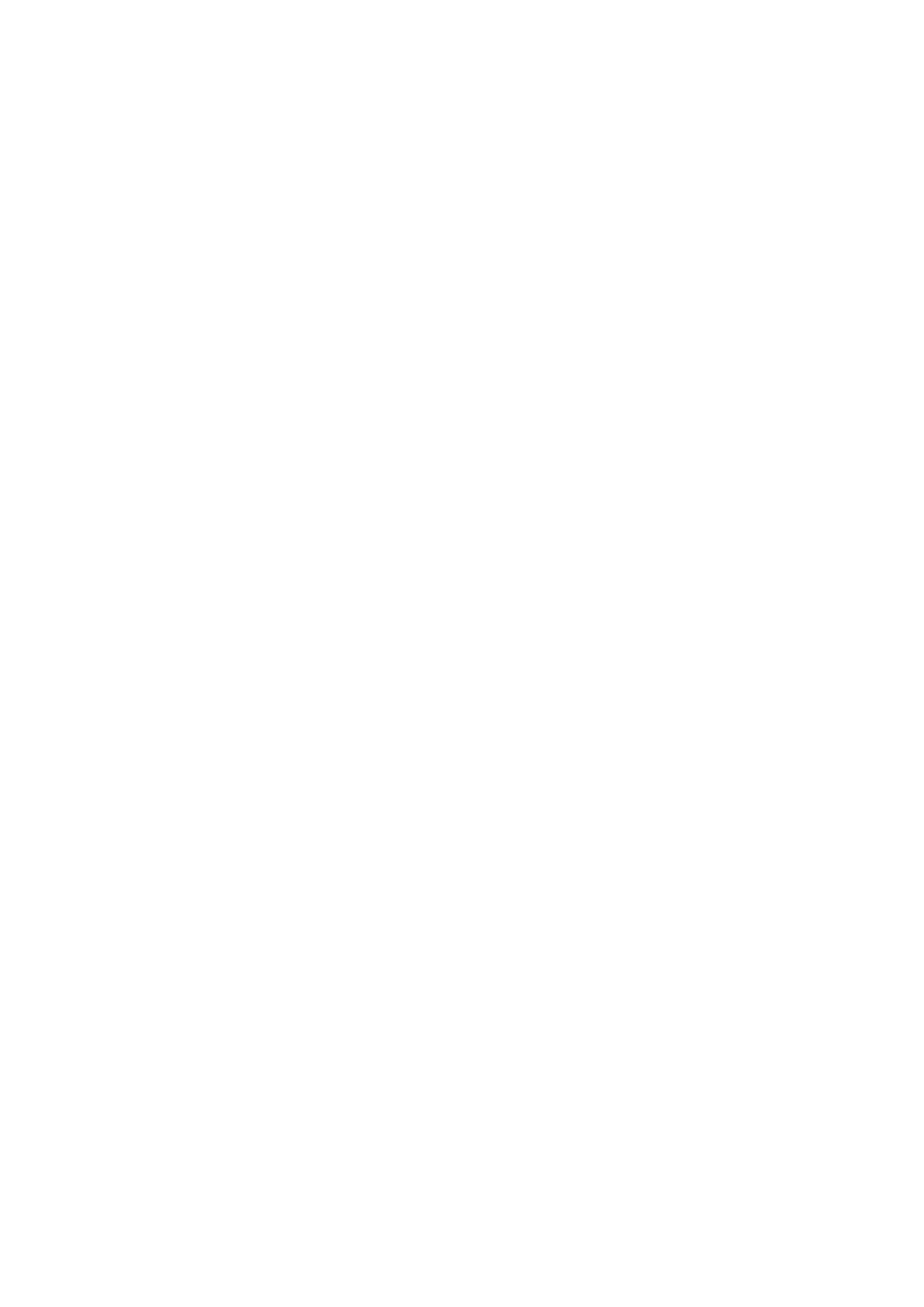# **Declaration**

I hereby declare that I am the sole author of this thesis. Where the work of others has been consulted, this is duly acknowledged in the references that appear at the end of this text. I have not used any other unnamed sources. All verbatim or referential use of the sources named in the references has been specifically indicated in the text. This work was not previously presented to another examination board and has not been published.

21st September 2017, München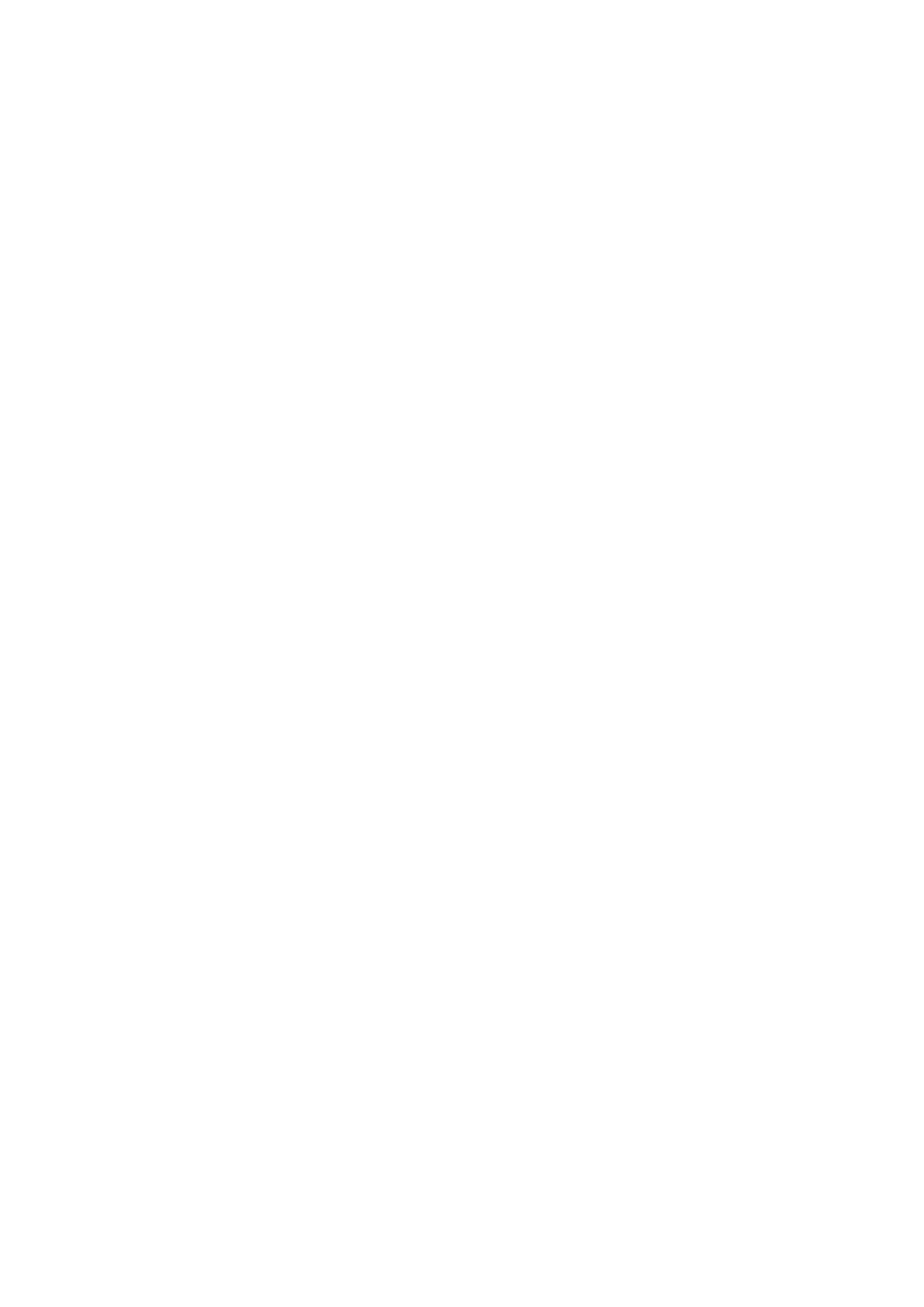## **Acknowledgements**

I am indebted to Prof. Hamilton for his guidance and patience during the writing of this thesis, and for making me a better mathematician and researcher in the process. Gratitude is also owed to Dr. Robert Helling for many enlightening discussions, and for providing the inspiration for the final chapter of this paper.

I was lucky to have the finest colleagues at LMU, some of whom deserve a special mention: Alex Tabler and Danu Thung for their companionship, and the endless conversations about mathematics, physics, LaTeX, and everything in between; Martin Dupont for his camaraderie and careful proofreading of the final draft, and Agnes Rugel, who gently walked me through my many existential crises. Finally, I must thank my parents, to whom I owe everything, and my brother, for being a constant source of joy in my life.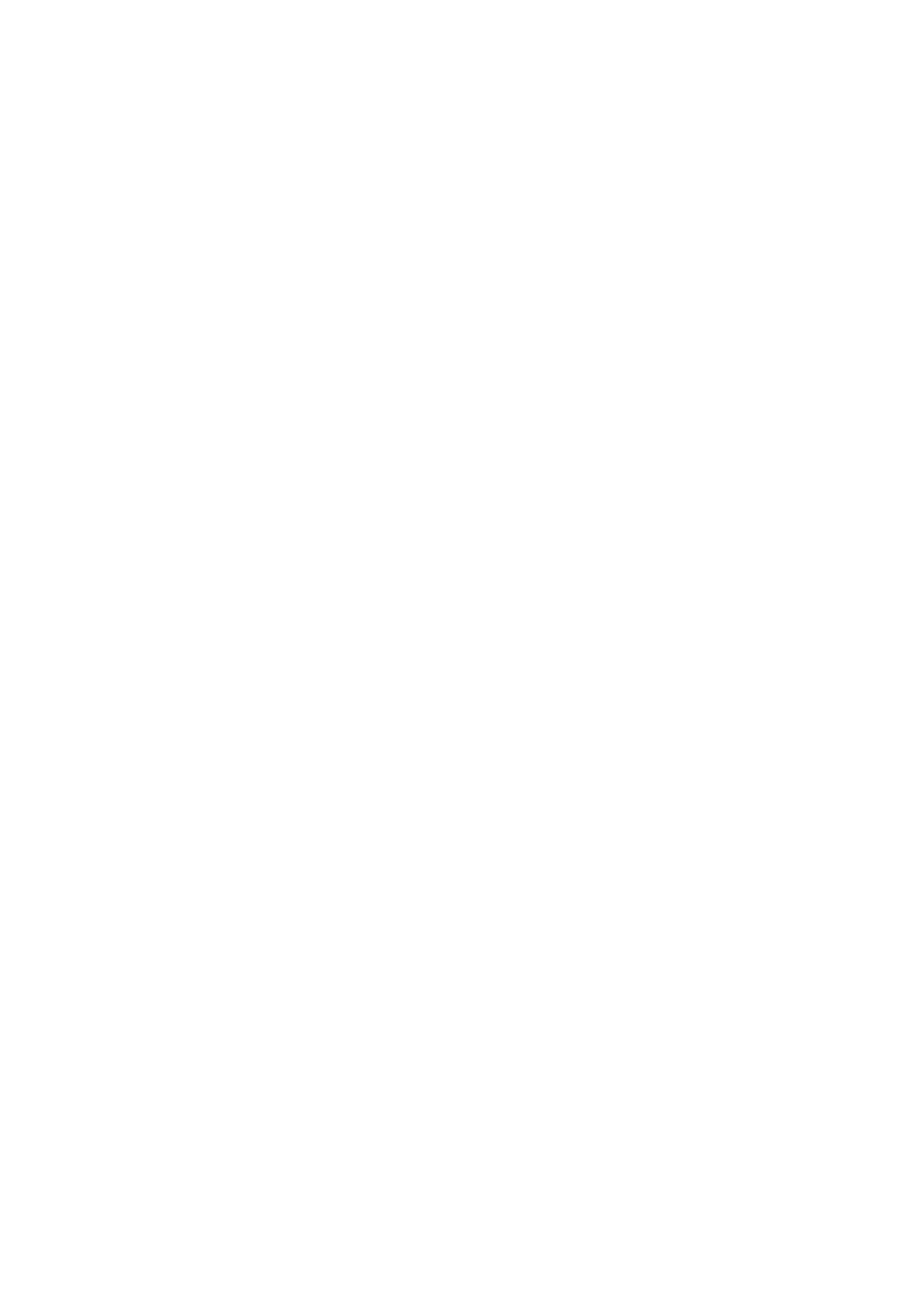## **Introduction**

Nature is simple. This article of faith, often taken for granted, sometimes fought over bitterly, has ever been at the centre of physicists' attempts to describe reality. A wonderful declaration of this is found in the third book of the *Principia*, in a passage in which Newton sharpens the proverbial razor of that famous monk from Ockham: "We are to admit no more causes of natural things than such as are both true and sufficient to explain their appearances. To this purpose the philosophers say that Nature does nothing in vain, and more is in vain when less will serve; for Nature is pleased with simplicity and affects not the pomp of superfluous causes."

The Standard Model of particle physics is decidedly not simple. It is nevertheless an absolute triumph of modern science, remarkable for its economy in asserting but the single guiding principle of gauge symmetry within the framework of quantum field theory. Less pleasing is the actual  $U(1) \times SU(2) \times SU(3)$  gauge group itself, with the seemingly arbitrary charges of the  $U(1)$  hypercharge group. Other aspects also demand explanation: the Higgs mechanism and corresponding hierarchy problem, the observed non-zero masses of neutrinos, the 19 unrelated parameters within the Standard Model that need to be fine-tuned, and the inability to account for a potential cold dark matter particle; theoretical puzzles include the mathematical validity of the path integral, the chirality of the leptons and quarks, and the fact that these particles come in pairs. Perhaps most damning of all, the Standard Model cannot account for gravitation, because quantum field theories of gravity generally break down before reaching the Planck scale.

Grand unification attempts to answer some of these questions by positing that the symmetry of the Standard Model is a broken one, a shadow of some other, more fundamental symmetry of nature that is only accessible at extremely high energies. Mathematically, this corresponds to embedding the symmetry group of the Standard Model  $G<sub>SM</sub>$  into a larger, often simpler Lie Group, and picking a representation of the same such that it reduces to the Standard Model fermion representation when one restricts to  $G<sub>SM</sub>$ . The first example came in 1974, when Georgi and Glashow proposed their SU(5) theory; though it was definitively disproved some twenty years later, it remains the prototypical grand unified theory for its aesthetic simplicity; its most important feature was certainly its logical explanation of the fractional charges of the quarks. This is a virtue that can be extended to the Spin(10) grand unified theory, another brainchild of Howard Georgi. The spinor representations in which it accommodates the Standard Model fermions are completely natural, separating the left- and right-handed particles in two different irreducible representations. We will study this theory in some detail in chapter [2,](#page-24-0) since it plays a vital role in the construction of the  $E_6$  grand unified theory, the focus of this paper.

An  $E_6$  grand unified theory first appeared in 1976, due to Gürsey, Ramond and Sikivie. Of the five exceptional groups,  $E_6$  is considered the most attractive for unification due to the following reasons: (i) it contains both  $Spin(10)\times U(1)$  and  $SU(3)\times SU(3)\times SU(3)$  as maximal subgroups, each of which admit embeddings of the Standard Model; (ii) uniquely among the exceptional groups, it admits complex representations; in particular, its 27 dimensional fundamental representation accommodates one generation of left-handed fermions under the usual charge assignments; (iii) all of its representations are anomaly-free. We will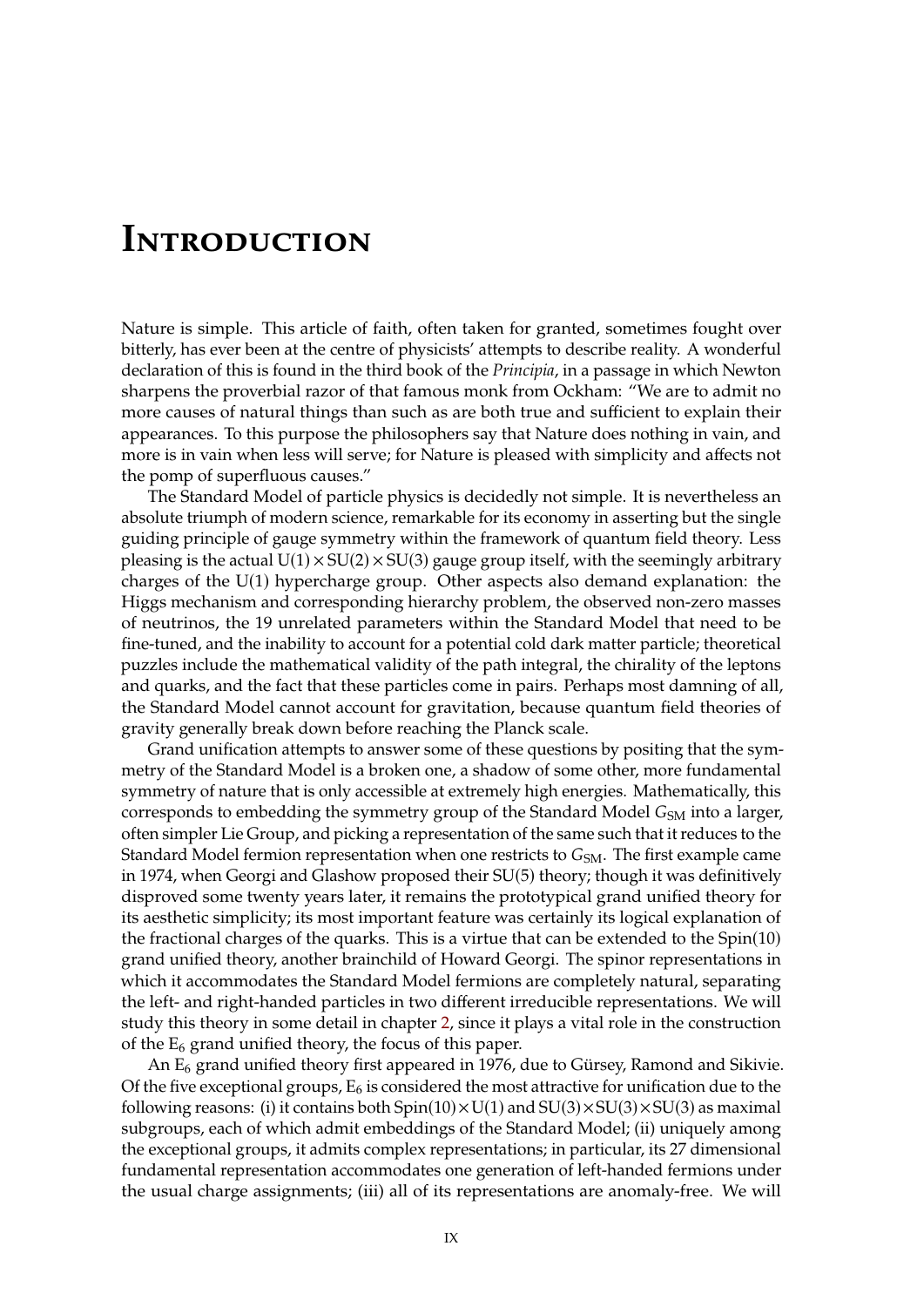discuss each of these aspects in the coming pages.

This thesis was originally conceived as an extension of Baez and Huerta's analysis in *The Algebra of Grand Unified Theories* [\[8\]](#page-76-0) to the case of the E<sup>6</sup> theory. There, the authors undertook a mathematical introduction to the representation theory of the Standard Model, and of grand unified theories—they treated in some detail the SU(5), Spin(10) and Pati-Salam models, and then considered how these theories may be related to each other. Their pedagogical approach forms the basis for most of chapter [1,](#page-12-0) and chapters [2.3](#page-33-0) and [2.5,](#page-41-0) where we, respectively, introduce the Standard Model, and prove that SU(5) and Spin(10) each extend it. Chapter [3.2,](#page-52-0) where we show that  $E_6$  is a grand unified theory, is the culmination of this project.

John Adams' *Lectures on Exceptional Lie Groups* [\[4\]](#page-76-1) was the other major influence on this paper. His lucid presentation of the construction of these "curiosities of Nature" contained the three main ingredients we needed to prove that  $E_6$  extended the Spin(10) theory: (i) an explicit realisation of the subgroup  $Spin(10) \times U(1)/\mathbb{Z}_4 \subset E_6$ ; (ii) a route to the 27-dimensional fundamental representations of  $E_6$ , and (iii) the characterisation of the restriction of these representations to  $Spin(10) \times U(1)$ . Moreover, his introduction to Clifford Algebras, and the Spin groups and their representations, enabled us to deepen Baez and Huerta's discussion of the Spin(10) grand unified theory; in particular, we were able to make more precise the connection between the SU(5) fermion representation  $\Lambda^* \mathbb{C}^5$ , and the spinor representations  $\Delta^{\pm}$  of Spin(10)

Chapters [3.2](#page-52-0) and [3.3](#page-54-0) contain our modest contributions to the literature. In the former, we explicitly check that that  $\mathbb{Z}_4$  kernel of the homomorphism Spin(10)  $\times$  U(1)  $\rightarrow$  E<sub>6</sub> acts trivially on every fermion; this is absolutely essential (in the cascade of unified theories that we consider) for  $E_6$  to extend the Spin(10) theory, and hence the Standard Model. We believe the reason that this result does not appear anywhere in the (predominantly physics) literature on the subject is the same reason that the  $\mathbb{Z}_6$  kernel of the homomorphism  $G<sub>SM</sub> \rightarrow SU(5)$  is rarely mentioned: physicists are often content to deal with these symmetry groups at the level of Lie algebras, which are indifferent to finite quotients of Lie groups. This affection for Lie algebras extends to their discussions of symmetry breaking in grand unified theories, which are almost universally analysed using Dynkin diagrams and related techniques. While computationally preferable, we felt that following this method would break with the spirit of the rest of the paper, so we attempted to understand symmetry breaking, in particular the symmetry breaking of the exotic  $E_6$ fermions under Spin(10)  $\rightarrow$  SU(5), using a different approach: we explicitly embedded  $\sin(5) \hookrightarrow \sin(10) \cong \sin(10)$ , and then solved the related eigenvalue problem; this is the work of chapter [3.3.](#page-54-0) The result of this calculation is table [3.1,](#page-58-0) where one sees how the Standard Model fermions and their new exotic compatriots fit into the fundamental representation of E6. This apparent bounty of new physics was the impetus for the final chapter, on the phenomenology of grand unified theories.

To avoid getting lost in quantum field theory, we restricted ourselves to the following question in chapter [4:](#page-60-0) are there any predictions of grand unified theories that come solely out of representation theory? One of the most famous is certainly the Weinberg angle, and we treat this in section [4.1.](#page-60-1) We also consider in some detail, because it has a rather nice mathematical interpretation, the issue of anomaly cancellation; this is not a phenomenological prediction of grand unified theories per se, but rather, a requirement on their fermion representations: in section [4.2,](#page-63-0) we present Okubo's proof [\[70\]](#page-79-0) that all representations of  $E_6$  are anomaly-free. We devote the final section of this paper to a brief but general discussion on the signatures of grand unified theories, and their present outlook.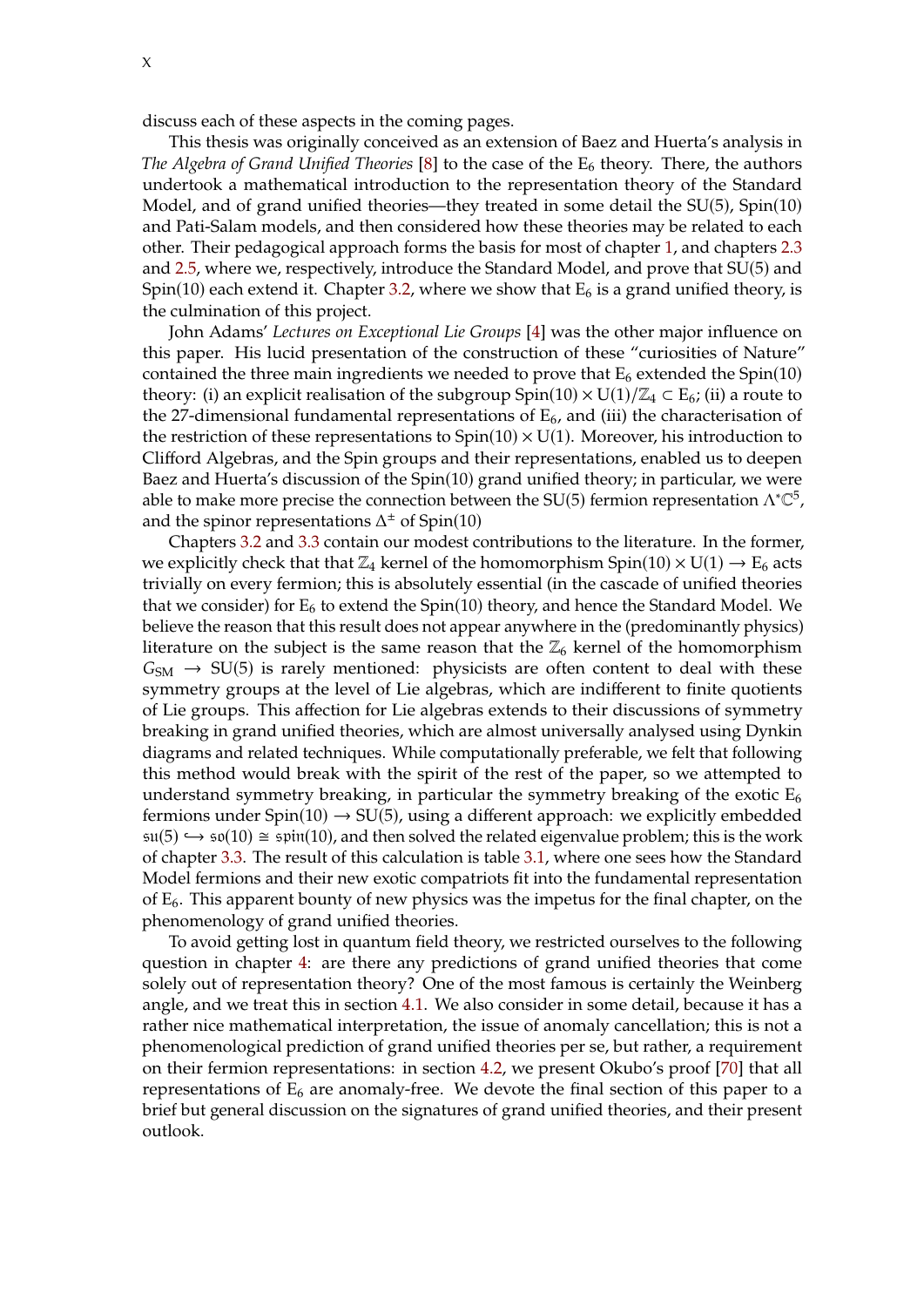# CONTENTS

| $\mathbf{1}$                         |          | <b>The Standard Model</b>                                                                 | $\mathbf{1}$   |  |  |  |
|--------------------------------------|----------|-------------------------------------------------------------------------------------------|----------------|--|--|--|
|                                      | 1.1      |                                                                                           | $\mathbf{1}$   |  |  |  |
|                                      |          | 1.1.1                                                                                     | $\overline{2}$ |  |  |  |
|                                      |          | 1.1.2                                                                                     | $\overline{3}$ |  |  |  |
|                                      | 1.2      |                                                                                           | 5              |  |  |  |
|                                      |          | 1.2.1                                                                                     | 5              |  |  |  |
|                                      |          | 1.2.2                                                                                     | 6              |  |  |  |
|                                      |          | 1.2.3                                                                                     | 8              |  |  |  |
|                                      | 1.3      |                                                                                           | 10             |  |  |  |
| $\overline{2}$                       |          | The Spin(10) Grand Unified Theory                                                         | 13             |  |  |  |
|                                      | 2.1      |                                                                                           | 13             |  |  |  |
|                                      |          | Sketch of the Classification of Compact Lie Groups<br>2.1.1                               | 14             |  |  |  |
|                                      | 2.2      |                                                                                           | 18             |  |  |  |
|                                      | 2.3      | The SU(5) Grand Unified Theory $\ldots \ldots \ldots \ldots \ldots \ldots \ldots \ldots$  | 22             |  |  |  |
|                                      | 2.4      |                                                                                           | 24             |  |  |  |
|                                      |          | 2.4.1                                                                                     | 26             |  |  |  |
|                                      |          | Clifford Modules and Representations<br>2.4.2                                             | 28             |  |  |  |
|                                      | 2.5      | The Spin(10) Extension of SU(5) $\ldots \ldots \ldots \ldots \ldots \ldots \ldots \ldots$ | 30             |  |  |  |
| 3                                    |          | The $E_6$ Grand Unified Theory                                                            | 35             |  |  |  |
|                                      | 3.1      |                                                                                           | 35             |  |  |  |
|                                      | 3.2      |                                                                                           | 41             |  |  |  |
|                                      | 3.3      |                                                                                           | 43             |  |  |  |
| <b>Aspects of Phenomenology</b><br>4 |          |                                                                                           |                |  |  |  |
|                                      | 4.1      |                                                                                           | 49             |  |  |  |
|                                      | 4.2      |                                                                                           | 52             |  |  |  |
|                                      | 4.3      |                                                                                           | 57             |  |  |  |
|                                      | Appendix | The Construction of $G_2$                                                                 | 61             |  |  |  |
|                                      |          | Bibliography                                                                              | 65             |  |  |  |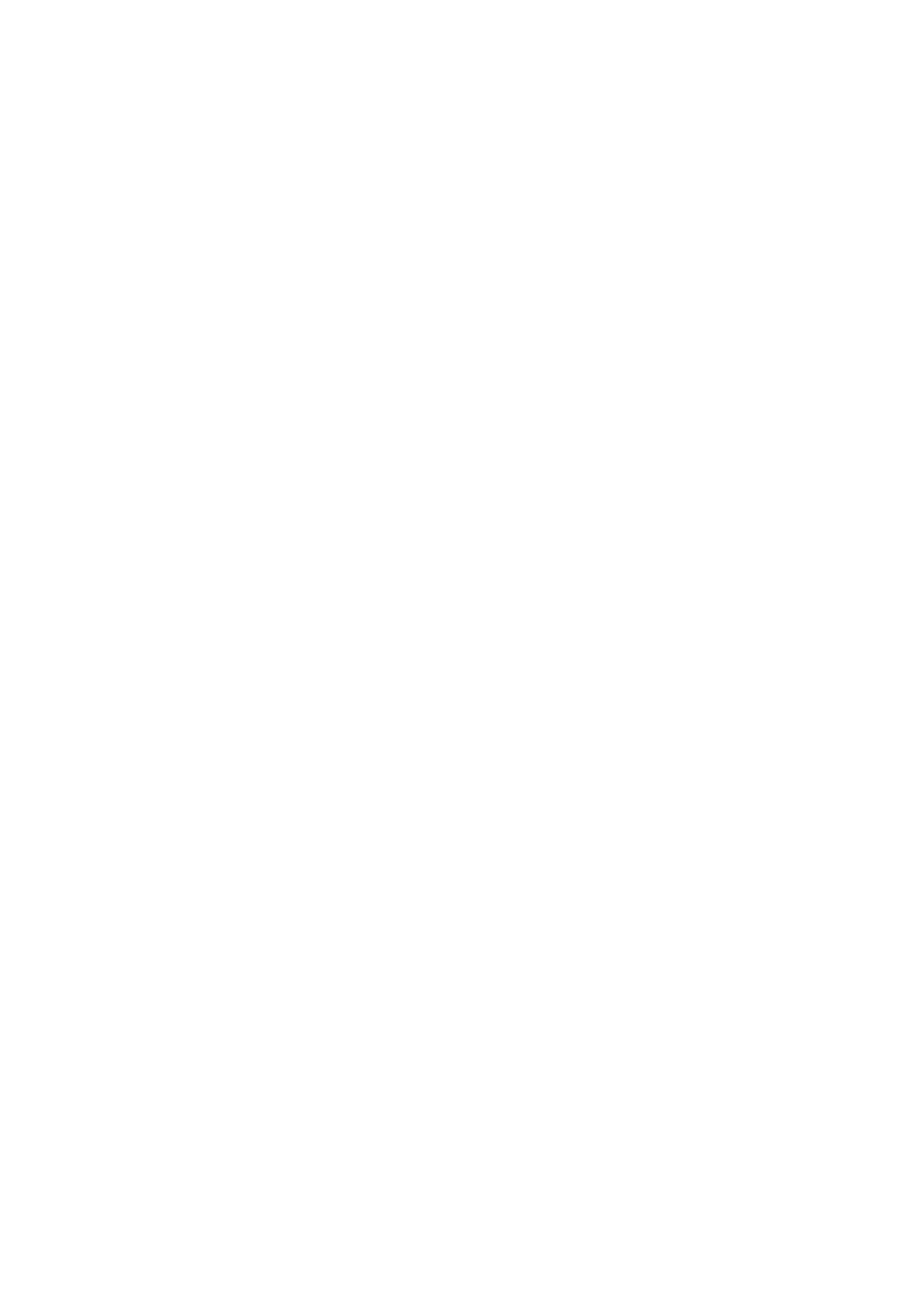### <span id="page-12-0"></span>CHAPTER 1

## **The Standard Model**

Any discussion of grand unification must begin with the Standard Model of particle physics. This rather uninspiringly-named theory is in fact a theory of almost everything: it describes three of the four known fundamental forces in the universe (the electromagnetic, weak, and strong interactions), as well as classifying all known elementary particles. It was developed in stages throughout the latter half of the twentieth century, with the current formulation being finalized in the mid-1970s upon experimental confirmation of the existence of quarks. The history of this development is a fascinating subject in its own right, featuring brilliant scientists, and set against the backdrop of some of the darkest periods of the last century. We refer the reader to [\[21\]](#page-77-0) for the history, and to [\[51\]](#page-78-0) for a remarkable collection of scientific essays from the pioneers of the field.

Since those early days, experimental confirmation of Standard Model predictions have only added to its credence: highlights include the discover of the top quark in 1995, the tau neutrino in 2000, and the Higgs boson in 2012. Indeed, it can be said that the stunning experimental success of the Standard Model is often a cause for frustration among modern theoretical physicists, many of whom are holding out for evidence of new particles to lend support to the many projects of physics "beyond the Standard Model"; a highly-readable overview of the major contenders can be found in [\[61\]](#page-79-1).

We have already encountered some of the shortcomings of the Standard Model: it does not fully explain baryon asymmetry, incorporate the full theory of gravitation as described by general relativity, or account for the accelerating expansion of the universe as possibly described by dark energy; the model does not contain any viable dark matter particle that possesses all of the required properties deduced from observational cosmology; it also does not incorporate neutrino oscillations and their non-zero masses. Understanding these difficulties is beyond the scope of this paper<sup>[1](#page-12-2)</sup>, but it is nevertheless clear that they are a strong motivation to look for other, hopefully more complete theories. In any case, the Standard Model lies at the heart of all model-building, of which grand unified theory is a part, so we absolutely must understand it before we move on.

#### <span id="page-12-1"></span>**1.1 Preliminaries**

The basic theory of mathematical groups and their representations is really all that we will need to understand the algebra of the Standard Model, and of grand unified theories; in the first section below, we will briefly review the necessary concepts, and set the notation. We mention some references, noting that these represent but a sample of the literature: the book by Hall [\[43\]](#page-78-1) is a solid introduction to Lie groups, algebras and their representations; Fulton and Harris' text [\[32\]](#page-77-1) on representation theory goes even deeper; for an approach

<span id="page-12-2"></span><sup>&</sup>lt;sup>1</sup>Reference [\[82\]](#page-80-0) is a helpful starting point.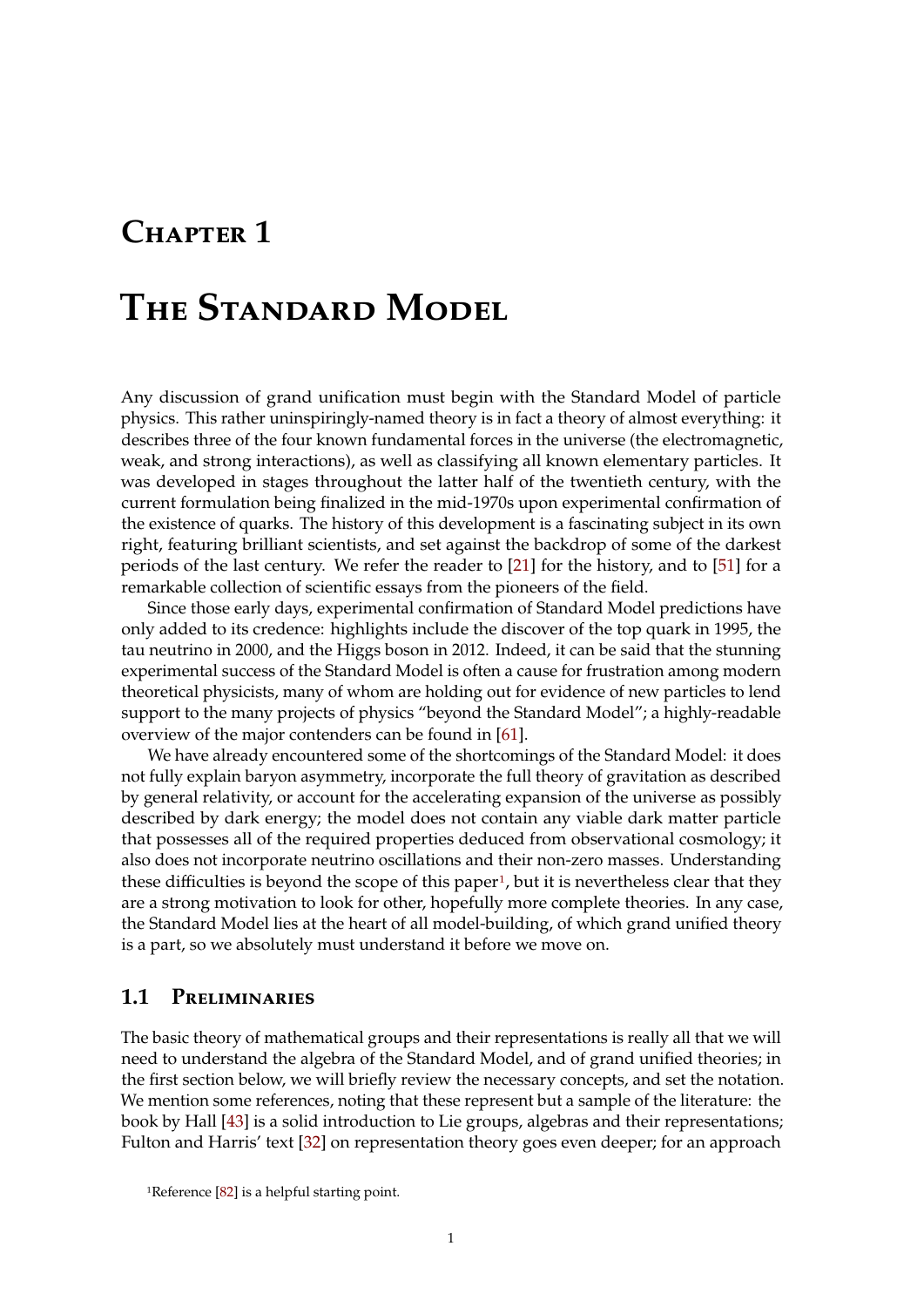more geared towards physicists, the book of Fuchs and Schweigert [\[31\]](#page-77-2) is an excellent resource.

In section [1.1.2,](#page-14-0) we will formulate and motivate the two fundamental principles of the representation theory of particle physics. Though these rules are surprisingly easy to state and work with, their origins do require some preparation to appreciate, since they are best encountered within the framework of mathematical gauge theory. References for this field abound, we mention but three: for the mathematically inclined, there is the venerable text by Bleecker [\[17\]](#page-77-3), and the lecture notes by Hamilton [\[45\]](#page-78-2); the physicist can turn to Nakahara [\[68\]](#page-79-2) for his concise and clear presentation.

#### <span id="page-13-0"></span>**1.1.1 Basic Definitions and Matrix Groups**

We follow [\[4\]](#page-76-1) in these paragraphs. A *Lie group* G is a group which is also a smooth manifold such that the maps  $G \times G \to G$ ,  $(g, h) \mapsto gh$  and  $G \to G$ ,  $g \mapsto g^{-1}$  are smooth.<br>A homomorphism  $A : G \to H$  of Lie groups is a homomorphism of groups which is also a A *homomorphism*  $\theta$  :  $G \rightarrow H$  of Lie groups is a homomorphism of groups which is also a smooth map. A subgroup  $H \subset G$  is said to be *normal* if and only if  $gH = Hg$  for all  $g \in G$ ; a Lie group is called *simple* if it possess no non-trivial connected normal subgroups.

A *representation* V of G, where V is a finite-dimensional vector space over a field  $K = \mathbb{R}$ or  $\mathbb C$ , can be thought of as a map  $G \times V \to V$  such that for all  $g \in G$ ,  $v \in V$ , we have

- $ev = v$  and  $g(g'v) = (gg')v$ , and
- $g\bar{v}$  is a continuous function of  $g$  and  $v$ , which is additionally K-linear in  $v$ .

By choosing a basis for *V*, we get isomorphisms  $V \cong \mathbb{K}^n$  for some integer *n* and

End(V)  $\cong M_n(\mathbb{K}) = \{n \times n \text{ matrices with entries in } \mathbb{K}\}\.$ 

A linear subspace  $U \subset V$  is called *G-invariant* if  $gu \in U$  for all  $u \in U$ . A representation *V* is said to be *irreducible* if its only *G*-invariant subspaces are the trivial ones, 0 and *V*; else, it is said to be *reducible*. Irreducible representations will be fundamental in what follows; for brevity, we will call them irreps.

The general linear group of  $V$ ,

$$
GL(V) = Aut(V) = \{ A \in End(V) \mid \exists A^{-1} \in End(V) \},
$$

is a group which is an open subset of  $End(V)$ , and hence a smooth manifold. The product and inverse map in  $GL(V)$  are smooth, so  $GL(V)$  is a Lie group. If the dimension of V over  $\mathbb K$  is *n*, we will write  $GL(n,\mathbb K)$  for  $GL(V)$ .

We can choose on V a Hermitian form  $\langle , \rangle$  such that for  $v, w \in V, \lambda \in \mathbb{K}$ 

- $\langle v, w \lambda \rangle = \langle v, w \rangle \lambda$ , and
- $\langle w, v \rangle = \overline{\langle v, w \rangle}$ ;

this form then defines taking the *conjugate transpose* via  $x^{\dagger}y := \langle x, y \rangle$ . The subgroups  $A \in CL(u, \mathbb{K}) + A^{\dagger}A = Id$  are denoted  $O(u)$ .  $U(u)$  Sp(n) respectively for  $\mathbb{K} = \mathbb{R} \subset \mathbb{H}$  ${A \in GL(n, \mathbb{K}) \mid A^{\dagger}A = \text{Id}}$  are denoted  $O(n)$ ,  $U(n)$ ,  $Sp(n)$  respectively for  $\mathbb{K} = \mathbb{R}, \mathbb{C}, \mathbb{H}$ .<br>For  $\mathbb{K} = \mathbb{R}$  or  $\mathbb{C}$ , we also got the special linear subgroups  ${A \in Cl(n, \mathbb{K}) \mid \det A = 1}$ . For  $\mathbb{K} = \mathbb{R}$  or  $\mathbb{C}$ , we also get the *special linear* subgroups  $\{A \in GL(n, \mathbb{K}) \mid \det A = 1\}$ denoted  $SL(n,\mathbb{R})$  and  $SL(n,\mathbb{C})$ . Finally, we have  $SO(n) = SL(n,\mathbb{R}) \cap O(n)$  and  $SU(n) =$  $SL(n, \mathbb{C}) \cap U(n)$ . All these groups are collectively called *classical groups*, and are in fact Lie groups. The groups  $O(n)$ ,  $SO(n)$ ,  $U(n)$ ,  $SU(n)$ ,  $Sp(n)$  are all compact, while  $GL(n, \mathbb{K})$ and  $SL(n, \mathbb{K})$   $(n \neq 1)$  are not.

Since Lie groups possess the structure of a manifold, it is sensible to talk about tangent vectors; if the Lie group also happens to be modelled on some vector space  $V$ , as the classical groups are, then the tangent spaces at each point,  $T_pG$  will in fact be isomorphic to  $V$ . More will be said once we make the following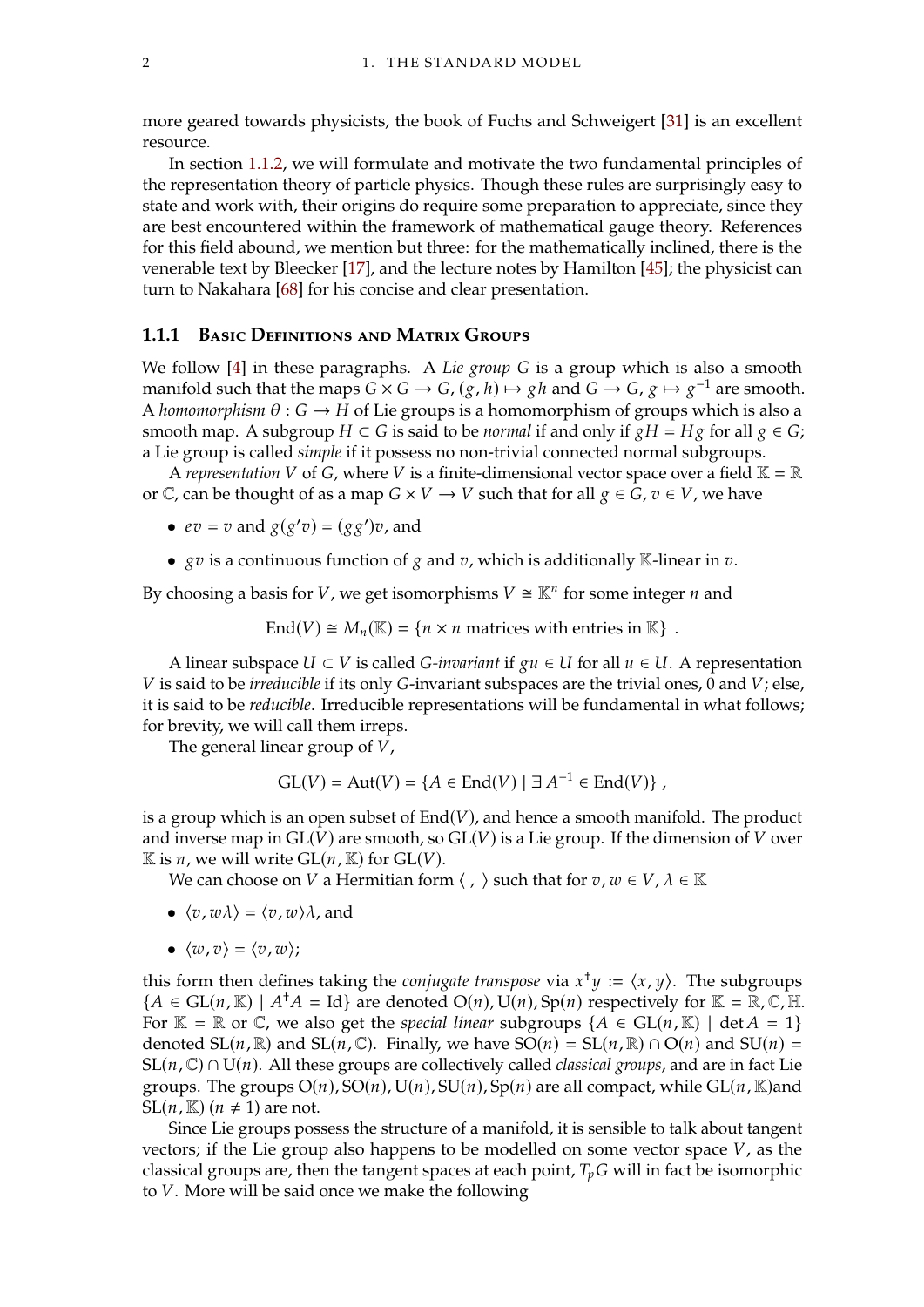**Definition 1.1.1** (Lie Algebra). A Lie algebra is a vector space V over a field  $\mathbb{K}$  equipped with an operation  $[ , ] : V \times V \rightarrow V$  called a *Lie bracket*, which satisfies the following axioms.

- Bilinearity:  $[a x + b y, z] = a[x, z] + b[y, z]$  for all scalars  $a, b \in \mathbb{K}$  and vectors  $x, y, z \in V$ .
- Alternativity:  $[x, x] = 0$  for all  $x \in V$ .
- The Jacobi identity:  $[x,[y,z]] + [z,[x,y]] + [y,[z,x]] = 0$  for all  $x, y, z \in V$ .

We will follow the standard convention of denoting the Lie algebra of a group by the same letters in lower-case Fraktur font, e.g.  $T_e G =: g$ .

**Proposition 1.1.2.** *For*  $G = O(n)$ ,  $U(n)$  *or*  $Sp(n)$ *, a matrix*  $A \in g$  *if and only if*  $A^{\dagger} + A = 0$ *. For* the proposition  $G - SI(n \infty)$   $S1(n \infty)$   $A \in g$  *if and only if*  $tr A$ , the trace of A gyanishes *the groups*  $G = SL(n, \mathbb{R})$ ,  $SL(n, \mathbb{C})$ ,  $A \in \mathfrak{g}$  *if and only if tr A, the trace of A vanishes.* 

#### <span id="page-14-2"></span>**Theorem 1.1.3.**

- *(i)* For any Lie group G, the space  $T_e$  G of tangent vectors to the identity element is a Lie algebra *over* K*.*
- *(ii)* For any matrix group  $G \subset GL(V)$ , the Lie bracket is given by the commutator,  $[X, Y] =$  $XY - YX$ .
- *(iii)* If  $\theta$  :  $G \rightarrow H$  *is a homomorphism of Lie groups, the induced map*  $d\theta$  :  $g \rightarrow f$  *is a homomorphism of Lie algebras.*
- *(iv)* For any representation V of G, V is a representation of g.
- *(v)* For a matrix group G acting on V as the endomorphism group, g acts in the same way.
- *(vi)* If H acts on V and we are given a homomorphism  $\theta$  :  $G \rightarrow H$  of Lie groups so that G acts *on V*, the resulting action of g on *V* is  $X \cdot v = (d\theta(X)) \cdot v$ , where  $X \in g$ .

The proof of these statements can be found in any of the references listed at the beginning of this section. We note that in item (iv) above, a representation of a Lie algebra is defined in the obvious way: a map from  $q \times V \rightarrow V$  that is linear for  $v \in V$  and respects the Lie bracket,  $[X, Y]v = X(Yv) - Y(Xv)$ .

The final definition in this section is of significant importance to us, and it goes as follows. *G* acts on itself by conjugation,  $c_g : G \to G$ ,  $h \mapsto ghg^{-1}$ , and this is clearly a<br>homomorphism. We hence obtain by item (iii) in the theorem above, for each  $g \in G$ homomorphism. We hence obtain by item (iii) in the theorem above, for each  $g \in G$ , a corresponding Lie algebra automorphism  $dc_g : g \rightarrow g$ . This is the *adjoint representation* of G on its Lie algebra, Ad :  $G \rightarrow$  Aut g. The differential of this representation gives the *adjoint representation of the Lie algebra* on itself; this map is ad :  $g \to GL(g)$ ,  $ad_X(Y) = [X, Y]$ .

#### <span id="page-14-0"></span>**1.1.2 Symmetries**

<span id="page-14-1"></span>In the mathematics of particle physics, all vector spaces must be complex because of foundational axioms in quantum mechanics.[2](#page-14-1) With this in mind, the two fundamental principles of the representation theory of particle physics can be stated in a few words: given a gauge symmetry  $G$  of a theory, the fermions (matter fields) of this theory are basis vectors of unitary irreps of G, while the gauge bosons, which mediate forces, are basis vectors of its complexified adjoint representation (which is irreducible if  $G$  is simple). In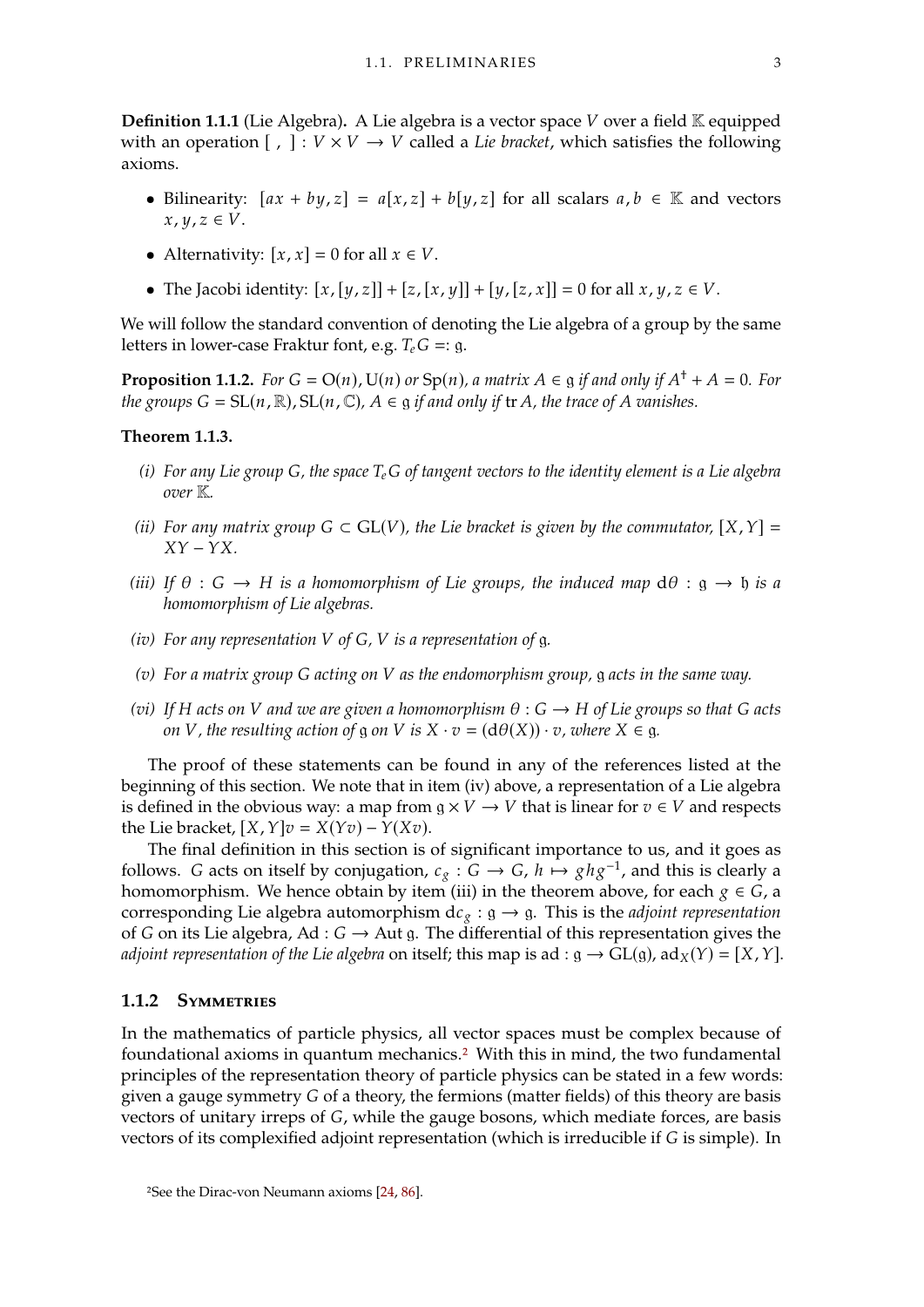this section, we will try to motivate these claims, assuming some prior knowledge of gauge theory, the arena in which classical field theory plays out.

For a field theory on a spacetime, the *Lagrangian* is the name given to a function that describes the dynamics and all the interactions of the fields. There are a few core principles that one must follow when attempting to write down such a function, of which we will only consider *symmetry*: the Lagrangian, and hence the laws of physics, should be invariant under the transformations of some specified symmetry group  $G$  (such as the Poincaré group, which encodes the symmetry of Minkowski spacetime). It is clear at the outset that the fields (particles) out of which the Lagrangian is built must live in irreps of  $G$ , to keep the invariance under G manifest. The unitarity requirement on the irreps then arises quite naturally from the desire to compute observables (matrix elements). For example, a state  $|\psi\rangle \mapsto P|\psi\rangle$  under a Poincaré transformation P, so an observable would transform as

$$
\langle \psi_1 | \psi_2 \rangle = M \longmapsto M = \langle \psi_1 | P^{\dagger} P | \psi_2 \rangle.
$$

Therefore, we need  $P^{\dagger}P = \text{Id}$ , i.e. P must be unitary, if the matrix element is to be invariant.<sup>[3](#page-15-0)</sup><br>It is more involved to see why the gauge bosons live the adjoint representation; we

It is more involved to see why the gauge bosons live the adjoint representation; we begin with a plausibility argument from physics known as *minimal coupling*. Consider a matter field  $\psi(x)$ : for local gauge transformations,  $\psi(x) \mapsto g(x)\psi(x)$ , and ordinary derivatives transform as

$$
\partial_{\mu}\psi(x)\mapsto g(x)\partial_{\mu}\psi(x)+(\partial_{\mu}g(x))\psi(x)\;,
$$

that is, inhomogeneously. What we would like instead is a gauge-covariant derivative  $D_{\mu}$ , which transforms as  $D_{\mu}\psi(x) \mapsto g(x)D_{\mu}\psi(x)$ . To achieve this, we define

$$
D_{\mu}\psi(x) = \partial_{\mu}\psi(x) - A_{\mu}\psi(x) ,
$$

where  $A_\mu$  is a Lie algebra-valued 1-form written in a local basis. As the notation suggests, this is our gauge boson, and it is forced to have the transformation law

<span id="page-15-1"></span>
$$
A_{\mu} \mapsto A'_{\mu}(x) = g(x)A_{\mu}g^{-1}(x) + (\partial_{\mu}g(x))g^{-1}(x) . \tag{1.1.1}
$$

The first term is the desired adjoint transformation of  $A_{\mu}$ . The second term vanishes if  $g(x)$  is taken to be constant locally; this is referred to as a *rigid gauge transformation*. The group of rigid physical transformations form a group isomorphic to G.

By way of motivation, the above should suffice (and is often the last word in physics textbooks). But let us go deeper. In mathematics, matter fields like  $\psi(x)$  are sections of the vector bundle  $P \times_{\rho} V \to M$  associated to a G-principal bundle  $P \to M$  by a representation  $\rho$  :  $G \to GL(V)$ . The derivative  $D_{\mu}$  above is usually denoted  $\nabla_{\mu}$  in mathematics, and is in fact the covariant derivative on the vector bundle associated to a connection 1-form  $A$  on the principal bundle; in coordinate-free notation, for a vector field  $X \in \mathfrak{X}(M)$ , it outputs a section

$$
\nabla_X^A \psi = \mathrm{d}\psi(X) + \mathrm{d}\rho(A_s(X))\psi,
$$

where  $A_s = A \circ Ds \in \Omega^1(U, \mathfrak{g})$  is the local gauge field for  $s : M \supset U \to P$  a choice of local gauge and  $d\Omega : \mathfrak{g} \to \text{End}(V)$  is the induced Lie algebra representation. A clue local gauge, and  $d\rho : g \to End(V)$  is the induced Lie algebra representation. A clue that something more needs to be said about the somewhat ad hoc imposition of the transformation law  $(1.1.1)$  for A can be found in the fact that in the parlance of gauge theory,

<span id="page-15-0"></span><sup>&</sup>lt;sup>3</sup>We used the Poincaré group here since it is a natural example, but we will not be concerned with it in what follows. The reason for this is that the unitary irreps of this group are all infinite dimensional, as proved by Wigner in 1939 [\[91\]](#page-80-2), and we wish to restrict to finite-dimensional representation theory. See [\[79,](#page-80-3) pp. 109-103] for further discussion.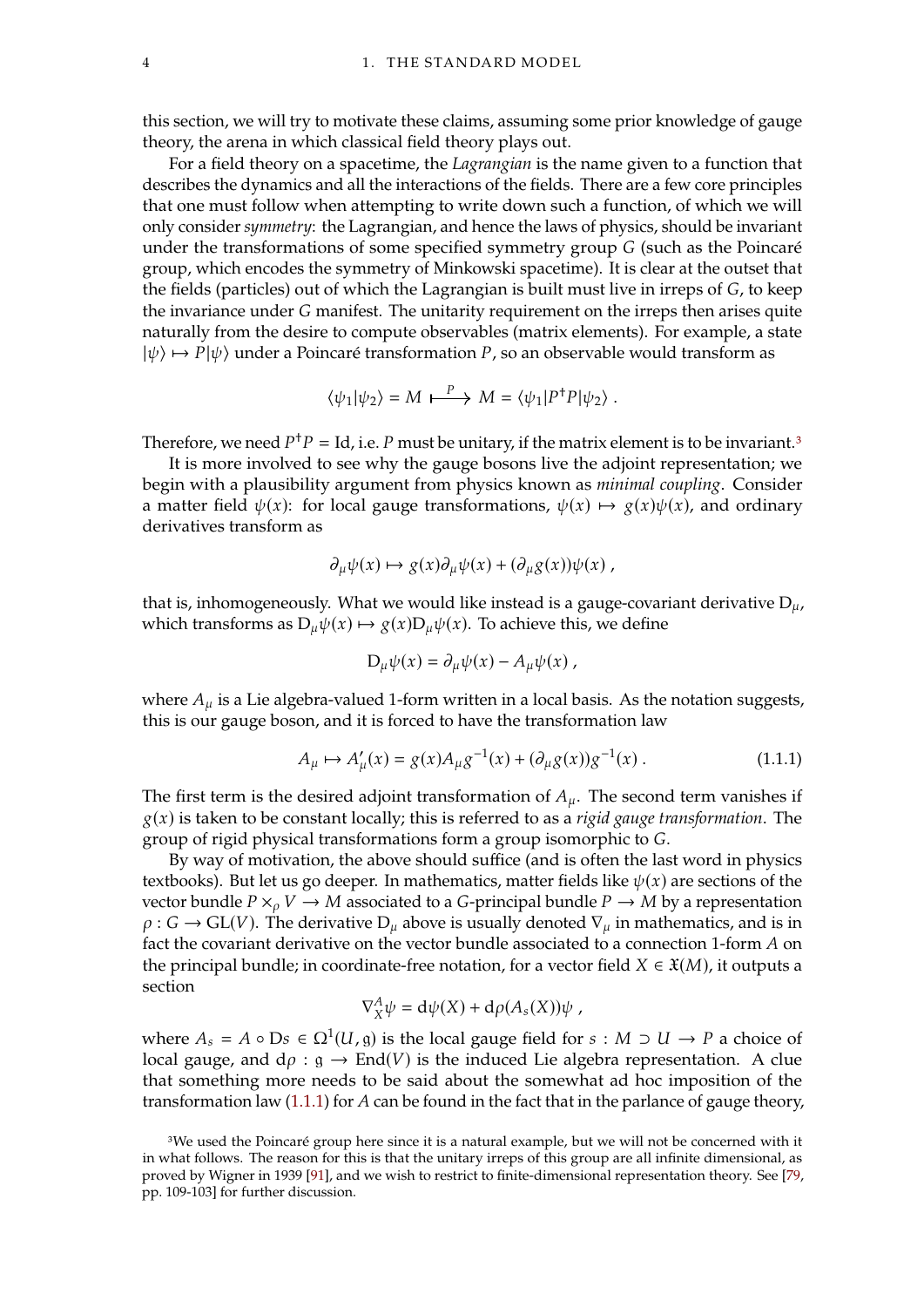the corresponding result is purely a statement about what happens when we change gauge from  $s_i : \bar{U}_i \to P$  to  $s_j : U_j \to P$  on the principal bundle<sup>[4](#page-16-2)</sup>, and has nothing whatsoever to do with the associated vector bundle, where all the physics takes place. Instead, what is do with the associated vector bundle, where all the physics takes place. Instead, what is needed is the following: one can show that the difference between two connections is in fact a section (field) on the base manifold M with values in the vector bundle  $Ad(P) := P \times_{Ad} q$ , associated to  $P \to M$  by the adjoint representation of G. (Heuristically, one can see this from equation [\(1.1.1\)](#page-15-1) by noting that the difference of two transformed gauge fields kills the  $(\partial_{\mu}g(x))g^{-1}(x)$  term.) Naturally, sections of this bundle then transform in the adjoint<br>representation as desired. A rather heautiful physical interpretation of this result is found representation, as desired. A rather beautiful physical interpretation of this result is found in [\[44\]](#page-78-3): in quantum field theory, particles in general are described as excitations of a given vacuum field; in the case of a gauge field, one has to declare the vacuum field to be a certain specific connection 1-form  $A^0$  on the principal bundle, with reference to which all other<br>gauge fields would then by described<sup>5</sup>; by the result stated in the previous paragraph, this gauge fields would then by described<sup>[5](#page-16-3)</sup>; by the result stated in the previous paragraph, this difference (excitation)  $A - A^0$  can then be identified with a 1-form on the spacetime M,<br>with values in Ad(P) that hence transforms in the adjoint representation of G with values in  $Ad(P)$  that hence transforms in the adjoint representation of G.

Now that we have the transformation rules for all the particles in our theory, a natural question arises: how can the gauge bosons be said to "mediate forces"? The mathematical mechanism is in fact quite straightforward. When we say that a force is invariant under the action of some group, this corresponds to the statement that any physical process caused by this force should be described by an "intertwining operator", which is a linear operator that respects the action of the group under consideration. More precisely, suppose that  $V$  and  $W$  are finite-dimensional Hilbert spaces on which some group  $G$  acts as unitary operators. Then a linear operator  $F: V \to W$  is an *intertwining operator* if  $F(g\psi) = gF(\psi)$  for every  $\psi \in V$  and  $g \in G$ . Now we saw in theorem [1.1.3](#page-14-2) that a representation  $\rho : G \times V \to V$ of a group G gives rise to a representation of its Lie algebra g on  $V$ ; we think of this as the linear map  $d\rho$ :  $\alpha \otimes V \to V$ . It is easy to check that this map is an intertwining operator, and it hence gives the gauge bosons agency to act on particles.

#### <span id="page-16-0"></span>**1.2 The Fundamental Forces**

We begin our brief exposition of the Standard Model proper with the representation theory of quantum chromodynamics (QCD), since it is the most straightforward application of the principles that we encountered in the previous section. Many great minds contributed to the development of this theory[6](#page-16-4), but it was the trio of Fritzsch, Gell-Mann and Leutwyler who formulated the concept of colour as the source of a "strong field" in a Yang-Mills theory in 1973 [\[29\]](#page-77-5).

This will be followed by a description of the weak force, which will then be expanded to include electromagnetism in the section on the electroweak interaction; this milestone in the history of unification was due to independent work by Glashow [\[38\]](#page-78-4), Salam [\[78\]](#page-80-4) and Weinberg [\[88\]](#page-80-5), for which they were jointly awarded the Nobel prize in 1979. We will follow the article of Baez and Huerta [\[8\]](#page-76-0) in this section, and in the one following, on the fermion representation of the Standard Model.

#### <span id="page-16-1"></span>**1.2.1 The Strong Interaction**

Let us begin with the nucleons of high-school chemistry, the protons and neutrons. It turns out that they are not fundamental particles, but are instead made up of other particles called *quarks*, which come in a number of different *flavours*. It takes two flavours to make

```
4See [44, Theorem 5.25].
```
<span id="page-16-3"></span><sup>5</sup>N.b. the form  $A^0 \equiv 0$  is *not* a connection.

<span id="page-16-4"></span><sup>6</sup>Reference [\[21,](#page-77-0) Ch. 4] has an account of the history.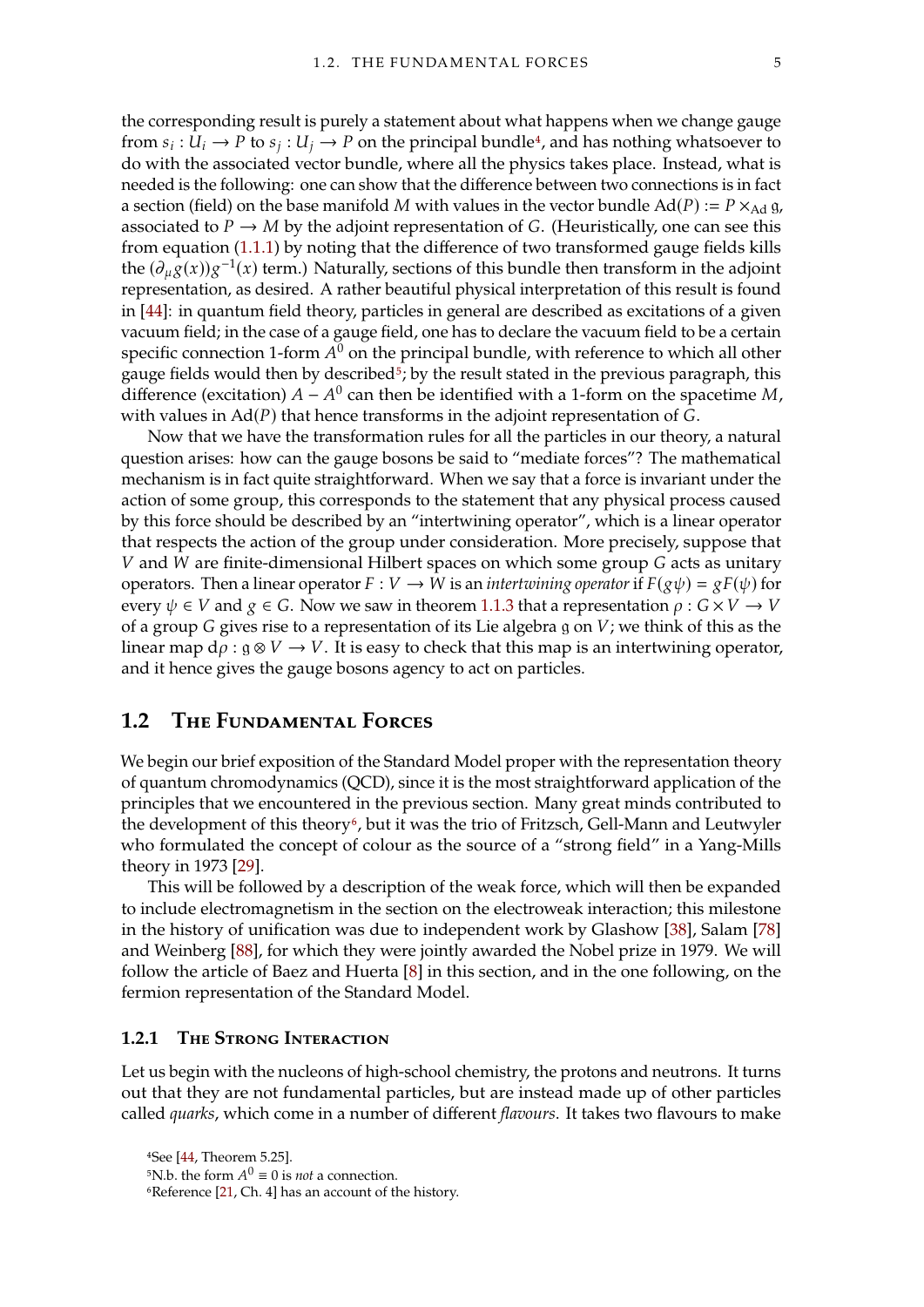protons and neutrons, the *up* quark *u*, and the *down* quark *d*: the proton can be written as  $p = uud$ , and the neutron,  $n = udd$  (the notation will be clarified momentarily). It follows from the charges of the proton (+1) and neutron (0) that u has a charge 2/3, and  $d, -1/3$ .

Quark *confinement* is one of two defining characteristics of QCD, the other being *asymptotic freedom*. The latter is unfortunately outside the scope of this paper; we refer the reader to a review article by Gross, one of the discoverers of aymptotic freedom [\[39\]](#page-78-5). Now quark confinement, loosely speaking, is the statement that the force between quarks does not diminish as they are separated; thus, they are forever bound into *hadrons* such as the proton and the neutron. Let us try to understand this mathematically. Each flavour of quark comes in three different states called *colours*: *red* (*r*), *green* (*g*), and *blue* (*b*). This means that the Hilbert space for a single quark is  $\mathbb{C}^3$ , with  $r$ ,  $g$ , and  $b$  the standard basis vectors. The colour summetry group SU(3) acts on  $\mathbb{C}^3$  in the obvious way via its basis vectors. The *colour symmetry group* SU(3) acts on C 3 in the obvious way, via its fundamental representation. Since both up and down quarks come in three colour states, there are really six kinds of quarks in matter: three up quarks, spanning a copy of  $\mathbb{C}^3$ :  $u^-, u^-, u^{\circ} \in \mathbb{C}^{\cdot}$ , and similarly for down quarks. The group 50(5) acts on each space. All  $u^-, u^{\circ} \in \mathbb{C}^{\cdot}$  and similarly for down quarks. The group 50(5) acts on each space. All  $\mu^r$ ,  $\mu^b$ ,  $\mu^g \in \mathbb{C}^3$ , and similarly for down quarks. The group SU(3) acts on each space. All<br>x quarks taken together span the vector space  $\mathbb{C}^3 \oplus \mathbb{C}^3 \cong \mathbb{C}^2 \otimes \mathbb{C}^3$ , where  $\mathbb{C}^2$  is spann by  $u$  and  $d$ . Confinement amounts to the following decree: all observed states must be white, i.e. invariant under the action of SU(3). Hence, we can never see an individual quark, nor particles made from two quarks, because there are no vectors in  $\mathbb{C}^3$  or  $\mathbb{C}^3 \otimes \mathbb{C}^3$ which transform trivially under SU(3). But we do see see particles made up of three quarks, such as nucleons, because there are unit vectors in  $\mathbb{C}^3 \otimes \mathbb{C}^3 \otimes \mathbb{C}^3$  fixed by SU(3). Indeed, as a representation of SU(3),  $\mathbb{C}^3 \otimes \mathbb{C}^3 \otimes \mathbb{C}^3$  contains precisely one copy of the trivial representation: the antisymmetric rank-three tensors,  $\Lambda^3\mathbb{C}^3$ . This one-dimensional vector space is spanned by the wedge product of all three basis vectors,  $r \wedge b \wedge g \in \Lambda^3\mathbb{C}^3$ , so up<br>to pormalisation, this must be colour state of a nucleon. We also now see that the colour to normalisation, this must be colour state of a nucleon. We also now see that the colour terminology is well-chosen, since an equal mixture of red, green, and blue light is white. Hence, confinement is intimately related to colour. An explanation of the quark flavours is postponed until the next section.

We will have much more to say about the quarks, but as an introduction, what we have above suffices: the strong force is concerned with the quarks; the up and the down quarks together span the representation  $\mathbb{C}^2 \otimes \mathbb{C}^3$  of SU(3), where  $\mathbb{C}^2$  is trivial under SU(3). In the previous section, we took the trouble to understand how gauge bosons transform and act, and we now we reap the fruits of that labour: from the standpoint of representation theory, all there is to say is that strong force is mediated by the *gluons*, usually denoted by *g*, which live in  $\mathbb{C} \otimes \mathfrak{su}(3) = \mathfrak{sl}(3, \mathbb{C})$ , the complexified adjoint representation of SU(3). They act on quarks via the standard action of  $\mathfrak{sl}(3,\mathbb{C})$  on  $\mathbb{C}^3$ .

#### <span id="page-17-0"></span>**1.2.2 The Weak Interaction**

Our story of the weak force begins, interestingly enough, in early attempts to describe the strong force, particularly in the work of Heisenberg in 1932 [\[49\]](#page-78-6). He hypothesised that the proton and nucleon were the two possible observed states of a nucleon; a nucleon would hence live in the simplest Hilbert space possible for such a setup:  $\mathbb{C}^2 = \mathbb{C} \oplus \mathbb{C}$ . Shortly thereafer, in 1936, Cassen and Condon [\[20\]](#page-77-6) suggested that the  $\mathbb{C}^2$  space of nucleons is acted upon by SU(2), emphasising the analogy with the spin of an electron, which is also described by vectors in  $\mathbb{C}^2$  acted upon by SU(2). The property that distinguishes the proton from the neutron was hence dubbed *isospin*: the proton was declared to be isospin up,  $I_3 = +1/2$ , and the neutron isospin down,  $I_3 = -1/2$ . The charge and the isospin of the nucleons  *were seen to be related in the following simple way:* 

$$
Q(N)=I_3(N)+\frac{1}{2}\;.
$$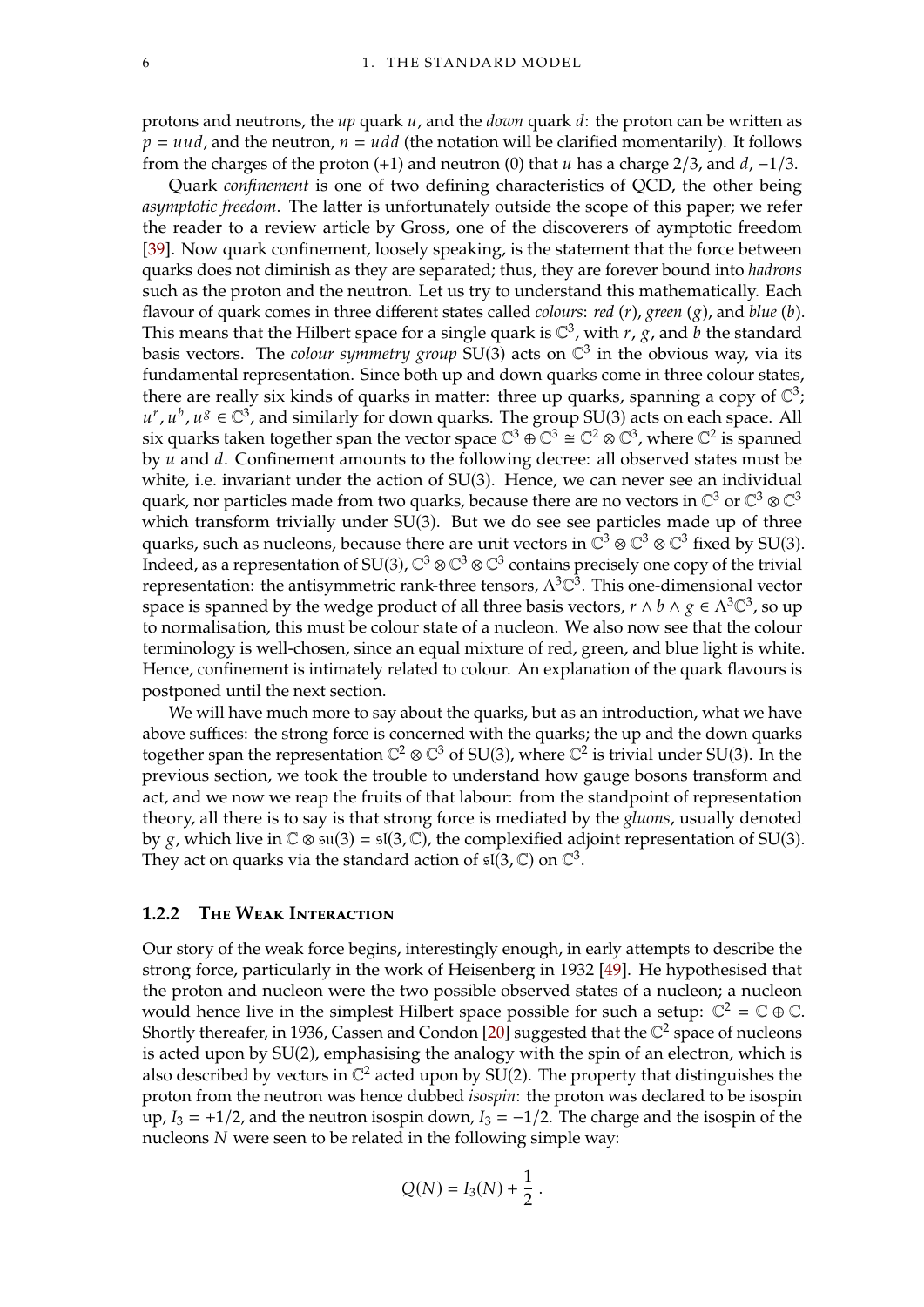This turned out to be a special instance of what came to be called the *Gell-Mann–Nishijima formula* (abbreviated as the NNG formula):

$$
Q = I_3 + \frac{Y}{2} \ .
$$

𝑌 is a quantity called *hypercharge* which depends only on the "family" of the particle. For the moment, this simply means that  $Y$  is required to be constant on representations of the isospin symmetry group, SU(2). To now understand how all of this relates to the modern theory of weak interactions, we have to introduce a new particle.

Along with the electron  $e^-$  and the up and down quarks, the *neutrinos*  $\nu$  form the first existing of fundamental fermions. They carry no charge and no colour, and interact generation of fundamental fermions. They carry no charge and no colour, and interact only through the weak force, first proposed by Enrico Fermi in 1933 [\[26\]](#page-77-7). The weak force is *chiral*, i.e. it cares about the handedness of particles: every particle thus far discussed comes in left- and right-handed varieties, which we will denote by subscript-L and -R respectively. Remarkably, the weak force interacts only with the left-handed particles, and right-handed *antiparticles*. We have been silent about antiparticles until now, but they are quite simple to introduce: to each particle, there is a corresponding antiparticle, which is just like the original particle, but with opposite charge and isospin; mathematically, this just means that we pass to the dual representation. Returning to the weak interaction, when the neutron decays for example, we always have

$$
n_L \to p_L + e^-_L + \overline{\nu}_R,
$$

and never

$$
n_R \to p_R + e_R^- + \overline{\nu}_L .
$$

This parity violation of the weak force, proposed by Yang and Lee in 1956 [\[58\]](#page-79-3) is still startling; no other physics, classical or quantum, looks different when viewed in a mirror. One important corollary of this oddity is that the right-handed neutrino  $v_R$  has never been observed directly; we will discuss this particle in the context of grand unified theories in sections [2.5](#page-41-0) and [4.3.](#page-68-0)

The isospin mentioned above is an extremely useful quantity since it is conserved during quantum interactions; as such, we would like to extend it to weak interactions. First, for the proton and neutron to have the right isospins of  $\pm \frac{1}{2}$  $\frac{1}{2}$ , we must have the isospin of the up and down quarks defined to be  $\pm \frac{1}{2}$  $\frac{1}{2}$  respectively (making these particles the up and down states at which their names hint). A quick check then shows that isospin is not automatically conserved in weak interactions; for example, in the above neutron decay,

$$
u_L d_L d_L \to u_L u_L d_L + e^-_L + \overline{\nu}_R ,
$$

the right-hand side has  $I_3 = -1/2$  while the left-hand side has  $I_3 = 1/2$ . What is needed is an extension of the concept of isospin to the *leptons*, i.e. the particles which do not feel the strong force,  $e^-$  and  $v$ ; simply setting  $I_3(v_L) = \frac{1}{2}$ <br>extension of isospin is called *weak* isospin, and unli  $\frac{1}{2}$  and  $I_3(e_L^-) = -\frac{1}{2}$ extension of isospin is called *weak isospin*, and unlike the isospin of the nucleons, is an  $\frac{1}{2}$  does the trick. This exact symmetry. We will simply refer to it as isospin from now on.

We come to the description of the weak force. This is a theory with the isospin symmetry group SU(2); the particles in the same representation are paired up in *doublets*,

$$
\begin{pmatrix} v_L \\ e_L^- \end{pmatrix}, \quad \begin{pmatrix} u_L \\ d_L \end{pmatrix},
$$

with the particle with the higher  $I_3$  on the top; this is just a shorthand way of writing that these particles live in (and span) the same irrep  $\mathbb{C}^2$  of SU(2). The fact that only the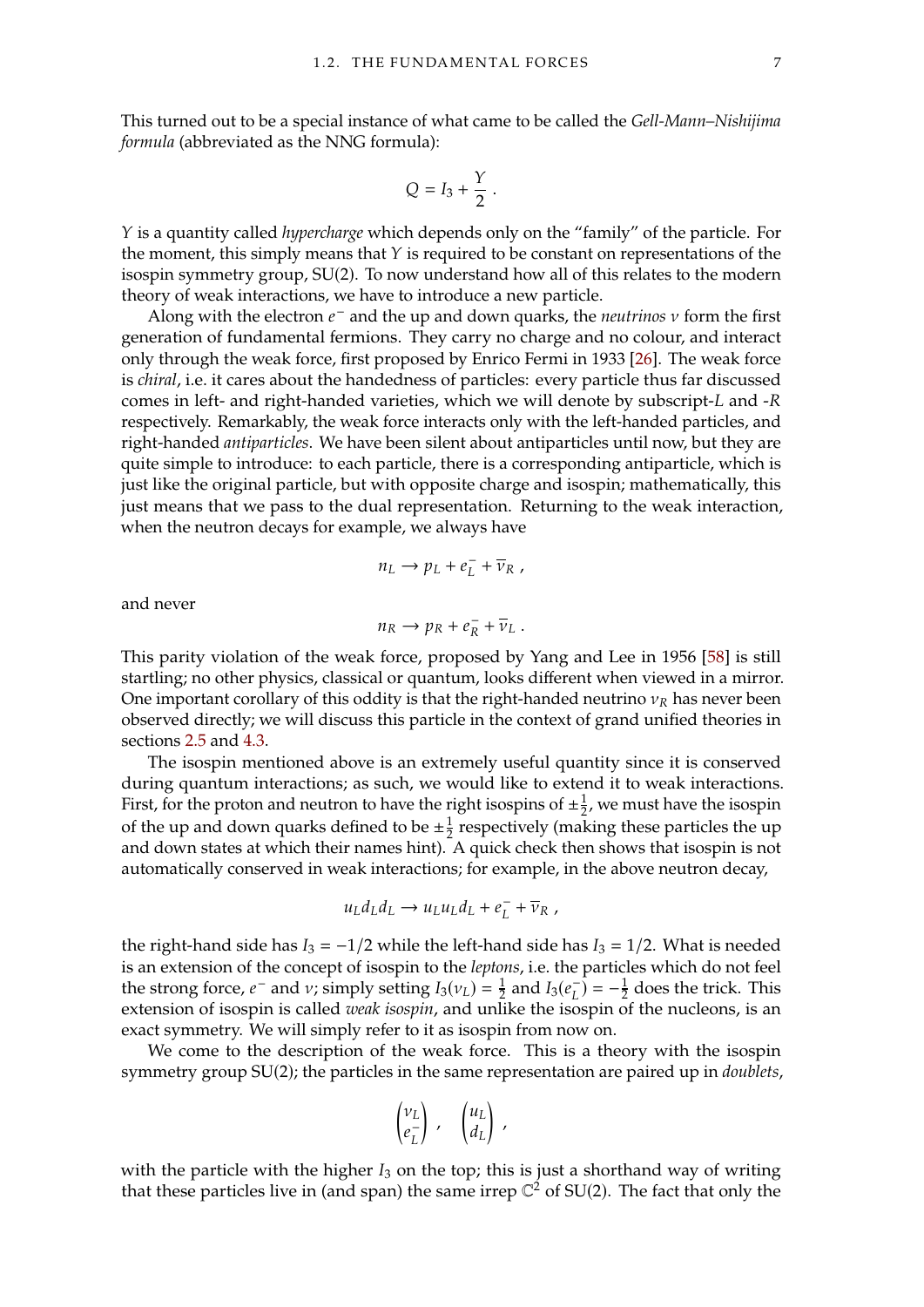left-handed particles are combined into doublets reflects the fact that only they participate in weak interactions. Every right-handed fermion, on the other hand, is trivial under SU(2): they are called *singlets*, and span the trivial representation C.

The particles in the doublets interact via the exchange of the so-called W bosons,

$$
W^+ = \begin{pmatrix} 0 & 1 \\ 0 & 0 \end{pmatrix} , \quad W^0 = \begin{pmatrix} 1 & 0 \\ 0 & -1 \end{pmatrix} , \quad W^- = \begin{pmatrix} 0 & 0 \\ 1 & 0 \end{pmatrix} .
$$

As we would expect, these span the complexified adjoint representation of  $SU(2)$ ,  $\mathfrak{sl}(2,\mathbb{C})$ , and they act on each of the particles in the doublets via the action of  $\mathfrak{sl}(2,\mathbb{C})$ .

We close this section with the afore-promised explanation of quark flavour splitting. Recall that colour is related to confinement; in much the same way, flavour is related to isospin. Indeed, we can use quarks to explain the isospin symmetry of the nucleons: protons and neutrons are so similar, with nearly the same mass and strong interactions, because  $u$  and  $d$  quarks are so similar, with nearly the same mass, and truly identical colours. As mentioned above, the isospin of the proton and neutron arises from the isospin of the quarks, once we define  $I_3(u) = 1/2$ , and  $I_3(d) = -1/2$ ; we see that the proton obtains the right  $I_3$ :

$$
I_3(p)=\frac{1}{2}+\frac{1}{2}-\frac{1}{2}=\frac{1}{2}\;,
$$

and a quick check shows the same for the neutron. This is a good start, but what we really need to do is to confirm that p and n span a copy of the fundamental representation  $\mathbb{C}^2$ <br>of SU(2). It turns out that the states  $\mathcal{U} \otimes \mathcal{U} \otimes \mathcal{U} \otimes \mathcal{U} \otimes \mathcal{U} \otimes \mathcal{U}$  do not span a copy of the of SU(2). It turns out that the states  $u \otimes u \otimes d$  and  $u \otimes d \otimes d$  do *not* span a copy of the fundamental representation of SU(2) inside  $\mathbb{C}^2 \otimes \mathbb{C}^2 \otimes \mathbb{C}^2$ ; what is needed, for the proton for instance, is some linear combination of the  $I_3 = 1/2$  flavour states which are made of two  $u'$ s and one  $d$ :

$$
u\otimes u\otimes d\;,\quad u\otimes d\otimes u\;,\quad d\otimes u\otimes u\quad\in\mathbb{C}^2\otimes\mathbb{C}^2\otimes\mathbb{C}^2
$$

The exact linear combination required to make  $p$  and  $n$  work also involves the spin of the quarks, which is outside the scope of our discussion. What we can do however, is see that this is at least possible, i.e. that  $\mathbb{C}^2 \otimes \mathbb{C}^2 \otimes \mathbb{C}^2$  really does contain a copy of the fundamental representation  $\mathbb{C}^2$  of SU(2). First note that any rank-2 tensor can be decomposed into symmetric and antisymmetric parts,  $\mathbb{C}^2 \otimes \mathbb{C}^2 \cong \text{Sym}^2\mathbb{C}^2 \oplus \Lambda^2\mathbb{C}^2$ . Now Sym<sup>2</sup> $\mathbb{C}^2$  is the unique 3-dimensional irrep of SU(2), and  $\Lambda^2\mathbb{C}^2$ , as the top exterior power of its fundamental representation  $\mathbb{C}^2$ , is the trivial 1-dimensional irrep; as a representation of SU(2), we therefore have

$$
\mathbb{C}^2 \otimes \mathbb{C}^2 \otimes \mathbb{C}^2 \cong \mathbb{C}^2 \otimes (\text{Sym}^2 \mathbb{C}^2 \oplus \mathbb{C}) \cong (\mathbb{C}^2 \otimes \text{Sym}^2 \mathbb{C}^2) \oplus \mathbb{C}^2.
$$

So indeed,  $\mathbb{C}^2$  is a subrepresentation of  $\mathbb{C}^2 \otimes \mathbb{C}^2 \otimes \mathbb{C}^2$ . As a final remark, we note that the NNG formula still works for quarks, provided we define the hypercharge for both quarks to be  $Y = 1/3$ .

#### <span id="page-19-0"></span>**1.2.3 The Electroweak Interaction**

All the fermions have now been grouped into SU(2) representations based on their isospin. Let us now consider the other piece of NNG formula, hypercharge. Just as we did for isospin, we can extend the notion of hypercharge to encompass the leptons, calling this new quantity *weak hypercharge*. It is a matter of simple arithmetic to see that we must have  $Y = -1$  for both left-handed leptons; for right handed leptons, since  $I_3 = 0$ , we must set  $Y = 2O.$ 

How can we understand hypercharge? Let us frame the discussion by briefly discussing isospin again: it is an observable, and we know from quantum mechanics that it hence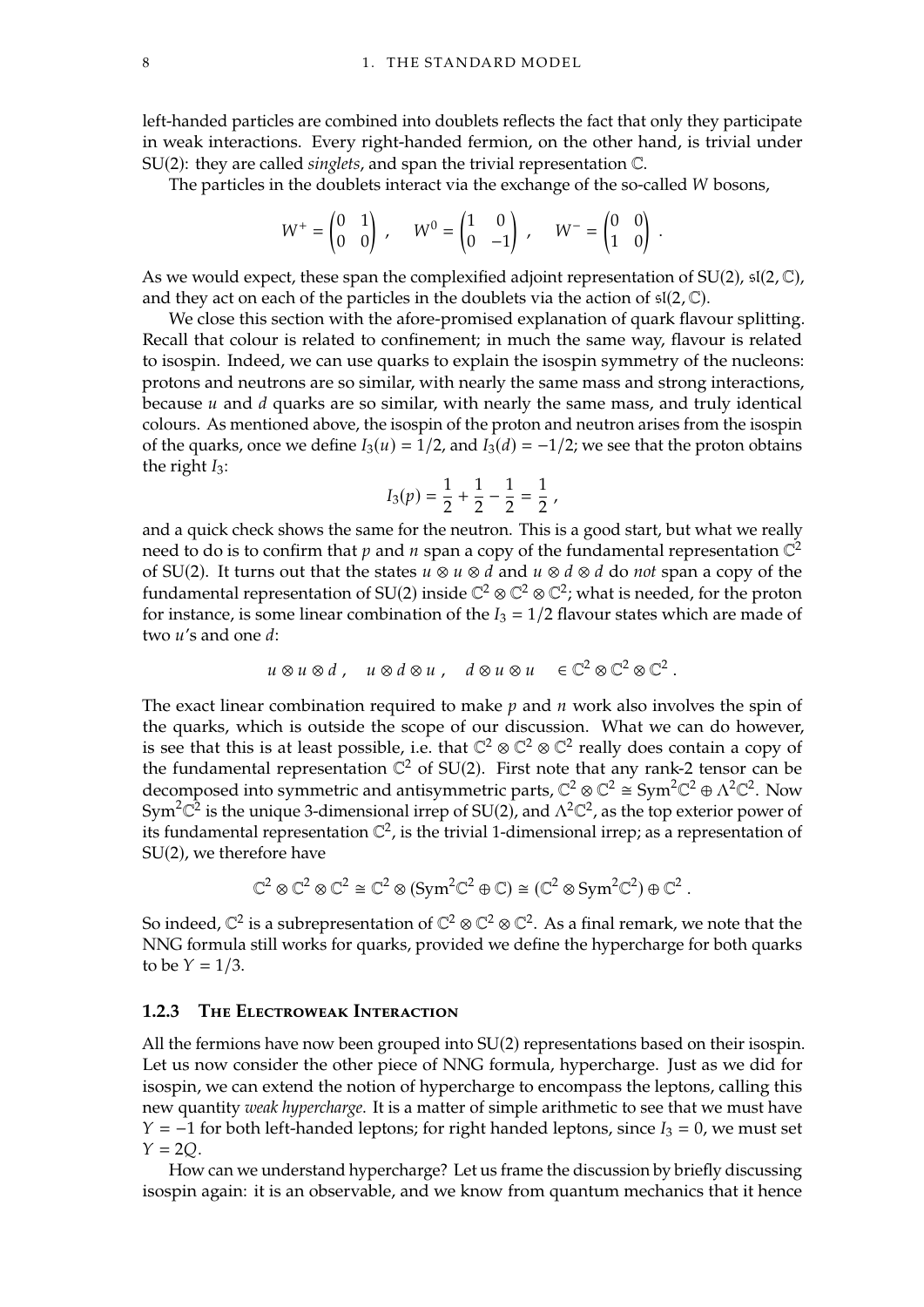corresponds to a self-adjoint operator; indeed, from an eigenvalue expression like  $\tilde{I}_3v_L$  = 1  $\frac{1}{2}v_L$ , it is easy to see that we must have

$$
\hat{I}_3 = \begin{pmatrix} 1/2 & 0 \\ 0 & -1/2 \end{pmatrix} \, .
$$

The story with hypercharge is similar: corresponding to hypercharge  $Y$  is an observable  $\hat{Y}$ , which is also proportional to a gauge boson, although this gauge boson lives in the complexified adjoint representation of U(1).

The details are as follows. Particles with hypercharge Y span irreps<sup>[7](#page-20-0)</sup>  $\mathbb{C}_Y$  of U(1); by  $\mathbb{C}_Y$ we denote the one-dimensional vector space  $\mathbb C$  with action of  $\alpha \in U(1)$  given by

$$
\alpha \cdot z = \alpha^{3Y} z \; .
$$

The factor of three is inserted because  $Y$  is not guaranteed to be an integer, but only an integer multiple of 1/3. For example, the left-handed leptons  $v_L$  and  $e_L^-$  both have hypercharge  $Y = -1$ , so each span a copy of  $\mathbb{C}_{-1}$ . Hence,  $v_L$ ,  $e_L^-\in \mathbb{C}_{-1}\otimes \mathbb{C}^2$ , where  $\in \mathbb{C}_{-1} \otimes \mathbb{C}^2$ , where the  $\mathbb{C}^2$  is trivial under U(1).

Now, given a particle  $\psi \in \mathbb{C}_Y$ , to find out how the gauge boson in  $\mathbb{C} \otimes \mathfrak{u}(1) \cong \mathbb{C}$  acts on it, we can differentiate the  $U(1)$  action above. We obtain

$$
i\cdot\psi=3iY\psi\implies\hat{Y}=\frac{1}{3}\in\mathbb{C}\;.
$$

Following convention, we set the so-called B boson equal to  $\hat{Y}$ ; particles with hypercharge interact by exchanging this boson. Note that the  $B$  boson is a lot like the familiar photon, and the hypercharge force which  $B$  mediates is a lot like electromagnetism, except that its strength is proportional to hypercharge rather than charge.

The unification of electromagnetism and the weak force is called the *electroweak interaction*. This is a  $U(1) \times SU(2)$  gauge theory, and we have now encountered it in full detail: the fermions live in representations of hypercharge  $U(1)$  and weak isospin  $SU(2)$ , and we tensor these together to get representations of  $U(1) \times SU(2)$ . These fermions interact by exchanging B and W bosons, which span  $\mathbb{C} \oplus \mathfrak{sl}(2, \mathbb{C})$ , the complexified adjoint representation of  $U(1) \times SU(2)$ .

We close with a word on *symmetry breaking*. Despite electroweak unification, electromagnetism and the weak force are very different at low energies, including most interactions in the everyday world. Electromagnetism is a force of infinite range that we can describe by a U(1) gauge theory with the photon as gauge boson, while the weak force is of very short range and mediated by the  $W$  and  $Z$  bosons: we "define" the photon and the  $Z$  boson by the following relation:

$$
\begin{pmatrix} \gamma \\ Z \end{pmatrix} = \begin{pmatrix} \cos \theta_{\rm w} & \sin \theta_{\rm w} \\ -\sin \theta_{\rm w} & \cos \theta_{\rm w} \end{pmatrix} \begin{pmatrix} B \\ W^0 \end{pmatrix} . \tag{1.2.1}
$$

We have introduced here the *weak mixing angle*, or *Weinberg angle*  $\theta_w$ ; it can be thought of as the parameter that characterises how far the  $B - W^0$  boson plane has been rotated by symmetry breaking, which is the mechanism that allows the full electroweak  $U(1) \times SU(2)$ symmetry group to be hidden away at low energies, and replaced with the electromagnetic subgroup U(1). Moreover, the electromagnetic U(1) is not the obvious factor U(1)  $\times$  1, but another copy, wrapped around inside  $U(1) \times SU(2)$  in a manner given by the NNG formula. Unfortunately, the dynamics of electroweak symmetry breaking is outside of our scope; we refer the reader to [\[79,](#page-80-3) Ch. 29.1] for the details. We will discuss symmetry breaking from a representation theoretic viewpoint in section [3.3,](#page-54-0) and return to the Weinberg angle in section [4.1.](#page-60-1)

<span id="page-20-0"></span> $7$ Since  $U(1)$  is abelian, all of its irreps are one-dimensional.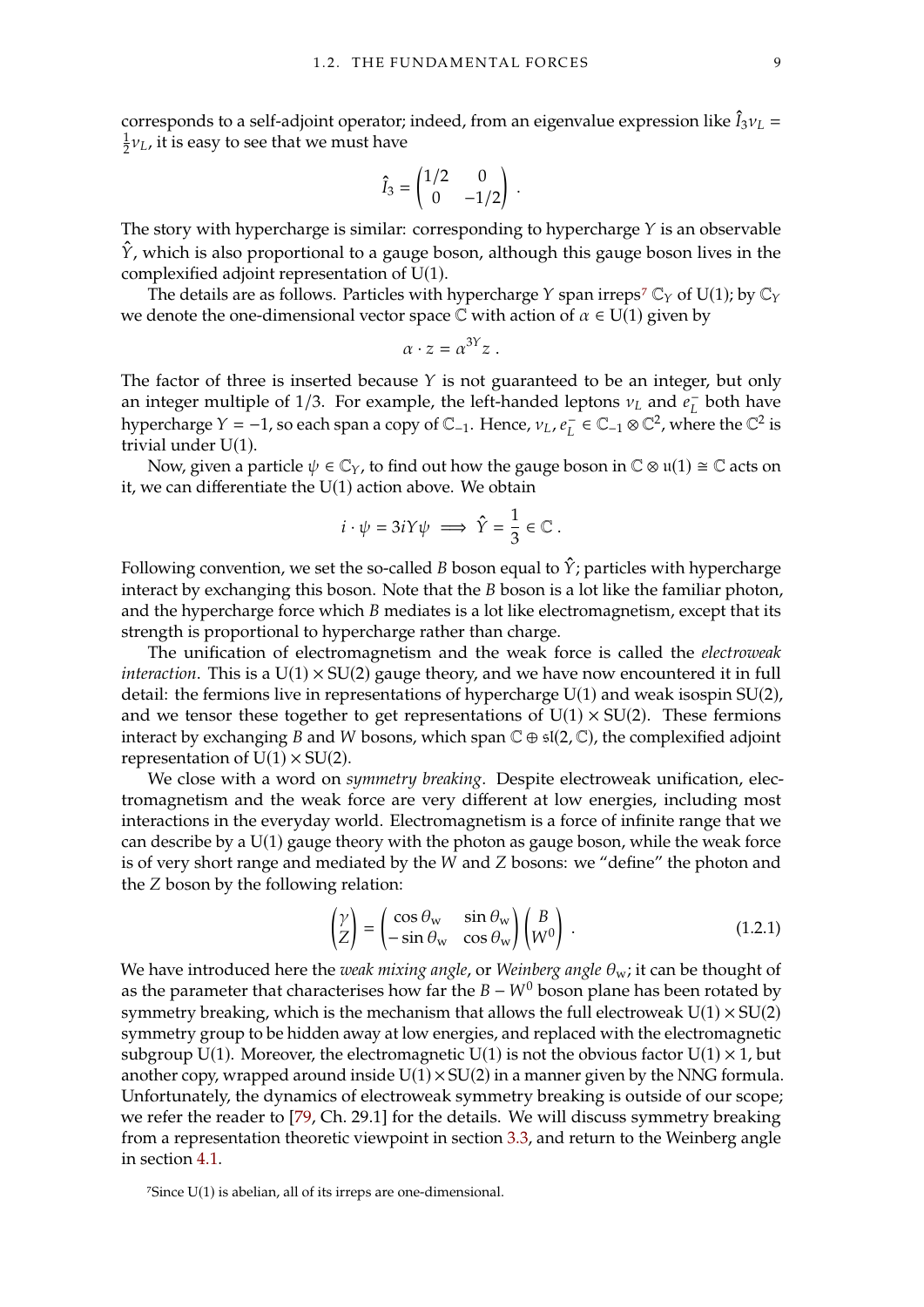#### <span id="page-21-0"></span>**1.3 The Standard Model Representation**

We are now in a position to put the whole Standard Model together in a single picture. It has the gauge group

$$
G_{\rm SM} = \mathrm{U}(1) \times \mathrm{SU}(2) \times \mathrm{SU}(3) ,
$$

<span id="page-21-1"></span>and the fundamental fermions described thus far combine in representations of this group. We summarise this information in the table below.

| Particle Name            | Symbol                                                                     | $U(1) \times SU(2) \times SU(3)$ Rep.                        |
|--------------------------|----------------------------------------------------------------------------|--------------------------------------------------------------|
| Left-handed leptons      | $\begin{pmatrix} v_L \\ e_L^- \end{pmatrix}$                               | $\mathbb{C}_{-1}\otimes\mathbb{C}^2\otimes\mathbb{C}$        |
| Left-handed quarks       | $\begin{pmatrix} u_L^r, u_L^g, u_L^b \\ d_L^r, d_L^g, d_L^b \end{pmatrix}$ | $\mathbb{C}_{1/3} \otimes \mathbb{C}^2 \otimes \mathbb{C}^3$ |
| Right-handed neutrino    | $v_R$                                                                      | $\mathbb{C}_0 \otimes \mathbb{C} \otimes \mathbb{C}$         |
| Right-handed electron    | $e^-_R$                                                                    | $\mathbb{C}\rightarrow\otimes\mathbb{C}\otimes\mathbb{C}$    |
| Right-handed up quarks   | $(u_p^r, u_p^b, u_p^g)$                                                    | $\mathbb{C}_{4/3}\otimes\mathbb{C}\otimes\mathbb{C}^3$       |
| Right-handed down quarks | $(d_p^r, d_p^b, d_p^g)$                                                    | $\mathbb{C}_{-2/3} \otimes \mathbb{C} \otimes \mathbb{C}^3$  |
|                          |                                                                            |                                                              |

Table 1.1: The Standard Model Fermions

All the representations of  $G<sub>SM</sub>$  in the right-hand column are irreducible, since they are made by tensoring irreps of this group's three factors. On the other hand, if we take the direct sum of all these irreps,

$$
F=(\mathbb{C}_{-1}\otimes\mathbb{C}^2\otimes\mathbb{C})\oplus\cdots\oplus(\mathbb{C}_{-2/3}\otimes\mathbb{C}\otimes\mathbb{C}^3),
$$

we get a reducible representation containing all the first-generation fermions in the Standard Model. We call *F* the *fermion representation*. If we take the dual of *F*, we get a representation describing all the antifermions in the first generation. Taking the direct sum of these spaces,  $F \oplus \overline{F}$ , we get a representation of  $G<sub>SM</sub>$  that we will call the *Standard Model representation*; it contains all the first-generation elementary particles in the Standard Model. The fermions interact by exchanging gauge bosons that live in the complexified adjoint representation of  $G<sub>SM</sub>$ .

Table 1.2: The Standard Model Gauge Bosons

| Force                                                        | Gauge Boson                        | Symbol                |
|--------------------------------------------------------------|------------------------------------|-----------------------|
| Electromagnetism<br><b>Weak Force</b><br><b>Strong Force</b> | Photon<br>W and Z bosons<br>Gluons | $W^+$ , $W^-$ and $Z$ |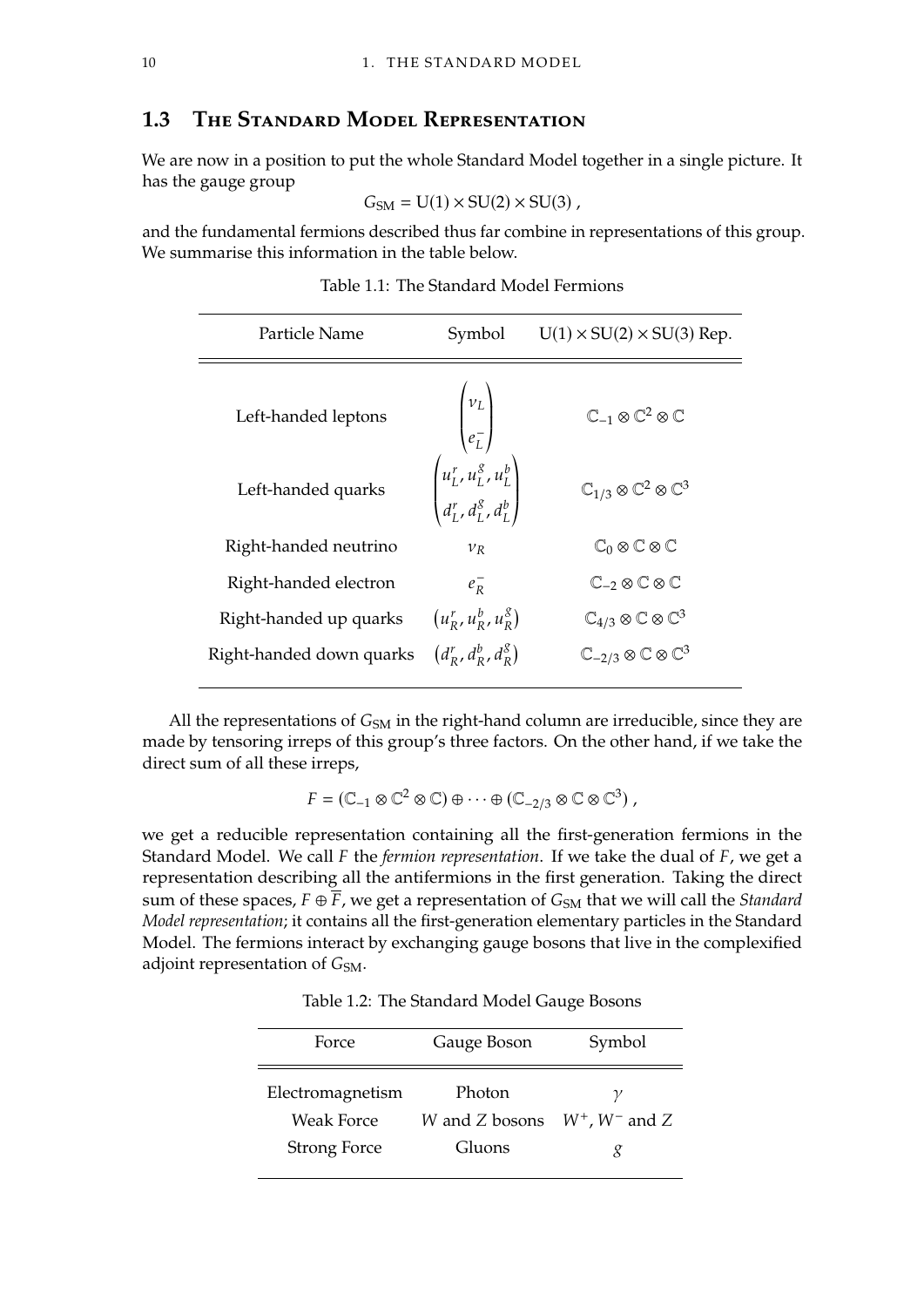#### **Generations**

For the purposes of describing grand unified theories, the above description of the Standard Model is all we need. For completeness however, we tabulate below the *second* and *third* generations of fermions, evidence of which first arose in the 1930s; an elegant summary of the physics can be found in [\[46\]](#page-78-7).

|           | 1st Generation |                | 2nd Generation    | 3rd Generation |        |  |
|-----------|----------------|----------------|-------------------|----------------|--------|--|
| Name      | Symbol         | Symbol<br>Name |                   | Name           | Symbol |  |
|           |                |                |                   |                |        |  |
| Up        | $\mathcal{U}$  | Charm          | $\mathcal{C}_{0}$ | Top            |        |  |
| d<br>Down |                | <b>Strange</b> | S                 | <b>Bottom</b>  |        |  |
|           |                |                |                   |                |        |  |

Table 1.3: Quarks by Generation

Table 1.4: Leptons by Generation

|                                  | 1st Generation   |                          | 2nd Generation       | 3rd Generation         |            |  |
|----------------------------------|------------------|--------------------------|----------------------|------------------------|------------|--|
| Name                             | Symbol           | Name                     | Symbol               | Name                   | Symbol     |  |
| Electron<br>neutrino<br>Electron | $\nu_e$<br>$e^-$ | Muon<br>neutrino<br>Muon | $\nu_\mu$<br>$\mu^-$ | Tau<br>neutrino<br>Tau | $v_{\tau}$ |  |

Notice that we thus have a pattern in the Standard Model: there are as many flavours of quarks as there are of leptons. The Pati-Salam model explains this pattern by unifying quarks and leptons, but we will unfortunately not treat this theory here; the interested reader is referred to [\[8,](#page-76-0) Ch. 3.3].

<span id="page-22-1"></span><span id="page-22-0"></span>The second and third generations of quarks and charged leptons differ from the first by being more massive and able to decay into particles of the earlier generations. The various neutrinos do not decay, and for a long time it was thought they were massless, but now it is known that some and perhaps all are massive. This allows them to change back and forth from one type to another, a phenomenon called neutrino oscillation<sup>[8](#page-22-0)</sup>; the Standard Model explain this phenomenon by recourse to the famous "Higgs mechanism"[9](#page-22-1). For our purposes however, the generations are identical: as representations of  $G<sub>SM</sub>$ , each generation spans another copy of  $F$ , with the corresponding generation of antifermions spanning a copy of F. All told, we thus have three copies of the SM representation,  $F \oplus F$ . We will only need to discuss one generation, so we find it convenient to speak as if  $F \oplus \overline{F}$ contains particles of the first generation. This redundancy in the Standard Model, three sets of very similar particles, remains a mystery.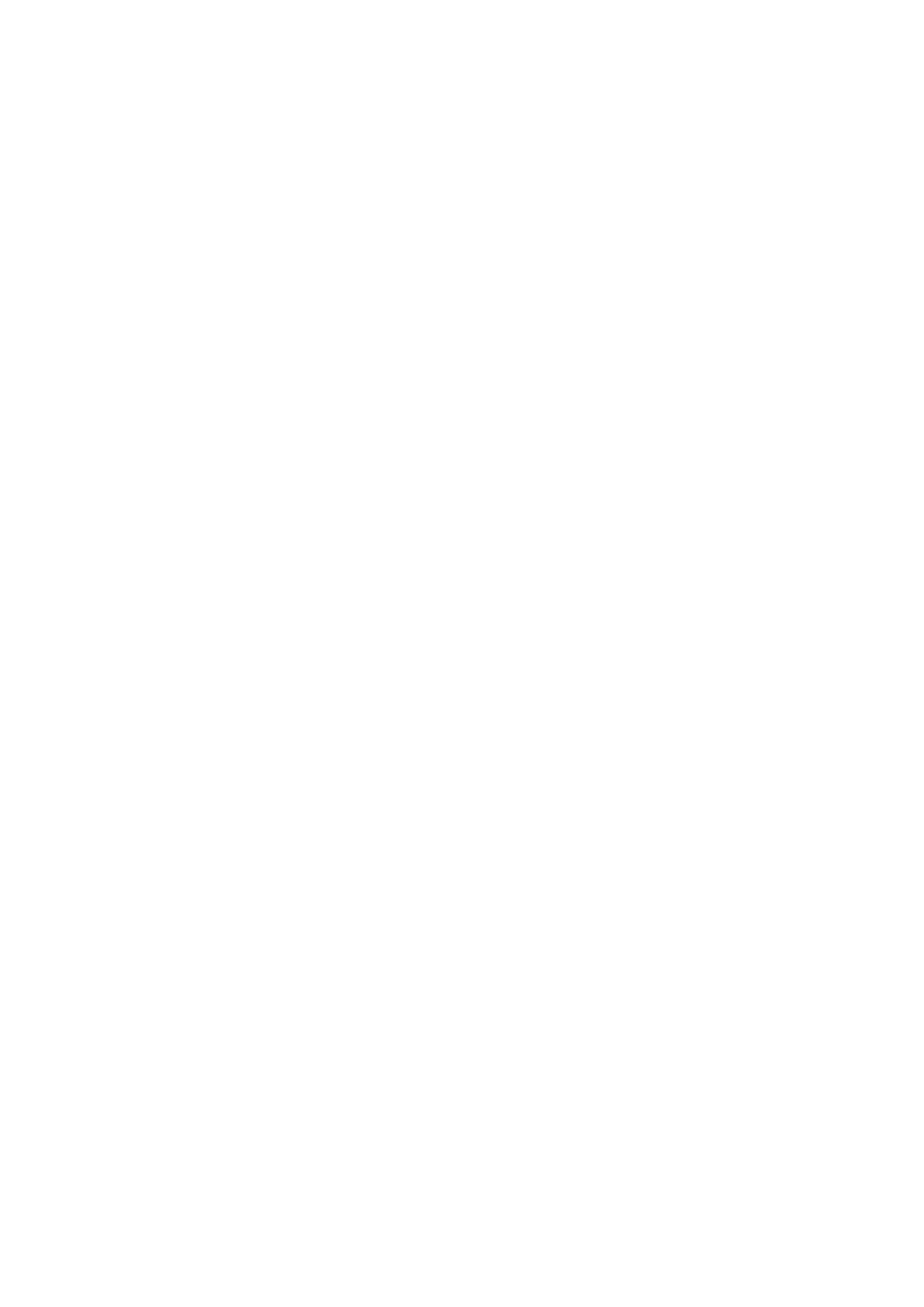### <span id="page-24-0"></span>**Chapter 2**

## **The** Spin(10) **Grand Unified Theory**

Due to spontaneous symmetry breaking, not all of the symmetries of the Standard Model are seen in everyday life—the symmetries encoded by  $G<sub>SM</sub>$  are symmetries of the laws of physics, but not necessarily of the vacuum. Grand unified theories attempt to answer the question, what if this process continues? That is, could the symmetries of the Standard Model be just a subset of all the symmetries in nature? By way of motivation, consider that from a representation theoretic standpoint alone, the Standard Model leaves a lot to be desired: "The representations of G<sub>SM</sub> seem ad hoc. Why these? What about all the seemingly arbitrary hypercharges? Why do both leptons and quarks come in left- and right- handed varieties, which transform so differently? Why do quarks come in charges which are units 1/3 times and electron's charge? Why are there the same number of quarks and leptons?" [\[8,](#page-76-0) p. 32]

In this chapter, we will encounter the earliest attempts to probe these questions. We begin by introducing some additional concepts in representation theory and motivating the exceptional Lie groups, after which we will elucidate which groups are to be considered potential grand unification groups. Then we will turn to, both from necessity and because of its intrinsic interest, the SU(5) grand unified theory. Thereafter, we will focus our attention on Clifford algebras; it is a short step from there to the Spin groups; once we then understand their representations, we will prove that Spin(10) extends the Standard Model in section [2.5.](#page-41-0)

#### <span id="page-24-1"></span>**2.1 Characters and Weights of Representations**

The study of characters, and root and weight systems, is fundamental to representation theory. Our modest goals in this section of simply defining these terms and stating the main results will doubtless do a severe injustice to this branch of mathematics; we point to [\[43,](#page-78-1) Ch. 8] for a lucid introduction and additional references. We will follow [\[4\]](#page-76-1) here.

Particle physics demands that we restrict to complex representations, so let us do so right at the outset, reaping the added benefit that over C, every irrep of a compact abelian group is 1-dimensional.

**Remark 2.1.1** (Structure Maps)**.** We note that this restriction involves no sacrifice of generality: consider that a representation  $V$  over the quanterions  $H$  is certainly a representation over C; together with a conjugate linear structure *G*-map  $j: V \to V$  such that  $j^2 = -1$ ,  $ji = -ji$  this representation does in fact return the original H-representation; on the other  $ij = -ji$ , this representation does in fact return the original H-representation; on the other hand, a representation  $V$  over  $\mathbb R$  gives  $V \otimes_{\mathbb R} \mathbb C$  and this carries a conjugate linear structure map  $j : v \otimes z \mapsto v \otimes \overline{z}$  such that  $j^2 = 1$ ; we can regard V as the +1 eigenspace of  $j$  (or the -1 eigenspace) eigenspace).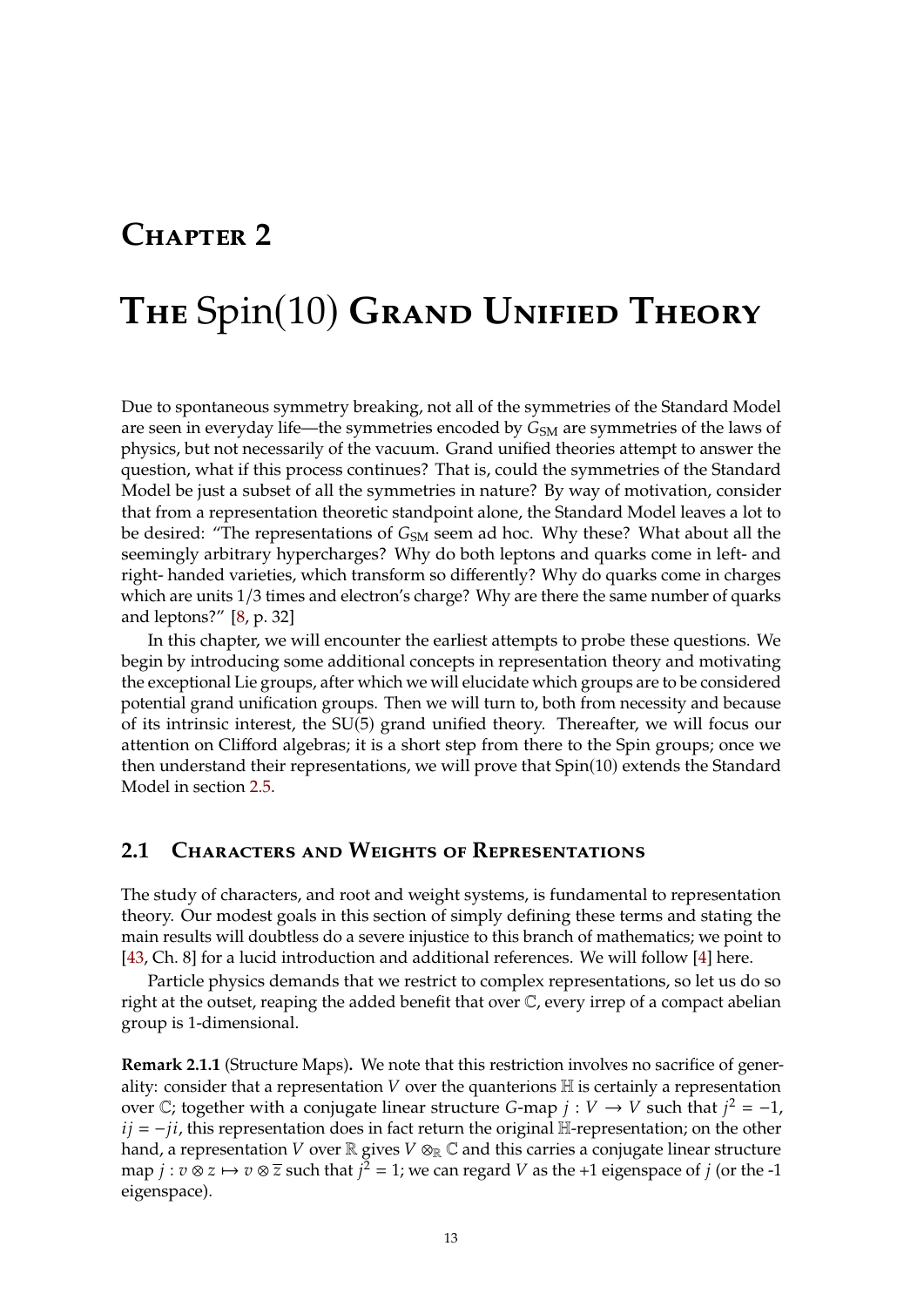**Definition 2.1.2** (Characters). Suppose  $V$  is a representation of  $G$  over  $\mathbb{C}$ . Then its character is given by

$$
\begin{aligned}\n\chi_V: \ G &\xrightarrow{\quad} \mathbb{C}\, ,\\ \ng &\longmapsto \text{tr}_{\mathbb{C}}(g:V\to V)\, .\n\end{aligned}
$$

It follows from the definition that characters are *class functions*, i.e.  $\chi_V(ghg^{-1}) = \chi_V(h)$ <br>all  $g, h \in C$ , Also for all  $g, h \in G$ . Also,

$$
\chi_{V \oplus W}(g) = \chi_V(g) + \chi_W(g) ,
$$
  

$$
\chi_{V \otimes W}(g) = \chi_V(g) \cdot \chi_W(g) .
$$

The following result clarifies the importance of characters.

**Theorem 2.1.3.** *If*  $\chi_V = \chi_W$ , then  $V \cong W$ .

A proof is found in [\[3,](#page-76-4) pp. 46–52]. Consider now the torus,  $T = \prod S^1$ . Because  $T$  is a homomorphism compact, connected abelian group, the exponential map  $\exp: t \to T$  is a homomorphism, and we can thus regard  $T$  as  $T \cong t/\Gamma$ , where  $\Gamma := \ker \exp i$  is a discrete subgroup of t, called the *integer lattice* of T.

Homomorphisms  $\theta : T \to T'$  are easily described. We need only check for a linear  $\theta \circ t \to t'$  such that  $\mathcal{O}(\Gamma) \subset \Gamma'$  and if so, then  $\theta = \tilde{\theta} : t/\Gamma \to t'/\Gamma'$ . All continuous map  $\varphi : t \to t'$  such that  $\varphi(\Gamma) \subset \Gamma'$ , and if so, then  $\theta = \tilde{\varphi} : t/\Gamma \to t'/\Gamma'$ . All continuous homomorphisms arise in this way, and all 1-dimensional representations of  $T$  arise from linear maps  $\varphi : t \to u(1)$ . Here we encounter the first connection to representation theory: given a representation *V* of *T*, there are linear maps  $\varphi : t \to u(1)$  such that *V* decomposes as a direct sum of non-zero sub-representations  $V_{\varphi}$ , where t acts on  $V_{\varphi}$  by  $\tau(x) = \varphi(\tau)x$  for  $\tau \in \mathfrak{t}, x \in V_{\varphi}.$ 

**Definition 2.1.4** (Weights). The linear maps  $\varphi$  on t are called the weights of *V*. The dimension of  $V_{\varphi}$  is the *multiplicity* of  $\varphi$ .

#### <span id="page-25-0"></span>**2.1.1 Sketch of the Classification of Compact Lie Groups**

The remarkable history of the more than one-hundred-and-fifty years of Lie theory is studied in [\[84\]](#page-80-6); the Killing-Cartan classification of Lie groups is arguably the highpoint of this story, and certainly a significant achievement of modern mathematics. This section is the briefest of summaries of this classification scheme, and is important for us for two reasons: (i) it motivates the existence of the exceptional Lie groups, and (ii) the roots and weights of the classical Lie groups that we will derive along the way will be instrumental in constructing  $E_6$ .

**Definition 2.1.5** (Maximal Torus). A maximal torus in a compact connected Lie group G is a subgroup  $T$  which is (i) a torus, and (ii) maximal, i.e. if  $T \subset T' \subset G$  for  $T'$  a torus, then  $T' - T$  $T' = T$ .

<span id="page-25-1"></span>**Example 2.1.6.** The maximal torii of the classical Lie groups are as follows.

- (i) In U(*n*), consider the subgroup of matrices diag( $e^{2\pi i x_1}, \dots, e^{2\pi i x_n}$ ), for  $x_j \in \mathbb{R}$ . This is a maximal torus in  $U(n)$ ; any matrix in  $U(n)$  which commutes with all diagonal is a maximal torus in  $U(n)$ : any matrix in  $U(n)$  which commutes with all diagonal matrices must be diagonal, and hence in  $T$ . Thus,  $T$  is maximal among all abelian subgroups, connected or not.
- (ii) Since  $\mathbb{C} \subset \mathbb{H}$ , the matrices of (i) are in Sp(*n*), and they form a torus in Sp(*n*). Since  $\mathbb{C}^n$  can be regarded as  $\mathbb{R}^{2n}$ , we get an embedding  $U(n) \to SO(2n)$  and we can again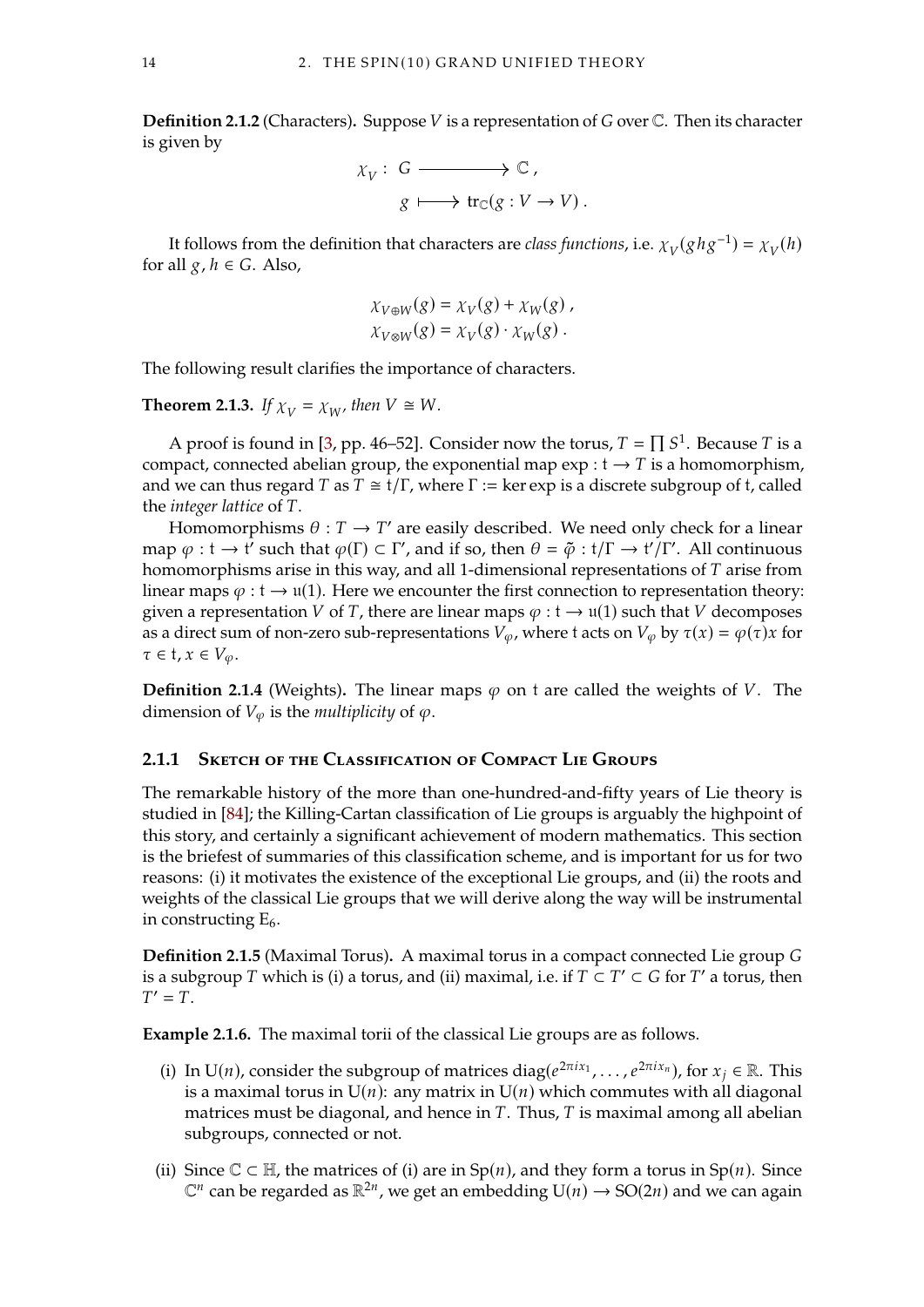take the corresponding matrices, namely

```
©
I
I
I
I
I
I
I
I
I
l
 \cos 2\pi x_1 – \sin 2\pi x_1\sin 2\pi x_1 \cos 2\pi x_1\cos 2\pi x_2 –2\pi \sin x_2\sin 2\pi x_2 \cos 2\pi x_2\cos 2\pi x_n – \sin 2\pi x_n\sin 2\pi x_nª
                                                                                                              ®
                                                                                                              ®
                                                                                                              ®
                                                                                                              ®
                                                                                                              ®
                                                                                                              ®
                                                                                                              ®
                                                                                                              ®
                                                                                                              ®
                                                                                                              \overline{ }
```
These will form a torus in  $SO(2n)$ .

«

- (iii) We can embed  $\mathbb{R}^{2n}$  in  $\mathbb{R}^{2n+1}$  and thus  $SO(2n)$  in  $SO(2n+1)$ , where we map  $A \mapsto \begin{pmatrix} A & 0 \\ 0 & 1 \end{pmatrix}$ .<br>This is the corresponding torus in  $SO(2n+1)$ . This is the corresponding torus in  $SO(2n + 1)$ .
- (iv) In SU(*n*) we take the matrices of (i) subject to  $\sum x_i = 0$  to get a maximal torus.

Maximal tori are fundamental in representation theory, as the following results demonstrate. Their proofs can be found in [\[3,](#page-76-4) pp. 89–95].

**Theorem 2.1.7.** Let  $T \subset G$  be a maximal torus of a compact, connected Lie group G. Then any  $g \in G$  *is conjugate to some element of* T. That *is, there exist elements*  $t \in T$ *, h*  $\in G$  *such that*  $g = h t h^{-1}.$ 

**Corollary 2.1.8.** If V, W are representations of a compact connected Lie group G and  $\chi_V|_{T} = \chi_W|_{T}$ , then  $\chi_{\perp} = \chi_{\perp} = \chi_V$ *then*  $\chi_V = \chi_{W'}$  so  $V \cong W$ .

Hence the weights (together with the multiplicities) of a representation  $V$  of  $G$ , determine  $V$  up to equivalence. We also have

**Corollary 2.1.9.** *Given two maximal tori*  $T$ ,  $T'$  *in a compact connected Lie group G*, *there exists* an inner automorphism of G taking T to T'.

It follows from this corollary that any property of  $G$  defined by reference to a maximal torus  $T$  is independent of the choice of  $T$ . The most important example of this is the following

**Definition 2.1.10** (Rank). The rank of a compact connected Lie group *G* is the dimension of the maximal torus of G. We will usually write  $l = \text{rank } G$ .

Suppose now that  $T \subset G$  is a torus (not necessarily maximal). Then G acts on g via the adjoint representation, so T acts on g by restriction and  $\mathfrak{g} \otimes \mathbb{C}$  splits as a sum of 1-dimensional representations of T, with T acting trivially on  $t \subset g$ . Thus the trivial 1-dimensional representation occurs at least  $d = \dim T$  times. In fact, we have

**Proposition 2.1.11.** *If* G *is compact, then* T *is maximal if and only if the trivial 1-dimensional representation occurs exactly d times.* 

A proof of this result can be found in  $[3, p. 83]$  $[3, p. 83]$ . Henceforth, we suppose that T is maximal and set  $d = l$ .

**Definition 2.1.12** (Roots). The roots of a compact connected Lie group *G* are the weights of the adjoint representation, excluding  $0$  (which occurs  $l$  times).

The roots are thus  $\mathbb R$ -linear functions on t, that is, elements of  $t^*$ . Since the adjoint representation of G is real, the 1-dimensional summands of  $\alpha \otimes \mathbb{C}$  occur in conjugate pairs and the roots occur in pairs  $\pm \theta$ .

 $^{\prime}$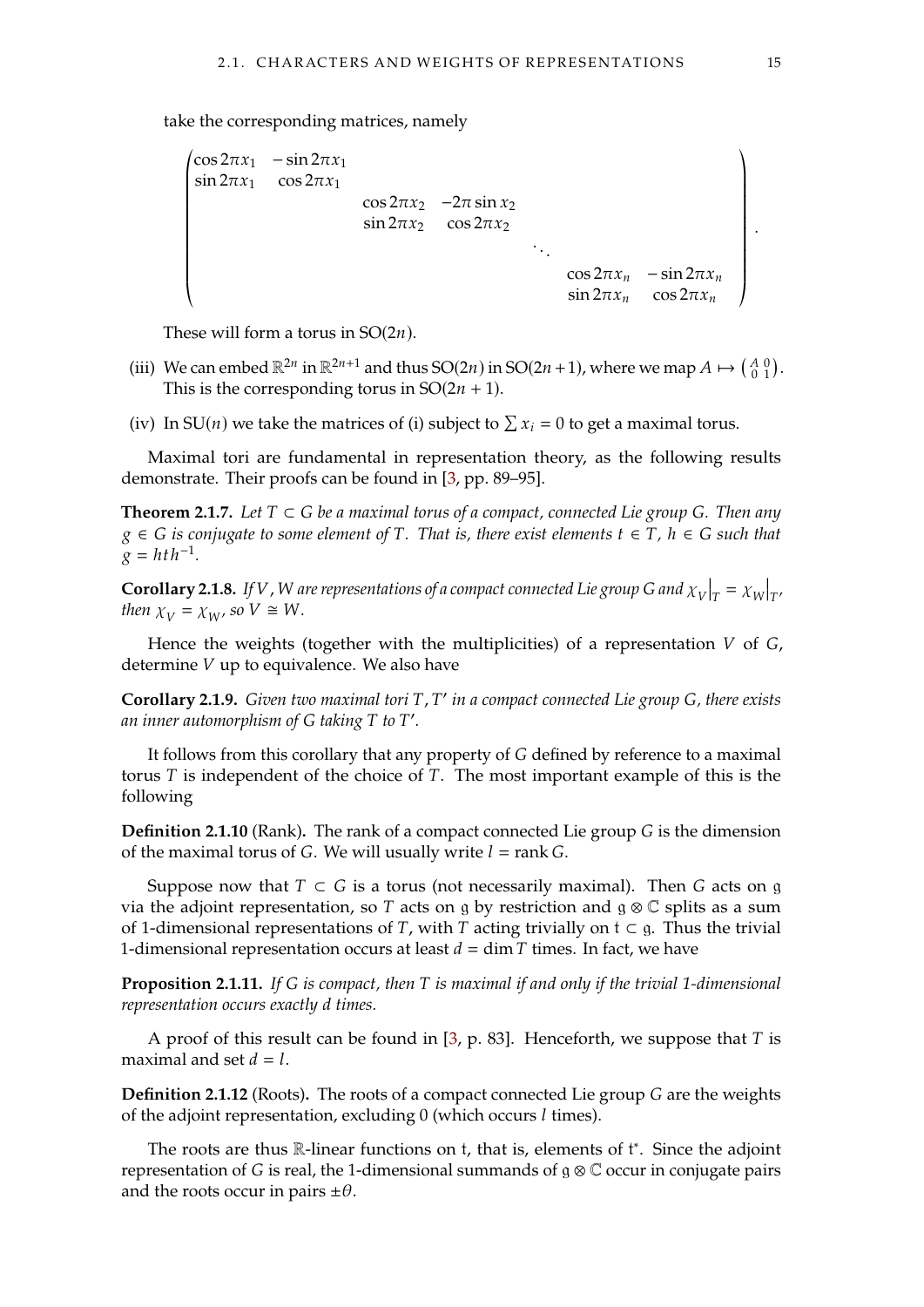**Example 2.1.13.** The roots of the classical Lie groups are as follows.

• For the maximal torus of  $U(n)$  described in example [2.1.6](#page-25-1) above, the weights are 0, *n* times, and  $\pm(x_i - x_j)$ , where  $1 \leq i \leq j \leq n$ .

**Proof.** First note that  $u(n) \otimes \mathbb{C} \cong \mathfrak{gl}(n, \mathbb{C}) \cong \text{End}(\mathbb{C}^n)$  since  $B \mapsto -B^{\dagger}$  is a conjugate linear structure man and its +1 eigenspace is  $u(n)$ . Now take the basis *leaf* of linear structure map and its +1 eigenspace is  $u(n)$ . Now take the basis  $\{e_i\}$  of standard column vectors for  $\mathbb{C}^n$ ; for  $i < j$ , define linear maps  $\theta_{ij} \in \text{End}(\mathbb{C}^n)$  by<br> $\theta_{ij}(\alpha) = e_i$ ,  $\theta_{ij}(\alpha) = 0$  for  $k \neq i$ . The matrix of  $\theta_{ij}$  has a 1 in the *i*<sub>1</sub>th place and  $\theta_{ij}(e_j) = e_i$ ,  $\theta_{ij}(e_k) = 0$  for  $k \neq j$ . The matrix of  $\theta_{ij}$  has a 1 in the *ij*-th place and zoroos elsowhere. The  $\theta_{ij}$  are eigenvectors of the action of *T* with eigenvalues zeroes elsewhere. The  $\theta_{ij}$  are eigenvectors of the action of T with eigenvalues  $exp(2\pi i(x_i - x_j))$ , so  $x_i - x_j$  are eigenvalues for the action of t on  $u(n)$ . (Here, we are taking t to be the diagonal matrices diag( $iy_1, \ldots, iy_n$ ),  $y_j \in \mathbb{R}$ , and  $x_i \in t^*$  is given by  $\chi$  (diag( $iy_1, \ldots, iy_n$ )) =  $iy_i$ ))  $x_i$ (diag( $iy_1, \ldots, iy_n$ )) =  $iy_i$ .)  $\sum_{i=1}^{n}$ 

• The roots of the other matrix groups are

| SU(n)                              |                     | : $\pm (x_i - x_j)$ , $1 \le i < j \le n$ ; 0, $(n-1)$ times. |  |
|------------------------------------|---------------------|---------------------------------------------------------------|--|
| SO(2n)                             | $\pm x_i \pm x_j$   | $1 \leq i < j \leq n$ ; 0, <i>n</i> times.                    |  |
| $SO(2n + 1)$ : $\pm x_i \pm x_j$ , |                     | $1 \leq i < j \leq n$ ; 0, <i>n</i> times;                    |  |
|                                    | $\pm x_i$           | $1\leq i\leq n$ .                                             |  |
| Sp(n)                              | $\pm x_i \pm x_j$ , | $1 \leq i < j \leq n$ ; 0, <i>n</i> times;                    |  |
|                                    | $\pm 2x_i$          | $1\leq i\leq n$ .                                             |  |
|                                    |                     |                                                               |  |

**Definition 2.1.14** (Weyl Group). The Weyl group W of a compact, connected Lie group G is the group of those automorphisms of a maximal torus which are given by inner automorphisms of G.

**Example 2.1.15.** In U(2), conjugation by  $\begin{pmatrix} 0 & -1 \\ 1 & 0 \end{pmatrix}$  is an element of *W*, and

|  |  |  | $\begin{pmatrix} 0 & -1 \\ 1 & 0 \end{pmatrix} \begin{pmatrix} e^{2\pi i x_1} & 0 \\ 0 & e^{2\pi i x_2} \end{pmatrix} \begin{pmatrix} 0 & 1 \\ -1 & 0 \end{pmatrix} = \begin{pmatrix} e^{2\pi i x_2} & 0 \\ 0 & e^{2\pi i x_1} \end{pmatrix} \in T \ .$ |  |  |  |  |  |  |
|--|--|--|---------------------------------------------------------------------------------------------------------------------------------------------------------------------------------------------------------------------------------------------------------|--|--|--|--|--|--|
|--|--|--|---------------------------------------------------------------------------------------------------------------------------------------------------------------------------------------------------------------------------------------------------------|--|--|--|--|--|--|

The Weyl groups of the other classical matrix groups are as follows [\[3,](#page-76-4) pp.114–116]

| $U(n)$ and $SU(n)$ | : $W =$ any permutation of $x_1, \ldots, x_n$ .                           |
|--------------------|---------------------------------------------------------------------------|
|                    | $Sp(n)$ and $SO(2n + 1)$ : W = the group generated by all permutations of |
|                    | $x_1, \ldots, x_n$ and all sign changes of $x_i$ .                        |
| SO(2n)             | $\therefore$ W = the group generated by all permutations of               |
|                    | $x_1, \ldots, x_n$ and an even number of sign changes of                  |
|                    | $\chi_i$ .                                                                |
|                    |                                                                           |

The Weyl group  $W$  acts on t and permutes roots. If we regard the roots as elements of t\*, they form a configuration with great symmetry and very distinctive properties [\[3,](#page-76-4) Ch. 5]. The Dynkin diagram encodes this configuration, as we proceed to describe.

We may choose on  $t^*$  a positive definite inner product invariant under  $W$ , so that we can define the lengths and angles of roots. For each pair of roots  $\pm \theta$ , the kernel,  $\ker \theta = \ker(-\theta)$ , is a hyperplane in t called a *root plane*. Conversely, it can be shown that each root plane comes from only one pair of roots,  $\pm \theta$ . The root planes form a figure in t called the *(infinitesimal) Stiefel diagram*.

The root planes divide t into convex open sets called *Weyl chambers*, and the Weyl group permutes these chambers in a way which is simply transitive. We choose one and call it the *fundamental Weyl chamber* (FWC); we denote it by C. A root  $\theta$  is *positive* (resp. *negative*) if  $\theta > 0$  (resp.  $\theta < 0$ ) on C. A positive root is *simple* if it defines a wall of C; in the Stiefel diagram of SO(5) shown in figure [2.1,](#page-28-0) the roots  $x_1$  and  $x_1 - x_2$  are simple.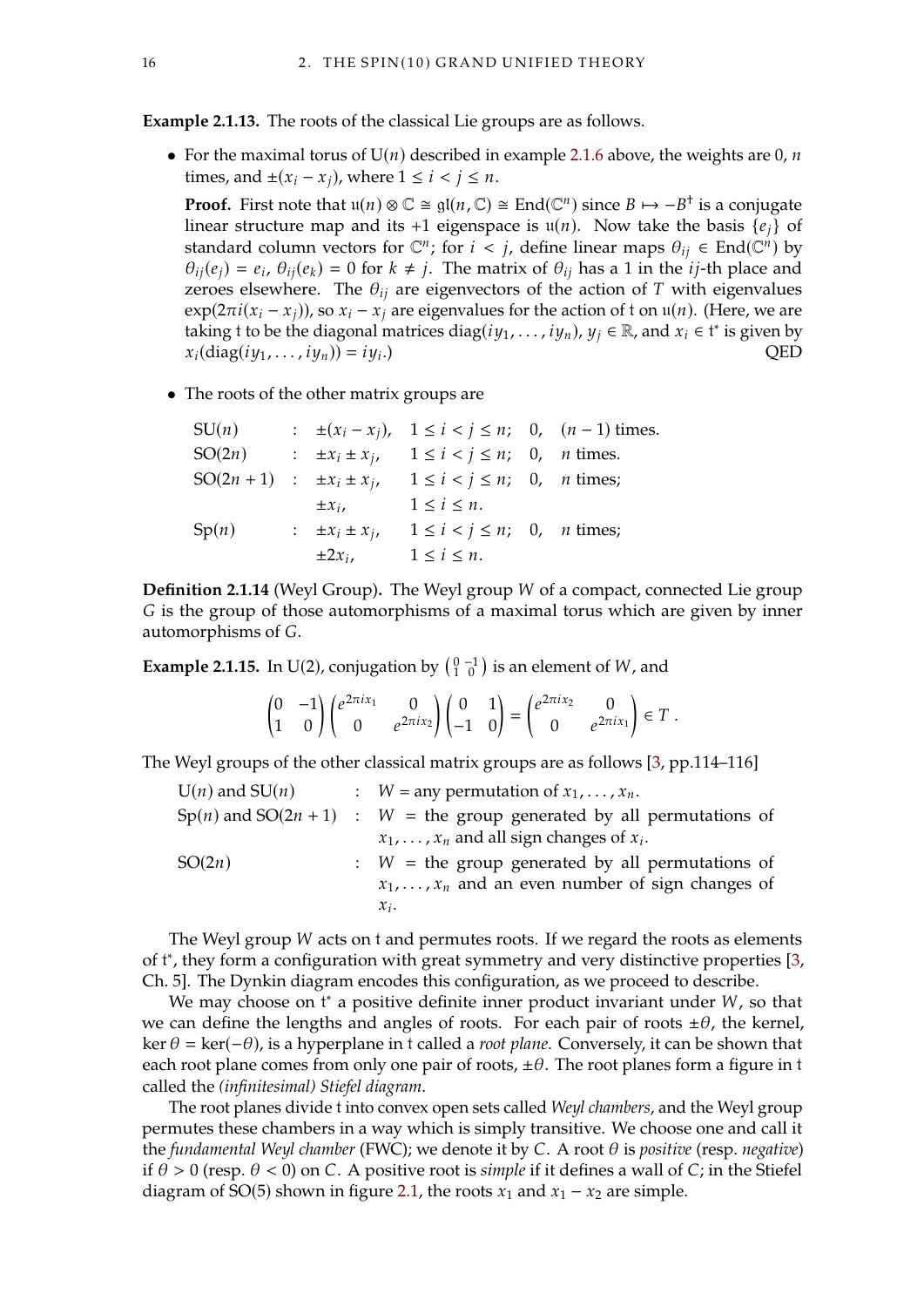<span id="page-28-0"></span>

Figure 2.1: The Stiefel Diagram of SO(5)

The *Dynkin diagram* has one node for each simple root (i.e. for each wall of the fundamental Weyl chamber). These nodes are joined by the following number of bonds:

- 0 if the roots are orthogonal,<br>1 if the roots are at  $60^\circ$  or  $120^\circ$
- $\left\{\begin{array}{c} \end{array}\right\}$
- , 2 if the roots are at 45◦ or 135◦
- $\bigg($ 3 if the roots are at  $30^\circ$  or  $150^\circ$ .

These are the only possibilities [\[3,](#page-76-4) pp.118–121]. By definition, the Dynkin diagram of the torus is empty.

<span id="page-28-1"></span>**Example 2.1.16.** The Dynkin diagrams of the classical Lie groups are as follows.

(i) For U(*n*), take C to have  $x_1 < x_2 < \cdots < x_n$ . We obtain

$$
-x_1 + x_2 \qquad -x_2 + x_3 \qquad -x_3 + x_4 \qquad \qquad -x_{n-1} + x_n
$$

SU(*n*) has the same Dynkin diagram as U(*n*), which is traditionally labelled  $A_{n-1}$ . (We always take the usual inner product on  $\mathbb{R}^n$ .)

(ii) For SO(2*n*), take C to have  $-x_2 < x_1 < x_2 < x_3 < \cdots < x_n$ . Then the diagram is denoted  $D_n$  and is given by



(iii) For  $SO(2n + 1)$ , take C to have  $0 < x_1 < x_2 < \cdots < x_n$ . Then we have the Dynkin diagram  $B_n$ :



(iv) For Sp(*n*), take C to have  $0 < x_1 < x_2 < \cdots < x_n$ . Then we have the Dynkin diagram  $C_n$ :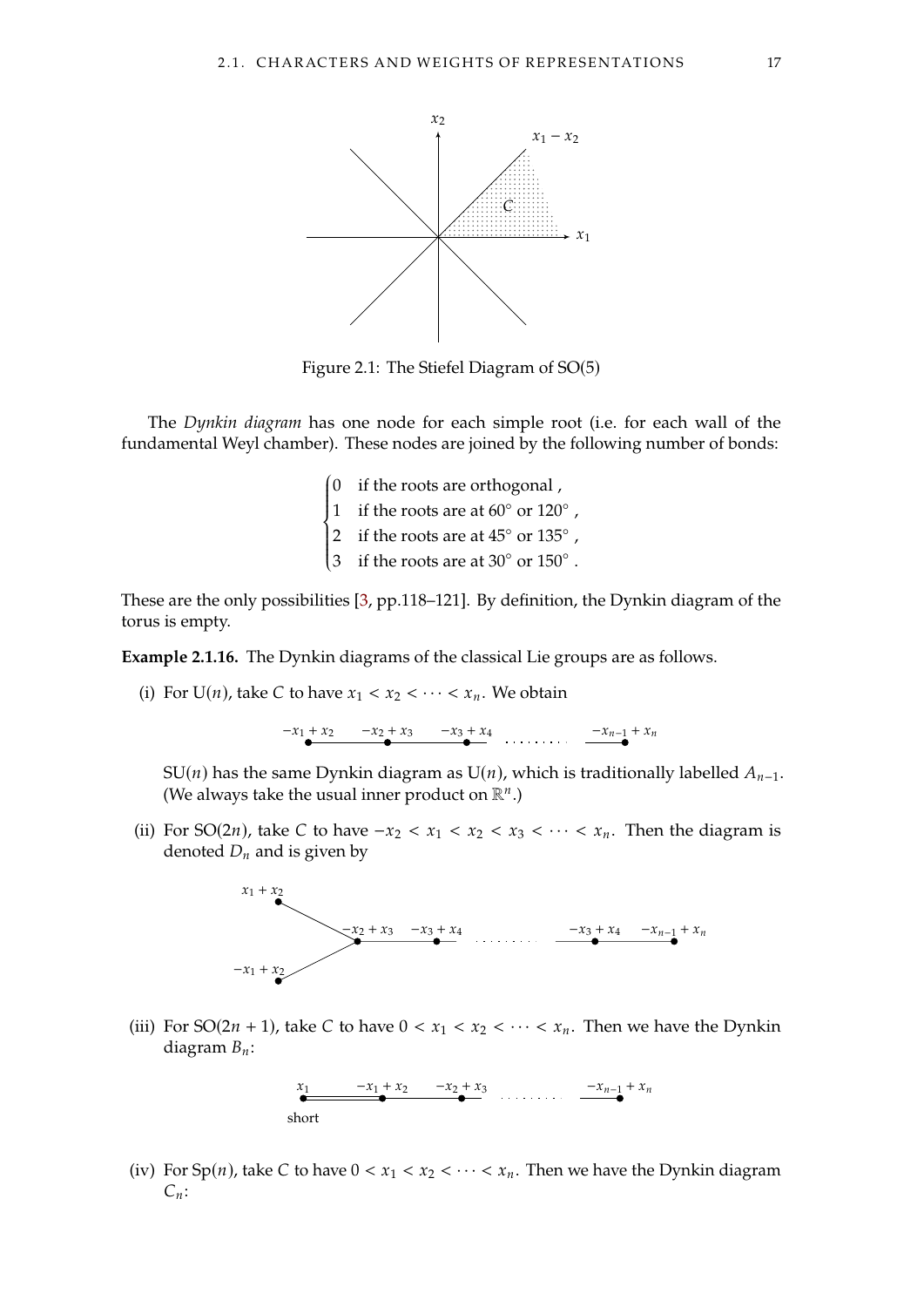

Note that "short" (resp. "long") means  $x_1 \cdot x_1 = 1 < 2$  (resp.  $2x_1 \cdot 2x_1 = 4 > 2$ ).

We now finally have a rule which associates to a compact Lie group a Dynkin diagram. The upshot: if G and G' are compact Lie groups, then g is isomorphic to g' if and only if and  $\overline{S}$  and  $\overline{S}$  is isomorphic to g'  $\otimes \mathbb{C}$ ; thus the Dynkin diagram determines a and hence G if  $\mathfrak{g} \otimes \mathbb{C}$  is isomorphic to  $\mathfrak{g}' \otimes \mathbb{C}$ ; thus the Dynkin diagram determines  $\mathfrak{g}$ , and hence  $\tilde{G}$ , locally, in particular corresponding to each Dynkin diagram, there is a unique compact locally. In particular, corresponding to each Dynkin diagram, there is a unique compact, connected, simply connected Lie group, because to each of the diagrams in the *Killing-Cartan classification*, i.e. example [2.1.16,](#page-28-1) plus the exceptional Dynkin diagrams below, there is a unique simple Lie algebra—in fact, every complex simple Lie algebra is isomorphic to one of the algebras in this classification scheme—and hence a unique connected, simply connected, compact, simple Lie group. As we saw above, the groups  $SU(n + 1)$ ,  $n \ge 1$ , and Sp(*n*),  $n \ge 3$  correspond to  $A_n$  and  $C_n$  respectively; the groups Spin(2*n* + 1),  $n \ge 2$  and Spin(2*n*),  $n \geq 4$  correspond to  $B_n$  and  $D_n$ . All these groups have rank *n* and are pairwise non-isomorphic. The non-classical or "exceptional" Dynkin diagrams are as follows; the notation and conventions are explained in [\[4,](#page-76-1) Ch. 9].



We are primarily interested in the Lie group corresponding to the diagram  $E_6$ , but to arrive at the same, we will need to construct the group  $E_8$ ; we do so in section [3.1.](#page-46-1) Additionally, we describe the construction of the smallest exceptional Lie group  $G_2$  in an appendix, by way of an illustrative example.

#### <span id="page-29-0"></span>**2.2 Possible Grand Unification Groups**

By way of motivating grand unified theories, we have already raised several questions about the unsatisfactory aesthetics of the Standard Model representation. We introduce now considerations of a more technical nature, which will help us "classify" grand unification groups as it were, i.e. understand which groups are preferred from the plenitude of available Lie groups that contain embeddings of the Standard Model.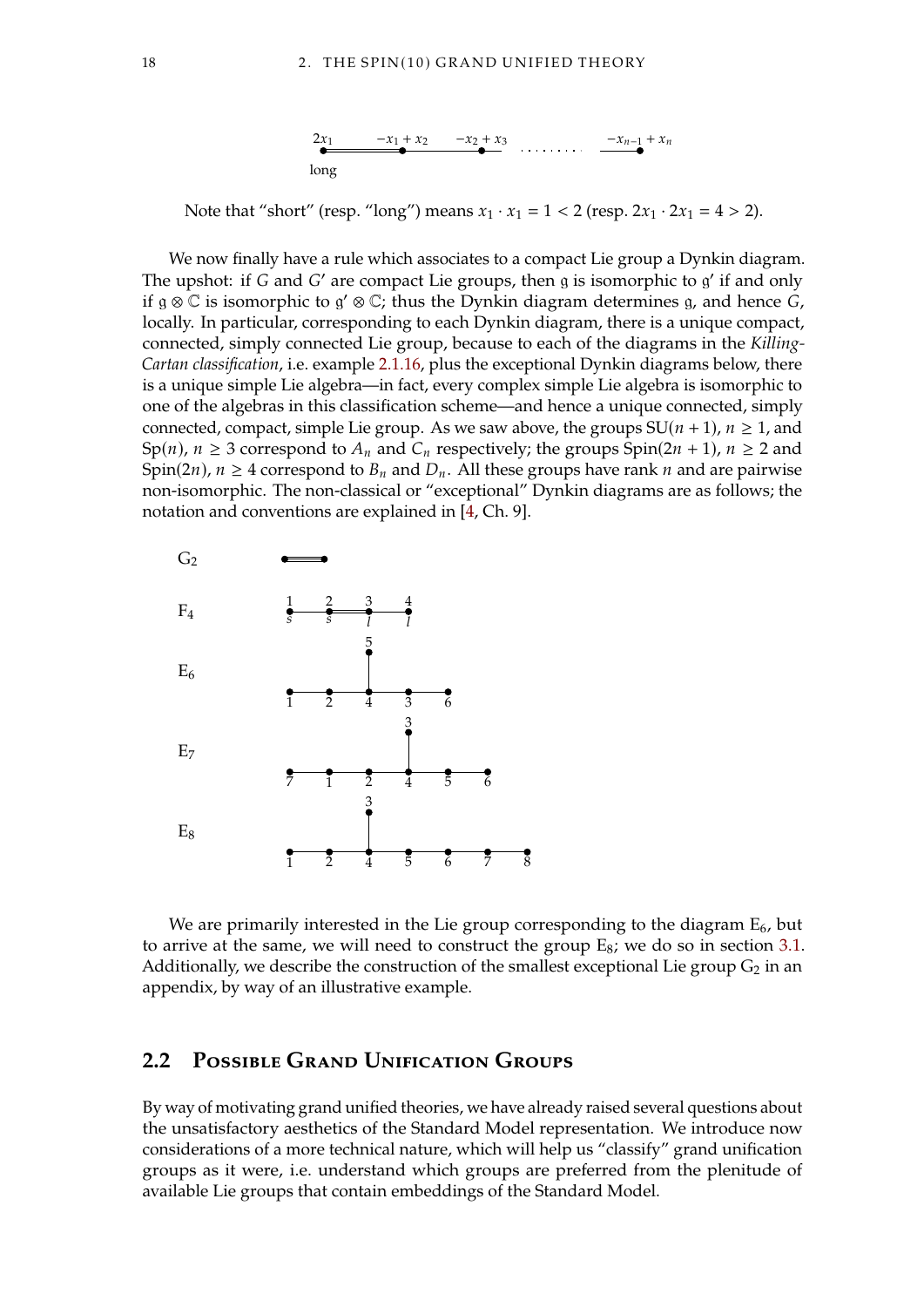#### **Coupling Constants in Gauge Theories**

**Definition 2.2.1** (Killing Form). Let A be a Lie algebra. The map

$$
A \times A \longrightarrow \mathbb{C},
$$
  

$$
(X,Y)_K \longmapsto \text{tr}(\text{ad}(X) \circ \text{ad}(Y))
$$

is called its Killing form.

The symmetry and bilinearity of this form are easy to check; it is also immediately clear that the Killing form of an abelian Lie algebra is zero. More interesting is the following

**Proposition 2.2.2.** *Let*  $\sigma : A \to A$  *be a Lie algebra automorphism. Then*  $(\sigma X, \sigma Y)_K = (X, Y)_K$ *for all*  $X, Y \in A$ . For  $A = \mathfrak{g}$  the Lie algebra of some Lie group, this holds in particular for the *automorphism*  $\text{Ad}(g)$  *for an arbitrary*  $g \in G$ *.* 

**Proof.** Since  $\sigma$  is a Lie algebra automorphism, we have

$$
ad(\sigma X)Y = [\sigma X, Y] = \sigma([X, \sigma^{-1}Y]) = (\sigma \circ ad(X) \circ \sigma^{-1})(Y).
$$

We hence compute

$$
(\sigma X, \sigma Y)_K = \text{tr}(\text{ad}(\sigma X) \circ \text{ad}(\sigma Y))
$$
  
=  $\text{tr}(\sigma \circ \text{ad}(X) \circ \text{ad}(Y) \circ \sigma^{-1})$   
=  $\text{tr}(\text{ad}(X) \circ \text{ad}(Y))$   
=  $(X, Y)_K$  QED

We introduce some more terminology: if  $\mathfrak g$  is the Lie algebra of a compact Lie group  $G$ , it is in turn called *compact*; a subspace  $i$  ⊂  $g$  is called an *ideal* if it is closed under the Lie bracket, and satisfies  $[g, i] \subseteq i$ ; a Lie algebra is called *simple* if its only ideals are 0 and itself. Now, one can show that for g compact and simple, the negative of the Killing form is a positive-definite inner product; moreover, it turns out that up to a positive constant, it is the unique such form. The proof of this is not very hard, and can be found in [\[31,](#page-77-2) Ch. 8.1], for example. From this, one can deduce the following result (see [\[44,](#page-78-3) Ch. 2.10] for a proof) which will in turn finally allow us to make the definition that we are after.

**Theorem 2.2.3.** *Let* 𝐺 *be a compact, connected Lie group of the form*

$$
G = U(1) \times \cdots \times U(1) \times G_1 \times \cdots \times G_n ,
$$

*(up to a finite quotient) where the*  $G_i$  *are simple. Let*  $k : g \times g \to \mathbb{C}$  *be an Ad-invariant positive definite scalar product on the Lie algebra g. Then k is the orthogonal sum of* 

- *a positive definite scalar product*  $k_0$  *on the abelian algebra*  $u(1) \oplus \cdots \oplus u(1)$ *, and*
- $\mathrm{Ad}_{G_i}$ -invariant positive definite scalar products  $k_i$ 's on the Lie algebras  $\mathfrak{g}_i$ .

The scalar product  $k_0$  is determined by a positive definite symmetric matrix, and the scalar products <sup>𝑘</sup>𝑖 *are determined by positive constants relative to some fixed* Ad*-invariant positive definite scalar products on the corresponding Lie algebras (such as the negative Killing form).*

**Definition 2.2.4** (Coupling Constants)**.** The constants that determine the positive definite Ad-invariant scalar products on the abelian ideal  $\mathfrak{u}(1) \oplus \cdots \oplus \mathfrak{u}(1)$  and the  $\mathfrak{g}_i$ -summands relative to some standard Ad-invariant scalar products, are called coupling constants.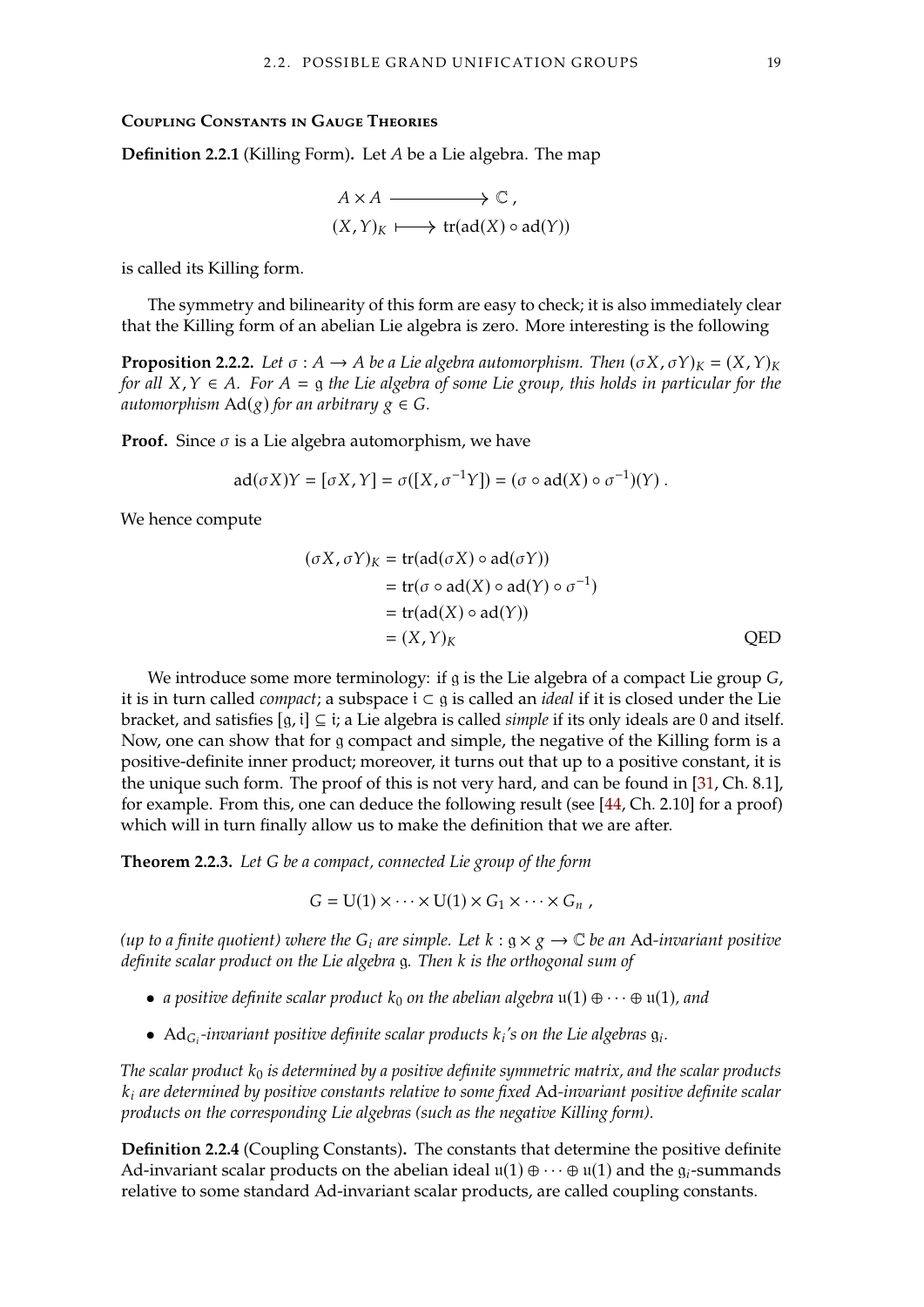Some insight from physics is in order. Gauge couplings are simply numbers, determined by experiment, that fix the interaction strength of the field that they correspond to. They are encountered most directly in *pure Yang-Mills theories*, which lie at the heart of both electroweak unification and QCD. We consider them briefly, returning to the framework of gauge theory; we follow [\[44,](#page-78-3) Ch. 7.2]. Let  $G: P \to M$  be a principal bundle with the structure group G compact and finite dimensional. Further, fix an Ad-invariant positive-definite scalar product  $k$  on  $g$  as in the theorem above, and a  $k$ -orthonormal basis for g. For *A* a connection 1-form with curvature 2-form  $F^A \in \Omega^2(P, g)$ , in a local gauge<br> $g: M \supset U \to P$  the field strength is given by  $s : M \supset U \rightarrow P$ , the field strength is given by

$$
F_s^A := s^* F^A \in \Omega^2(M, \mathfrak{g}) .
$$

The Yang-Mills Lagrangian is then simply defined by

$$
\mathcal{L}_{\text{YM}} = -\frac{1}{2}k(F_s^A, F_s^A) \; .
$$

In the case that G is simple, for instance, there is a single coupling constant  $g > 0$  and it is clear that this "determines the field strength" in the sense that it directly scales the inner product that appears in the Lagrangian.

This brings us to unification. The coupling constants of the strong, weak, and electromagnetic interactions are known to be different at low energies ( $\approx 1$  GeV); to wit, the strong interaction is observed to be much stronger (obviously) than the weak and electromagnetic couplings. However in principle, there is no reason that the couplings cannot be unified at high energies, because in quantum field theory, these constants are in fact not constant; they depend on the energy scale. This phenomenon is known as *renormalisation group running*. Calculations show (see [\[66,](#page-79-4) Ch. 5.5]) that if the coupling constants are normalised as in the previous paragraph, i.e. taken to be orthonormal with respect to the Killing form on  $q_{SM}$ , the renormalisation group equation indicates that they roughly converge at high energies. This is a plausibility argument for a grand unification group with a single coupling constant, unifying the three forces of the Standard Model at high energies; this can only occur if the unification group is simple, or a product of identical simple groups, where the coupling constant for each factor is set the same by forcing the theory to have some sort of discrete symmetry. This is the first demand that we will make of any potential grand unification group.

#### **Chirality and Complex Representations**

In mathematics, the term "complex representation" simply refers to a group representation on a complex vector space; the term as used in physics denotes something different, and it is related to chirality. As we have seen, the weak force, and hence the Standard Model, is chiral. This unexpected feature detracts significantly from the symmetry of the rest of the theory, and one might expect that grand unified theories behave more naturally, or at least somehow explain this parity violation. But this is in fact not the case: Georgi [\[34\]](#page-77-8) and Barbieri et al. [\[10\]](#page-76-5) have argued that the fermions that would have to be introduced into an achiral grand unified theory to recover the chirality of the Standard Model on symmetry breaking would be unacceptably heavy; this is an instance of the *Survival Hypothesis*, which we will discuss in more detail in section [4.3.](#page-68-0) For the moment, we will content ourselves with defining a complex representation, and seeing how it is concerned with chirality.

**Definition 2.2.5** (Complex Representation). Two representations  $\pi_1 : G \to GL(V_1)$  and  $\pi_2$ :  $G \to GL(V_2)$  of a group G are said to be *equivalent* if there is an intertwining operator from  $V_1$  to  $V_2$  such that it is also a vector space isomorphism. If  $\pi : G \to GL(V)$  is a representation, the *complex conjugate representation*  $\overline{\pi}$  is defined over the complex conjugate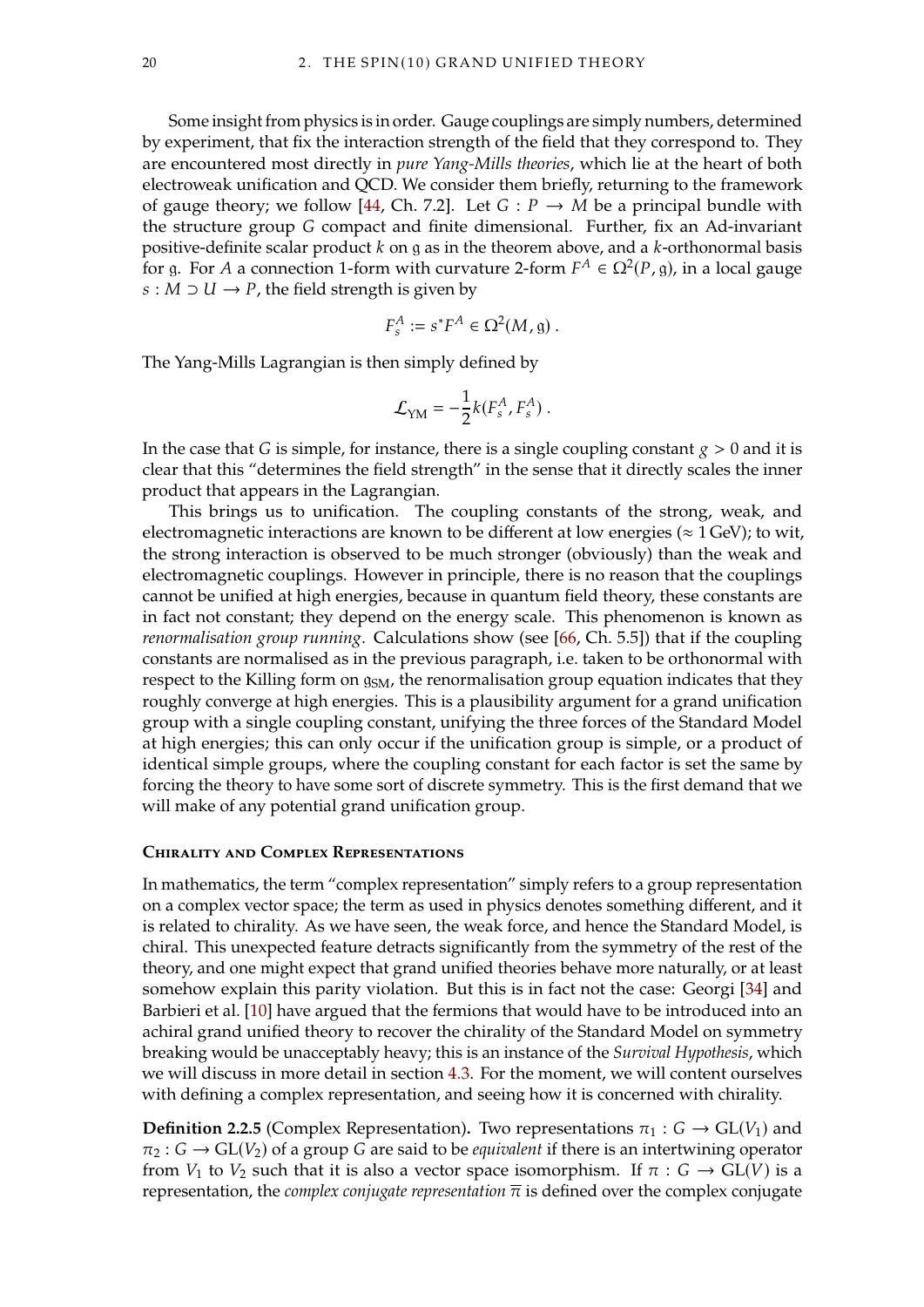vector space  $\overline{V}$  by  $\overline{\pi}(g) = \overline{\pi(g)}$ . A representation of a group is said to be complex if it is not equivalent to its complex conjugate representation.

The connection to handedness is pretty straightforward. We know that the way to get the antiparticle representation from the particle representation is simply to pass to the dual; for example,  $\overline{v}_R \in \mathbb{C}_1 \otimes \mathbb{C}^2 \otimes \mathbb{C} \cong \overline{\mathbb{C}_{-1} \otimes \mathbb{C}^2 \otimes \mathbb{C}} \ni v_L$  (we have used here the fact that  $\mathbb{C}^2 \cong \overline{\mathbb{C}^2}$  under SU(2)). So if we take a direct sum of the representations of all the left-handed fermions, call this  $f_{l}$ , it stands to reason that the direct sum of all the right-handed fermion representations is given by  $f_R = f_L$ . Therefore, if  $f_L \cong f_L$ , i.e. if  $f_L$  is real, the theory is manifestly achiral, since the right-handed particles transform as the left; such theories are called *vectorlike*; on the other hand, if  $f<sub>L</sub>$  is complex, the theory is chiral. We will hence demand that our grand unification groups admit complex representations, to preserve this feature of the standard model. Let us summarise our work in the following

<span id="page-32-2"></span>**Definition 2.2.6** (Possible Unification Group). We call a Lie group G a possible unification group if it satisfies the following properties.

- $\bullet$  *G* is simple, or a product of several copies of the same simple group.
- $\overline{G}$  contains (perhaps up to a finite quotient) the Standard Model gauge group  $G<sub>SM</sub>$ .
- G admits complex representations.

#### **Classification of Unification Groups**

We will restrict our discussion to Lie groups with rank less than 7, since they are generally considered the most interesting for unification<sup>[1](#page-32-0)</sup>; they are listed as follows:

- rank 1:  $SU(2)$ ;
- rank 2:  $SU(3)$ ,  $Spin(5)$ ,  $G_2$ ;
- rank 3:  $SU(4)$ ,  $Spin(7)$ ,  $Sp(3)$ ;
- rank 4:  $SU(5)$ ,  $Spin(8)$ ,  $Spin(9)$ ,  $Sp(4)$ ,  $F_4$
- rank 5:  $SU(6)$ ,  $Spin(10)$ ,  $Spin(11)$ ,  $Sp(5)$ ;
- rank 6:  $SU(7)$ ,  $Spin(12)$ ,  $Spin(13)$ ,  $Sp(6)$ ,  $E_6$ .

Of these, the only ones for which we have not explicitly computed the rank are the exceptional groups  $G_2$ ,  $F_4$  and  $E_6$ . Since we will momentarily eliminate  $F_4$  as a possible unification group, we will not bother with this computation<sup>[2](#page-32-1)</sup>; the rank of  $E_6$  is computed in the proof of theorem [3.1.1,](#page-46-2) and of  $G_2$  in the appendix.

Mehta and Srivastava have classified the complex representations of all the classical Lie groups: only the SU(*n*)'s, for  $n > 2$ , the Spin(4*n* + 2)'s, for  $n \ge 1$ , and E<sub>6</sub> admit complex representations [\[64,](#page-79-5) [65\]](#page-79-6). Together with the fact that the gauge group of the Standard Model  $G<sub>SM</sub> = U(1) \times SU(2) \times SU(3)$  has rank equal to  $1 + 1 + 2 = 4$ , and the further requirement on simplicity from definition [2.2.6,](#page-32-2) we can immediately thin down the above list significantly.<sup>[3](#page-32-3)</sup>

<span id="page-32-0"></span><sup>1</sup>For a discussion on higher rank unification groups, see [\[56,](#page-79-7) Ch. 3.4] and [\[81,](#page-80-7) Ch. 3].

<span id="page-32-3"></span><span id="page-32-1"></span><sup>2</sup>The interested reader may refer to [\[4,](#page-76-1) Ch. 8].

<sup>&</sup>lt;sup>3</sup>In section [4.2](#page-63-0) we will consider the issue of anomaly cancellation, and its consequences for grand unified theories. This rather subtle requirement from quantum field theory is hard to motivate from a representation theoretic standpoint alone (though it does have a nice interpretation in the same), and was hence omitted in this section. In any case, it has no bearing on our list of possible unification groups.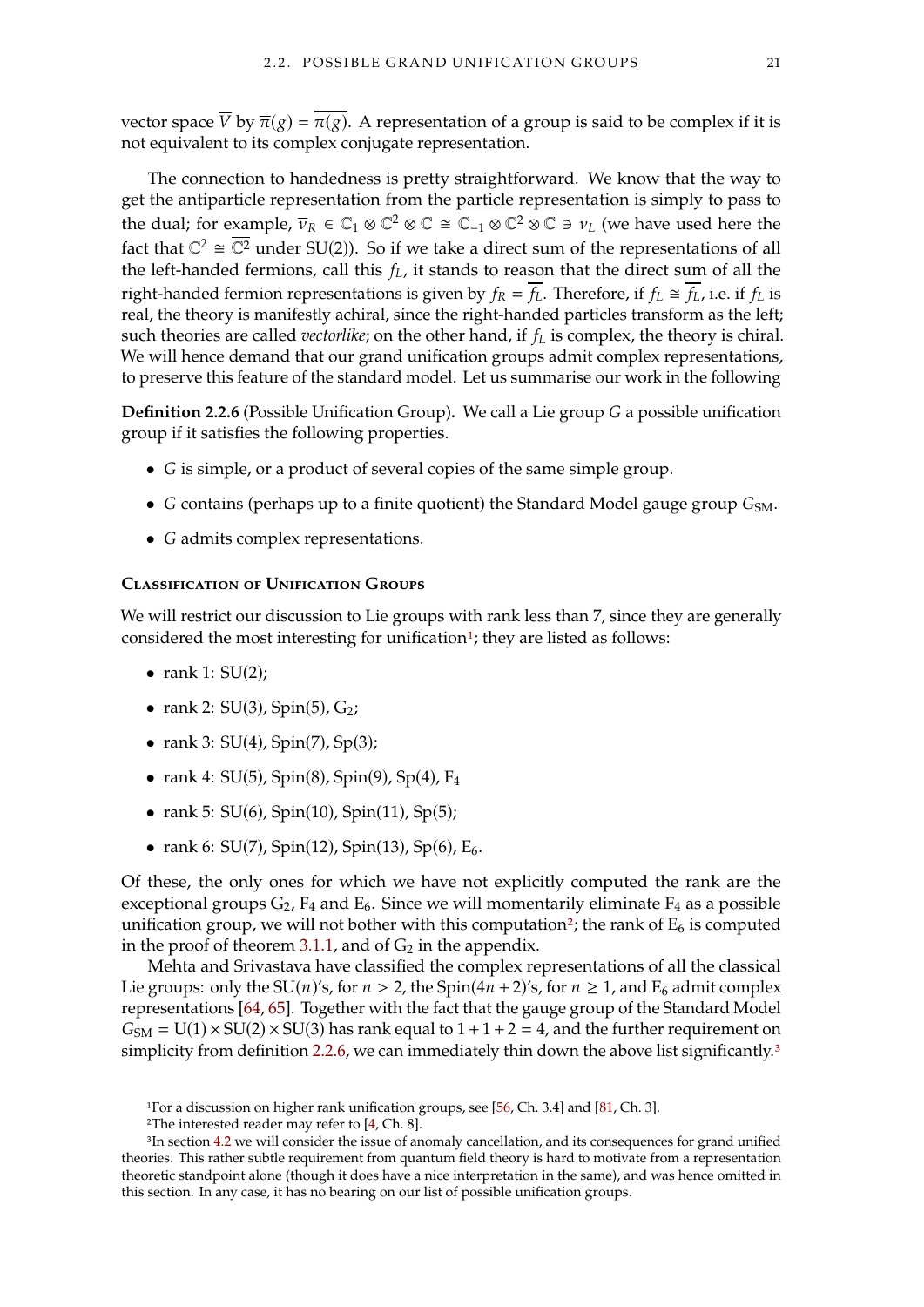**Proposition 2.2.7.** *The only possible grand unification groups with rank less than* 7 *are the following:*

- *rank* 4*:* SU(3) 2 *and* SU(5)*;*
- *rank* 5*:* SU(6) *and* Spin(10)*;*
- *rank* 6:  $SU(3)^3$ ,  $SU(4)^2$ ,  $SU(7)$  and  $E_6$ .

We provide references for these grand unified theories, where they exist. In the same paper [\[36\]](#page-78-8) in which they proposed the SU(5) theory, Georgi and Glashow ruled out an SU(3) 2 theory for physical reasons, leaving SU(5) the unique rank 4 unification group; we will turn to this theory in the next section. A theory with unification group  $SU(6)$ was suggested in 2005 by Hartanto and Handoko [\[47\]](#page-78-9), while the Spin(10) grand unified theory was put forward by Georgi in 1974 [\[33\]](#page-77-9) and Fritzsch and Minkowski in 1975 [\[30\]](#page-77-10). Finally, a theory with SU(3)<sup>3</sup> as gauge group, called *trinification*, was demonstrated by de Rúluja et al. in 1984 [\[22\]](#page-77-11), an SU(7) grand unification theory was studied by Umemura and Yamamoto in 1981 [\[83\]](#page-80-8), and the subject of this thesis, the  $E_6$  grand unified theory, first appeared in a 1976 paper by Gürsey et al. [\[40\]](#page-78-10).

#### <span id="page-33-0"></span>**2.3 The** SU(5) **Grand Unified Theory**

Georgi and Glashow's SU(5) extension of the Standard Model was the first grand unified theory, and is still considered the prototypical example of the same. Unfortunately this theory has since been ruled out by experiment: it predicts that protons will decay faster than the current lower bound on proton lifetime.[4](#page-33-1) Our focus here will be simply to show what exactly we mean when we say that  $SU(5)$  is a grand unified theory; the questions we will ask and methodology we will develop will be highly instructive for us when we later consider the Spin(10) theory, and eventually the one of  $E_6$ . We closely follow [\[8\]](#page-76-0) in this section.

For integers  $m, n \ge 1$ , let us define  $S(U(m) \times U(n)) = \{(A, B) \in U(m) \times U(n) \mid$  $\det A \cdot \det B = 1$ . This Lie group is naturally a subgroup of  $SU(m + n)$  under the embedding

$$
S(U(m) \times U(n)) \longrightarrow SU(m+n) ,
$$
  
(A, B)  $\longmapsto \begin{pmatrix} A & 0 \\ 0 & B \end{pmatrix} .$ 

The key to the whole SU(5) theory is the following: the subgroup  $S(U(2) \times U(3))$  is isomorphic to  $G<sub>SM</sub>$ , modulo a finite subgroup. More precisely, consider the map

$$
\phi: U(1) \times SU(2) \times SU(3) \longrightarrow SU(5),
$$

$$
(\alpha, A, B) \longmapsto \begin{pmatrix} \alpha^3 A & 0 \\ 0 & \alpha^{-2} B \end{pmatrix};
$$

this is clearly a homomorphism from  $G<sub>SM</sub>$  to  $S(U(2) \times U(3))$ . Equally clear is the fact that it is not injective: its kernel is all elements of the form  $(\alpha, \alpha^{-3}, \alpha^2)$ . This kernel is  $\mathbb{Z}_6$ , because scalar matrices  $\alpha^{-3}$  and  $\alpha^2$  live in SU(2) and SU(3) simultaneously if and only if  $\alpha$  is a sixth root of unity. So in short order, we have obtained

$$
G_{\text{SM}}/\mathbb{Z}_6\cong \text{S}(\text{U}(2)\times \text{U}(3))\hookrightarrow \text{SU}(5)\;.
$$

<span id="page-33-1"></span>4Detailed studies and reviews of this theory abound in the literature, see [\[66,](#page-79-4) [76\]](#page-80-9) and references therein.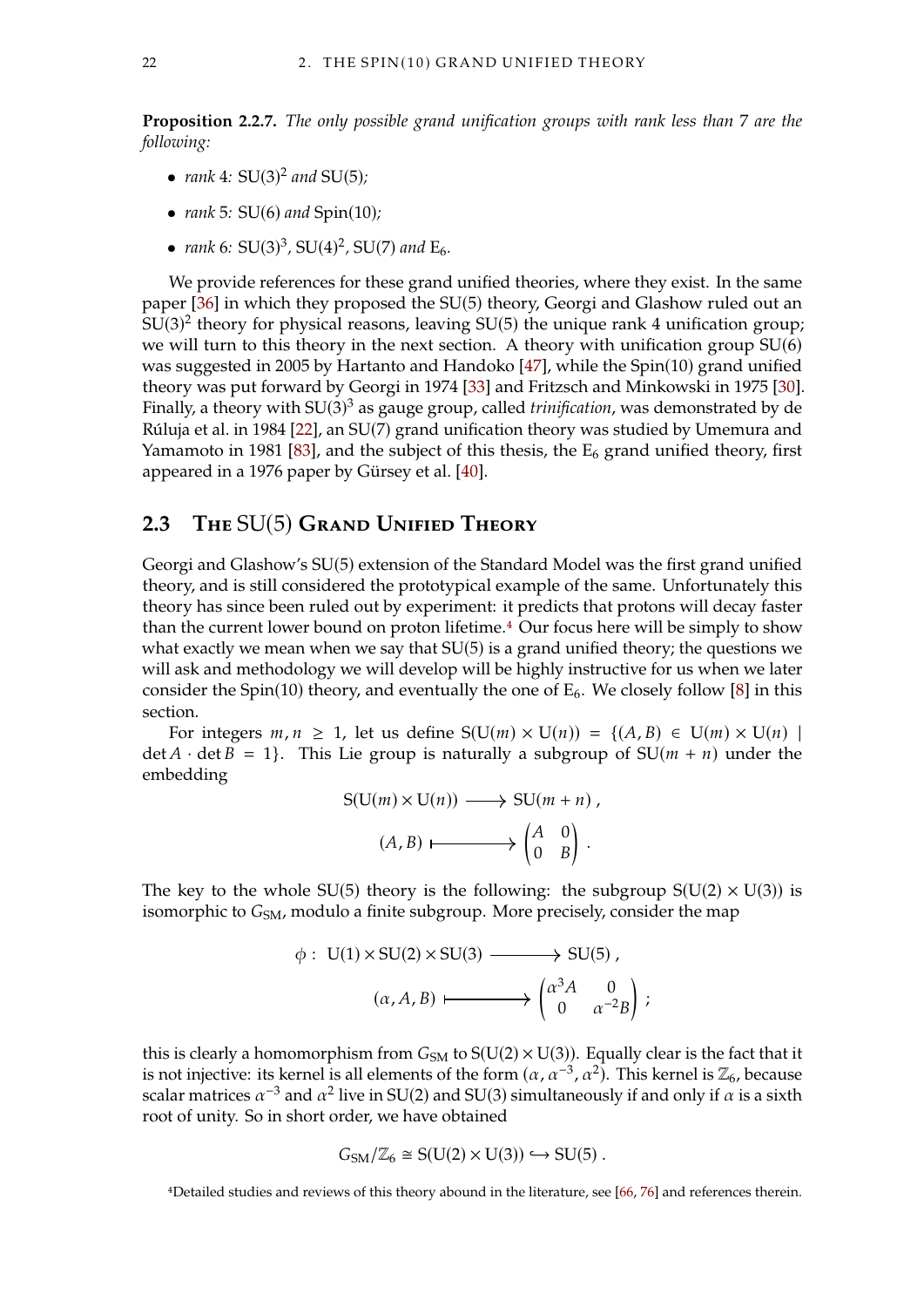This sets up a test that the  $SU(5)$  theory must pass for it to have any chance of success: not all representations of  $G_{SM}$  factor through  $G_{SM}/\mathbb{Z}_6$ , but all those coming from representations of SU(5) must do so. In particular, we have to check that  $\mathbb{Z}_6$  acts trivially on all the irreps inside  $F$ , that is, it must act trivially on all fermions (and antifermions, but that amounts to the same thing). For this to be true, some non-trivial relations between hypercharge, isospin and colour must hold. Consider for example the electron .<br>C  $\overline{C}_L \in \mathbb{C}_{-1} \otimes \mathbb{C}^2 \otimes \mathbb{C}$ ; for any  $\alpha \in \mathbb{Z}_6$  we need  $(\alpha, \alpha^{-3}, \alpha^2)$  to act trivially on this particle. We compute.

$$
(\alpha, \alpha^{-3}, \alpha^2) \cdot e_L^- = \alpha^{-3} \alpha^{-3} e_L^- = \alpha^{-6} e_L^- = e_L^-,
$$

since  $\alpha$  is a sixth root of unity. In principle, there are 15 other such cases to check, but these can be reduced to just four hypercharge relations that must be satisfied:

- for the left-handed quarks,  $Y =$  even integer +1/3,
- for the left-handed leptons,  $Y =$  odd integer,
- for the right-handed quarks,  $Y = \text{odd integer} + \frac{1}{3}$ , and
- for the right-handed leptons,  $Y =$  even integer.

A glance at table [1.1](#page-21-1) shows that all of these equalities hold, so our SU(5) theory has passed its first test. We remark here that not only is  $\mathbb{Z}_6$  contained in the kernel of the Standard Model representation, but it is in fact the entire kernel. Hence, one could say that  $G<sub>SM</sub>/\mathbb{Z}_6$ is the "true" gauge group of the Standard Model.

Our next order of business is to find a representation of SU(5) that extends the Standard Model representation, and there is a beautiful choice that works: the exterior algebra  $\Lambda^* \mathbb{C}^5$ . We have to check that pulling back the representation from SU(5) to  $G<sub>SM</sub>$  using  $\phi$  gives the Standard Model representation  $F \oplus \overline{F}$ ; our strategy will be to use the fact that, being representations of compact Lie groups, both  $F \oplus \overline{F}$  and  $\Lambda^* \mathbb{C}^5$  are completely reducible, and can be written as the direct sum of irrens; we will then match them up one irren at a time can be written as the direct sum of irreps; we will then match them up one irrep at a time. We already know what the decomposition of  $F \oplus \overline{F}$  into irreps is, so let us look at  $\Lambda^* \mathbb{C}^5$ . Any element  $A \in \text{SI}(5)$  acts as an automorphism of the exterior algebra:  $A \cdot (T \wedge T) = Ax \wedge Ax$ element  $A \in SU(5)$  acts as an automorphism of the exterior algebra:  $A \cdot (v \wedge w) = Av \wedge Aw$ , where  $v, w \in \Lambda^* \mathbb{C}^5$ . Since we know how A acts on vectors in  $\mathbb{C}^5$ , and these generate  $\Lambda^* \mathbb{C}^5$ , this rule is enough to tell us bow A acts on all of  $\Lambda^* \mathbb{C}^5$ . this rule is enough to tell us how A acts on all of  $\Lambda^* \mathbb{C}^5$ . This action respects grades in  $\Lambda^* \mathbb{C}^5$ , so each exterior power in so each exterior power in

$$
\Lambda^* \mathbb{C}^5 \cong \Lambda^0 \mathbb{C}^5 \oplus \Lambda^1 \mathbb{C}^5 \oplus \Lambda^2 \mathbb{C}^5 \oplus \Lambda^3 \mathbb{C}^5 \oplus \Lambda^4 \mathbb{C}^5 \oplus \Lambda^5 \mathbb{C}^5
$$

is a subrepresentation. More than that, they are all irreps of SU(5), though this is not so easy to see; we refer the reader to [\[32,](#page-77-1) Ch. 15.2] for a proof.

 $\overline{\Lambda}^{0}\mathbb{C}^{5}$  and  $\Lambda^{5}\mathbb{C}^{5}$  are both trivial irreps of  $G_{\text{SM}}$ , and there are exactly two trivial irreps in  $\overline{\overline{E}}$  paraly  $(u_{\lambda})$  and  $\overline{\overline{E}}$  paraly  $(u_{\lambda})$  and  $\overline{\overline{E}}$  is a substitute of denote  $F \oplus F$ , namely  $\langle v_R \rangle$  and  $\langle \overline{v}_L \rangle$  (we use the angle brackets to denote the Hilbert space spanned by a vector or vectors). Hence, these irreps must match up; we will select  $\Lambda^0\mathbb{C}^5 \cong \langle \overline{\nu}_L \rangle$ and  $\Lambda^5\mathbb{C}^5 \cong \langle v_R \rangle$  for reasons that will be clear in a moment. Consider next the irrep  $Λ<sup>1</sup>C<sup>5</sup> ≅ C<sup>5</sup>$ . The group  $G<sub>SM</sub>$  acts on  $C<sup>5</sup>$  via  $φ$ ; just by inspection, we see that this action preserves a splitting of  $C<sup>5</sup>$  into  $C<sup>2</sup> ⊕ C<sup>3</sup>$  with the  $C<sup>2</sup>$  part transformi preserves a splitting of  $\mathbb{C}^5$  into  $\mathbb{C}^2 \oplus \mathbb{C}^3$ , with the  $\mathbb{C}^2$  part transforming in the hypercharge representation  $\mathbb{C}_1$ , and the  $\mathbb{C}^3$  piece transforming in  $\mathbb{C}_{-2/3}$ . From table [1.1](#page-21-1) then, we see that we must have

$$
\Lambda^{1}\mathbb{C}^{5} \cong (\mathbb{C}_{1} \otimes \mathbb{C}^{2} \otimes \mathbb{C}) \oplus (\mathbb{C}_{-2/3} \otimes \mathbb{C} \otimes \mathbb{C}^{3})
$$

$$
\cong \left\langle \frac{e_{R}^{+}}{v_{R}} \right\rangle \oplus \left\langle d_{R} \right\rangle,
$$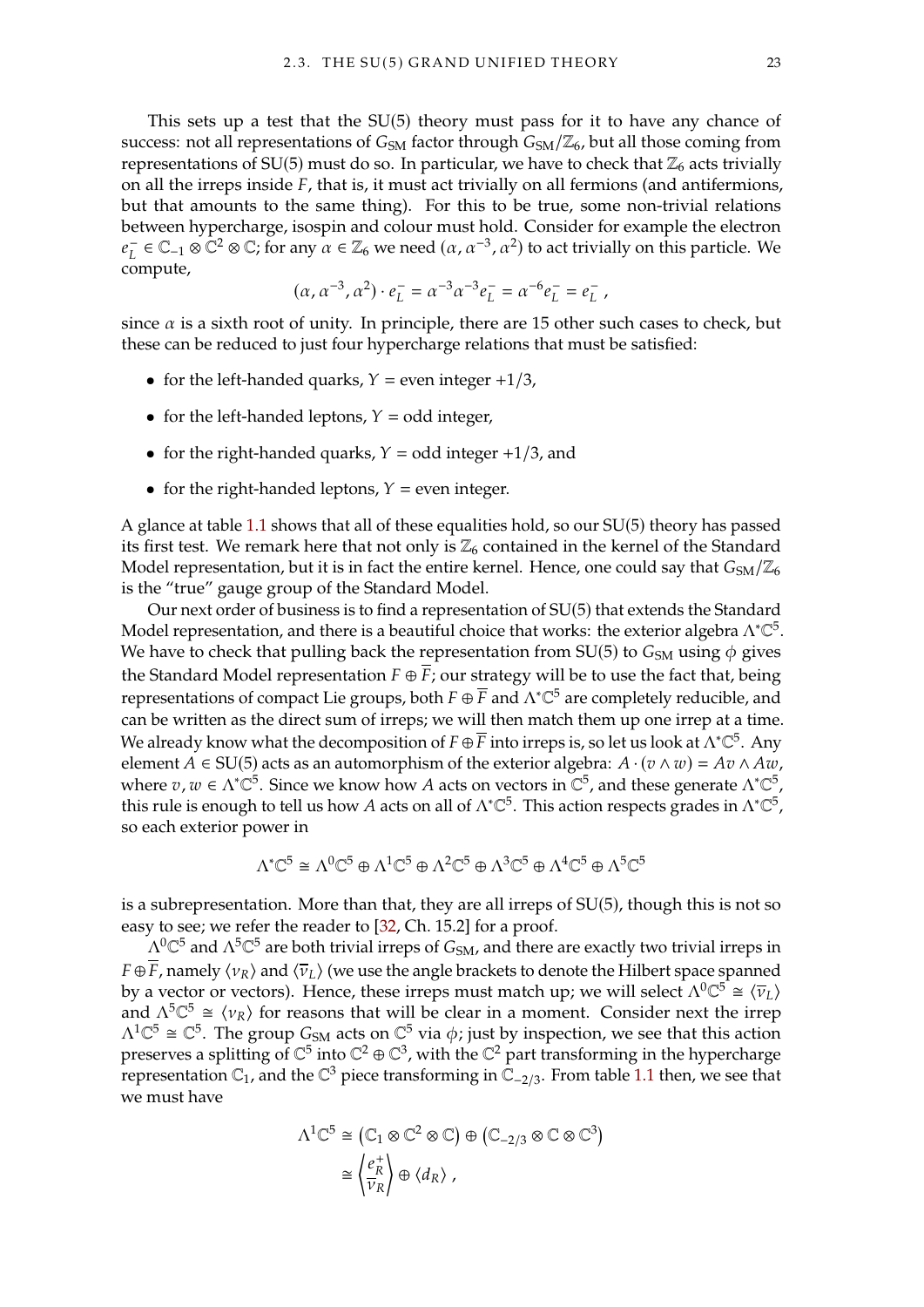where we once again used the self-duality of  $\mathbb{C}^2$  under SU(2).

The remainder of the irrep matching is similarly straightforward. The final result is as follows:

$$
\Lambda^{0}\mathbb{C}^{5} \cong \langle \overline{\nu}_{L} \rangle, \qquad \Lambda^{1}\mathbb{C}^{5} \cong \begin{pmatrix} e_{R}^{+} \\ \overline{\nu}_{R} \end{pmatrix} \oplus \langle d_{R} \rangle, \Lambda^{2}\mathbb{C}^{5} \cong \langle e_{L}^{+} \rangle \oplus \begin{pmatrix} u_{L} \\ d_{L} \end{pmatrix} \oplus \langle \overline{u}_{L} \rangle, \qquad \Lambda^{3}\mathbb{C}^{5} \cong \langle e_{R}^{-} \rangle \oplus \begin{pmatrix} \overline{d}_{R} \\ \overline{u}_{R} \end{pmatrix} \oplus \langle u_{R} \rangle, \Lambda^{4}\mathbb{C}^{5} \cong \begin{pmatrix} \nu_{L} \\ e_{L}^{-} \end{pmatrix} \oplus \langle \overline{d}_{L} \rangle, \qquad \Lambda^{5}\mathbb{C}^{5} \cong \langle \nu_{R} \rangle.
$$
\n(2.3.1)

Hence,  $\Lambda^* \mathbb{C}^5 \cong F \oplus \overline{F}$ , as desired. Notice that our choice  $\Lambda^0 \mathbb{C}^5 \cong \langle \overline{v}_L \rangle$  has led to a rather<br>pleasing pattern: the left-handed particles transform in the even grades, while the right pleasing pattern: the left-handed particles transform in the even grades, while the right handed particles transform in the odd ones. At the level of the SU(5) theory, this is nice but not essential; for the Spin(10) theory, this is the only possibility; we will return to this point in section [2.5.](#page-41-0)

We have now shown everything we needed to show: the mapping above defines a linear isomorphism  $F \oplus \overline{F} \to \Lambda^* \mathbb{C}^5$  between representations of  $G_{SM}$ , i.e. these representations are<br>the same when we identify  $S(U(2) \times U(3))$  with  $C_{SM} / \mathbb{Z}$  using the isomorphism induced by the same when we identify  $S(U(2) \times U(3))$  with  $G<sub>SM</sub>/\mathbb{Z}_6$  using the isomorphism induced by  $\phi$ . This can be neatly summarised in a commuting diagram, the main result of this section.

**Theorem 2.3.1.** SU(5) *is a grand unified theory, i.e. the following square commutes:*



#### <span id="page-35-0"></span>**2.4 Clifford Algebras**

To approach the Spin(10) grand unified theory, we need to understand Clifford algebras, which are the most natural environment in which to study the Spin groups. Moreover, many of the results that we will obtain will be required to construct  $E_6$  in due course.

Clifford algebras are a generalisation of the complex numbers, quaternions and octonions: indeed, they are sometimes constructed in the literature by adding the required number of square-roots of −1 to the algebra of the real numbers. We will not take this route, pursuing the more formal (and standard) treatment found in [\[4\]](#page-76-1) and [\[32\]](#page-77-1), for example. In what follows, *V* is a finite-dimensional vector space over  $K = \mathbb{R}$  or  $\mathbb{C}$ .

**Definition 2.4.1** (Tensor Algebra). For a non-negative integer k, we define the kth tensor *power* of  $V$  to be the tensor product of  $V$  with itself  $k$  times:

$$
T^k V = V^{\otimes k} = \underbrace{V \otimes V \otimes \cdots \otimes V}_{k \text{times}}.
$$

By convention,  $T^0V = \mathbb{K}$ . Then the tensor algebra is given by

$$
T(V) = \bigoplus_{k=0}^{\infty} T^k V.
$$

We define multiplication as follows: if  $v_1 \otimes \cdots \otimes v_p \in V^{\otimes p}$  and  $w_1 \otimes \cdots \otimes w_q \in V^{\otimes q}$ ,<br>a their product is  $\mathbb{R} \otimes \mathbb{R} \otimes \mathbb{R} \otimes \mathbb{R} \otimes \mathbb{R} \otimes \mathbb{R} \otimes \mathbb{R} \otimes \mathbb{R} \otimes \mathbb{R}$ then their product is  $v_1 \otimes \cdots \otimes v_p \otimes w_1 \otimes \cdots \otimes w_q \in V^{\otimes (p+q)}$ . For example, if V has a basis  $\{x, y\}$  then  $T(V)$  has a basis  $\{1, x, y, xy, x^2, y^2, \ldots\}$  (the tensor product symbol has  ${x,y}$ , then  $T(V)$  has a basis  $\{1, x, y, xy, yx, x^2, y^2, ...\}$  (the tensor product symbol has been omitted for brevity). In general,  $T(V)$  is a free associative algebra.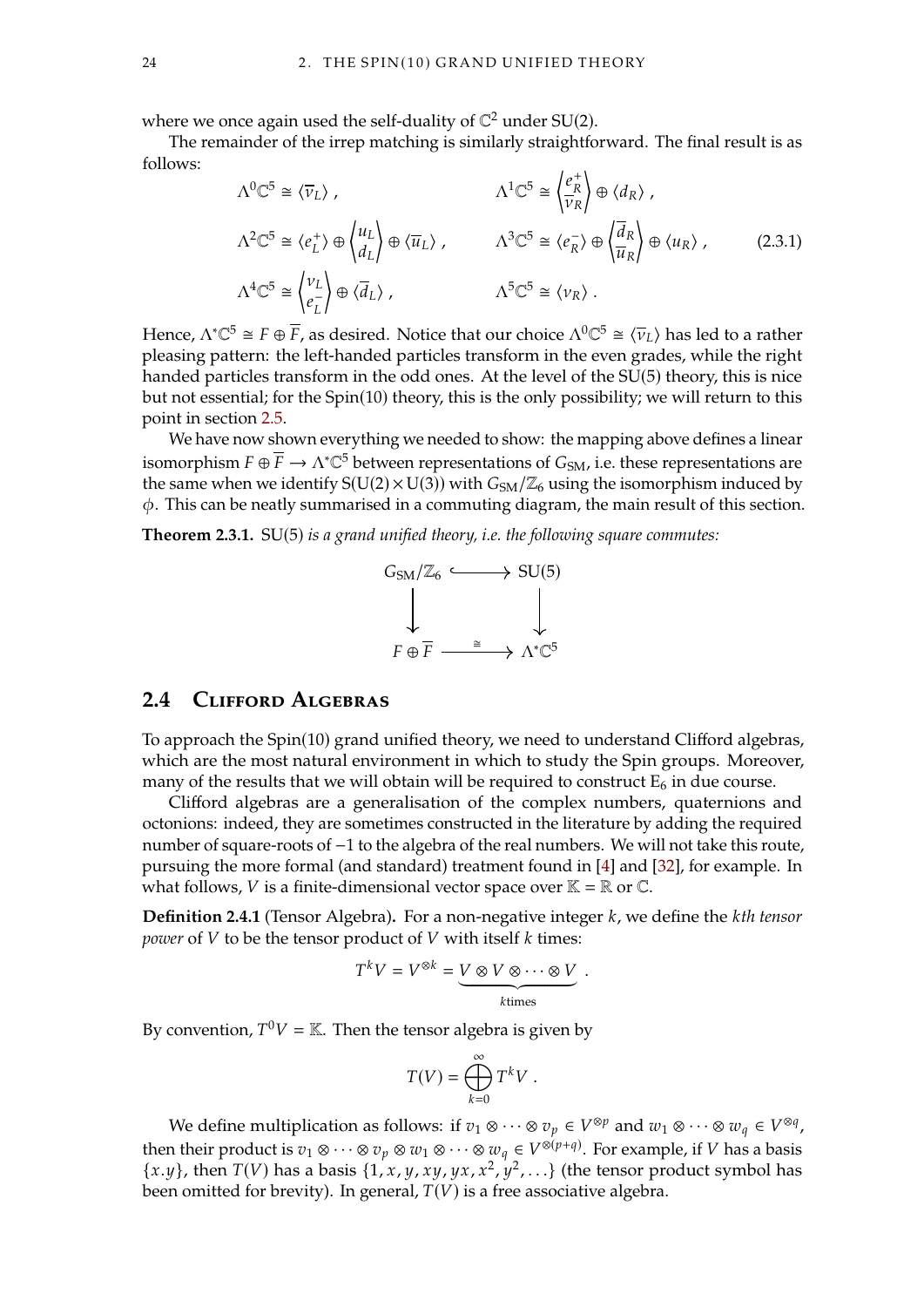**Definition 2.4.2** (Clifford Algebra). Let V be endowed with a symmetric bilinear form  $\langle , \rangle$ . Let *I* denote the two-sided ideal in  $T(V)$  generated by the set  $\{v \otimes v - \langle v, v \rangle \cdot 1 \mid v \in V\}$ , and define

$$
\mathrm{Cl}(V):=T(V)/J\;;
$$

this is the Clifford Algebra over  $(V, \langle \cdot, \cdot \rangle)$ .

It is clear that this is equivalent to the characterisation one usually sees, namely, that the Clifford algebra is the associative algebra freely generated by  $V$  with relations

<span id="page-36-2"></span>
$$
vw + wv = -2\langle v, w \rangle. \tag{2.4.1}
$$

A word on notation: though we should define a map  $V \to Cl(V)$  denoting the composition  $V \hookrightarrow T(V) \rightarrow T(V)/J = Cl(V)$ , this is usually omitted in practice, and we write v for an element of  $V$  or its image in  $Cl(V)$ .

Now,  $T(V)$  is a  $\mathbb{Z}_+$ -graded algebra; let us set

$$
T_0(V) := \bigoplus_{n \text{ even}} V^{\otimes n}, \quad T_1(V) := \bigoplus_{n \text{ odd}} V^{\otimes n}.
$$

Then  $v \otimes v - \langle v, v \rangle \cdot 1 \in T_0(V)$  and  $J = J_0 + J_1$ , where  $J_i = J \cap T_i(V)$ , and

$$
Cl(V) = Cl_0(V) \oplus Cl_1(V) ,
$$

where  $\text{Cl}_i(V) = T_i(V)/J_i$ . Hence,  $\text{Cl}(V)$  is a  $\mathbb{Z}_2$ -graded algebra.

<span id="page-36-1"></span>**Proposition 2.4.3.** *If*  $V = V' \oplus V''$  *with*  $\langle v', v'' \rangle = 0$  *for all*  $v' \in V'$ *,*  $v'' \in V''$ *, then* 

$$
\text{Cl}(V) \cong \text{Cl}(V') \otimes \text{Cl}(V'')
$$

*is its Clifford algebra.*

The proof of this standard result can be found in, for example, [\[4,](#page-76-0) pp. 14–15]. Its corollaries bridge the gap between our abstract construction of Clifford algebras, and the motivation of generalising the complex numbers.

**Corollary 2.4.4.** *If* dim<sub>K</sub>  $V = n$  and  $\{e_1 \dots e_n\}$  is an orthogonal basis for  $V$  with  $\langle e_i, e_j \rangle = \lambda_j \delta_{ij}$ , then  $\dim_{\mathbb{K}} \text{Cl}(V) = 2^n$ , and  $\left\{ \prod e_j^{i_j} \right\}$  is a basis, where  $i_j$  is 0 or 1.  $^{\prime}$ 

**Example 2.4.5.** Suppose *V* is 1-dimensional with basis  $\{e\}$ . Then Cl(*V*) has basis  $\{1, e\}$ , because  $T(V)$  has basis  $\{1, e^1, e^2, ...\}$  and J has a basis  $\{e^2 - \langle e, e \rangle \cdot 1, e^3 - \langle e, e \rangle \cdot e, ...\}$ .<br>Hence  $C^{1}(\mathbb{R}) - \mathbb{C}$  as desired. The next result shows that  $C^{1}(\mathbb{C}) - \mathbb{H}$ Hence,  $Cl(\mathbb{R}) = \mathbb{C}$ , as desired. The next result shows that  $Cl(\mathbb{C}) = \mathbb{H}$ .

<span id="page-36-0"></span>**Corollary 2.4.6.** *Again, assume that*  $\{e_i\}$  *is a basis for V and that*  $\langle e_i, e_j \rangle = -\delta_{ij}$ . Then the products in Cl(V) are determined by the following relations: *products in*  $Cl(V)$  *are determined by the following relations:* 

- $e_i^2 = -1$ ,
- $e_i e_j = -e_j e_i$ , for  $i \neq j$ .

#### **Structure Maps on Clifford Algebras**

We define structure maps on Clifford algebras, analogously to remark [2.1.1.](#page-24-0) Consider  $\alpha$  : Cl(*V*) → Cl(*V*), induced by  $-1 : V \to V$ ; we have that  $\alpha|_{Cl_0(V)} = +1$ , and  $\alpha|_{Cl_1(V)} = -1$ .<br>Further define  $\beta : T(V) \to T(V)$  by  $\beta(x, \beta) \to \beta(x, \beta(x), \beta(x), \beta(x))$ . This is an anti-Further, define  $\beta : T(V) \to T(V)$  by  $\beta(v_1 \otimes \cdots \otimes v_n) = v_n \otimes \cdots \otimes v_1$ . This is an antiautomorphism,  $β(xy) = β(y)β(x)$ , and induces  $β : Cl(V) \rightarrow Cl(V)$  with  $β|_V = 1$ . Finally,<br> $γ := αβ = βα \cdot Cl(V) \rightarrow Cl(V)$  is an anti-automorphism such that  $γ|_V = -1$  $\gamma := \alpha \beta = \beta \alpha : \text{Cl}(V) \to \text{Cl}(V)$  is an anti-automorphism such that  $\gamma|_V = -1$ .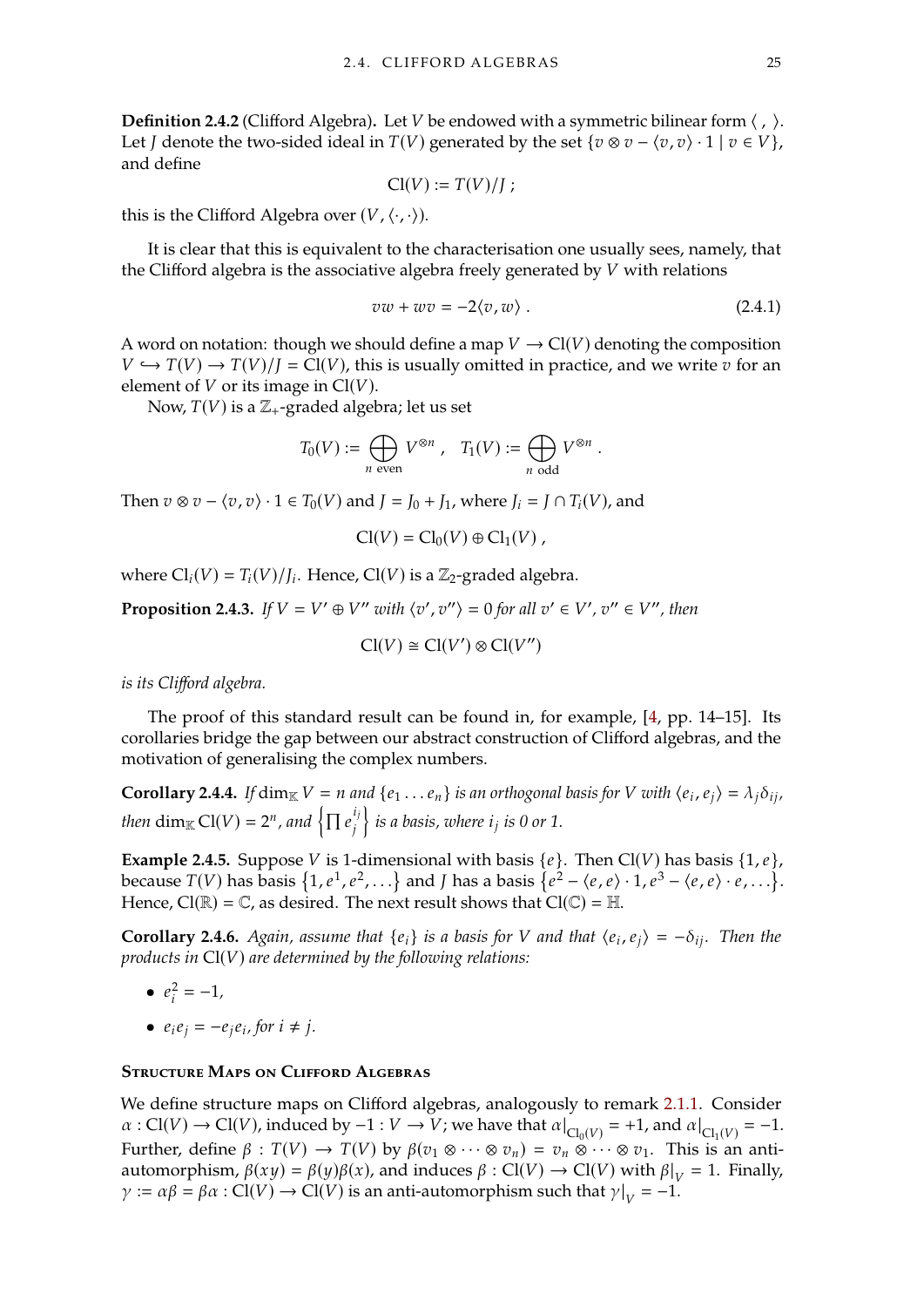#### **Example 2.4.7.**

- Cl(R) has generators  $\{1, i\}$  with  $\alpha(1) = 1$ ,  $\alpha(i) = -i$ ,  $\beta(1) = 1$ ,  $\beta(i) = i$ ,  $\gamma(1) = 1$  and  $\gamma(i) = -i$ .
- The algebra  $\mathbb{H} = Cl(\mathbb{C})$  has a basis  $\{1, i, j, i\} = k\}$ , with the action of  $\alpha, \beta, \gamma$  given by

| $\begin{array}{c c} \beta & 1 \ \gamma & 1 \end{array}$ | $1 \quad i \quad j$<br>$\begin{array}{c ccccc}\n\alpha & 1 & -i & -j & k \\ \beta & 1 & i & j & -k\n\end{array}$<br>$-i$<br>$-j$ $-k$ |
|---------------------------------------------------------|---------------------------------------------------------------------------------------------------------------------------------------|

Note that for  $Cl(\mathbb{R}) = \mathbb{C}$  or  $Cl(\mathbb{C}) = \mathbb{H}$ ,  $\gamma$  is the usual conjugation map.

#### **2.4.1 The Spin Groups**

We now posses the machinery to introduce the Spin groups. Let  $V = \mathbb{K}^n$  with  $\langle , \rangle$ the standard inner product, and construct its Clifford algebra  $Cl(V)$  with respect to − $\langle$ ,  $\rangle$ . With  $\{e_i\}$  the standard basis for  $V$ , we have the products  $e_r e_s$  for  $r < s$  in Cl(V)—there are  $n(n-1)/2$  such products—and they span a Lie algebra with Lie bracket  $[e_r e_s, e_t e_u] = e_r e_s e_t e_u - e_t e_u e_r e_s$ . By corollary [2.4.6,](#page-36-0) we have that

- if  $r, t, s, u$  are different, the bracket vanishes, and also for  $r = t, s = u$ ;
- if  $r, t, u$  are different,  $[e_r e_u, e_t e_u] = 2e_r e_t$ .

We wish to see this Lie algebra as the Lie algebra of a Lie group.

**Definition 2.4.8** (The Pin Groups).  $\text{Pin}(V) \subset \text{Cl}(V)$  is the subset of elements x such that

- $x(\gamma x) = (\gamma x)x = 1$ , and
- the map  $\pi x : V \to Cl(V)$  defined by  $(\pi x)v = xv(\beta x)$  maps  $V \subset Cl(V)$  into V.

**Example 2.4.9.**  $\text{Pin}(\mathbb{R}) = \{z \in \text{Cl}(\mathbb{R}) \mid z\overline{z} = 1, z^2 \in \mathbb{R}\} = \{\pm 1, \pm i\}.$ 

<span id="page-37-0"></span>**Proposition 2.4.10.** *The* Pin *groups satisfy the following properties.*

- $\text{Pin}(V)$  *is a subgroup of the invertible elements of*  $\text{Cl}(V)$  *and its Lie algebra is the one specified above.*
- *The map*  $\pi$  :  $\text{Pin}(V) \to \text{O}(V)$ *, where*  $\text{O}(V)$  *is the group of* K-linear maps  $V \to V$  preserving  $-\langle , \rangle$ , is a surjection with ker  $\pi = {\pm 1}$ *.*
- *The closed subsets*  $\pi^{-1}(\det^{-1} 1)$  *and*  $\pi^{-1}(\det^{-1} -1)$  *of*  $\text{Pin}(V)$  *are in*  $\text{Cl}_0(V)$  *and*  $\text{Cl}_1(V)$ <br>respectively and are connected for  $n > 2$ *respectively, and are connected for*  $n > 2$ *.*

**Proof.** It is straightforward to check that  $Pin(V)$  is a closed subgroup of invertible elements of Cl(*V*). We move on to showing that  $\pi(x) \in O(V)$ :

$$
\langle (\pi x)v, (\pi x)v \rangle = ((\pi x)v)^2
$$
  
=  $-xv(\beta x)(\alpha x)v(\gamma x)$   
=  $-xv\upsilon\gamma(x)$   
=  $\langle v, v \rangle xyx$   
=  $\langle v, v \rangle$ ,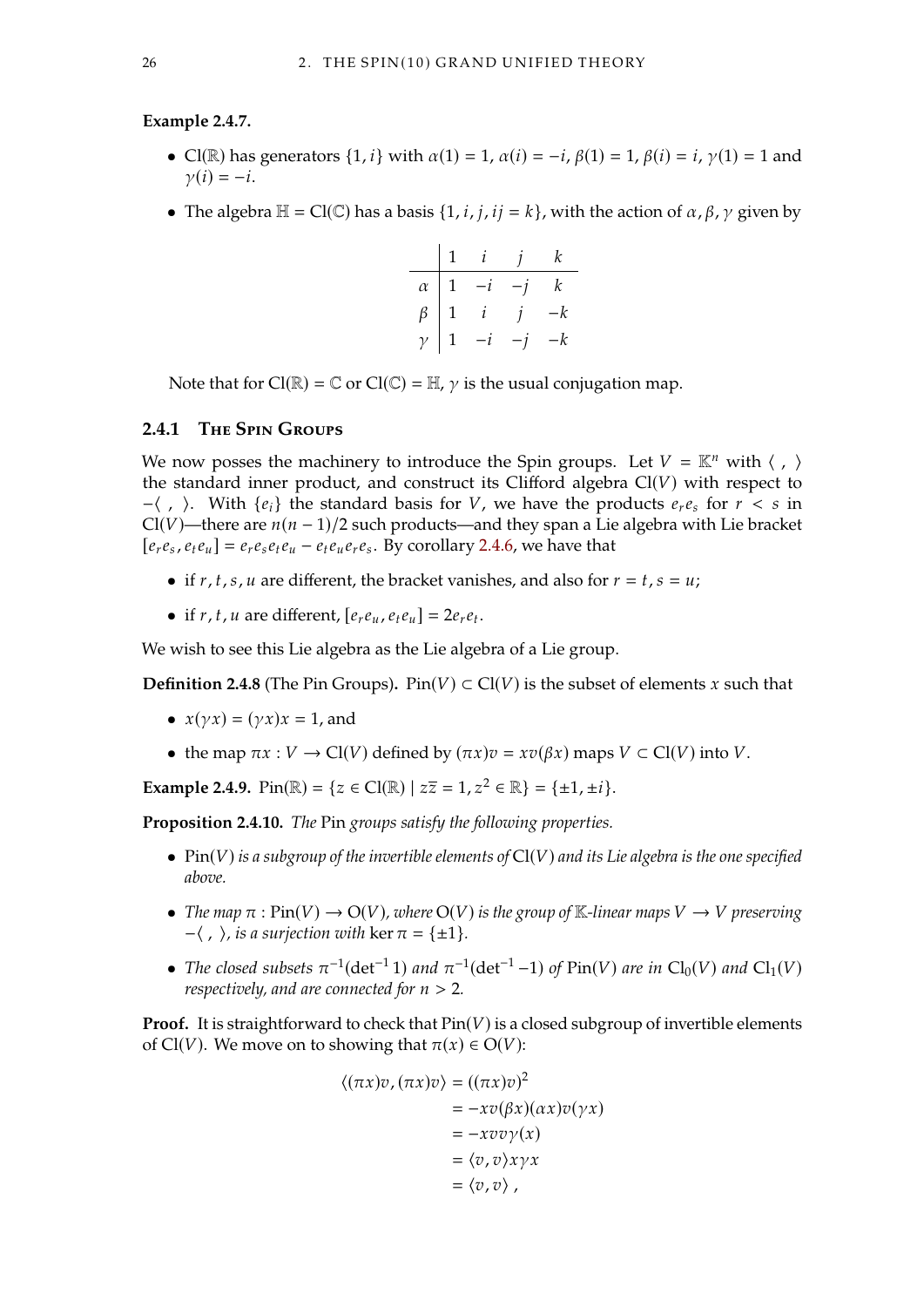where in the second line we used the fact that  $-(\pi x)v = -(\alpha x)v(yx)$ .

It is easy to see that  $\pi$  is a homomorphism; let us try to identify its kernel. Suppose that  $x \in \ker \pi$ . Then  $v = xv\beta x$  for all  $x \in V$ , so  $v\alpha x = xv(\beta x)(\alpha x) = xv$ ; by the lemma below, x must be a scalar. But  $x \gamma x = 1$ , so  $x^2 = 1 \implies x = \pm 1 \implies \ker \pi \in {\pm 1}$ ; since the inclusion certainly holds in the other direction, we conclude that ker  $\pi$  is identically { $\pm 1$ }.

**Lemma 2.4.11.** *If*  $\langle , \rangle$  *on V is non-singular and*  $x \in Cl(V)$  *is such that*  $xv = v(\alpha x)$  *for all*  $v \in V$ *, then*  $x$  *is a scalar.* 

**Proof of Lemma.** Over  $\mathbb{K} = \mathbb{R}$  or  $\mathbb{C}$ , we can diagonalise  $\langle , \rangle$  and choose a basis  $\{e_i\}$  such that  $\langle e_r, e_s \rangle = \delta_{rs} \lambda_r$ , with  $\lambda_r \neq 0$ . Then any  $x \in \text{Cl}(V)$  can be written as  $\sum_l \lambda_l \prod_j e_j^{l_j}$ , where  $\lambda_I \in \mathbb{K}$ . Now,  $e_s$  is invertible since  $e_s e_s = \lambda_s \neq 0$ , so that if  $xe_s = e_s(\alpha x)$ , we have  $s^{-1}xe_s = \alpha x$ . But

$$
e_s^{-1}\left(\prod_j e_j^{i_j}\right) e_s = \begin{cases} (-1)^{\sum i_j} \prod e_j^{i_j} & \text{if } i_s = 0, \\ (-1)^{-1+\sum i_j} \prod e_j^{i_j} & \text{if } i_s = 1, \end{cases}
$$

while  $\alpha(\prod)$  $j e_j'$  $^{\prime}$  $(0, \text{where } \mathbf{f} \in \mathbb{R}^N)$ <sup>*i<sub>j</sub>*</sup> in all cases; thus  $xe_s = e_s \alpha x$  if and only if  $\lambda_I = 0$  whenever  $i_s = 1$ , i.e.  $\lambda_I \neq 0$  only for  $I = (0, 0, \dots, 0)$ , so *x* is a scalar. QED

Next, we proceed to show that  $d\pi$  from the Lie algebra of Pin( $V$ )  $\cap Cl_0(V)$  to  $\mathfrak{o}(V)$ is a surjection. The first step is of course to check that  $Pin(V) \cap Cl_0(V)$  is a closed subgroup, but this is straightforward. Then, for  $r < s$ ,  $(e_r e_s)(e_r e_s) = -e_r e_r e_s e_s = -1$ , so  $x = e^{(e_r e_s)t} = \cos t + (e_r e_s) \sin t$  is defined for R or C. This means that



since

$$
(\cos t + (e_r e_s) \sin t) e_u (\cos t - (e_r e_s) \sin t) = \begin{cases} e_u & \text{if } u \neq r, s, \\ (\cos 2t + (e_r e_s) \sin 2t) e_u & \text{if } u = r, s. \end{cases}
$$

Thus  $\pi(x)$  maps  $V$  to  $V$ , so  $x \in \text{Pin}(V)$ ; in fact,  $x \in \text{Pin}(V) \cap \text{Cl}_0(V)$ . We see that the K-multiples of  $e_r e_s$  lie in  $\text{pin}(V) \cap \text{cl}_0(V)$  and map under  $d\pi$  to the K-multiples of the K-multiples of  $e_r e_s$  lie in  $\mathfrak{pin}(V) \cap \mathfrak{cl}_0(V)$  and map under  $d\pi$  to the K-multiples of  $\binom{0}{k}$  $\Big\}$  $\overline{0}$ ∴  $^{-2}$  $= (\pi(x))'|_{t=0}$ , which form a K-basis for  $\mathfrak{o}(V)$ , the skew-symmetric matrices.

Hence, d $\pi$  is surjective. 2  $\ddots$  0

It follows from this that  $d\pi : \text{pin}(V) \to \text{O}(V)$  is also a surjection; it must further be an injection, since ker  $\pi$  is finite. Thus, the Lie algebra of Pin( $V$ )  $\cap Cl_0(V)$  is really the Lie algebra  $\text{pin}(V)$ , and  $d\pi : \text{pin}(V) \to \text{p}(V)$  is an isomorphism. As a consequence of this,  $\{e_r e_s | r < s\}$  is a K-basis for  $\mathfrak{pin}(V)$ .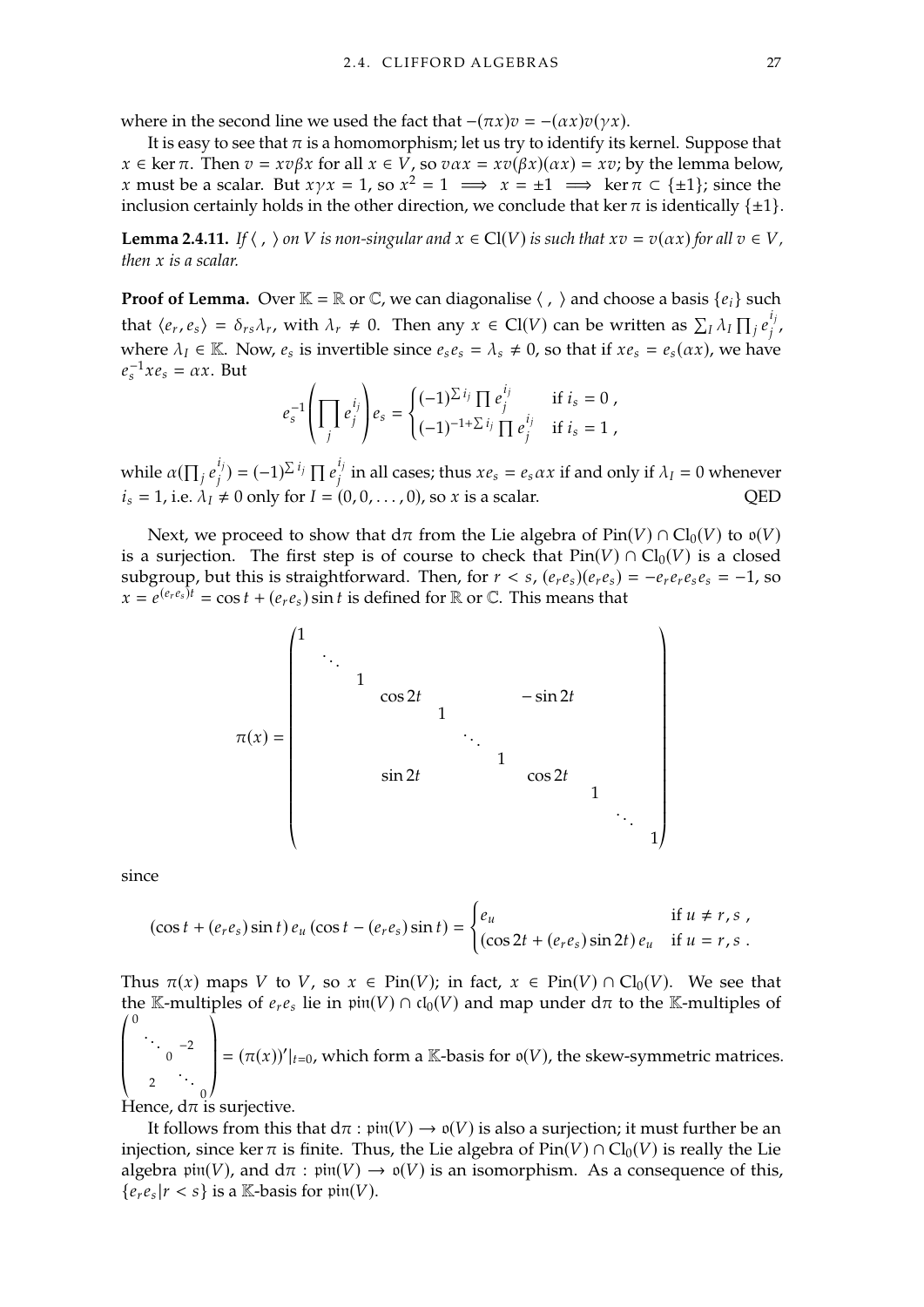Let us make the transition from Lie algebra to Lie group. Using exp and log, we find that π maps a small neighbourgood of 1 ∈ Pin( $V$ ) ∩ Cl<sub>0</sub>( $V$ ) onto the identity component of O(V), i.e. onto SO(V). But {±1} is contained in the identity component of Pin(V) ∩  $Cl_0(V)$  if  $n \geq 2$ , since cos  $t + (e_1e_2)\sin t$  for  $t \in [0, \pi]$  is a path from 1 to -1 in Pin(V) ∩  $Cl_0(V)$ . Thus,  $\pi^{-1}(\text{SO}(V)) = \pi^{-1}(\text{det}^{-1}(1))$  is connected and contained in  $Cl_0(V)$ . To show that  $\pi^{-1}(\det^{-1}(-1))$  is connected and complete the proof, it suffices to produce an element in  $\pi^{-1}(\det^{-1}(-1))$  multiplication by which will send  $\pi^{-1}(\det^{-1}(1))$  to  $\pi^{-1}(\det^{-1}(-1))$ . The element  $e_1$  will do, for one checks that it lies in  $Pin(V)$  and covers the reflection diag( $-1, 1, ..., 1$ ). QED diag( $-1, 1, ..., 1$ ). QED

**Definition 2.4.12** (The Spin Groups). We define Spin( $n$ ) as the subgroup  $\pi^{-1}(\det^{-1} 1)$  =  $\text{Pin}(V) \cap \text{Cl}_2(V)$ . It comes with a homomorphism  $\pi : \text{Spin}(V) \to \text{SO}(V)$  $Pin(V) \cap Cl_0(V)$ . It comes with a homomorphism  $\pi : Spin(V) \to SO(V)$ .

**Remark 2.4.13.** Over R, the maximal torus in  $Spin(m)$ ,  $m = 2n$  or  $2n + 1$ , is usually taken to consist of the elements  $\prod_{r=1}^{n} (\cos \frac{x_r}{2} + (e_{2r-1}e_{2r}) \sin \frac{x_r}{2})$  in Cl(*V*),  $x_r \in \mathbb{R}$ , which corresponds  $_{r=1}^{n}$  (cos  $\frac{x_r}{2}$  + (e<sub>2r-1</sub>e<sub>2r</sub>) sin  $\frac{x_r}{2}$ to

> —<br>│<br>│<br>│<br>│<br>│<br>│<br>│<br>│  $\cos x_1 - \sin x_1$ <br> $\sin x_1 - \cos x_1$  $\sin x_1 \cos x_1$  $\cos x_2 - \sin x_2$ <br> $\sin x_2 - \cos x_2$  $\sin x_2$  cos  $x_2$  $\cos x_n = \sin x_n$ <br> $\sin x = \cos x$  $\sin x_n \cos x_n$ <sup>1</sup> ª ® ® ® ® ® ® ® ® ® ® ® ®

« ¬ Here, row  $n + 1$  has 1 as the last entry if  $m = 2n + 1$ , and is empty for  $m = 2n$ .

#### **2.4.2 Clifford Modules and Representations**

Since  $Spin(V) \subset Cl_0(V)$ , any  $Cl_0(V)$ -module is a representation of  $Spin(V)$ , and some extremely important representations of  $Spin(n)$  arise in this way. We study these now.

**Proposition 2.4.14.** *The algebras*  $Cl(V)$  *and*  $Cl<sub>0</sub>(V)$  *are semi-simple, so all their representations are completely reducible.*

**Proof.** Let  $\{e_i\}$  be the standard basis in  $V = \mathbb{K}^m$ , and consider  $E = \left\{\pm \prod_{j=1}^m e_j^{i_j} \mid i_j = 0 \text{ or } 1\right\}$ , a subgroup of order  $2^{m+1}$  of Cl(V), corresponding to the matrices diag( $\pm 1, ..., \pm 1$ ) of  $O(m)$ . In  $Cl_0(V)$  consider the subgroup  $\tilde{E}_0$  of  $2^m$  elements with  $\sum_j i_j$  even; we have  $E_0 \subset E \subset \text{Pin}(V)$ . Let  $\nu$  denote  $-\vec{1} \in \text{Cl}_0(V)$  when considered an element of  $E_0, E$  or  $\text{Pin}(V)$ : a module over  $\text{Cl}(V)$  gives a representation in which  $\nu$  acts as  $-1$ . Conversely Pin( $V$ ); a module over Cl( $V$ ) gives a representation in which  $v$  acts as -1. Conversely, a representation of E in which  $\nu$  acts as -1 gives a module over  $\mathbb{K}(E)/\langle \nu + 1 \rangle = \mathrm{Cl}(V)$ , where  $K(E)$  is the group ring over K of E. The representation theory of  $Cl(V)$  can thus be inferred from that of the finite group  $E$ , and in particular all representations are completely reducible. We argue similarly for  $Cl_0(V)$ , replacing  $E$  by  $E_0$ .  $QED$ reducible. We argue similarly for  $Cl_0(V)$ , replacing E by  $E_0$ .

<span id="page-39-0"></span>**Proposition 2.4.15.** *If* dim *V is odd,*  $m = 2n + 1$ *, say, then*  $Cl_0(V)$  *has one irrep*  $\Delta$  *of degree*  $2^n$ *, of degree*  $2^n$ *, of Spin(2n + 1) vuith vuelable*  $\frac{1}{2}(+x_1+x_2...+x_n)$ ; *there are*  $2^n$  *of affording a representation*  $\Delta$  *of* Spin(2*n* + 1) *with weights*  $\frac{1}{2}(\pm x_1 \pm x_2 \cdots \pm x_n)$ ; there are 2<sup>*n*</sup> *of degree* 2<sup>*n*</sup> - *affording these weights.* If  $\dim V = m = 2n$ , then  $\text{Cl}_0(V)$  has two irreps  $\Delta^+$ ,  $\Delta^-$  of degree  $2^{n-1}$ , affording representations  $\Delta^+$ ,  $\Delta^-$  of  $\text{Spin}(2n)$  having veights  $\frac{1}{2}$  ( $\pm x_2 + x_3$ ) with an grep number of *representations*  $\Delta^+$ ,  $\Delta^-$  *of* Spin(2*n*) *having weights*  $\frac{1}{2}$  ( $\pm x_1 \pm x_2 \cdots \pm x_n$ ), with an even number of  $-$  signs for  $\Delta^+$ , and an odd number of  $-$  signs for  $\Delta^-$ ; there are  $2^{n-1}$  such vigiable. If − *signs for* Δ <sup>+</sup> *and an odd number of* − *signs for* Δ <sup>−</sup>*; there are* 2 𝑛−1 *such weights. If* K = C*, these* are complex-analytic representations of  $\text{Spin}_{\mathbb{C}}(m)$ .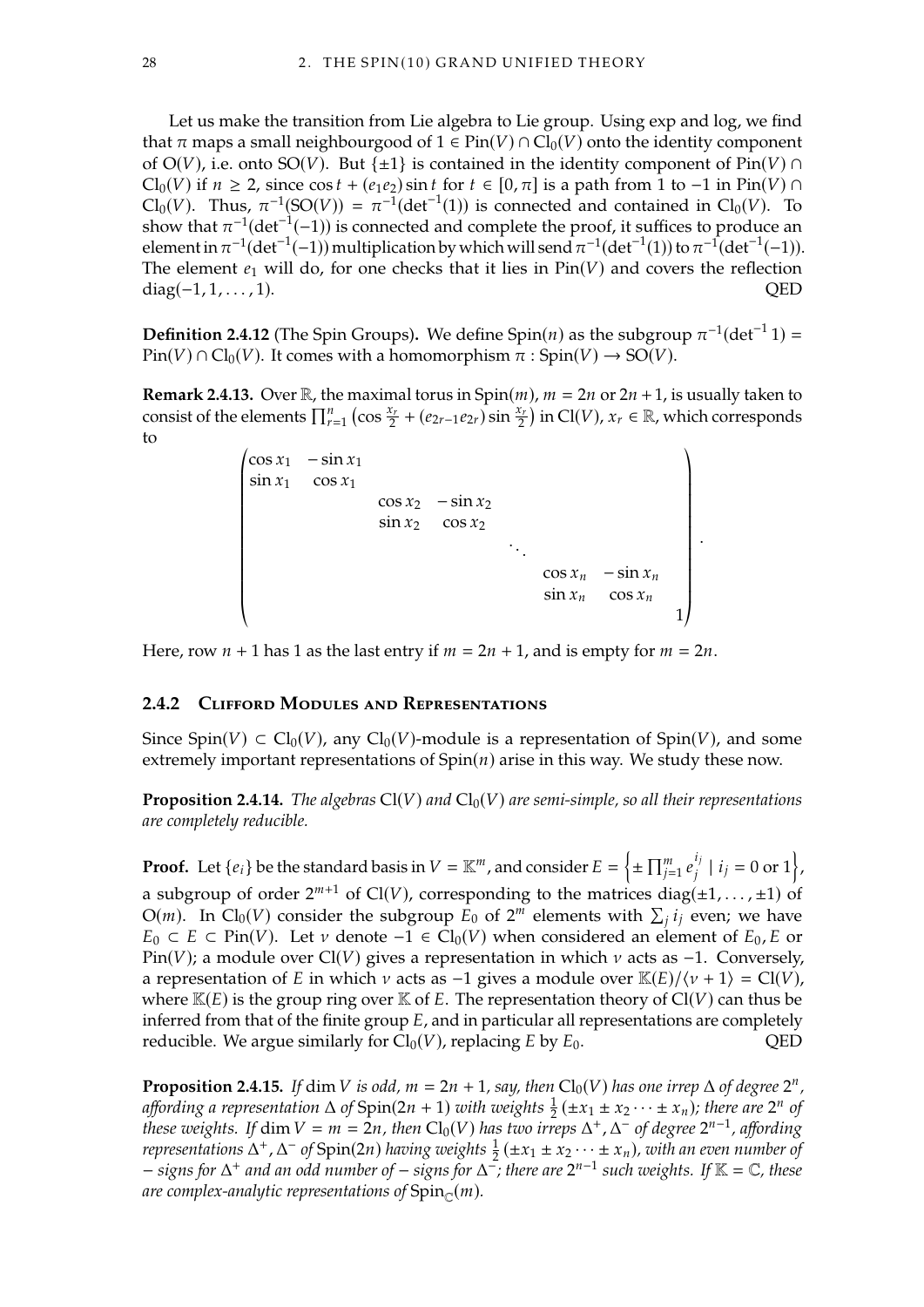**Proof.** By Schur's lemma, v acts on any irrep as either 1 or -1. The ones in which it acts as 1 are representations of  $E_0/\langle v \rangle$ , which is an abelian group of order  $2^{m-1}$ , so there are exactly  $2^{m-1}$  1-dimensional representations of  $E_0$  in which  $\nu$  acts as 1. Since the kernel of  $E_0 \rightarrow E_2/\nu$  has exactly two elements, the conjugacy classes in  $E_2$  are either one elements.  $E_0 \rightarrow E_0/\langle v \rangle$  has exactly two elements, the conjugacy classes in  $E_0$  are either one element (if the element is central) or two elements  $\pm g$ . For  $E_0$ , the centre is  $\{\pm 1\}$  if  $m = 2n + 1$  and  $\{\pm 1, \pm \prod_{1}^{2n} e_i\}$ If  $m = 2n$ ; we can see this as follows. If we conjugate  $g = \prod_{i=1}^{m} e_i^{i}$  with  $e_r e_s$ <br> $i = 0$ , we change its sign. So if g is in the contra  $g = \pm 1$  or  $\pm e_s$   $g = \pm 1$ where  $i_r = 1$ ,  $i_s = 0$ , we change its sign. So if  $g$  is in the centre,  $g = \pm 1$  or  $\pm e_1 e_2 \ldots e_m$ . The latter is in the centre only for *m* even latter is in the centre only for  $m$  even.

Recalling that the isomorphism classes of irreps (over  $\mathbb{C}$ ) of a finite group are in a 1 : 1 correspondence with the conjugacy clasees, we see that  $E_0$  has one (resp. two) more irreducible class(es) of representation(s) than  $E_0/\langle v \rangle$  if  $m = 2n + 1$  (resp. m = 2n). Let  $F \subset E_0$  be the subgroup generated by  $e_1e_2, \ldots, e_{2r-1}e_{2r}, \ldots e_{2n-1}e_{2n}$ . This is an abelian  $\sigma$ roup of order  $2^{n+1}$  so the index of  $E$  in  $E_2$  is  $2^n$  if  $m-2n+1$  and  $2^{n-1}$  if  $m-2n$ group of order  $2^{n+1}$ , so the index of F in  $E_0$  is  $2^n$  if  $m = 2n + 1$ , and  $2^{n-1}$  if  $m = 2n$ .<br>Choose now a complex 1-dimensional representation  $W$  of E in which  $u$  act

Choose now a complex 1-dimensional representation *W* of *F* in which *v* acts as −1 and  $e_{2r-1}e_{2r}$  acts as  $i\epsilon_r$ ,  $\epsilon_r = \pm 1$ ,  $i = \sqrt{-1}$ . Then the induced representation  $\text{Ind}_{F}^{E_0}W$  is a representation of  $E_0$  with degree  $2^n$  for  $m = 2n + 1$  and  $2^{n-1}$  for  $m = 2n$ , with v acting as representation of  $E_0$  with degree  $2^n$  for  $m = 2n + 1$  and  $2^{n-1}$  for  $m - 2n$ , with  $\nu$  acting as −1. It has a basis

$$
\prod_{\substack{i=1 \ i \text{ odd}}}^{2n+1} e_i^{j_i} \quad \text{with} \quad \sum_{1}^{2n+1} j_i \text{ even}, \quad \text{if} \quad m = 2n+1,
$$
\n
$$
\prod_{\substack{i=1 \ i \text{ odd}}}^{2n-1} e_i^{j_i} \quad \text{with} \quad \sum_{1}^{2n-1} j_i \text{ even}, \quad \text{if} \quad m = 2n.
$$

When  $m = 2n + 1$ , there are  $2^n$  choices for W (because we have *n* choices for  $\epsilon_r$ ),  $E_0/F$ <br>mutos them transitively, and by conjugating with  $\ell_0$ ,  $\ell_0$ ,  $\epsilon$ ,  $W_0$  can change the sign permutes them transitively, and by conjugating with  $e_{2r}e_{2r+1}$ , we can change the sign of  $\epsilon_r$  without changing anything else. Each choice appears once in Ind<sup>E<sub>0</sub></sup>W. We thus<br>get a representation A of E<sub>0</sub> with character  $2^n$  at  $-1$   $-2^n$  at  $-1$  and 0 elsewhere. By the get a representation  $\Delta$  of  $E_0$  with character  $2^n$  at  $-1$ ,  $-2^n$  at  $-1$  and 0 elsewhere. By the orthogonality relations (corollary  $2.4.6$ ). A is an irrep of  $E_8$ orthogonality relations (corollary [2.4.6\)](#page-36-0),  $\Delta$  is an irrep of  $E_0$ .

When  $m = 2n$ , there are  $2^n$  choices for W, and under  $E_0/F$  they fall into two orbits:<br>so with  $\Pi c = 1$  and those with  $\Pi c = -1$ . We can only change the sign of an even those with  $\prod \epsilon_r = 1$ , and those with  $\prod \epsilon_r = -1$ . We can only change the sign of an even number of  $\epsilon_r$ , since conjugating with  $e_{2r}e_{2s}$ ,  $r < s$ , changes the sign of both  $\epsilon_r$  and  $\epsilon_s$ .<br>Hence we have one irrep of  $E_0$  which as a representation of E contains all the W with Hence we have one irrep of  $E_0$  which as a representation of  $F$  contains all the  $W$  with  $\epsilon := \prod \epsilon_r = 1$ , and another containing all the W with  $\epsilon = \prod \epsilon_r = -1$ . The character of these representations is  $2^{n-1}$  at  $1 - 2^{n-1}$  at  $-1$ ,  $i^n \epsilon$  at  $\prod^{2n} \epsilon_i$ ,  $-1^{2n} \epsilon_i$ , and zero these representations is  $2^{n-1}$  at  $1, -2^{n-1}$  at  $-1$ ,  $i^n \epsilon$  at  $\prod_{1}^{2n} e_i$ ,  $-i^n \epsilon$  at  $-\prod_{1}^{2n} e_i$ , and zero<br>elsewhere. This is an irreducible character by the orthogonality relations, so these are  $\frac{1}{1}$  elsewhere. This is an irreducible character by the orthogonality relations, so these are inequivalent representations. QED

**Remark 2.4.16.** We calculate the weights of  $\Delta$  for  $\mathbb{K} = \mathbb{R}$  as follows: the element

$$
\prod_{r=1}^{n} \left( \cos \frac{2\pi x_r}{2} + (e_{2r-1}e_{2r}) \sin \frac{2\pi x_r}{2} \right)
$$

of the maximal torus acts on  $\Delta$  with eigenvalues

$$
\prod_{r=1}^{n} \left( \cos \frac{2\pi x_r}{2} + (i\epsilon_r) \sin \frac{2\pi x_r}{2} \right) = \exp \left( 2\pi i \sum_{r=1}^{n} \frac{1}{2} \epsilon_r x_r \right)
$$

and weights  $\frac{1}{2} \sum_{r=1}^{n} \epsilon_r x_r$ , where  $\epsilon_r = \pm 1$ .

**Definition 2.4.17** (Spinors). For  $\mathbb{K} = \mathbb{C}$ , the representations  $\Delta$ ,  $\Delta^+$  and  $\Delta^-$  are called spinor representations of the (complex) Clifford algebra.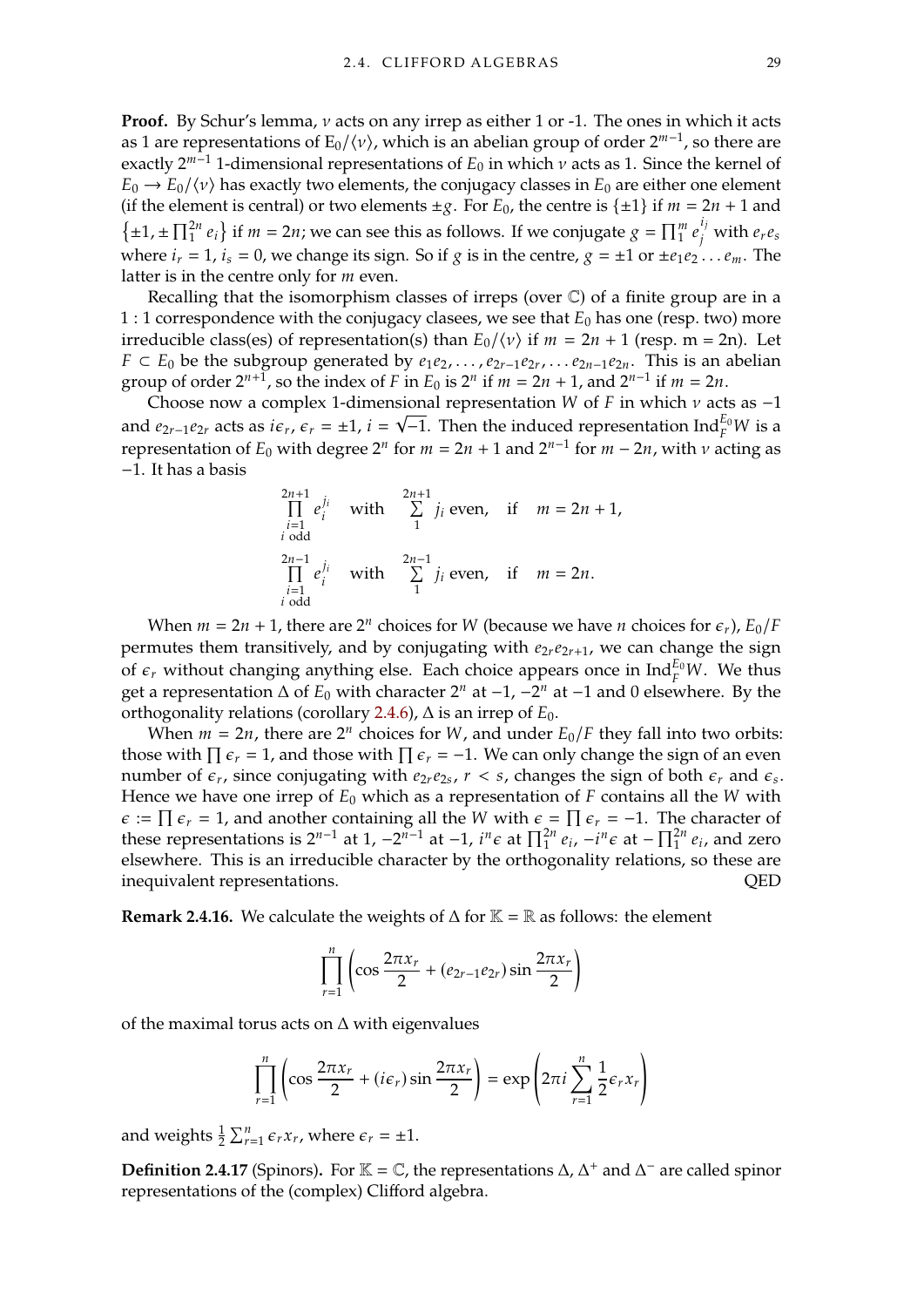**Proposition 2.4.18.** *The representation*  $\Delta$  *of*  $Spin(2n + 1)$  *is self-dual. The representations*  $\Delta^+$ ,  $\Delta^$ *of* Spin(2*n*) are self-dual if *n* is even and dual to each other if *n* is odd.

**Proof.** We have to prove the isomorphism in the various senses of  $M^*$  with N, where we write  $M$ ,  $N$  for the spinor representations in the proposition statement. Consider that by definition,  $E_0$  acts on an h in the dual representation  $M^* = \text{Hom}_{\mathbb{C}}(M,\mathbb{C})$  as  $(gh)(m) = h(g^{-1}m)$  for  $m \in M$ ; generalising this, we see that  $Cl_0(\mathbb{C}^m)$  acts on  $M^*$  as  $(gh)(m) = h((ya)m)$ . From the discussion in the final two paragraphs of the proof of  $(ah)(m) = h((\gamma a)m)$ . From the discussion in the final two paragraphs of the proof of proposition [2.4.15,](#page-39-0) it is clear that we have an isomorphism of the representations  $N$ and  $M^*$  of the finite group  $E_0$ , which is an isomorphism of the  $Cl_0(\mathbb{C}^m)$ -modules. But<br>Spin(*w*)  $\subset Cl_0(\mathbb{C}^m)$ , so the isomorphism preserves the action of the elements of Spin(*w*). Spin(*m*) ⊂ Cl<sub>0</sub>( $\mathbb{C}^m$ ), so the isomorphism preserves the action of the elements of Spin(*m*), provided this action is defined by  $(gh) = h(a^{-1}m)$ , which is the usual action provided this action is defined by  $(gh)m = h(g^{-1}m)$ , which is the usual action. QED

We now in fact have almost everything we need to discuss the Spin(10) grand unified theory. But before we do so, we end this section by stating a technical result, required to construct  $E_6$  (and also  $G_2$ , in the appendix). In particular, we need to understand how the representations of the Spin groups behave under certain inclusions. To this end, we first note that the inclusion  $\mathbb{K}^m \hookrightarrow \mathbb{K}^{m+1}$  induces an inclusion  $Cl(\mathbb{K}^m) \hookrightarrow Cl(\mathbb{K}^{m+1})$ , so we get  $Spin(m) \hookrightarrow Spin(m + 1)$  covering the usual map  $SO(m) \hookrightarrow SO(m + 1)$ ,  $A \mapsto (A \ 0)$ ,  $W_0$  also have by proposition  $2A \ 3$ , that  $Cl(\mathbb{K}^p) \otimes Cl(\mathbb{K}^q) = Cl(\mathbb{K}^{p+q})$ , which gives  $\binom{A}{0}$ . We also have, by proposition [2.4.3,](#page-36-1) that Cl(KP)  $\otimes$  Cl(K<sup>q</sup>) = Cl(K<sup>p+q</sup>), which gives  $Spin(p) \times Spin(q) \rightarrow Spin(p+q)$ .

#### <span id="page-41-1"></span>**Proposition 2.4.19.**

*(i) Under the inclusions*

$$
Spin(2n) \hookrightarrow Spin(2n+1) \hookrightarrow Spin(2n+2) ,
$$

*we have*

$$
\Delta^+ + \Delta^- \xleftarrow{\longleftrightarrow} \Delta \xleftarrow{\Delta^+} \Delta^-
$$

(ii) Under 
$$
Spin(2r) \times Spin(2s) \rightarrow Spin(2r+2s)
$$
  
\n $\Delta^+ \otimes \Delta^+ + \Delta^- \otimes \Delta^- \leftarrow \Delta^+$   
\n $\Delta^+ \otimes \Delta^- + \Delta^- \otimes \Delta^+ \leftarrow \Delta^-$ 

The proofs of these inclusions are found in [\[4,](#page-76-0) pp. 23–24]. We will henceforth denote, as we have here, the direct sum of vector spaces (and representations) by a simple + instead of an ⊕.

## **2.5 The** Spin(10) **Extension of** SU(5)

Let us revisit the SU(5) theory. Viewed from a different light, the core idea behind the embedding  $SU(2) \times SU(3) \hookrightarrow S(U(2) \times U(3))$ , which subsequently split each irrep of  $SU(5)$ into an isospin and colour piece (each twisted with hypercharge), can be stated as follows: since the Standard Model representation is 32-dimensional, each particle or antiparticle in the first generation of fermions can be named by a 5-bit code. Roughly speaking, these bits are the answers to five binary queries.[5](#page-41-0)

<span id="page-41-0"></span>5There are subtleties when we answer "yes" to both of the first two questions, or "yes" to more than one of the last three, but we ignore this problem here; it has no bearing on our argument.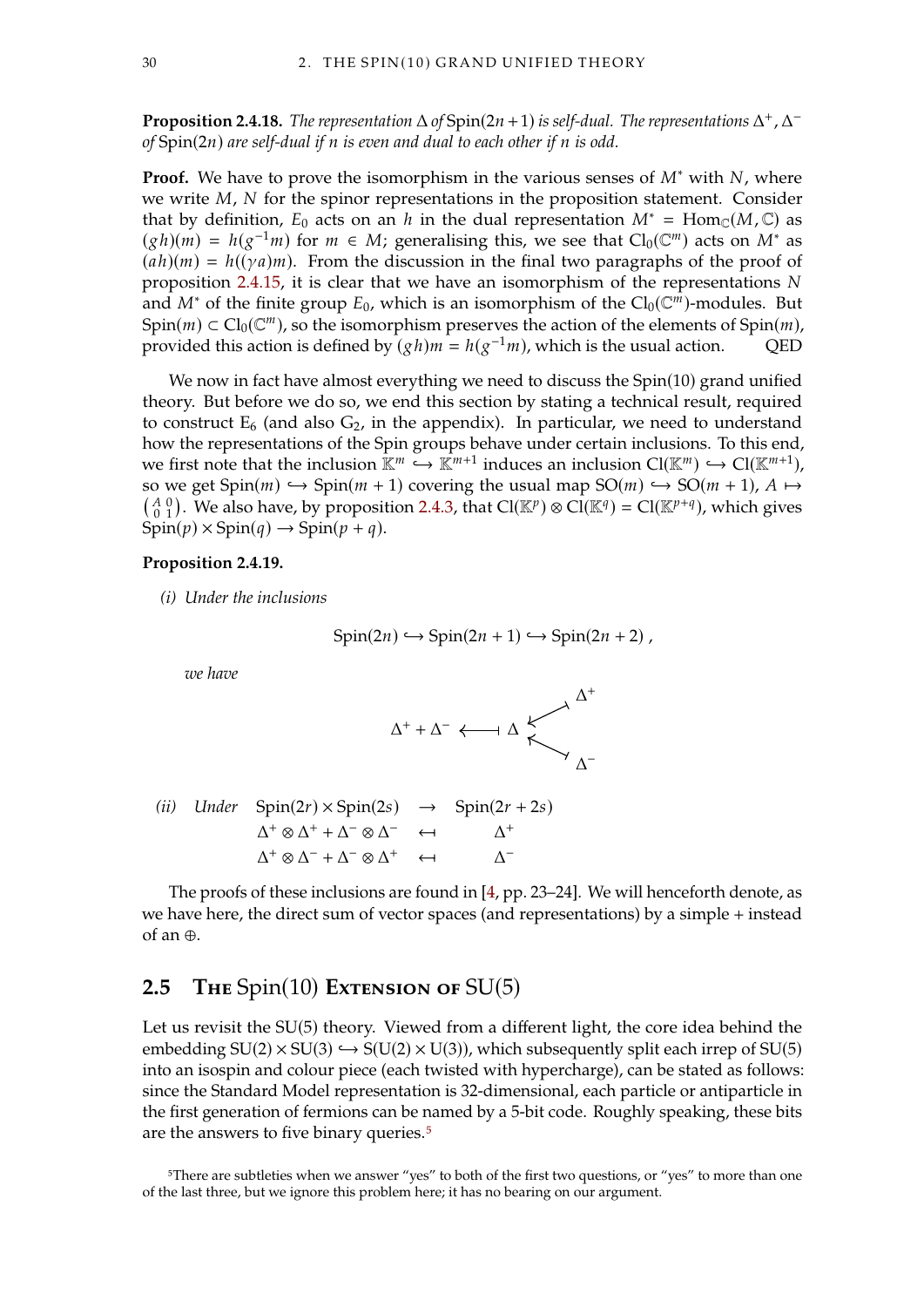- Is the particle isospin up?
- Is it isospin down?
- Is it red?
- Is it green?
- Is it blue?

This binary code interpretation of the SU(5) theory requires the dimension of  $F + \overline{F}$  to be 32, and this raises some questions, as we shall see now.

At the time of writing, there is no direct experimental evidence for the existence of the right-handed neutrino, even though they are extremely desirable theoretically, as they could account for several phenomena that have no explanation within the Standard Model.<sup>[6](#page-42-0)</sup> The right-handed neutrino  $\nu_R$  has a direct bearing on our grand unified theories; in particular, it presents a mystery for the SU(5) theory. SU(5) does not require us to use the full 32-dimensional representation  $\Lambda^*\mathbb{C}^5$ . It works just as well with the smaller representation

$$
\Lambda^1\mathbb{C}^5 + \Lambda^2\mathbb{C}^5 + \Lambda^3\mathbb{C}^5 + \Lambda^4\mathbb{C}^5 ,
$$

which is less-aesthetically pleasing, and moreover, clearly does not allow for the existence of  $\nu_R$ . It would be nicer to have a theory that required us to use all of  $\Lambda^* \mathbb{C}^5$ ; better still, if our theory were an extension of SU(5), our explanation for the arbitrary hypercharges of the Standard Model particles would live on. The Spin(10) grand unified theory is an attempt at such an extension; [\[30\]](#page-77-0) and [\[33\]](#page-77-1) are the original references for the same.

In proposition [2.4.15,](#page-39-0) we constructed the spinor representations for Spin(2*n*),  $\Delta^{\pm}$ , each limension  $2^{n-1}$ . It is perhaps not immediately apparent from the somewhat technical of dimension  $2^{n-1}$ . It is perhaps not immediately apparent from the somewhat technical proof of that result, but these irreps are intimately related to  $\Lambda^* \mathbb{C}^n$ , and we will exploit this fact to forge a path to the SU(5) theory.

Let V be a complex vector space with dim  $V = 2n$ , equipped with the standard inner product  $\langle , \rangle$ . Write  $V = W + W'$ , where the W's are *n*-dimensional isotropic spaces for  $\langle , \rangle$ .<sup>[7](#page-42-1)</sup> In fact, under  $\langle , \rangle$ , we can simply take W to be spanned by the first *n* standard basis vectors, and  $W'$  by the last  $n$ .

<span id="page-42-3"></span>**Proposition 2.5.1.** *The decomposition*  $V = W + W'$  *determines an isomorphism of algebras,*  $Cl(V) \cong End(\Lambda^*W)$ .

**Proof.** We follow [\[32,](#page-77-2) p. 304]. Mapping Cl(V) to the algebra  $E = \text{End}(\Lambda^*W)$  is the same as defining a linear mapping from  $V$  to  $E$ , satisfying the relation [\(2.4.1\)](#page-36-2). That is, we must construct maps  $l : W \to E$  and  $l' : W' \to E$  such that  $l(w)^2 = 0 = l'(w')^2$  and

<span id="page-42-2"></span>
$$
l(w)l'(w') + l'(w')l(w) = 2\langle w, w' \rangle,
$$
\n(2.5.1)

for any  $w \in W$  and  $w' \in W'$ . To do this, we will "deform" the usual wedge product on the exterior algebra (this is sometimes referred to as *Clifford multiplication of forms*). For each exterior algebra (this is sometimes referred to as *Clifford multiplication of forms*). For each  $w \in W$ ,  $w' \in W'$  and  $\xi \in \Lambda^*W$ , define

$$
l_w(\xi) = w \wedge \xi ,
$$
  

$$
l'_{w'}(\xi) = \iota_{w'}\xi ,
$$

<span id="page-42-0"></span><sup>6</sup>For thorough reviews of the current theoretical and phenomenological status of this elusive particle, see [\[25,](#page-77-3) [85\]](#page-80-0) and references therein.

<span id="page-42-1"></span><sup>7</sup>Recall that a space is isotropic when the chosen symmetric bilinear form restricts to the zero form on it.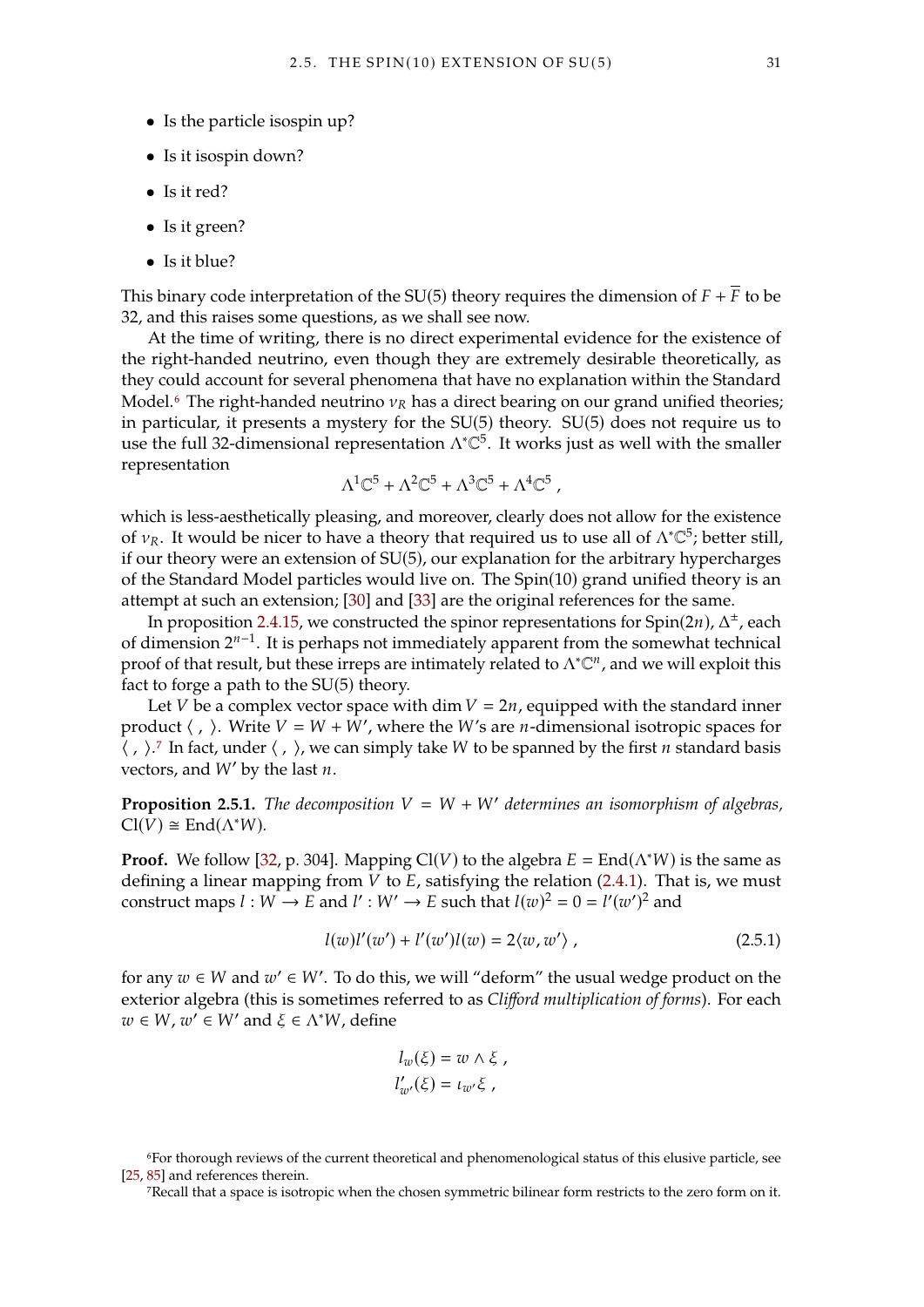where  $\iota_{w'} : \Lambda^k W \to \Lambda^{k-1} W$  is the usual contraction by  $w'$ ; on a basis vector it acts as

$$
\iota_{w'}(w_1 \wedge \cdots w_k) = \sum_{j=1}^k (-1)^{j+1} \langle w', w_j \rangle w_1 \wedge \cdots \wedge \widehat{w_j} \wedge \cdots \wedge w_k.
$$

It is immediately clear that  $l^2$  and  $l'^2$  vanish on their domains, and it is a straightforward<br>exercise to check that equation  $(2.5.1)$  holds. Finally, one confirms that the resulting man exercise to check that equation [\(2.5.1\)](#page-42-2) holds. Finally, one confirms that the resulting map from  $Cl(V) \rightarrow End(\Lambda^*W)$  is an isomorphism by computing it on a basis set. QED

The maps *l* and *l'* are far more important than they perhaps appear. The first clue is<br>t if we extend them to all of  $V = \mathbb{C}^n$ , they are in fact adjoint with respect to the inner that if we extend them to all of  $V = \mathbb{C}^n$ , they are in fact adjoint with respect to the inner<br>product induced on  $\Lambda^* \mathbb{C}^n$  by  $\Lambda$  is a form  $\mathbb{C}^n$  in  $a \in \Lambda^* \mathbb{C}^n$ ,  $\{n, l, a\} = \{l', n, a\}$ . Adjoint product induced on  $\Lambda^* \mathbb{C}^n$  by  $\langle , \rangle$ , i.e. for  $v \in \mathbb{C}^n$ ,  $p, q \in \Lambda^* \mathbb{C}^n$ ,  $\langle p, l_v q \rangle = \langle l_v' p, q \rangle$ . Adjoint operators are the bread and butter of quantum mechanics, so one might ask if these mans operators are the bread and butter of quantum mechanics, so one might ask if these maps have a physical interpretation; indeed, there is one readily available. In the parlance of physics, particles are vectors, so  $l_v = v \wedge$  can be said to "create" a particle of type v by wedging; analogously  $l'_v = l_v$  "destroys" a particle of type  $v$  by contraction. In other words,<br>those maps return, for each  $v$ , the corresponding creation and quulilation operators. It is these maps return, for each  $v$ , the corresponding *creation* and *annihilation operators*. It is customary to denote the  $n$  creation and annihilation operators corresponding to the  $n$ basis vectors  $e_j$  of  $\mathbb{C}^n$  by  $a_j^*$  and  $a_j$  respectively, and we will do so below.

Consider now the splitting  $\Lambda^* W = \Lambda^{\text{even}} W + \Lambda^{\text{odd}} W$  into the sum of even and odd exterior powers;  $Cl_0(W)$  clearly respects this splitting. Hence, we deduce that there is an isomorphism

$$
Cl_0(V) \cong End(\Lambda^{\text{even}}W) + End(\Lambda^{\text{odd}}W).
$$

Restricting now to the case  $n = 5$ , we conclude that since  $Spin(10) \subset Cl_0(\mathbb{C}^{10})$ , the above<br>Clifford modules i.e. the even- and odd-graded powers of the exterior algebra  $\Lambda^{*}(\mathbb{S}^5)$ Clifford modules, i.e. the even- and odd-graded powers of the exterior algebra  $\Lambda^* \mathbb{C}^5$ , are representations of Spin(10). Moreover, by proposition [2.4.15,](#page-39-0) they are irreducible. Elements of these two irreps,  $Δ<sup>+</sup>$  and  $Δ<sup>-</sup>$ , are called *left- and right-handed Weyl spinors* respectively, while elements of their direct sum, Λ<sup>∗</sup>C 5 , are called *Dirac spinors*.

We are tantalisingly close now to the Spin(10) grand unified theory; there remains but one question. Does the Dirac spinor representation of Spin(10) extend the representation of SU(5) on  $\Lambda^* \mathbb{C}^5$ ? Or more generally, does the Dirac spinor representation of Spin(2*n*),<br>which we will call o' extend the representation of SU(*n*) on  $\Lambda^* \mathbb{C}^{n}$ ? Recall that this latter which we will call  $\rho'$ , extend the representation of SU(*n*) on  $\Lambda^* \mathbb{C}^n$ ? Recall that this latter representation  $\rho: SI(n) \to \Lambda^* \mathbb{C}^n$  acts as the fundamental representation on  $\Lambda^1 \mathbb{C}^n \cong \mathbb{C}^n$ representation  $\rho : SU(n) \to \Lambda^* \mathbb{C}^n$  acts as the fundamental representation on  $\Lambda^1 \mathbb{C}^n \cong \mathbb{C}^n$ <br>and respects wedge products. The result that we need is answered in the affirmative by the and respects wedge products. The result that we need is answered in the affirmative by the following theorem, which appears in a classic paper by Atiyah, Bott and Shapiro, wherein they also founded the abstract theory of Clifford modules [\[7\]](#page-76-1).

<span id="page-43-0"></span>**Theorem 2.5.2.** *There exists a Lie group homomorphism*  $\psi$  *that makes this triangle commute:* 



**Proof.** We follow the proof as laid out in [\[8\]](#page-76-2). The connected component of the identity in  $O(2n)$  is SO(2*n*); since U(*n*) is connected and U(*n*)  $\hookrightarrow$  O(2*n*), it follows that there is an inclusion  $SU(n) \hookrightarrow U(n) \hookrightarrow SO(2n)$ . Passing to Lie algebras, we obtain an inclusion  $\mathfrak{su}(n) \hookrightarrow \mathfrak{so}(2n)$ . A homomorphism of Lie algebras gives a homomorphism of the corresponding simply-connected Lie groups, so we now have a map  $\psi : SU(n) \rightarrow Spin(2n)$ ; we must check that it makes the above triangle commute.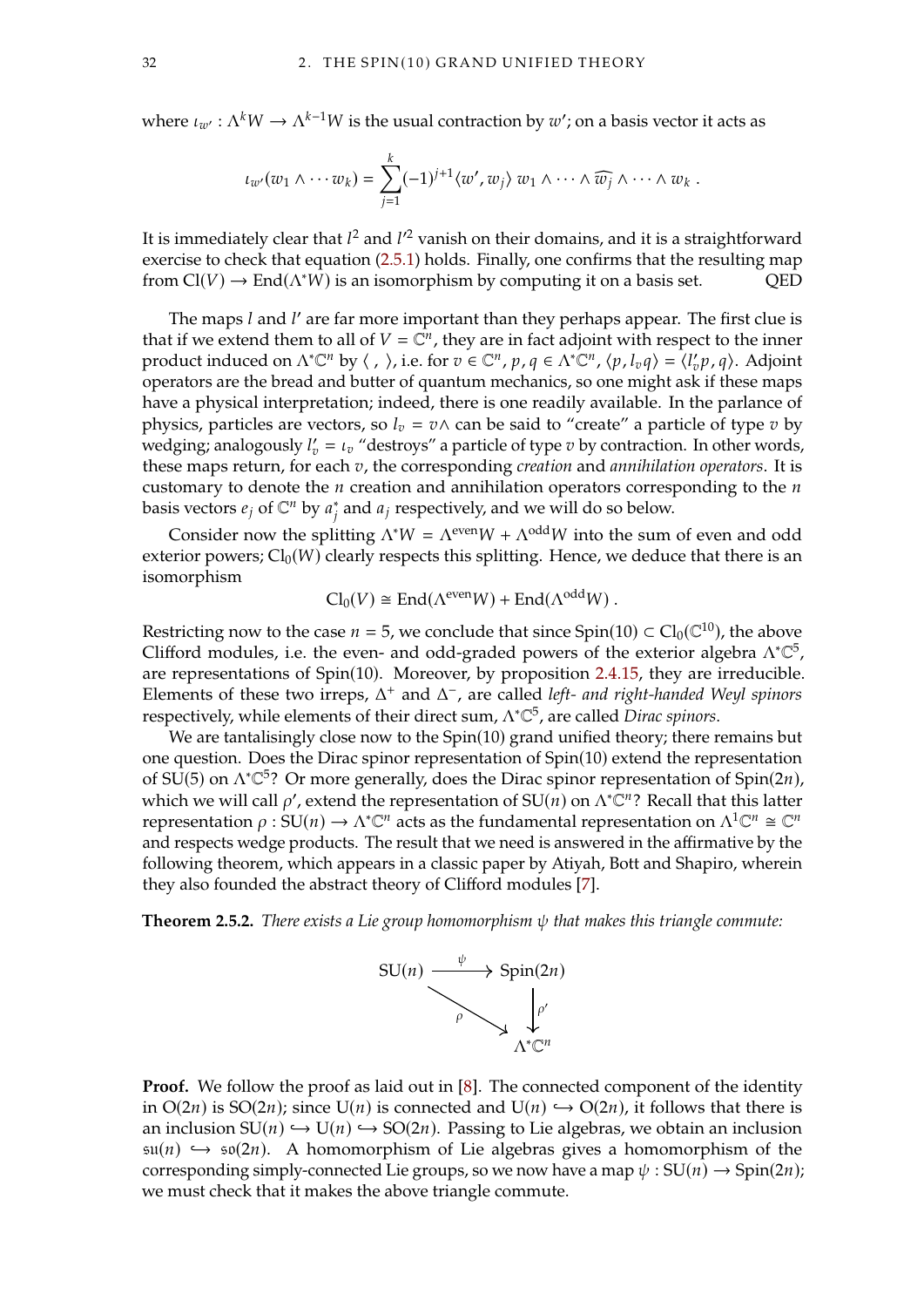Since all the groups involved are connected, it suffices to check that this diagram

<span id="page-44-1"></span>
$$
\begin{array}{ccc}\n\mathfrak{su}(n) & \xrightarrow{\mathrm{d}\psi} & \mathfrak{so}(2n) \\
\downarrow^{\mathrm{d}\rho} & & \downarrow^{\mathrm{d}\rho'} \\
\downarrow^{\mathrm{d}\rho'} & & & \\
\Lambda^* \mathbb{C}^n\n\end{array}
$$
\n(2.5.2)

commutes. Since the Dirac representation  $d\rho'$  is defined in terms of creation and annihilation operators, we should try to express  $d\rho$  in this way. A good choice of basis for  $\mathfrak{su}(n)$  will be extremely helpful in this regard: we pick the so-called *generalised Gell-Mann matrices*. Let  $E_{ik}$  denote the matrix with 1 in the *jkth* entry, and 0 everywhere else. Then  $\mathfrak{su}(n)$  has the basis

$$
E_{jk} - E_{kj} \quad \text{for } j < k,
$$
\n
$$
i(E_{jk} + E_{kj}) \quad \text{for } j > k, \text{ and}
$$
\n
$$
i(E_{jj} - E_{j+1,j+1}) \quad \text{for } j = 1, \dots, n-1.
$$

These matrices satisfy  $E_{jk}(e_l) = \delta_{kl}$ , which is in fact how  $a_j^* a_k$  acts on  $\Lambda^1 \mathbb{C}^n$ . So on this  $^{\prime}$ space at least, we have the simple relations

<span id="page-44-0"></span>
$$
d\rho(E_{jk} - E_{kj}) = a_j^* a_k - a_k^* a_j ,
$$
  
\n
$$
d\rho(i(E_{jk} + e_{kj})) = i(a_j^* a_k - a_k^* a_j) ,
$$
  
\n
$$
d\rho(i(E_{jj} - E_{j+1,j+1})) = i(a_j^* a_j - a_{j+1}^* a_{j+1} .
$$
\n(2.5.3)

We claim that these hold on all of  $\Lambda^*\mathbb{C}^n$ . To see this, first recall that  $\rho$  preserves wedge products:

$$
\rho(x)(v \wedge w) = \rho(x)v \wedge \rho(x)w ;
$$

differentiating this condition, we see that  $\mathfrak{su}(n)$  must act as a derivation:

$$
d\rho(X)(v \wedge w) = d\rho(X)v \wedge w + v \wedge d\rho(X)w.
$$

Since both the derivative and taking wedge products are linear, derivations on  $\Lambda^*\mathbb C^n$  are determined by their action on  $\Lambda^1\mathbb{C}^n$ ; hence, for equations [\(2.5.3\)](#page-44-0) to hold on  $\Lambda^*\mathbb{C}^n$ , it suffices to check that all the operators on the right hand side of the equation are derivations. The annihilation operator is given by contraction, which acts like so on a wedge product:

$$
a_j(v \wedge w) = a_j(v) \wedge w + (-1)^p v \wedge a_j w ,
$$

where  $p$  is the order of the tensor  $v$ ; this is almost a derivative, but not quite. On the other hand, the creation operators act in a completely different way:

$$
a_j^*(v \wedge w) = a_j^* v \wedge w = (-1)^p v \wedge a_j^* w ,
$$

since  $a_j^*$  acts by wedging with  $e_j$ , and moving this through  $v$  introduces  $p$  minus signs.<br>This combines with the newsless valetion to answer that  $e_j^*e_j$  is a deviation for exam-This combines with the pervious relation to ensure that  $a_j^* a_k$  is a derivation for every combination of  $i$  and  $k$  as are be absoluted writing Hanac de are be agreeed directly combination of *j* and *k*, as can be checked explicitly. Hence,  $d\rho$  can be expressed directly as a sum of creation and annihilation operators. Checking now that the diagram [2.5.2](#page-44-1) commutes is straightforward (though tedious). QED

The homomorphism  $\psi$  is precisely what allows us to extend the SU(5) model to Spin(10), and makes this square commute

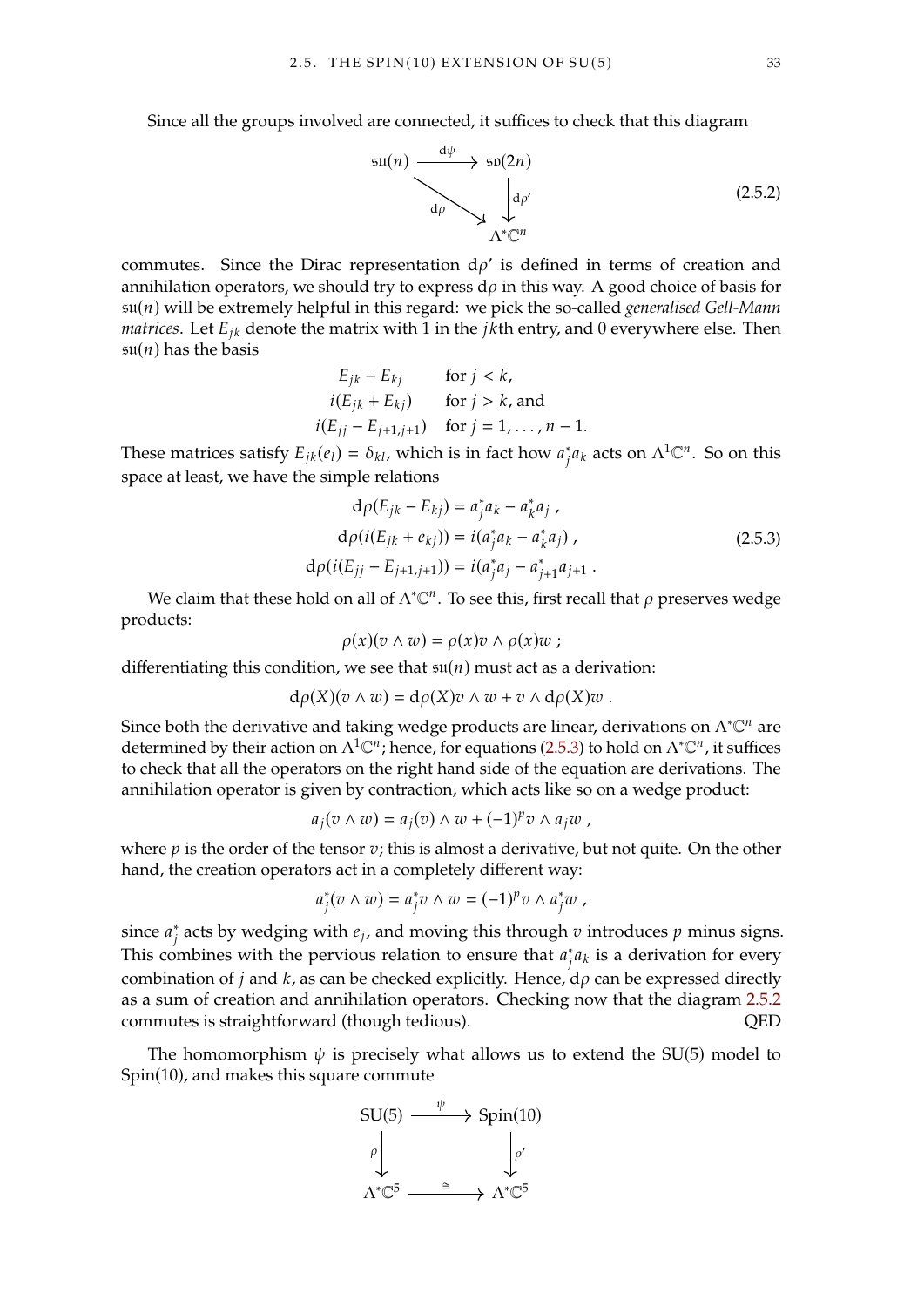From theorem [2.3.1](#page-35-0) then, we have the final result of this chapter.

<span id="page-45-0"></span>**Theorem 2.5.3.** Spin(10) *is a grand unified theory, i.e. the following diagram commutes:*

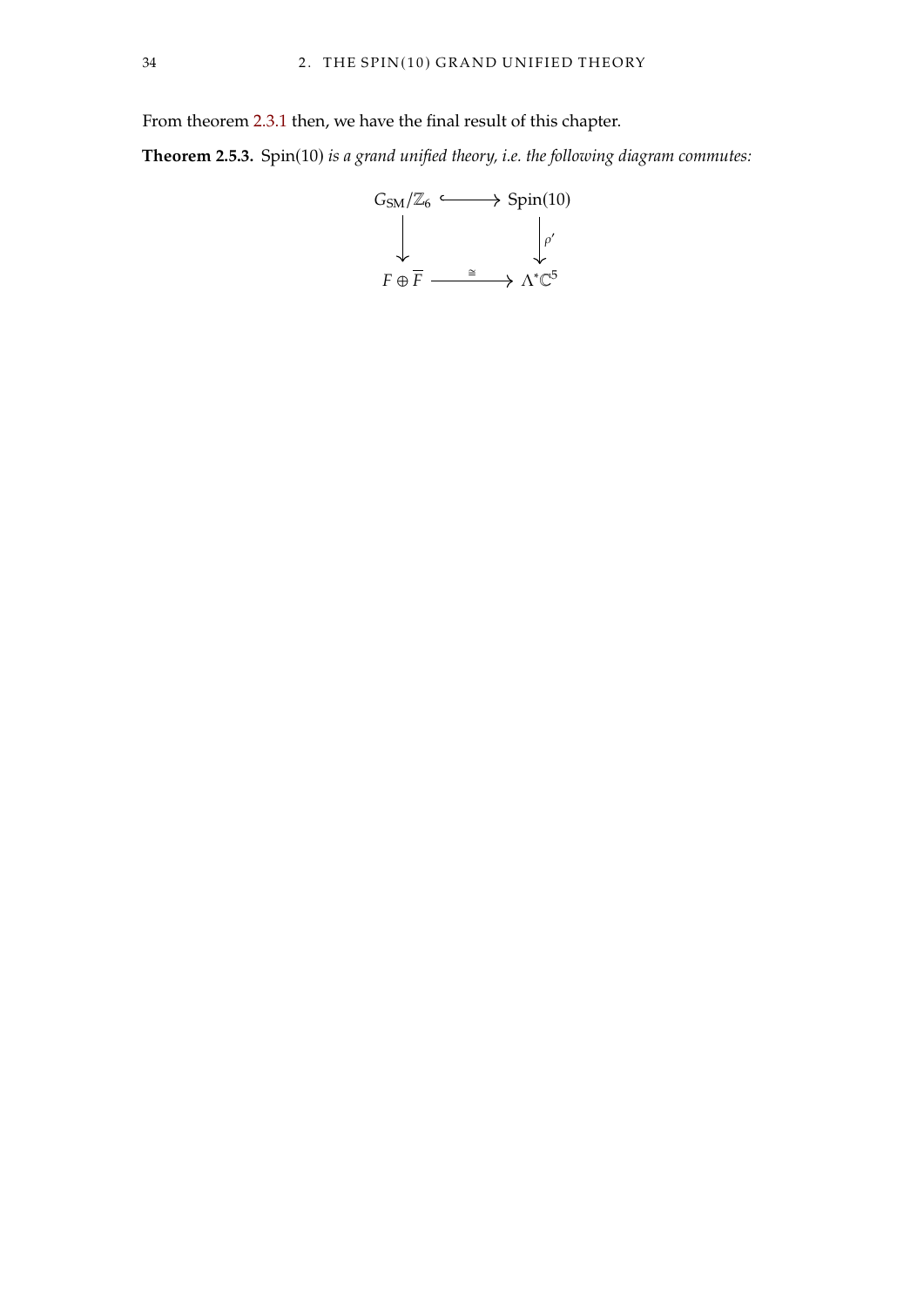## **Chapter 3**

# **The** E<sup>6</sup> **Grand Unified Theory**

A grand unified theory based on the exceptional group  $E_6$  first appeared in a 1976 paper by Gürsey, Ramond and Sikivie [\[40\]](#page-78-0). The authors were motivated by the fact that  $E_6$  has as a maximal subgroup  $SU(3) \times SU(3) \times SU(3)$ : they took these components to be, respectively, the symmetry groups of the left- and right-handed quarks, and the colour group of the quarks, and considered two assignments of this subgroup into a 27 dimensional irrep of  $E_6$ . We will not follow their treatment in this chapter, choosing instead to focus on the following "cascade" of theories [\[11,](#page-76-3) [42,](#page-78-1) [48\]](#page-78-2):

$$
E_6 \to Spin(10) \to SU(5) \to G_{SM} .
$$

We will first construct  $E_8$  and  $E_6$  in section [3.1](#page-46-0) below. In the process, we will see how the group Spin(10)  $\times$  U(1)/ $\mathbb{Z}_4$  arises naturally as a maximal subgroup of E<sub>6</sub>, which will lead us directly into the proof that  $E_6$  extends the Standard Model in section [3.2.](#page-52-0) Thereafter, we will analyse the new fermions that appear in the  $E_6$  theory.

## <span id="page-46-0"></span>**3.1 THE CONSTRUCTION OF**  $E_8$  **and**  $E_6$

We closely follow [\[4\]](#page-76-0) in this section. Our strategy will be the following: to describe an unknown group G, it is useful to find a known subgroup of maximal rank  $H \subset G$  and to give an account of  $G/H$ .<sup>[1](#page-46-1)</sup> The main theorem of this section is the following, the proof of which will be in stages.

|             | G Rank Dim. Local type of H Rank Dim. |  | $\mathfrak{g}/\mathfrak{h}$ as $\mathbb C$ Rep.                                                                        | Dim. |
|-------------|---------------------------------------|--|------------------------------------------------------------------------------------------------------------------------|------|
|             |                                       |  | E <sub>6</sub> 6 78 Spin(10) $\times$ U(1)/Z <sub>4</sub> 6 46 $\Delta^+ \otimes \xi^3 + \Delta^- \otimes \xi^{-3}$ 32 |      |
| $E_8$ 8 248 | $Spin(16)/\mathbb{Z}_2$ 8 120         |  | $\Delta^+$                                                                                                             | 128  |

<span id="page-46-2"></span>**Theorem 3.1.1.** *There exist Lie groups* G with subgroups H as specified in the following table.

*Here,*  $\xi$  *is the fundamental representation of*  $U(1)$  *on*  $\mathbb{C}$ *.* 

**Remark 3.1.2.** We will see in due course that

- (i) in Spin(10)  $\times$  U(1)/ $\mathbb{Z}_4$ , the  $\mathbb{Z}_4$  is generated by ( $\prod_1^{10} e_j$ , *i*).
- (ii) in Spin(16)/ $\mathbb{Z}_2$ , the  $\mathbb{Z}_2$  is generated by  $\prod_1^{16} e_i$ , and

The first column we will fill is that of dim  $g/b$ , proceeding thereafter to find groups which have the required representations of these dimensions. We begin with the construction of the Lie algebra of  $E_8$ .

<span id="page-46-1"></span><sup>1</sup>See the construction of  $G_2$  in the appendix for a prototypical example.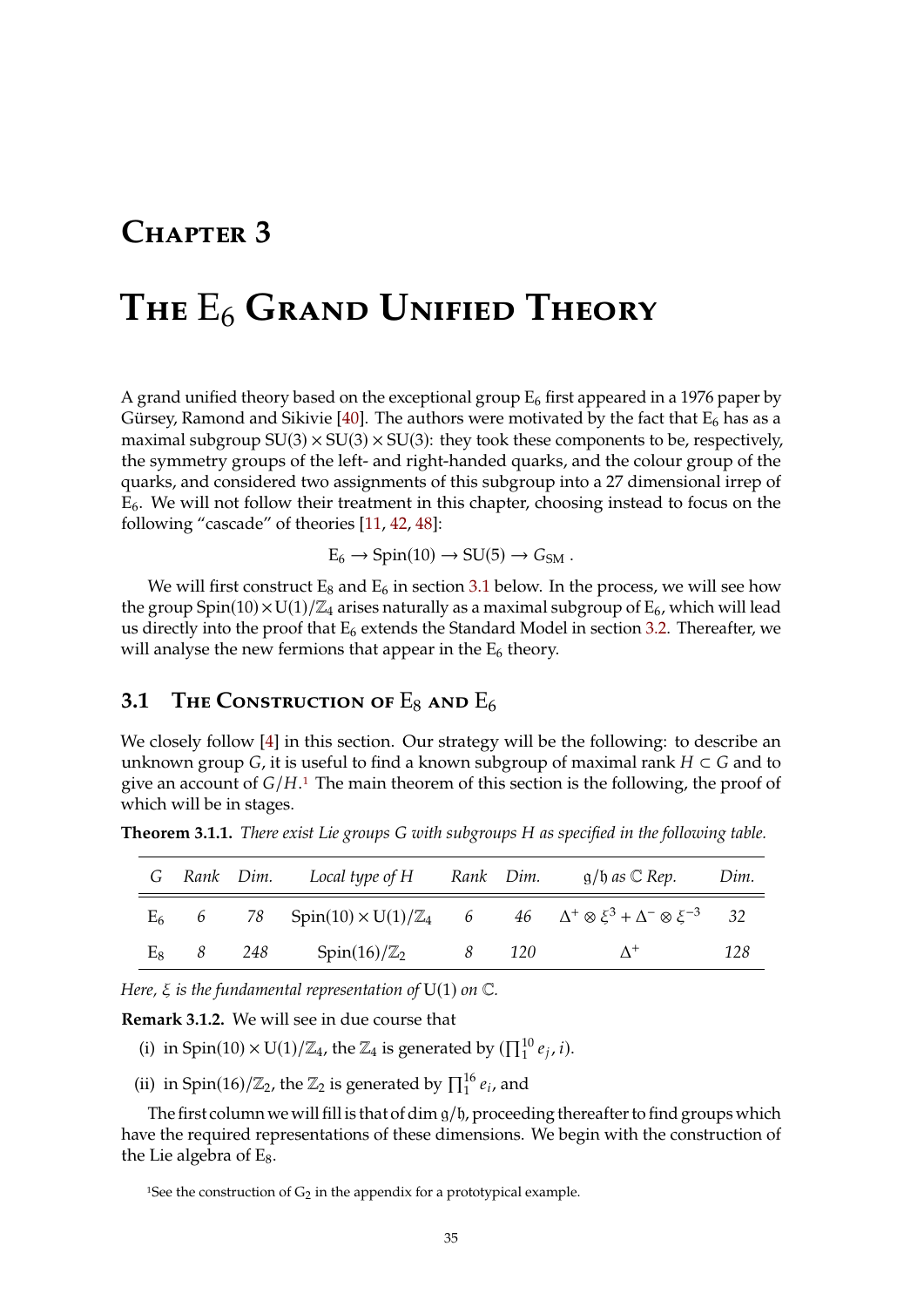#### The Construction of a Lie Algebra of Type E<sub>8</sub>

For E<sub>8</sub>, there is no representation of smaller degree than Ad, so let us use this fact. Take  $L + \Delta^+$ , where we denote  $\sin(16) = L$ , and consider this simultaneously over R and C; its degree is  $120 + 2^7 - 248$  as required degree is  $120 + 2^7 = 248$ , as required.

For a while we can work with  $Spin(2n)$ ; let us try and define a suitable inner product on its Lie algebra *L*. By proposition [2.4.10,](#page-37-0)  $L \subset Cl_0(V)$  has a basis  $\{e_r e_s \mid r \leq s\}$  and  $\Lambda^+$  is a representation of  $Spin(2n)$  and bance of L over  $\mathbb{R}$  i.e. for all  $a \in L$   $u \in \Lambda^+$  $\Delta^+$  is a representation of Spin(2*n*), and hence of *L* over R, i.e. for all  $a \in L$ ,  $u \in \Delta^+$ , we have  $[a, u] \in \Delta^+$  satisfying the Jacobi identity where the multiplication is Clifford we have  $[a, u] \in \Delta^+$  satisfying the Jacobi identity, where the multiplication is Clifford<br>multiplication. Assume now that  $2u = 0$ , mod 8 and consider  $\Delta^+$  as a real representation multiplication. Assume now that  $2n \equiv 0 \mod 8$  and consider  $\Delta^+$  as a real representation<br>of Spin(2n). Choose  $($   $)_{\Delta}$  :  $\Delta^+ \otimes \Delta^+$   $\Rightarrow \mathbb{R}$  a symmetric bilinear non-zero man, invariant of Spin(2*n*). Choose  $($ ,  $)_{\Delta^+} : \Delta^+ \otimes \Delta^+ \to \mathbb{R}$ , a symmetric bilinear non-zero map, invariant<br>under Spin(2*n*), i.e.,  $(au, \alpha v) = (u, v)$  for  $\alpha \in$  Spin(2*n*),  $u, v \in$   $\Delta^+$ ; the linearised form under Spin(2*n*), i.e.  $(gu, gv) = (u, v)$  for  $g \in Spin(2n)$ ,  $u, v \in \Delta^+$ ; the linearised form<br>of this invariance is  $([a, u], v) + (u, [a, v]) = 0$ . Since Spin(2*n*) is the double cover of of this invariance is  $([a, u], v) + (u, [a, v]) = 0$ . Since Spin(2*n*) is the double cover of  $SO(2n)$ , we have  $L = spin(2n) \cong so(2n)$ , which is the space of skew-symmetric matrices; on matrices the form  $(A, B) = \text{tr } AB$  is symmetric, bilinear and real on real matrices. The invariance property for  $X \in GL(2n)$  is tr  $XAX^{-1}XBX^{-1} = \text{tr } AB$ ; if we set  $X = Id + tY$ and pass to the limit, we obtain the linearised version:  $tr([Y, A]B + A[Y, B]) = 0$ ; hence  $([Y,A], B) + (A, [Y, B]) = 0$ . Under this identification,  $e_r e_s$  corresponds to the matrix with all entries zero except in positions  $(r, s)$  and  $(s, r)$  where we have respectively  $-2$  and 2, as we saw in proposition [2.4.10.](#page-37-0) This gives  $(e_r e_s, e_r e_s) = -8$ , so to remove this undesirable factor we set factor, we set

$$
(A, B)_L := -\frac{1}{8} \operatorname{tr} AB
$$

so that  $(e_r e_s, e_t e_u)_L = \delta_{rt} \delta_{su}$ . We now transpose the action  $L \otimes \Delta^+ \to \Delta^+$  to get a map  $\Delta^+ \to \Delta^ \Delta^+ \otimes \Delta^+ \rightarrow L.$ 

<span id="page-47-0"></span>**Lemma 3.1.3.** *For all*  $u, v \in \Delta^+$ , *there is a unique*  $[u, v] \in L$  *such that*  $(a, [u, v])_L = ([a, u], v)_{\Delta^+}$ <br>for all  $a \in L$  and  $[u, v]$  is bilinear in  $u, v$ . Furthermore, if  $v, w \in \mathbb{C} \otimes \Delta^+$  are such that *for all*  $a \in L$  *and*  $[u, v]$  *is bilinear in*  $u, v$ . *Furthermore, if*  $v, w \in \mathbb{C} \otimes \Delta^+$  *are such that* 

$$
e_{2q-1}e_{2q}v = iv \tfor all q \t(corresponding to a weight \frac{1}{2} \sum_{1}^{n} x_i),
$$
  

$$
e_{2q-1}e_{2q}w = -iw \tfor all q \t(corresponding to a weight -\frac{1}{2} \sum_{1}^{n} x_i),
$$

 $and (v, w) = 1, then$ 

- $(i) \ [v, w] = i (e_1 e_2 + e_3 e_4 + \cdots e_{2n-1} e_{2n});$
- (*ii*)  $[e_{2q}e_{2r}v, w] = (e_{2q-1} + ie_{2q})(e_{2r-1} + ie_{2r}), q < r;$

(iii) 
$$
[e_{2q_1}e_{2q_2}\cdots e_{2q_m}v,w] = 0
$$
 if  $m > 1$  and  $q_1 < q_2 < \cdots q_{2m}$ .

**Proof.** Clearly,  $([a, u], v)_{\Delta^+}$  is a linear function of a. Since the inner product on L is non-singular, we must have  $([a, u], v)_{\Delta^+} = (a, b)_L$  for some  $b = [u, v] \in L$ . Since  $([a, u], v)_{\Delta^+}$ is bilinear in  $u$  and  $v$ , so is  $b$ . We proceed to derive the explicit formulae. All the inner products in the following are over  $\Lambda^+$ .

- (i) First we have  $(e_{2q-1}e_{2q}v, w) = (iv, w) = i$  and  $(e_{r}e_{s}v, w) = 0$  if  $e_{r}e_{s}$  is not one of the basis elements  $e_{2q-1}e_{2q}$ . Thus [ $v$ ,  $w$ ] is paired to  $i$  if  $a = e_{2q-1}e_{2q}$  and to 0 for all the other basis elements.
- (ii) For simplicity of notation, consider  $[e_2e_4v, w]$ . Then  $(e_r e_s e_2 e_4 v, w) = 0$  except when  $(r, s) = (1, 3), (1, 4), (2, 3)$  or  $(2, 4)$ , when we get respectively  $1, i, i, -1$ . This yields  $[e_2e_4v, w] = e_1e_3 + ie_1e_4 + ie_2e_3 - e_2e_4 = (e_1 + ie_2)(e_3 + ie_4)$ , as desired. (Notice that  $e_2e_4v$  has weight  $\frac{1}{2}(-x_1-x_2+x_3+\cdots+x_n)$  while w has weight  $\frac{1}{2}(-x_1-\cdots-x_n)$  so that  $[e_2e_4v, w]$  must have weight  $-x_1 - x_2$ . In fact,  $e_1 + ie_2$  has weight  $-x_1$  and  $e_3 + ie_4$ has weight  $-x_2$ .)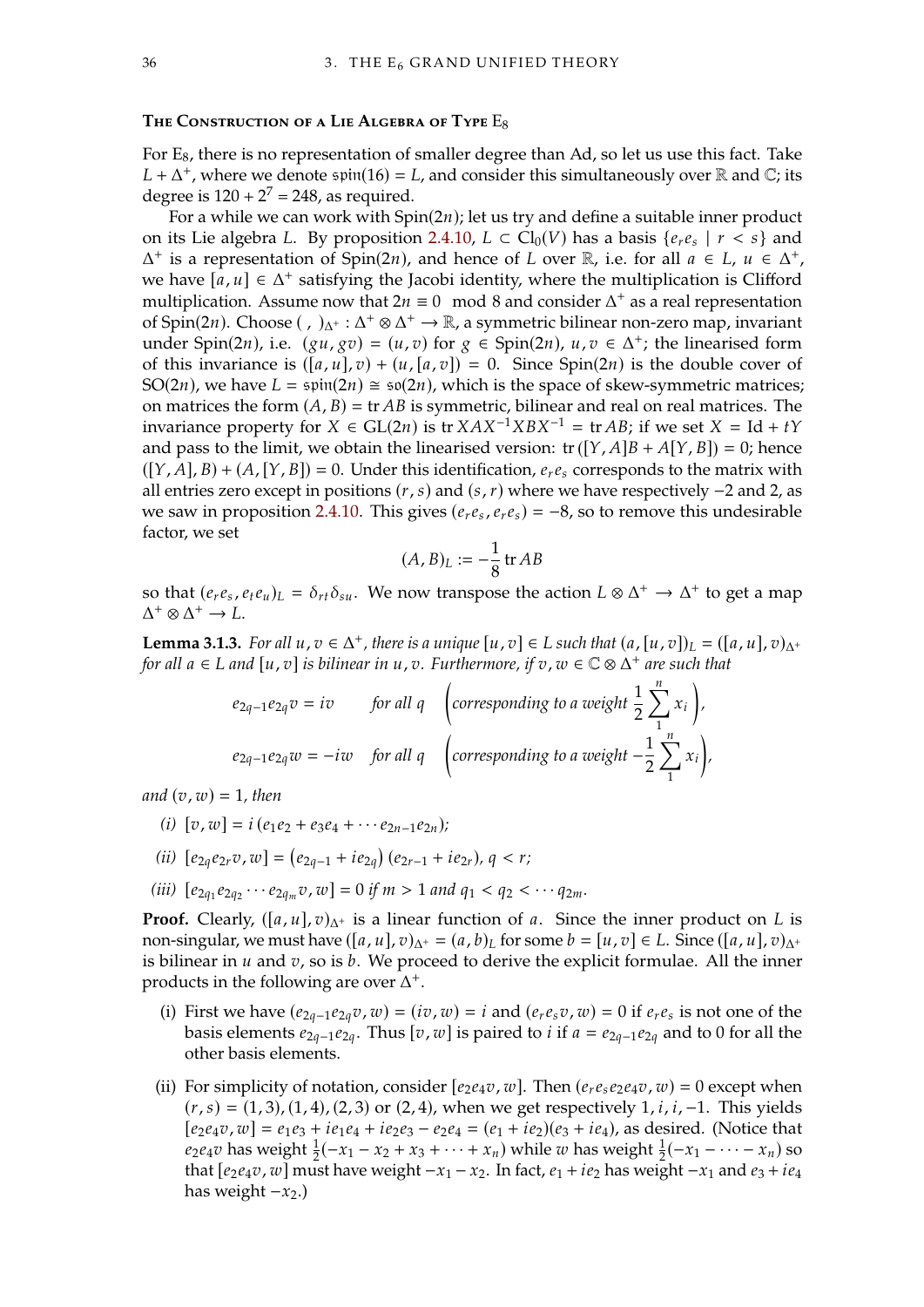(iii) It suffices to note that for all  $e_re_s$ ,  $r < s$ , we have  $(e_re_se_{2q_1}e_{2q_2}\cdots e_{2q_{2m}}v, w) = 0$ . QED

**Remark 3.1.4.** Note that the map  $[ , ] : \Delta^+ \otimes \Delta^- \rightarrow L$  is invariant under Spin(2*n*) because everything in the construction is invariant under Spin(2*n*). The linearised form of because everything in the construction is invariant under  $Spin(2n)$ . The linearised form of invariance, i.e. invariance under  $L$ , is

$$
[a,[u,v]] = [[a,u],v] + [u,[a,v]] ;
$$

this is established as follows. It is sufficient to show that for all  $b \in L$ ,

$$
(-b, [a, [u, v]])_L + (b, [[a, u], v])_L + (b, [u, [a, v]])_L
$$

is zero. This expression, using the invariance of (, )<sub>L</sub> under L and the definition of [ $u$ ,  $v$ ], is equivalent to

 $([a, b], [u, v])_1 + ([b, [a, u]], v)_1 + ([b, u], [a, v])_1;$ 

the invariance of  $($ ,  $)_{\Delta^+}$  means that this in turn can be written as

$$
([[a, b], u], v)_{\Delta^+} + ([b, [a, u]], v)_{\Delta^+} - ([a, [b, u]], v)_{\Delta^+} = 0,
$$

where we used the properties of the action of  $L$  on  $\Delta^+$ .

We now proceed to give  $L + \Delta^+$  the inner product with L and  $\Delta^+$  orthogonal, and

$$
(a + u, b + v) = (a, b)L + (u, v)\Delta
$$

for all  $a, b \in L$  and  $u, v \in \Delta^+$ . The Lie bracket  $[a, u]$  is as in  $L$ ;  $[a, u]$  as the action of  $L$  on  $\Delta^+$  satisfies  $[u, a] = -[a, u]$  and  $[u, u]$  as in 3.1.3  $\Delta^+$  satisfies  $[u, a] = -[a, u]$ , and  $[u, v]$  as in [3.1.3.](#page-47-0)

**Theorem 3.1.5.** If  $2n = 16$ ,  $L + \Delta^+$  becomes a Lie algebra with an invariant inner product.

**Proof (Sketch).** The inner product is invariant under  $L$  by definition, and under  $\Delta^+$  by the definition of  $[\mu, \nu]$ . We need to prove anti-commutativity and the Jacobi identity. definition of  $[u, v]$ . We need to prove anti-commutativity and the Jacobi identity.

Clearly,  $[a, b] = -[b, a]$  since L is a Lie algebra, and we define  $[u, a]$  to be  $-[a, u]$ . To see that  $[u, v] = -[v, u]$ , observe that for all  $a \in L$ ,  $u, v \in \Delta^+$ , we have

$$
(a, [u, v] + [v, u])_L = ([a, u], v)_L + ([a, v], u)_L
$$
  
= ([a, u], v)\_L + (u, [a, v])\_L  
= 0,

where the penultimate equality follows from the symmetry of  $($ ,  $)_L$ , and the last one from the invariance of (, )<sub>L</sub> under L. Since this is true for all *a*, we have  $[u, v] + [v, u] = 0$ .

For the Jacboi identity, there are several cases that need to be discussed

- Three variables in  $L$ , none in  $\Delta^+$ . The identity will hold here since  $L$  is a Lie algebra.
- Two variables in *L*, one in  $\Delta^+$ . We have  $[[a, b], u] = [a, [b, u]] [b, [a, u]] = 0$ . Thus  $[a,[b,u]] + [u,[a,b]] + [b,[u,a]] = 0.$
- One variable in *L*, two in  $\Delta^+$ . Here, by the invariance of the bracket under *L*,  $[a, [u, \pi]] [[a, u], \pi] + [u, [a, \pi]]$  which leads to the Jacobi identity  $[a,[u,v]] = [[a,u],v] + [u,[a,v]]$ , which leads to the Jacobi identity.
- All three variables in  $\Delta^+$ . This is where one needs the fact that  $n = 8$ . Reference IA pro 40–421 argues this case in full dotail, sotting down a general procedure for [\[4,](#page-76-0) pp. 40–42] argues this case in full detail, setting down a general procedure for checking identities of this type by using symmetry. QED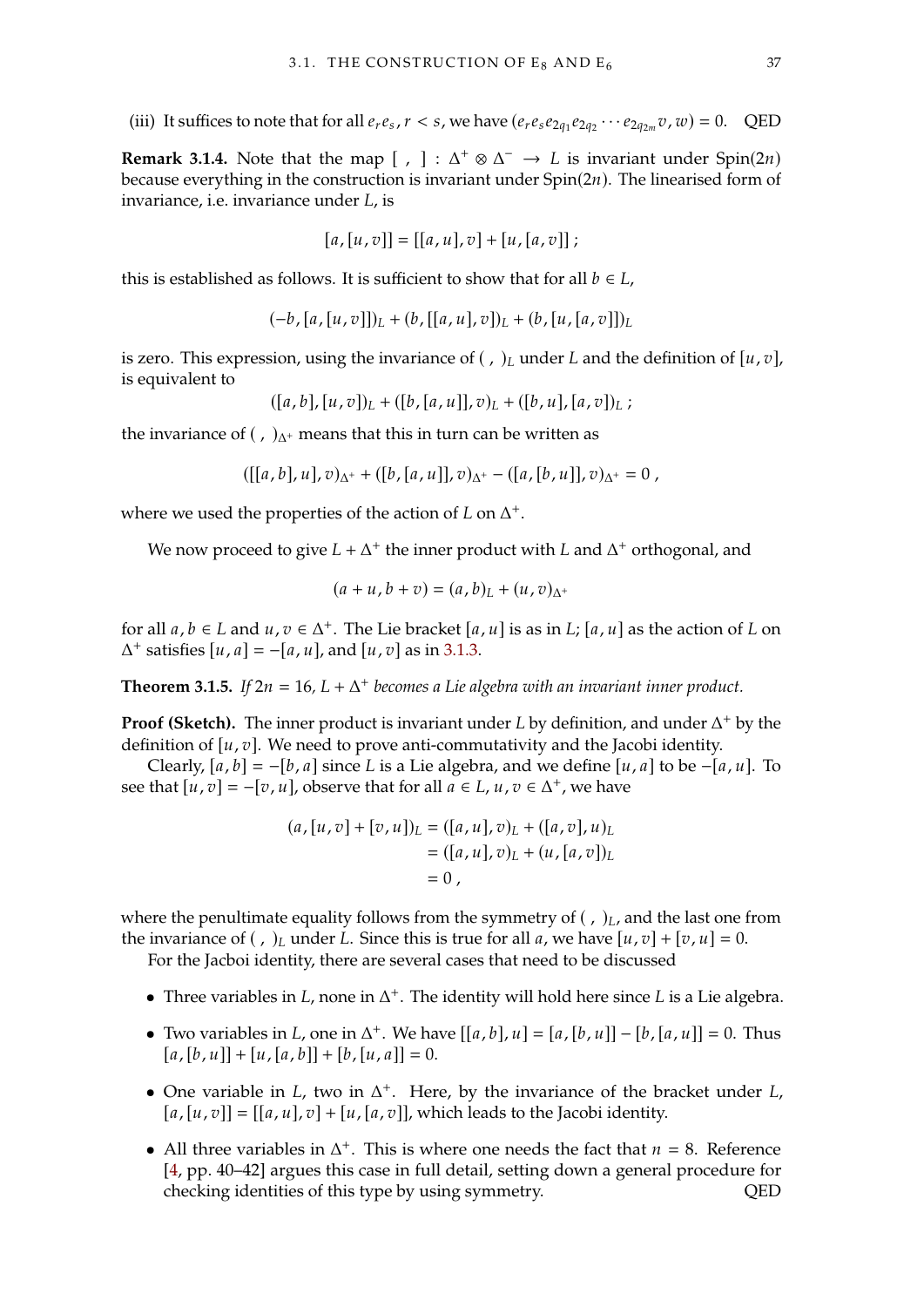#### The Construction of a Lie Group of Type **E**<sub>8</sub>

Our construction of the simple, connected, compact Lie group with Lie algebra of type  $E_8$ proceeds according to the following steps.

- (i) Take the Lie algebra  $L + \Delta^+$  (over  $\mathbb R$  or  $\mathbb C$ ).
- (ii) Take the group of automorphisms of this Lie algebra; this is closed subgroup of  $GL(L + \Delta^{+})$  preserving the Lie bracket.
- (iii) Take the identity component and call it  $E_8$ . (In fact, the result of step 2 is already connected.)

All our constructions are invariant under Spin(16), over  $\mathbb R$  or  $\mathbb C$ , so we get a map  $Spin(16) \rightarrow Aut(L + \Delta^+)$ , and since  $Spin(16)$  is connected, we get a homomorphism into E<sub>8</sub>. To find the kernel, note that  $e_1e_2 \cdots e_{16} \in Spin(16)$  acts as  $i^8 = 1$  on  $\Delta^+$ . It covers −Id ∈ SO(16), so it acts as -1 on  $\mathbb{R}^{16}$  but it acts as 1 on *L*. Therefore it acts as 1 on  $I + \Delta^+$  This and the identity are the only elements which act as 1 on  $I + \Delta^+$  so we get an  $L + \Delta^+$ . This and the identity are the only elements which act as 1 on  $L + \Delta^+$ , so we get an embedding Spin(16)/ $\mathbb{Z}_2 \rightarrow F_2$ . We now check that  $F_2$  has the required properties embedding Spin(16)/ $\mathbb{Z}_2 \rightarrow E_8$ . We now check that  $E_8$  has the required properties.

Let A be a finite dimensional algebra over  $\mathbb R$  or  $\mathbb C$  (for example, a Lie algebra) and let Aut(A) be the group of automorphism of A, that is, linear bijections  $\alpha : A \rightarrow A$  such that  $\alpha(ab) = \alpha(a)\alpha(b)$ . Then Aut(*A*) is a closed subgroup of GL(*A*), hence a Lie group.

**Definition 3.1.6.** A linear map  $\delta$  :  $A \rightarrow A$  is a *derivation* if  $\delta(ab) = (\delta a)b + a\delta(b)$ .

The commutator  $[\delta, \delta']$  is a derivation if  $\delta$  and  $\delta'$  are, so the derivations form a Lie<br>abra der(4) We then have algebra,  $\text{der}(A)$ . We then have

**Lemma 3.1.7.** *The Lie algebra of*  $Aut(A)$ *, aut* $(A)$ *, is the algebra of derivations of*  $A$ *.* 

**Proof.** First we show that  $\text{aut}(A) \subset \text{ber}(A)$ . To see this, take a short curve in  $\text{aut}(A)$ ,  $\alpha_t = 1 + \gamma t$  starting at the identity. Then  $\alpha_t(ab) = \alpha_t(a)\alpha_t(b)$ , which gives us  $\gamma(ab) =$  $\gamma(a)b + a\gamma(b)$ , so  $\gamma \in \text{aut}(A)$  is a derivation.

For the reverse inclusion, consider a derivation  $\delta: A \rightarrow A$ ; we have (by induction) the standard formula  $\delta^n(ab) = \sum_{i+j=n} {n \choose i}$  $( \delta^i a)(\delta^j b)$ . Define now  $\alpha_t : A \to A$  by  $\alpha_t = \sum_{n=1}^{\infty}$  $\sum_{n=0}^{\infty} \frac{t^n}{n!} \delta^n$ . Then

$$
\alpha_t(ab) = \sum_{i,j} \frac{t^{i+j}}{i! \, j!} (\delta^i a)(\delta^j b) = (\alpha_t a)(\alpha_t b) ,
$$

so  $\alpha_t \in \text{Aut}(A)$ , and the tangent vector to  $\alpha$  is  $\delta \in \text{aut}(A)$ . QED

The most familiar example of a derivation is the map  $ad_x(y) = [x, y]$  for  $x \in A$ . It is<br>u to see that we further have the formula [ad],  $\delta1 = ad_x$  for  $\delta \in \text{Per}(A)$ . The next result easy to see that we further have the formula  $[ad_x, \delta] = ad_{x\delta}$  for  $\delta \in \text{der}(A)$ . The next result says that  $ad_x$  is an isomorphism if the Killing form is non-degenerate.

Lemma 3.1.8 (Zassenhaus). If A is a Lie algebra with non-degenerate Killing form, then its *algebra of derivations is A.* 

**Proof.** To see that ad<sub>x</sub> is injective, suppose that ad<sub>x</sub> = [x, y] = 0 for all  $y \in A$ . Then  $[w,[x,y]] = 0$  for all y, i.e.  $[w,[x,\cdot]]$  is the zero function, so  $tr[w,[x,\cdot]] = (w,x)_K = 0$  for all  $w$ . This implies that  $x = 0$ , as the Killing form is non-degenerate.

To prove that  $ad_x$  is surjective<sup>[2](#page-49-0)</sup>, let us first identify  $ad_x$  with  $x$ , and so extend the Killing<br>m from elements x to derivations. Now fix a derivation  $\delta$ ; the linear man  $x \mapsto tr(ad) \delta$ form from elements *x* to derivations. Now fix a derivation  $\delta$ ; the linear map  $x \mapsto \text{tr}(\text{ad}_x)\delta$ is a then a linear mapping of A into  $\mathbb{C}$ , i.e. an element of the dual vector space  $A^*$ ; since  $(\cdot, )_K$ 

<span id="page-49-0"></span>2We follow [\[52,](#page-78-3) p. 74].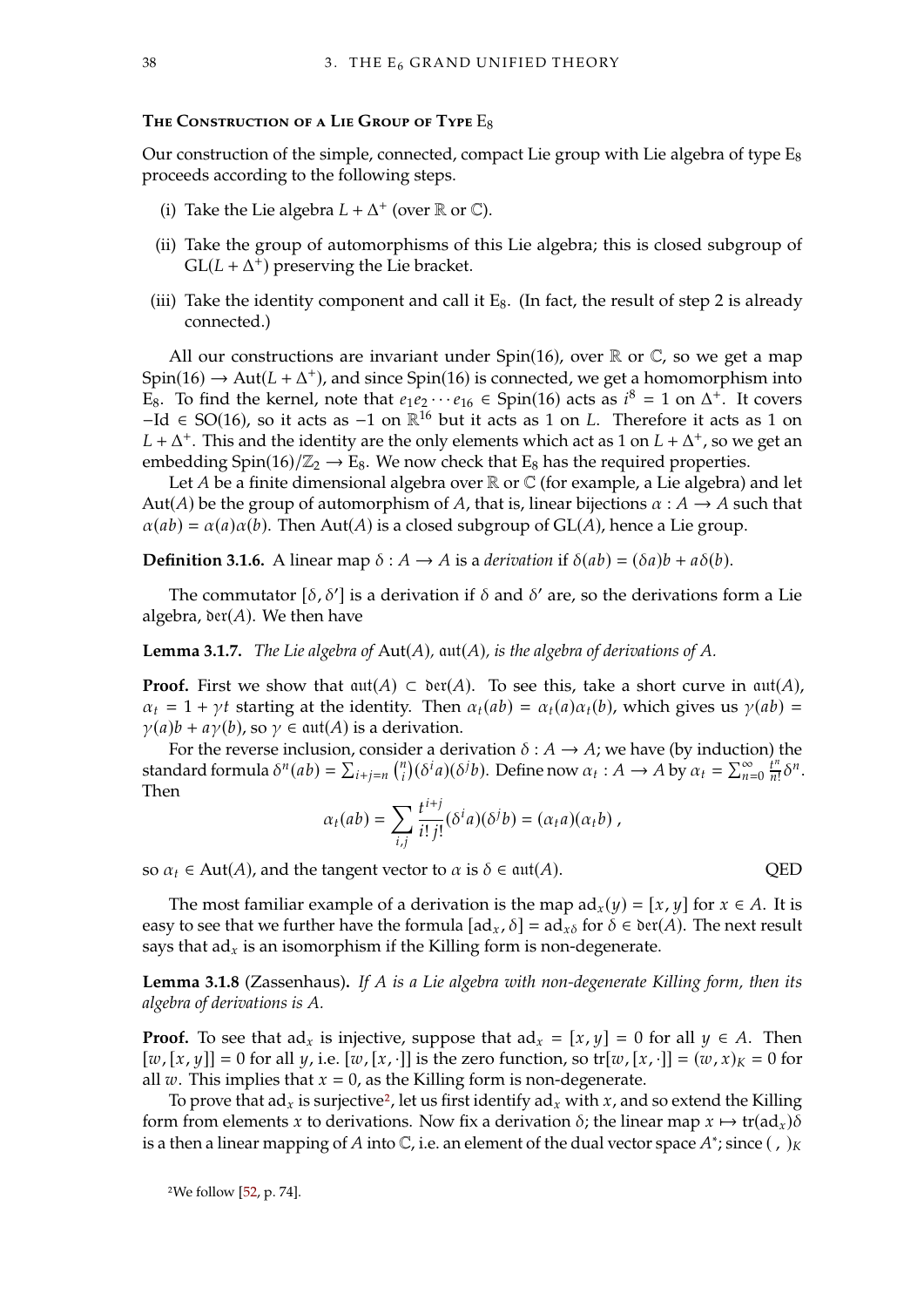is non-degenerate, it follows that there exists an element  $d \in A$  such that  $(d, x)_K = \text{tr}(\text{ad}_x)\delta$ for all  $x \in A$ . Let us denote  $\partial := \delta - ad_d$ . Then,

$$
tr(ad_x)\partial = tr(ad_x)\delta - trad_xad_d = tr(ad_x) \circ \delta - (d, x)_K = 0.
$$

Now consider, for  $x, y \in A$ ,

$$
(x\partial, y)_K = \text{tr } ad_{x\partial} ad_y
$$
  
= tr[ad\_x, \partial]ad\_y  
= tr ((ad\_x)\partial ad\_y - \partial ad\_xad\_y)  
= tr(\partial ad\_yad\_x - \partial ad\_xad\_y)  
= tr \partial[ad\_y, ad\_x]  
= tr \partial ad\_{yx} = 0 ,

by the above result. Since (, )<sub>K</sub> is non-degenerate, this implies that  $\partial = 0$ ; hence  $\delta = ad_d$  for some  $d \in A$ . OED for some  $d \in A$ . QED

**Lemma 3.1.9.** *The Killing form on*  $L + \Delta^+$  *is non-singular: indeed,*  $(x, y)_K = -240(x, y)$ *.* 

**Proof.** Both (, )<sub>K</sub> and (, ) are invariant under Spin(16) and L and  $\Delta^+$  are irreps of Spin(16) which are not dual to one another. We can define a man  $f : A \rightarrow A$  where  $A = I + \Delta^+$ which are not dual to one another. We can define a map  $f : A \to A$ , where  $A = L + \Delta^+$ ,<br>by  $(x, y) = (fx, y)$  for all  $y \in A$ ; A splits as a sum of eigenspaces of f invariant under by  $(x, y)_K = (fx, y)$  for all  $y \in A$ ; A splits as a sum of eigenspaces of f invariant under Spin(16). Thus  $(a + u, b + v)_K = \lambda(a, b) + \mu(u, v)$ . But (, )<sub>K</sub> and (, ) are invariant under A and *A* is an irrep of *A*, for the only possible subspaces closed under *L* are *L* and  $\Delta^+$  and thoy are not closed under  $\Delta^+$ . Thus  $\lambda = u$ they are not closed under  $\Delta^+$ . Thus  $\lambda = \mu$ .

To find  $\lambda$ , we calculate  $(e_1e_2, e_1e_2)_K = \text{tr}(z \mapsto [e_1e_2, [e_1e_2, z]]) = \text{tr}(\delta)$ ,say. Now from lemma [3.1.3,](#page-47-0) we have  $[e_1e_2, e_1e_2] = 0$ ,  $[e_1e_2, e_1e_r] = 2e_2e_r$ ,  $[e_1e_2, e_2e_r] = -2e_1e_r$  and  $[e_2e_2, e_1e_1] = 0$  for  $2 \le r \le S_2$ ,  $S_2(e_2e_2) = 0$ ,  $S(e_2e_1) = -4e_2e$ ,  $S(e_2e_1) = -4e_2e$ ,  $S(e_2e_1) = 0$  $[e_1e_2, e_re_s] = 0$  for  $2 < r < s$ . So  $\delta(e_1e_2) = 0$ ,  $\delta(e_1e_r) = -4e_1e_r$ ,  $\delta(e_2e_r) = -4e_2e_r$ ,  $\delta(e_re_s) = 0$ <br>and tr,  $\delta = -112$ . On  $\Delta^+$  the action is Clifford multiplication so  $[e_1e_2, [e_1e_3, 1]]$ and tr<sub>L</sub>  $\delta$  = −112. On  $\Delta^+$  the action is Clifford multiplication, so  $[e_1e_2, [e_1e_2, u]]$  =  $e_2e_2e_3e_3 = -u$  so tru( $\delta$ ) = −128 and we have tru( $\delta$ ) = −240. Hence  $\lambda$  = −240 since  $e_1e_2e_1e_2 = -u$ , so  $tr_{\Delta^+}(\delta) = -128$  and we have  $tr_A(\delta) = -240$ . Hence  $\lambda = -240$  since  $(e_1e_2, e_2e_1) = 1$ . QED  $(e_1e_2, e_2e_1) = 1.$  QED

**Corollary 3.1.10.** With the above constructions,  $e_8 = L + \Delta^+$ .

**Proof.** Immediate from the preceding three lemmas.  $QED$ 

THE CONSTRUCTION OF 
$$
\mathrm{E}_6
$$

The map  $Spin(10) \times Spin(6) \rightarrow Spin(16)$  gives



Consider the centraliser<sup>[3](#page-50-0)</sup> of the image of this  $SU(3)$  in  $E_8$ ; we will call its identity component  $E_6$ . Note that since the identity component of a topological group is a closed (and normal) subgroup, the group obtained,  $E_6$ , is automatically compact. We proceed to check that it has the subgroup of type  $Spin(10) \times U(1)/\mathbb{Z}_4$ , as claimed in theorem [3.1.1.](#page-46-2)

Consider the diagrams

$$
Spin(10) \times Spin(6) \to Spin(16) \to E_8
$$

<span id="page-50-0"></span><sup>3</sup>The *centraliser* of a subgroup  $S \subset G$  is the set of elements in  $G$  which commute with  $S$ .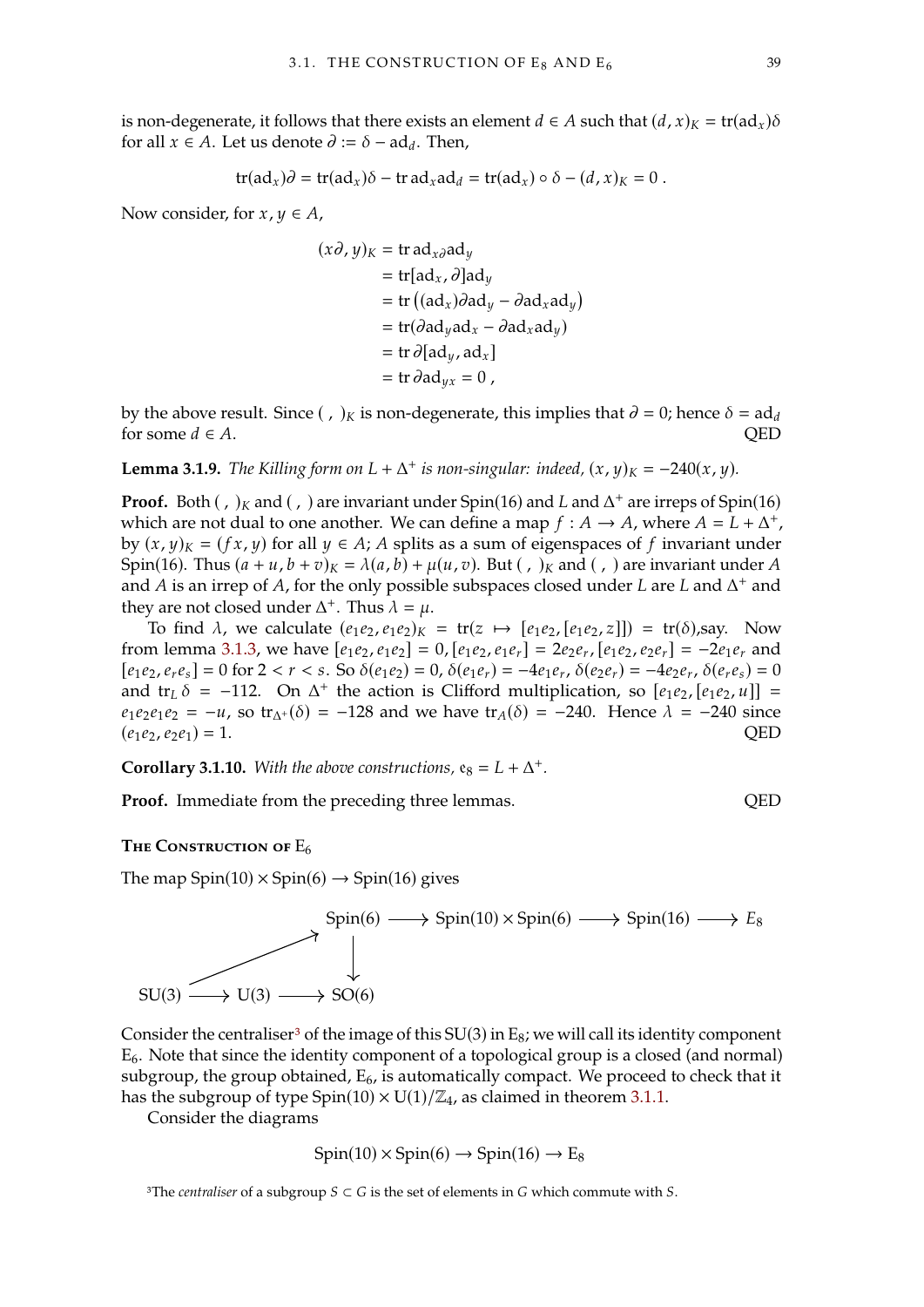and



where the maps are the obvious ones.<sup>[4](#page-51-0)</sup> We have  $Spin(10) \times S^1 \times SU(3) \rightarrow Spin(16) \rightarrow E_8$ <br>where Spin(10)  $\times S^1$  centralises the (image of) SU(3) in Eq. It remains to identify the kernel where  $Spin(10) \times S^1$  centralises the (image of) SU(3) in E<sub>8</sub>. It remains to identify the kernel<br>of Spin(10)  $\times S^1 \rightarrow F_2$ of  $Spin(10) \times S^1 \rightarrow E_8$ .<br>The kernel of Spin(

The kernel of Spin(16)  $\rightarrow$  E<sub>8</sub> is  $\mathbb{Z}_2$  generated by  $e_1e_2 \cdots e_{16}$  and the kernel of Spin(10)  $\times$ Spin(6) → Spin(16) is  $\mathbb{Z}_2$  generated by (-1, -1). Thus ker(Spin(10) × Spin(6) → E<sub>8</sub>) has four elements, generated by  $(e_1 \cdots e_{10}, e_{11} \cdots e_{16})$  and  $(-1, -1)$ , so this kernel is  $\mathbb{Z}_4$ . To see that all four elements lie in  $S^1$ , note that  $S^1$  is the image of  $t \mapsto (\cos t + (e_{11}e_{12}) \sin t)(\cos t + (e_{12}e_{23})) \sin t + (e_{12}e_{23}) \sin t$  and for  $t = \pi/2, \pi, 3\pi/2$ , this image goes through  $(e_{13}e_{14})\sin t)(\cos t + (e_{15}e_{16})\sin t)$ , and for  $t = \pi/2, \pi, 3\pi/2$ , this image goes through  $e_{11}e_{12} \cdots e_{16}$ , -1, and  $-e_{11}e_{12} \cdots e_{16}$  respectively, corresponding to the points  $i$ , -1 and - $i$ of  $S^1$  in  $\mathbb C$ . This completes the check of subgroups mentioned in theorem [3.1.1.](#page-46-2)

#### **IDENTIFICATION OF**  $e_6$

Call the subgroups  $Spin(10) \times U(1)/\mathbb{Z}_4$  and  $SU(3)$  H and K respectively.<sup>[5](#page-51-1)</sup> We know that  $e_8$  =  $\frac{\pi}{16}$  +  $\frac{\pi}{16}$  +  $\frac{\pi}{16}$  as a representation of Spin(16), and we have a subgroup  $H \times K$  mapping<br>into Spin(16). We wish to determine the centraliser  $F \times$  of K in  $F_8$ , so we write  $e_8$  as a into Spin(16). We wish to determine the centraliser  $E_6$  of K in  $E_8$ , so we write  $e_8$  as a representation of  $H \times K$ , and take the part fixed under K. This is  $\mathfrak{e}_6$ , and we regard it as a representation of H.

When we restrict from Spin(16) to Spin(10)  $\times$  Spin(6),  $\sin(16)$  restricts to  $\sin(10)$  +  $\sin(6) + \Lambda_{10}^1 \otimes \Lambda_6^1$ , where we have introduced the notation  $\Lambda_n^1 := \Lambda^1(\mathbb{K}^n)$ . We can see this as follows: since  $\text{Spin}(10)$  is the double cover of  $\text{SO}(n)$ , it shares its Lie algebra  $\mathfrak{so}(n)$ , the skew-symmetric  $n \times n$  matrices: bence  $\mathfrak{so}(16)$  can be decomposed into a block-diagonal skew-symmetric  $n \times n$  matrices; hence,  $\mathfrak{so}(16)$  can be decomposed into a block-diagonal  $\sin(10) + \sin(6)$  plus a leftover  $10 \times 6$  block, which is isomorphic to  $\Lambda_{10}^1 \otimes \Lambda_6^1$ . On the other hand,  $\Delta^+$  restricts to  $\Delta^+ \otimes \Delta^+ + \Delta^- \otimes \Delta^-$  by proposition [2.4.19.](#page-41-1)

Recall that we defined  $\xi$  to be the fundamental representation of  $S^1 = U(1)$ . Then, on<br>ricting Spin(6) to  $S^1 \times SI(3)$  under our map  $S^1 \times SI(3) \rightarrow Spin(6)$  we find that spin(6) restricting Spin(6) to  $S^1 \times SU(3)$  under our map  $S^1 \times SU(3) \rightarrow Spin(6)$ , we find that  $\frac{\text{spin}(6)}{2}$ <br>restricts to  $\frac{9}{2}$  1(1) +  $\frac{\text{cm}(3)}{2} + \frac{54}{2} \otimes \frac{12}{2} + \frac{54}{2} \otimes \frac{11}{2}$ ). By looking at weights, we see that  $\Lambda$ restricts to  $(1) + \frac{1}{2}(3) + (\xi^4 \otimes \Lambda_3^2 + \xi^{-4} \otimes \Lambda_3^1)$ . By looking at weights, we see that  $\Delta^+$ ,  $\Delta^$ and  $\Lambda_6^1$  restrict respectively to  $\xi^3 \otimes 1 + \xi^{-1} \otimes \Lambda_3^1$ ,  $\xi^{-3} \otimes 1 + \xi \otimes \Lambda_3^2$  and  $\xi^2 \otimes \Lambda_3^1 + \xi^{-2} \otimes \Lambda_3^2$ .<br>Putting this all together gives Putting this all together gives

$$
e_8 = \sinh(10) + u(1) + \sin(3)
$$
  
+  $\xi^4 \otimes \Lambda_3^2 + \xi^{-4} \otimes \Lambda_3^1 + \Lambda_{10}^1 \otimes \Lambda_3^1 + \Lambda_{10}^1 \otimes \xi^{-2} \otimes \Lambda_3^2$   
+  $\Lambda^+ \otimes \xi^3 \otimes 1 + \Lambda^+ \otimes \xi^{-1} \otimes \Lambda_3^1 + \Lambda^- \otimes \xi^{-3} \otimes 1 + \Lambda^- \otimes \xi \otimes \Lambda_3^2$ ,

where  $\mathfrak{e}_6$  is the part on which SU(3) acts trivially:

$$
e_6 = \sin(10) + u(1) + (\Delta^+ \otimes \xi^3 + \Delta^- \otimes \xi^{-3}).
$$

This completes the proof of theorem [3.1.1.](#page-46-2)

Finally, note that we have a map  $E_6 \times SU(3) \rightarrow E_8$ , so we may consider  $e_8$  as a representation of  $E_6 \times SU(3)$ . Regarded thus,

$$
e_8 = e_6 + \mathfrak{su}(3) + (\xi^{-4} + \Lambda_{10}^1 \otimes \xi^2 + \Delta^+ \otimes \xi^{-1}) \otimes \Lambda_3^1 + (\xi^4 + \Lambda_{10}^1 \otimes \xi^{-2} + \Delta^- \otimes \xi) \otimes \Lambda_3^2 ;
$$

<span id="page-51-1"></span>5Our strategy here is as in the proof of theorem [A.5.](#page-73-0)

<span id="page-51-2"></span><sup>6</sup>The roots of Spin(6) which are not roots of  $S^1 \times SU(3)$  are  $\pm (x_i + x_j)$ .

<span id="page-51-0"></span><sup>&</sup>lt;sup>4</sup>In proposition [A.1,](#page-72-0) we show that  $Spin(6) \cong SU(4)$ .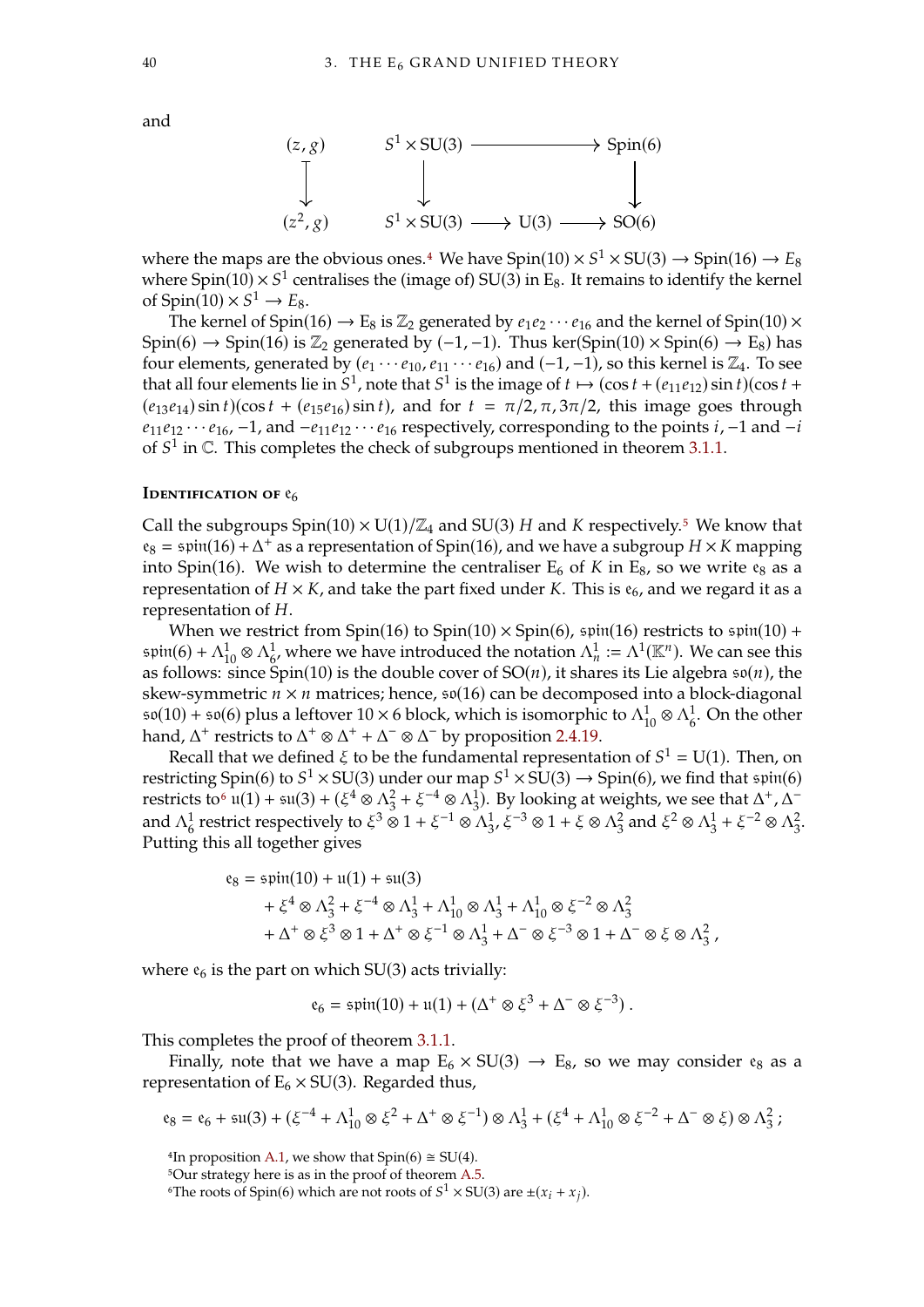this leads to a result of paramount importance for us.

**Corollary 3.1.11.** E<sub>6</sub> has two representations, whose restrictions<sup>[7](#page-52-1)</sup> to  $Spin(10) \times U(1)$  are respectively  $\xi^{-4} + \Lambda^1_{10} \otimes \xi^2 + \Delta^+ \otimes \xi^{-1}$  and  $\xi^4 + \Lambda^1_{10} \otimes \xi^{-2} + \Delta^- \otimes \xi$ . These are of degree 27 and complex *conjugate.*

## <span id="page-52-0"></span>**3.2** THE E<sub>6</sub> EXTENSION OF Spin(10)

We only need a few more things to be able to write down a theorem for  $E_6$  as a grand unified theory. Firstly, we have not shown that the above 27-dimensional representations of  $E_6$  are irreducible. This is in fact the case, but the proof of this result is unfortunately quite involved, and we will omit it in this paper; the interested reader is referred to [\[4,](#page-76-0) Ch. 11].

The second thing that we need to check is that these representations, call them  $N$  and  $N$ , are unitary. This seems problematic, since we have no direct description of them; the only thing we know is their dimension, and how they reduce to  $Spin(10) \times U(1) \rightarrow E_6$ . Fortunately, there is a way to circumvent this difficulty. We have used several times already that an equivalent charecterisation of a unitary representation  $V$  of a group  $G$  is the requirement that the action of  $G$  on  $V$  is an isometry—indeed, this is sometimes taken to be the definition; with this in mind, we have the following handy result, often referred to as *Weyl's unitarian trick*. It requires the notion of a *Haar measure*, which we do not define here; see [\[19,](#page-77-4) Ch. 1.5].

**Proposition 3.2.1.** *Any representation* V of a compact group G possesses a G-invariant inner *product.*

**Proof (Sketch).** Let  $b: V \times V \rightarrow \mathbb{C}$  be any inner product, and define

$$
c(u,v):=\int_G b(gu,gv)\mathrm{d} g\;,
$$

where the integral is normalised.  $c: V \times V \to \mathbb{C}$  is then linear in  $u$ , conjugate linear in  $v$ , G-invariant since the integral is left-invariant, and positive definite since the integral of a positive continuous function is positive. positive continuous function is positive.

 $N + N$  endowed with this natural E<sub>6</sub>-invariant inner product is thus a direct sum of unitary irreps of the compact group  $E_6$ . To extend theorem [2.5.3](#page-45-0) and prove that  $E_6$ is a grand unified theory however, we need to check something still further: we need a homomorphism  $\Delta^+ + \Delta^- \rightarrow N + \overline{N}$  as unitary representations of Spin(10) and  $E_6$ <br>representively. But since  $Spin(10) \leq N \leq min(10) \times U(1) \rightarrow E$  and we know how  $N + \overline{N}$ respectively. But since Spin(10)  $\hookrightarrow$  Spin(10)  $\times$  U(1)  $\rightarrow$  E<sub>6</sub>, and we know how  $N + \overline{N}$ restricts to Spin(10)  $\times$  U(1), it suffices to produce a homomorphism between  $\Delta^+$  +  $\Delta^$ and these restricted representations. But first, let us run through our usual checklist: the restricted representations, as the direct sum of irreps, are clearly irreps. Are they unitary? (i)  $\xi$  was defined to be the fundamental representation of the unitary group U(1), so there is nothing to check here. (ii) From proposition [2.5.1,](#page-42-3) the spinor representations can be seen to be unitary: recall that these are defined via the creation and annihilation operators, which are adjoint; we therefore have  $(l_v^{\dagger}l_v)(\psi) = \iota_v(v \wedge \psi) = \text{Id}\psi$ , so this is

<span id="page-52-1"></span><sup>7</sup>We use the word "restriction" here a little loosely. What we mean is that we obtain a representation on Spin(10)  $\times$  U(1) as it is homomorphic to the subgroup Spin(10)  $\times$  U(1)/ $\mathbb{Z}_4$  of E<sub>6</sub>. We will pick up this point in the next section.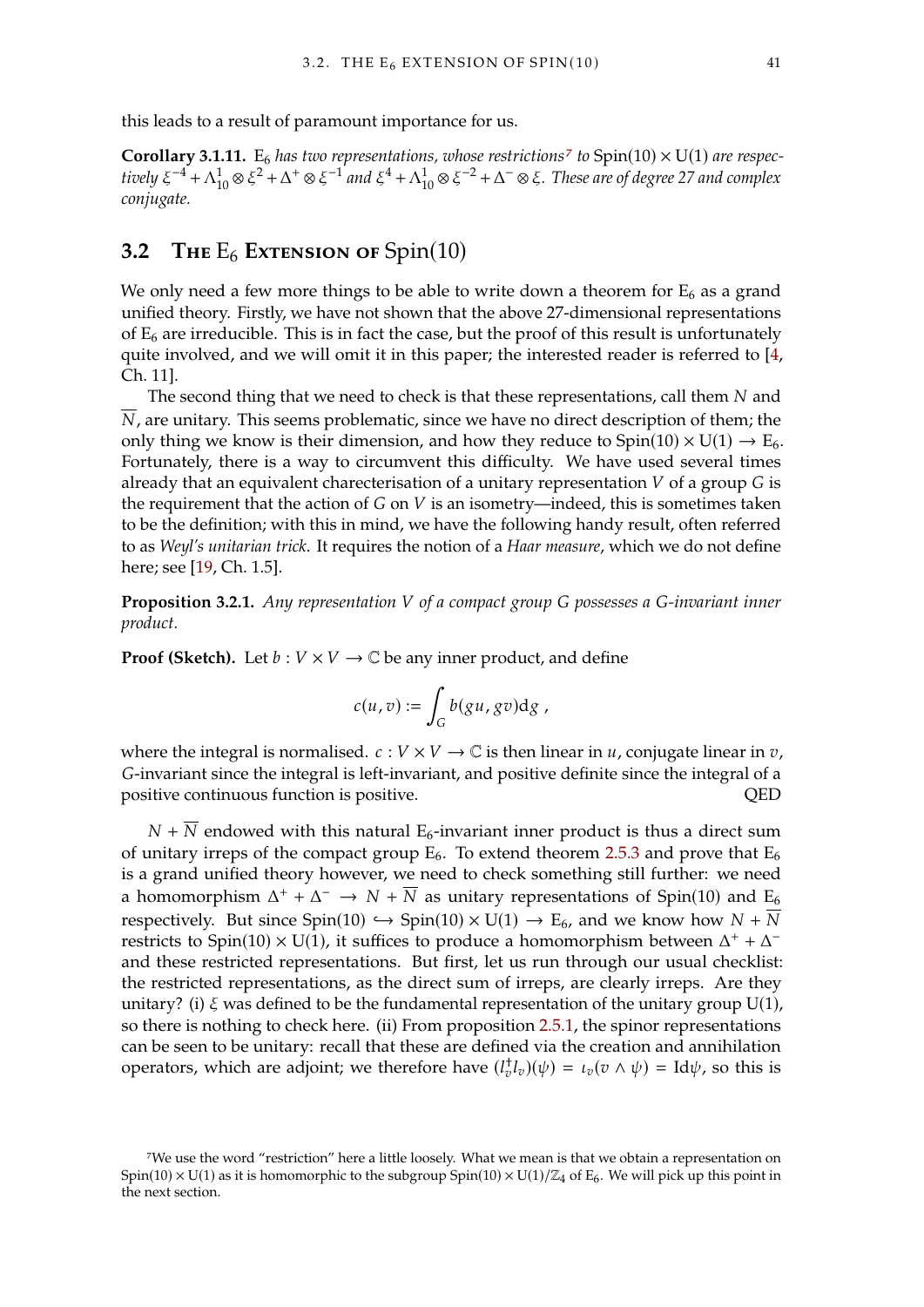indeed a unitary representation. Lastly, (iii)  $Spin(10) \times U(1) \ni (s, u)$  acts unitarily on the complex representation  $\Lambda_{10}^1 \otimes \xi^2 \ni a \otimes p$ ,  $b \otimes q$ :

$$
\begin{aligned} \langle s \cdot a \otimes u \cdot p, s \cdot b \otimes u \cdot q \rangle_{\Lambda^1_{10} \otimes \xi^2} &= \langle s \cdot a, s \cdot b \rangle_{\Lambda^1_{10}} \langle u \cdot p, u \cdot q \rangle_{\xi^2} \\ &= \langle a, b \rangle_{\Lambda^1_{10}} \langle p, q \rangle_{\xi^2} \\ &= \langle a \otimes p, b \otimes q \rangle_{\Lambda^1_{10} \otimes \xi^2} \end{aligned}
$$

where we simply used the definitions of the tensor product of representations and Hilbert spaces, and the fact that  $Spin(10)$  and  $U(1)$  are each isometries on these representations. So, (i), (ii) and (iii), together with the fact that the tensor product of unitary representations is again unitary, means that we are done, and can write down the following commuting diagram:

$$
Spin(10) \longleftrightarrow Spin(10) \times U(1) \longrightarrow E_6
$$
  
\n
$$
\downarrow \qquad \qquad \downarrow \qquad \qquad \downarrow
$$
  
\n
$$
\Delta^+ + \Delta^- \longleftrightarrow (\Delta^+ \otimes \xi^{-1}) + (\Delta^- \otimes \xi) + \cdots \longrightarrow N + \overline{N}
$$

We have but one final check. Recall that the homomorphism  $Spin(10) \times U(1) \rightarrow E_6$  has the kernel  $\mathbb{Z}_4$ ; it is hence incumbent on us to verify, just as we did for the SU(5) theory, that this kernel acts trivially on every fermion. Explicitly, the four elements of the kernel are

 $\{k_1, k_2, k_3, k_4\} := \left\{ (1, 1), (\prod_1^{10} e_j, i), (-1, -1), (-\prod_1^{10} e_j, -i) \right\}$ ;

let us begin with the easiest pieces of the restrictions of N and  $\overline{N}$ . For  $\xi^{-4}$  and  $\xi^4$ , there is nothing to check for Spin(10), and since the U(1) components of the k/s are precisely is nothing to check for Spin(10), and since the U(1) components of the  $k_i$ 's are precisely<br>the fourth roots of unity they do in fact act trivially. Now what about the representations the fourth roots of unity, they do in fact act trivially. Now what about the representations  $\Delta^+ \otimes \xi^{-1}$  and  $\Delta^- \otimes \xi$ ? The elements  $k_1$  and  $k_3$  clearly act trivially. For  $k_2$  and  $k_4$ , recall the construction of the spinor representations in proposition 2.4.15; we say there that  $\Pi^{10}$  ex-construction of the spinor representations in proposition [2.4.15:](#page-39-0) we saw there that  $\prod_{1}^{10}$ acts as  $(\prod \epsilon_r)^{i^5}$ , where  $\prod \epsilon_r = \pm 1$  for  $\Delta^{\pm}$  respectively; coupling this with the fact that the III and III and III and III and III and III and III and III and III and III and III and III and III and III and III U(1) components act as  $i^{\mp 1}$ , means that  $k_2$ , for example, acts on  $\Delta^+$  as  $i^5 \otimes i^{-1} = 1$ . The other three cases work out just as easily. The final representations we need to consider are other three cases work out just as easily. The final representations we need to consider are  $\Lambda_{10}^1 \otimes \xi^{\pm 2}$ , where Spin(10) acts by conjugation. Once again,  $k_1$  and  $k_3$  pose no problem. To tackle  $k_2$  and  $k_4$ , we will need the following

**Claim 3.2.2.**  $\prod_{1}^{2n} e_j \in \text{Spin}(2n)$  *acts on*  $v \in \Lambda_{2n}^1$  *as*  $v \mapsto -v$ *.* 

**Proof.** This is a direct computation. Since Clifford multiplication is linear, it suffices to show this for  $v = e_k$ , for some  $1 \leq k \leq 2n$ . Consider then

$$
(e_1 \cdots e_{2n}) \cdot e_k = (e_1 \cdots e_{2n})e_k(e_1 \cdots e_{2n})^{-1}
$$
  
\n
$$
= (-1)^{2n-k}e_1 \cdots \underbrace{e_ke_k}_{-1} \underbrace{e_{k+1} \cdots e_{2n}(-e_{2n}) \cdots (-e_{k+1})}_{1} \cdots (-e_1)
$$
  
\n
$$
= (-1)^{2n-k-1}e_1 \cdots e_{k-1}(-e_k)(-e_{k-1}) \cdots (-e_1)
$$
  
\n
$$
= (-1)^{2n-k-1}(-1)^{k-1}(-e_k) \underbrace{e_1 \cdots e_{k-1}(-e_{k-1}) \cdots (-e_1)}_{1}
$$
  
\n
$$
= -e_k.
$$
 QED

Thus,  $k_2$  acts on  $\Lambda_{10}^1 \otimes \xi^2$  as  $(-1) \otimes i^2 = 1$ ; the other cases are similar. We conclude that keep  $\chi$ . the kernel  $\mathbb{Z}_4$  does indeed act trivially on all the fermions in the  $E_6$  theory. By theorem [2.5.3](#page-45-0) then, we can write down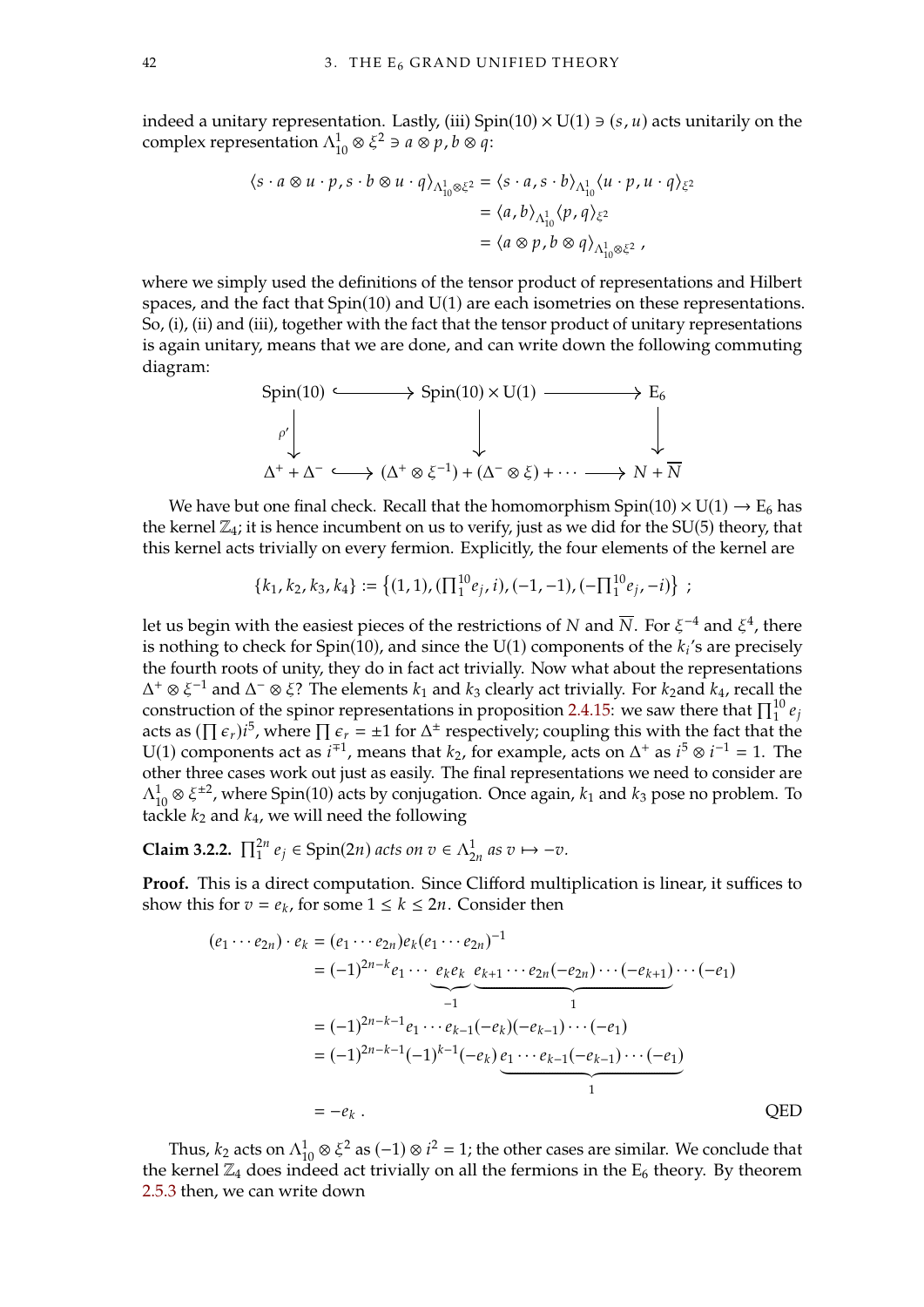**Theorem 3.2.3.** E<sub>6</sub> *is a grand unified theory, i.e. the following diagram commutes:* 



## <span id="page-54-0"></span>**3.3 The New Fermions**

We are now in uncharted territory: this latest extension of the Standard Model has, for the first time, yielded new particles. We started with a 32 dimensional representation  $F \oplus \overline{F}$ of all the standard model fermions, and found that they fit exactly into the irrep  $\Lambda^* \mathbb{C}^5$ of SU(5); this was in turn shown to be isomorphic to the spinor representation  $\Delta^+$  +  $\Delta^$ of Spin(10). But now, we have added a significant number of dimensions:  $N \oplus N$  is 27 + 27 = 54 dimensional, which means that we have 11 new fermions and antifermions. How can we understand them?

Let us think again about the SU(5) grand unified theory. There, we matched irreps, one by one, of  $SU(5)$  and  $G<sub>SM</sub>$ ; this perhaps obscured the fact that the particles of the  $SU(5)$ theory as such, are *not* characterised by the G<sub>SM</sub> charges. Said another way, if we lived in a universe governed by an unbroken SU(5) theory, there would be no need to think of the Standard Model charges, in the same way that the representation theory of the strong force is remarkably simple because its symmetry group SU(3) is unbroken at the vacuum. But more often than not, we find ourselves in the opposite situation, and so out of necessity, we characterise particles based on how they transform under the broken symmetry of our vacuum,  $G<sub>SM</sub>$ . In short, to understand these new fermions, we need to think about symmetry breaking, and in particular, we need to understand what charges they carry under  $G<sub>SM</sub>$ .

Happily, one can see a whole lot at the level of representation theory, without venturing into the (complicated) dynamics of symmetry breaking; indeed, without saying so explicitly, we have laid most of the groundwork. Consider again the irrep matching of the SU(5) theory, equation [\(2.3.1\)](#page-35-1). Once we confirmed that that  $\mathbb{Z}_6$  kernel of  $\phi$  :  $G_{SM} \rightarrow SU(5)$  acted trivially on  $F$ , matching irreps was precisely the act of understanding how the  $SU(5)$ symmetry broke down to a  $G<sub>SM</sub>$  theory. In much the same way, theorem [2.5.2](#page-43-0) was the attempt to see how Spin(10) broke to SU(5). In both cases, we had no need for any new charges; with  $E_6$ , the situation is different. The proof that  $E_6$  is a grand unified theory rested on the inclusion  $Spin(10) \hookrightarrow Spin(10) \times U(1) \rightarrow E_6$ , so a new U(1) charge seems to be demanded by the mathematics: let us denote it with U(1)' to differentiate it from the U(1) of electromagnetism. Then since we have no obvious reason to not do so, let us simply declare that each particle now carries the U(1)' charge Q' dictated by the superscript of<br>the  $\xi$  representation to which it belongs. For example, the particles which live in the the  $\xi$  representation to which it belongs. For example, the particles which live in the representation  $1 \otimes \xi^{-4}$  of Spin(10) × U(1)' will carry a charge Q' of -4.

The ease with which we able to incorporate a new symmetry into our theory should not obscure the fact that this has huge physical implications: if this  $U(1)'$  symmetry were to remain unbroken at the vacuum, this would imply the presence of a new force (similar to electromagnetism) mediated by a hitherto unobserved massless boson (akin to the photon). No such force has been detected to date, so let us take this into account and posit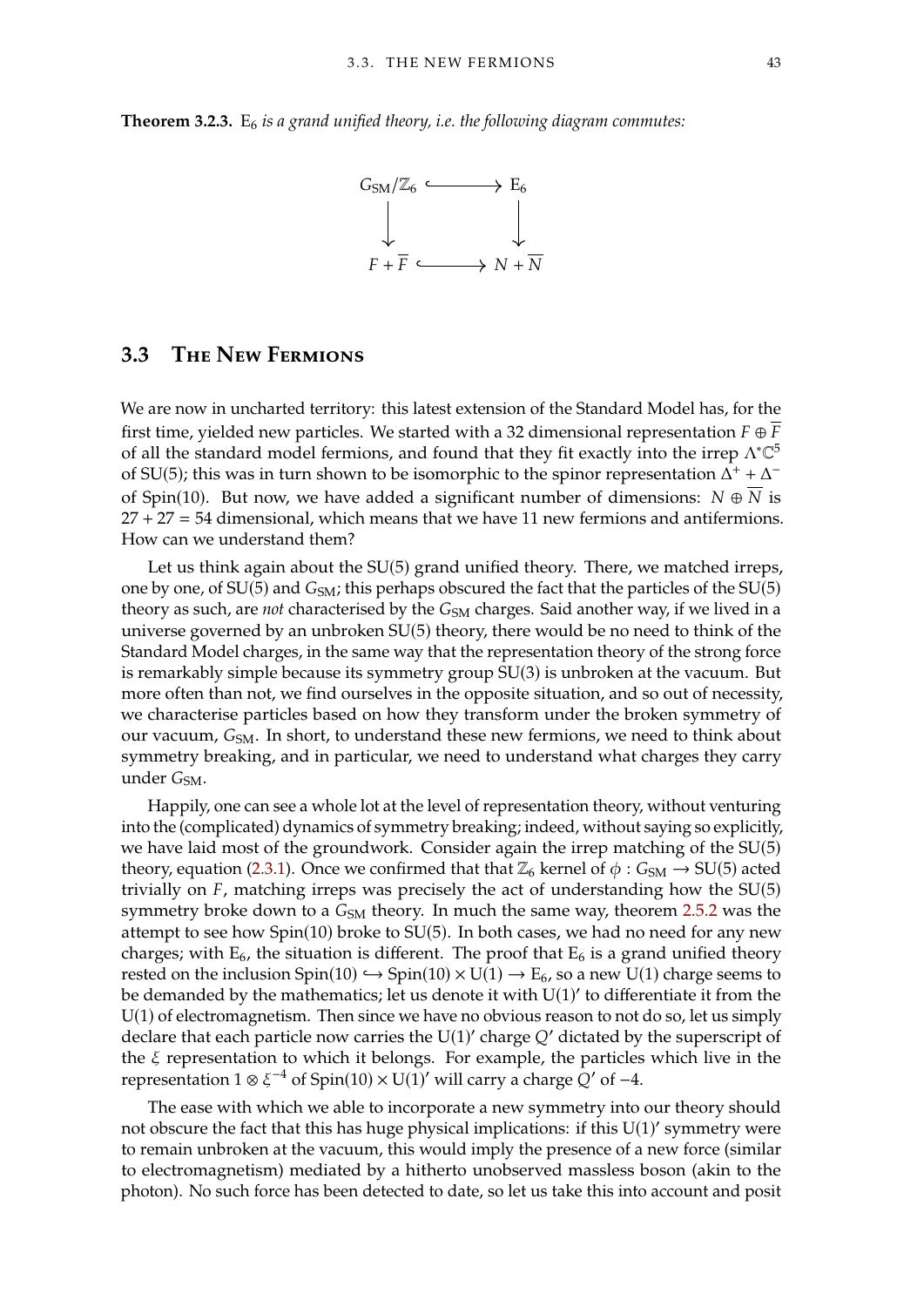the following cascade of theories:

$$
G_{\text{SM}}/\mathbb{Z}_6 \longleftrightarrow \text{SU}(5) \times \text{U}(1)' \longleftrightarrow \text{Spin}(10) \times \text{U}(1)' \longrightarrow E_6
$$
  
\n
$$
\downarrow \qquad \qquad \downarrow \qquad \qquad \downarrow
$$
  
\n
$$
F + \overline{F} + \cdots \xrightarrow{\cong} \Lambda^* \mathbb{C}^5 \otimes Q' + \cdots \xrightarrow{\cong} \Delta^+ \otimes \xi^{-1} + \Delta^- \otimes \xi + \cdots \longrightarrow N + \overline{N}
$$

Following the discussion in the previous paragraphs, we have introduced here the notation  $\Lambda^* \mathbb{C}^5 \otimes \mathbb{Q}'$  for the extended SU(5) theory<sup>[8](#page-55-0)</sup> to indicate that the particle representations are<br>now tensored with an additional  $\mathcal{L}^{Q'}$ : for the left-handed electron for example, we would now tensored with an additional  $\xi^{Q'}$ : for the left-handed electron for example, we would write  $e_L^- \in \Lambda^4 \mathbb{C}^5 \otimes \xi^{-1}$ , since in the Spin(10) theory,  $e_L^-$  lives in  $\Lambda^+$ , and this is now tensored with  $\xi^{-1}$ . In fact, it should be clear that this analysis works for all the Standard Model fermions: we know already which Weyl spinor representation they live in, so it is a simple matter to assign to them a  $Q' = \pm 1$ , according to whether they are in  $\Delta^{\pm}$ , respectively.<br>The first legitimately new particles appear in  $\xi^{\pm 4}$  but these are easy to understand si

The first legitimately new particles appear in  $\xi^{\pm 4}$ , but these are easy to understand since they do not transform in any group other than U(1)'. Hence, at the level of  $SU(5) \times U(1)'$ . we can simply state that they are the sole elements of the one-dimensional representations 1 ⊗  $\xi^{\pm 4}$ ; under this assignment, they would be antiparticles of each other, and not interact with any of the Standard Model particles. We will return to this interesting point in section [4.3.](#page-68-0)

The representations  $\Lambda^1_{10}\otimes \xi^{\pm 2}$  will take the most work to sort through. Clearly, the first step is to understand how the Spin(10) representation  $\Lambda_{10}^1$  breaks to SU(5). We make the following

<span id="page-55-2"></span>**Claim 3.3.1.** *Under* SU(5)  $\hookrightarrow$  Spin(10), the representation  $\Lambda_{10}^1$  restricts to  $\Lambda_5^1 + \overline{\Lambda_5^1}$ , where SU(5) *acts on the former as its fundamental representation, and on the latter as the complex conjugate thereof.*

The proof of this will be in stages. The first thing we will do is to ask whether it suffices to consider the same question at the level of Lie algebras, since in that case we have the explicit embedding (and corresponding eigenvalue problem),

<span id="page-55-1"></span>
$$
\tau: \quad \text{su}(n) \longrightarrow \text{so}(2n) \cong \text{spin}(2n)
$$
\n
$$
A_1 + iA_2 \longmapsto \begin{pmatrix} A_1 & A_2 \\ -A_2 & A_1 \end{pmatrix},
$$
\n(3.3.1)

where  $A_1$  and  $A_2$  are real  $n \times n$  matrices such that  $A_1^T = -A_1$ ,  $A_2^T = A_2$ , and tr  $A_2 = 0$ . The result that we will need comes from a classic query in the theory of representations; can result that we will need comes from a classic query in the theory of representations: can every representation of the Lie algebra of a Lie group be associated with a representation of the group itself, where we moreover require that the differential of the group representation returns the one of the algebra? The answer turns out to be in the affirmative in the case where the Lie group is simply connected [\[87,](#page-80-1) p. 105], which works out nicely for us since both  $SU(n)$  and  $Spin(2n)$  are indeed simply connected:  $Spin(2n)$  is simply connected by virtue of being the universal cover of  $SO(2n)$ ; for a proof for  $SU(n)$ , see [\[92\]](#page-80-2).

Now as we saw above,  $Spin(2n)$  acts on  $\Lambda_{2n}^{1}$  by conjugation; the differential of this action<br>as commutator  $X_1, z_1 = [X, z_1]$  for  $X_1 \in \text{spin}(2n)$ ,  $z_1 \in \Lambda^1$ . Note that the multiplication is the commutator,  $X \cdot v = [X, v]$ , for  $X \in \text{spin}(2n)$ ,  $v \in \Lambda^1_{2n}$ . Note that the multiplication

<span id="page-55-0"></span><sup>8</sup>Masiero's paper [\[63\]](#page-79-0) considers some of the phenomenological implications of such an extension to the SU(5) theory. The article by King [\[54\]](#page-78-4) is a general reference for extended SU(5) theories. Some of these extensions are still viable as grand unified theories [\[1\]](#page-76-4).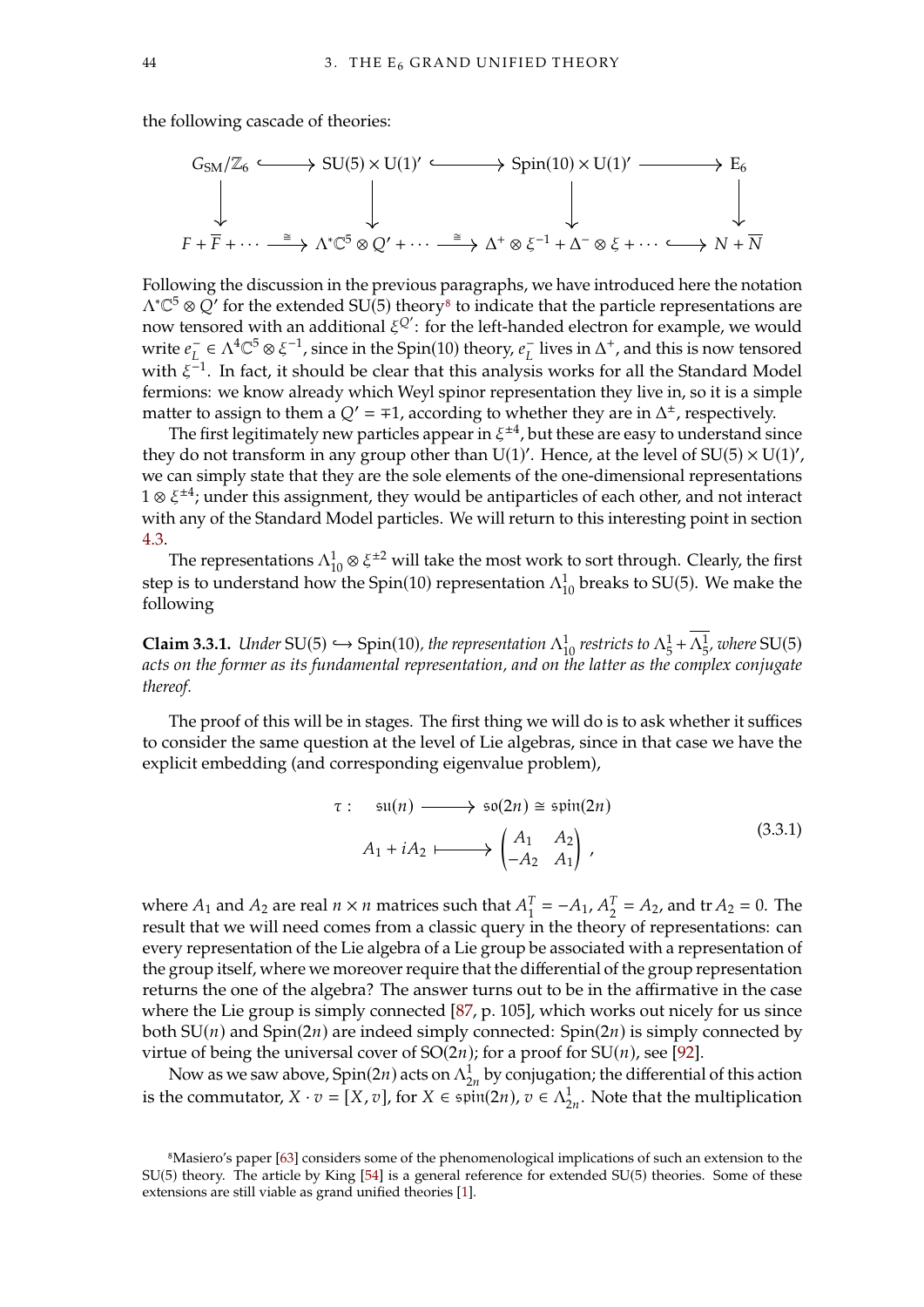on the right hand side of the equation is Clifford multiplication, where we canonically embed both  $\Lambda^1$  $_{2n}^1 \cong \mathbb{C}^{2n}$  and

$$
\mathfrak{so}(2n) \cong \mathfrak{spin}(2n) = \text{span}\left\{e_r e_s \in \text{Cl}(\mathbb{C}^{2n}) \mid 1 \leq r < s \leq 2n\right\}
$$

into  $Cl(\mathbb{C}^{2n})$ . How do we now relate this to our other embedding, [\(3.3.1\)](#page-55-1)?

**Lemma 3.3.2.** *For*  $X \in \mathfrak{so}(2n)$  *and*  $v \in \mathbb{C}^{2n}$ *,* 

$$
X\cdot v=[X,v],
$$

where the on the left we have the standard action of  $\mathfrak{so}(2n)$  on  $\mathbb{C}^{2n}$ , and on the right, Clifford<br>multiplication *multiplication.*

**Proof.** As with all linear algebra results, it suffices to check this on a basis. As we have seen, a natural one for  $\mathfrak{so}(2n)$ , the space of skew-symmetric matrices, is

$$
\{\epsilon_{rs}=E_{sr}-E_{rs}\mid 1\leq r
$$

where  $E_{rs}$  is the  $2n \times 2n$  matrix with 1 in the  $rs$  entry, and 0 everywhere else. We have, for  $e_j$  a standard basis vector of  $\mathbb{C}^{2n}$ ,

$$
\epsilon_{rs}e_j=\delta_{jr}e_s-\delta_{js}e_r.
$$

From proposition [2.4.10,](#page-37-0) the isomorphism between  $\sin(2n)$  and  $\sin(2n)$  is given by  $e_r e_s = 2\epsilon_{rs}$ ; we thus compute,

$$
[\varepsilon_{rs}, e_j] = \frac{1}{2} [e_r e_s, e_j]
$$
  
=  $\frac{1}{2} (e_r(-2\delta_{js} - e_j e_s) - (-2\delta_{jr} - e_r e_j)e_s)$   
=  $\frac{1}{2} (2\delta_{jr} e_s - 2\delta_{js} e_r)$   
=  $\varepsilon_{rs} e_j$ . QED

Therefore, we now have an honest-to-goodness eigenvalue problem for the matrix  $\begin{pmatrix} A_1 & A_2 \\ -A_2 & A_1 \end{pmatrix}$  $\int$   $\in$   $\sin(2n)$ . A quick calculation shows that the two *n*-dimensional eigenspaces of this matrix are spanned by  $(u, \pm iu)$ ,  $u \in \mathbb{C}^n$ :

$$
\begin{pmatrix} A_1 & A_2 \ -A_2 & A_1 \end{pmatrix} \begin{pmatrix} u \\ \pm iu \end{pmatrix} = \begin{pmatrix} (A_1 \pm iA_2)u \\ (\pm iA_1 \mp A_2)u \end{pmatrix} \cong (A_1 \pm iA_2)u ,
$$

whence we conclude that  $SU(5) \hookrightarrow Spin(10)$  does indeed act as its fundamental representation (resp. complex conjugate fundamental representation) on  $\Lambda^1_5$  (resp.  $\overline{\Lambda^1_5}$ ). This completes the proof of claim [3.3.1.](#page-55-2)

We are almost done. The last step we must make is to understand how the  $\Lambda^1_5$  and  $\overline{\Lambda^1_5}$ of SU(5) break down to  $G<sub>SM</sub>/\mathbb{Z}_6$  so we can assign the Standard Model charges to these particles; but this is easy. Indeed, the homomorphism from before,

$$
\phi: \quad G_{SM} \longrightarrow SU(5),
$$

$$
(\alpha, g, h) \longmapsto \begin{pmatrix} \alpha^3 g & 0 \\ 0 & \alpha^{-2} h \end{pmatrix}
$$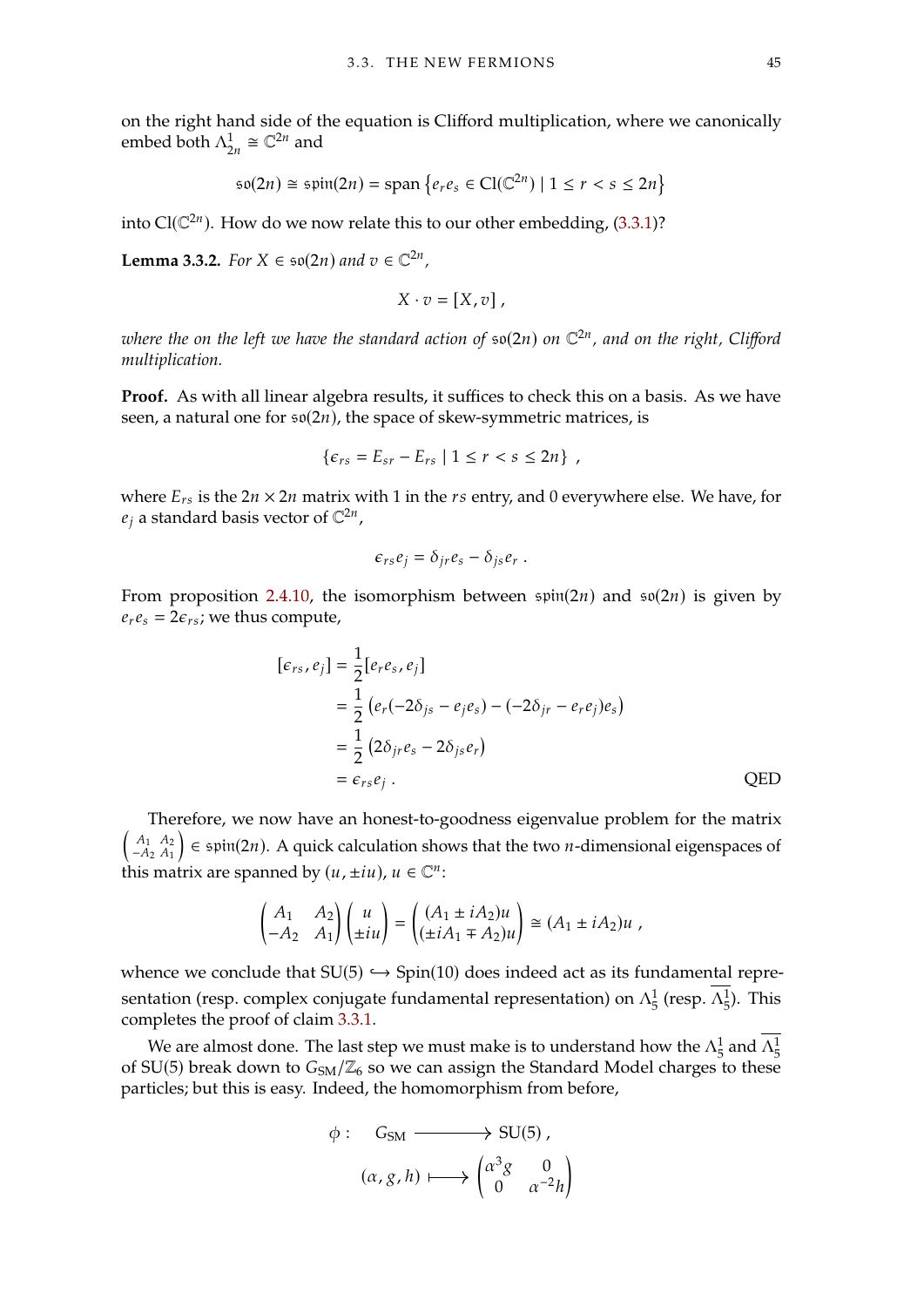contains all the information that we need. We can just read off the restricted representations (recall that because of how the hypercharge representation  $\mathbb{C}_Y$  was defined, we have to divide the expense of  $\alpha$  by 2). divide the exponent of  $\alpha$  by 3):



Let us consider a quick example to see how we might catalogue these particles: to the particles in the  $\mathbb{C}_1 \otimes \mathbb{C}^2$  doublet of U(1) × SU(2), we would assign as usual the isospins  $\pm 1/2$ , and they would each carry a hypercharge Y of 1. In addition, at the level of the SU(5) theory and beyond, they would carry a new  $Q' = \pm 2$ , according whether the  $\Lambda_5^1$ came from the  $\Lambda^1_{10}\otimes \xi^{\pm 2}$ . Finally, we note that for the (antiparticle) representation  $\overline{\Lambda^1_{5'}}$ , one simply passes to the complex conjugate of the representation on the bottom right of the commuting diagram above.

We summarise all of the information in this section in table  $3.1$ .<sup>[9](#page-57-0)</sup> The hypercharge  $Y$  therein gives the corresponding Standard Model U(1) representation  $\mathbb{C}_Y$ ; only the doublets (and hence the particles with non-zero isospin) transform in SU(2); the SU(3) representations are written down explicitly. The electromagnetic charge  $Q$  can be obtained from the Y and  $I_3$  columns via the NNG formula. The Q' column gives the corresponding<br> $U(1)'$  representation that should be tensored with the representations of  $G_0$ . SU(5) or U(1)' representation that should be tensored with the representations of  $G_{SM}$ , SU(5) or  $G_{min}(10)$ . Finally, the corresponding table for  $\overline{N}$  is easily obtained from this and by passing Spin(10). Finally, the corresponding table for  $\overline{N}$  is easily obtained from this one by passing to the dual representations and taking the opposite charges throughout.

<span id="page-57-0"></span><sup>&</sup>lt;sup>9</sup>Up to the sign of  $Q'$  (he chooses the opposite convention), we have reproduced Table 21 in [\[81\]](#page-80-3), for example.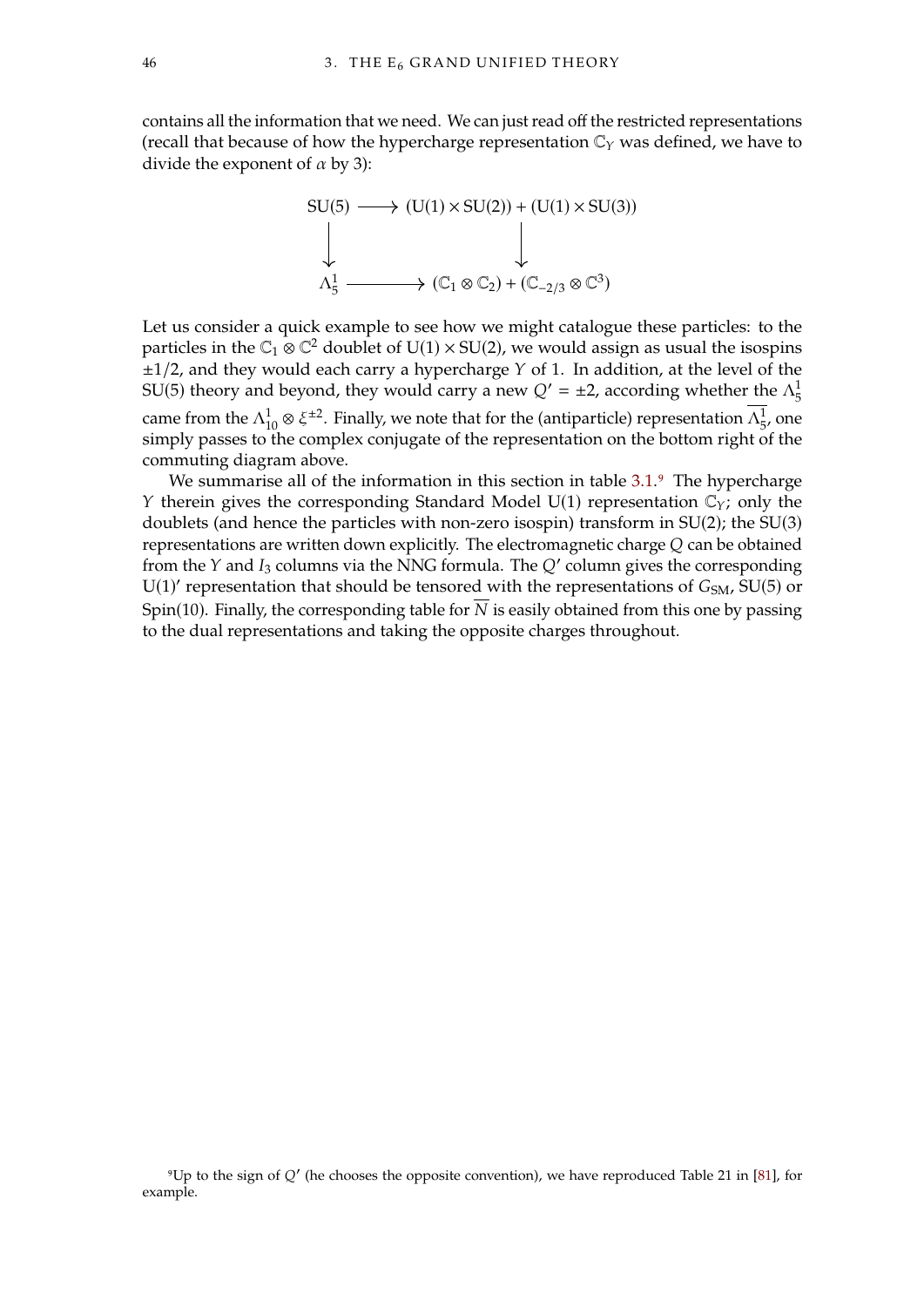<span id="page-58-0"></span>

| Symbol                                     | $\boldsymbol{\Upsilon}$ | $I_3$            |                           |                |                          | SU(3) Rep. Q' SU(5) Rep. Spin(10) Rep. |
|--------------------------------------------|-------------------------|------------------|---------------------------|----------------|--------------------------|----------------------------------------|
| $\overline{\nu}_L$                         | $\mathbf{0}$            | $\mathbf{0}$     | $\mathbb{C}$              | $-1$           | $\Lambda_5^0$            | $\Delta^+$                             |
| $e^+_L$                                    | $\overline{2}$          | $\boldsymbol{0}$ | $\mathbb C$               | $-1$           | $\Lambda^2_5$            | $\Delta^+$                             |
| $u_L$<br>$d_L$                             | 1/3                     | $\pm 1/2$        | $\mathbb{C}^3$            | $-1$           | $\Lambda_5^2$            | $\Delta^+$                             |
| $\overline{u}_L$                           | $-4/3$                  | $\boldsymbol{0}$ | $\overline{\mathbb{C}^3}$ | $-1$           | $\Lambda_5^2$            | $\Delta^+$                             |
| $\overset{\wedge}{\nu_L}$<br>$e^-_L$       |                         | $-1$ $\pm 1/2$   | $\mathbb{C}$              | $-1$           | $\Lambda_5^4$            | $\Delta^+$                             |
| $\overline{d}_L$                           | 2/3                     | $\mathbf{0}$     | $\overline{\mathbb{C}^3}$ | $-1$           | $\Lambda_5^4$            | $\Delta^+$                             |
|                                            |                         |                  |                           |                |                          |                                        |
| $\overline{\mathcal{E}}$<br>$\binom{2}{ }$ | $\mathbf 1$             | $\pm 1/2$        | $\mathbb C$               | $\mathbf 2$    | $\Lambda^1_5$            | $\Lambda^1_{10}$                       |
| $\overline{\cdot}$                         | $-2/3$                  | $\overline{0}$   | $\mathbb{C}^3$            | $\overline{2}$ | $\Lambda^1_5$            | $\Lambda^1_{10}$                       |
| $\overline{?}$<br>$\overline{\cdot}$       | $-1$                    | $\pm 1/2$        | $\mathbb{C}$              | $\overline{2}$ | $\overline{\Lambda^1_5}$ | $\Lambda_{10}^1$                       |
| $\ddot{?}$                                 | 2/3                     | $\overline{0}$   | $\overline{\mathbb{C}^3}$ | $\overline{2}$ | $\overline{\Lambda^1_5}$ | $\Lambda^1_{10}$                       |
| $\ddot{?}$                                 | $\boldsymbol{0}$        | $\boldsymbol{0}$ | $\mathbb{C}$              | $-4$           | $\mathbb{C}$             | $\mathbb{C}$                           |

Table 3.1: Particles in the Representation  $N$  of  $\mathrm{E}_6$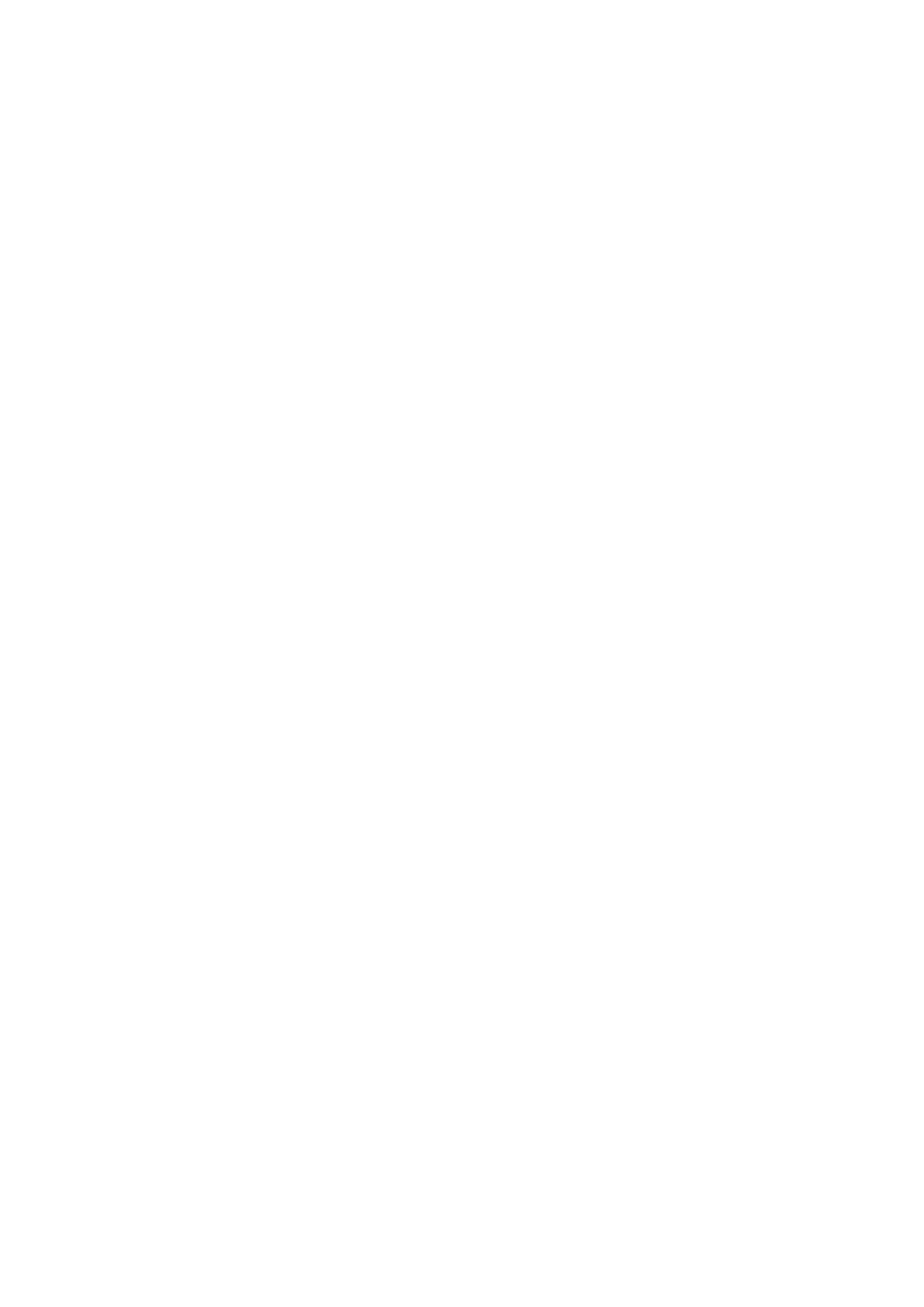## **Chapter 4**

# **Aspects of Phenomenology**

As mathematically interesting as grand unified theories are, they are ultimately statements about the real world. So in this section, we pose the following question: at the level of group (representation) theory, what can we say about the phenomenology of these theories? Clearly, a healthy amount of physics is required to motivate and supplement any such discussion, but the aim is to stay as close to mathematics as possible; the relevant physics is introduced where necessary.

In the first section, we discuss a proper prediction of grand unified theories, the weak mixing angle, which has a simple closed formula in terms of the eigenvalues of the intertwining operators  $\hat{I}_3$  and Q. Following this, we will discuss anomalies, which are not so much a phenomenological prediction as they are a basic physical requirement on unification groups. They have a rather nice interpretation in terms of a certain Casimir operator on the Lie algebras of said groups, so this issue is completely reduced to a mathematical property that we can understand fairly easily, given the machinery we have already built. Finally, section [4.3](#page-68-0) functions as something of a survey section, where we consider other expected signatures of the  $E_6$  theory, and discuss its outlook.

## **4.1 The Weak Mixing Angle**

One of the unambiguous predictions of grand unified theories is the weak mixing angle or Weinberg angle, which we have already encountered in section [1.2.3.](#page-19-0) Recall that equation [\(1.2.1\)](#page-20-0) offered a rather geometric interpretation of this angle, as the parameter that characterised the rotation of the  $W^0 - B$  boson plane after symmetry breaking; it can also be written in terms of the gauge couplings  $g_2$  and  $g_1$ , of the SU(2) and U(1) groups of the electroweak theory respectively, as

<span id="page-60-0"></span>
$$
\sin^2 \theta_{\rm w} = \frac{g_2^2}{g_1^2 + g_2^2} \,. \tag{4.1.1}
$$

In 1974, Georgi, Quinn, and Weinberg derived a formula for the weak mixing angle  $\theta_w$ in grand unified theories [\[37\]](#page-78-5). The only assumption that they needed in the proof thereof was that the  $U(1) \times SU(2)$  group of the electroweak theory is embedded in the grand unification group  $G$  in such a way that the NNG formula still holds. We have assumed this throughout, so this theorem is applicable to all the grand unified theories we have analysed; let us hence state and prove their result.

**Theorem 4.1.1.** Let R be some fermion representation of the unification group G. Then the weak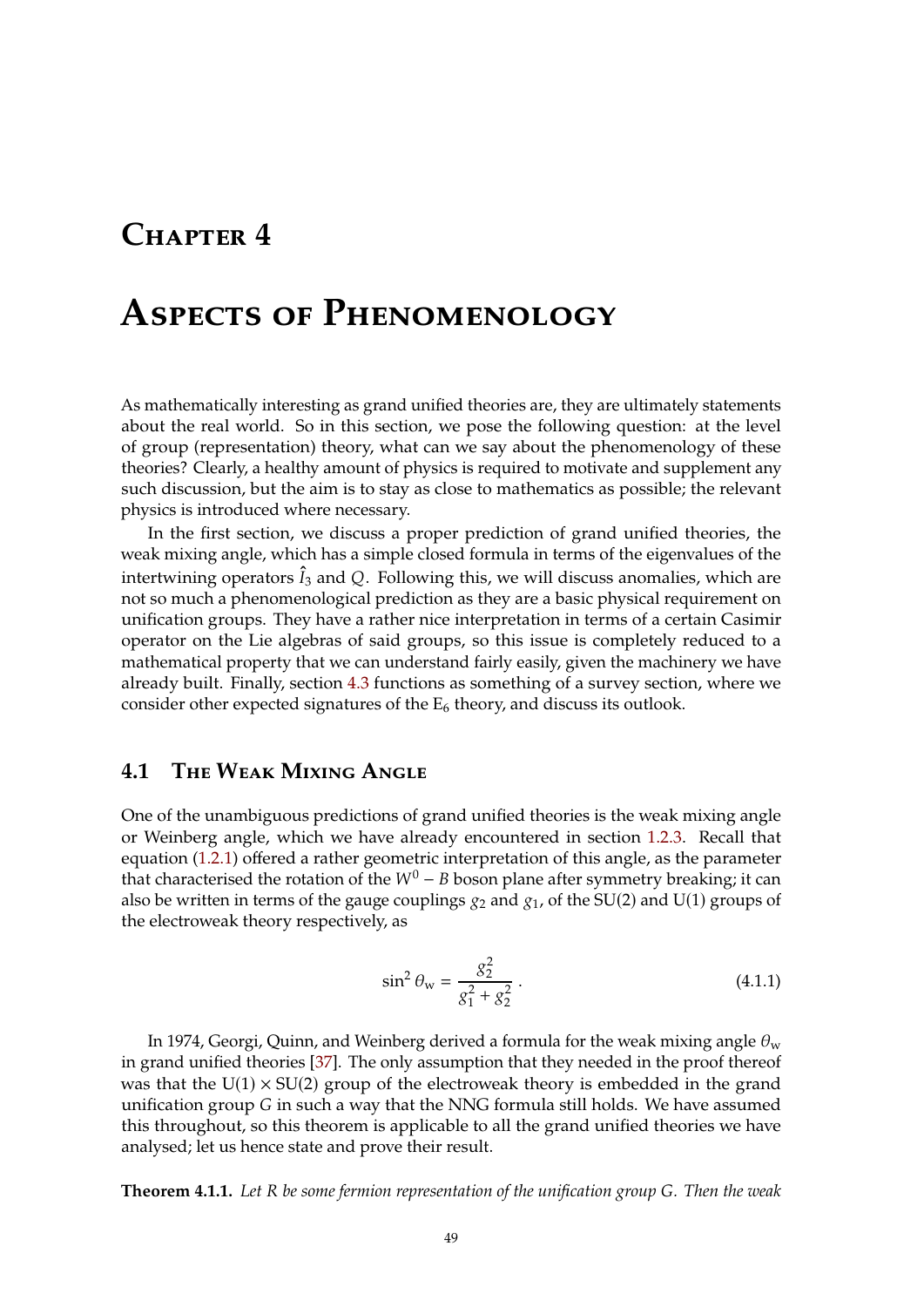*mixing angle is given by*

$$
\sin^2 \theta_{\rm w} = \frac{\sum_{\rm fermions} I_3^2}{\sum_{\rm fermions} Q^2}.
$$

**Proof.** We follow the lecture notes of Bjorken [\[16\]](#page-76-5). The  $W^0 = 2\hat{I}_3$  and *B* bosons, appropriate to the broken  $SU(2)$  and  $U(1)$  theory, are gauge bosons of the full gauge group  $G$ ; the coupling of  $W^0$  to any fermion is proportional to  $I_3$ , and the coupling of the B boson is<br>proportional to the hypercharge Y. Because  $W^0$  and B are both gauge particles for the proportional to the hypercharge Y. Because  $W^0$  and B are both gauge particles for the group  $G$ , we must have, for any representation of  $G$ ,

<span id="page-61-0"></span>
$$
\sum_{\text{fermions}} I_3^2 = \sum_{\text{fermions}} Y^2 \,, \tag{4.1.2}
$$

since there is a symmetry operation of the group that can transform  $W^0$  into *B*, but that transforms the representation *R* into itself transforms the representation  *into itself.* 

Completing the proof is now a matter of simple algebra. From equation [\(1.2.1\)](#page-20-0), we must have that the electric charge is given by

$$
Q \propto (Y \cos \theta_{\rm w} + I_3 \sin \theta_{\rm w}) ;
$$

in order to have the difference of  $Q$  between two members of the same isospin doublet be  $\pm 1$ , we must set the constant of proportionality to  $(\sin \theta_w)^{-1}$ , i.e.

$$
Q = I_3 + \cot \theta_{\rm w} Y.
$$

We now square this equation, and sum over all fermions. The cross term  $\sum I_3 Y$  vanishes, because the only non-zero contributions to this sum come from isosnin doublets, and for because the only non-zero contributions to this sum come from isospin doublets, and for each doublet this term is zero (since  $Y$  is constant on a doublet, while the  $I_3$ 's come with opposite signs). We hence obtain

$$
\sum_{\text{fermions}} Q^2 = \sum_{\text{fermions}} I_3^2 + \cot^2 \theta_{\text{w}} \sum_{\text{fermions}} Y^2.
$$

Utilising equation [\(4.1.2\)](#page-61-0) above, we obtain the formula stated in the theorem. QED

In the same paper, Georgi et al. immediately applied this result to the SU(5) theory, leading to the famous prediction  $\sin^2_{SU(5)} \theta_w = 3/8$ . It should be clear that since the Spin(10) theory introduces no new fermions, the prediction for the Weinberg angle is same as for  $SU(5)$ . In our  $E_6$  theory however, we do have new fermions, so we should see a different value; indeed, on consulting table [3.1](#page-58-0) and doing the necessary arithmetic, we obtain the following:

$$
\sin^2_{E_6} \theta_w = \frac{9}{20} = 0.45.
$$

As far as representation theory goes, this is all we can say. But it is too tempting to not compare such a definite phenomenological prediction with the real world; unfortunately, the comparison is none too comforting: one standard estimate [\[67\]](#page-79-1) for the weak mixing angle is  $\sin^2 \theta_w = 0.2223$ . Is there a way to fix this massive discrepancy?

The most plausible answer comes from *renormalisation theory*, a catch-all term for techniques used to deal with the infinities that plague quantum field theory. We have neither the desire nor the pages to get into any details here<sup>[1](#page-61-1)</sup>, but we would like to at least

<span id="page-61-1"></span><sup>&</sup>lt;sup>1</sup>We point the reader to [\[74,](#page-79-2) [79,](#page-80-4) [90\]](#page-80-5) or any standard quantum field theory reference.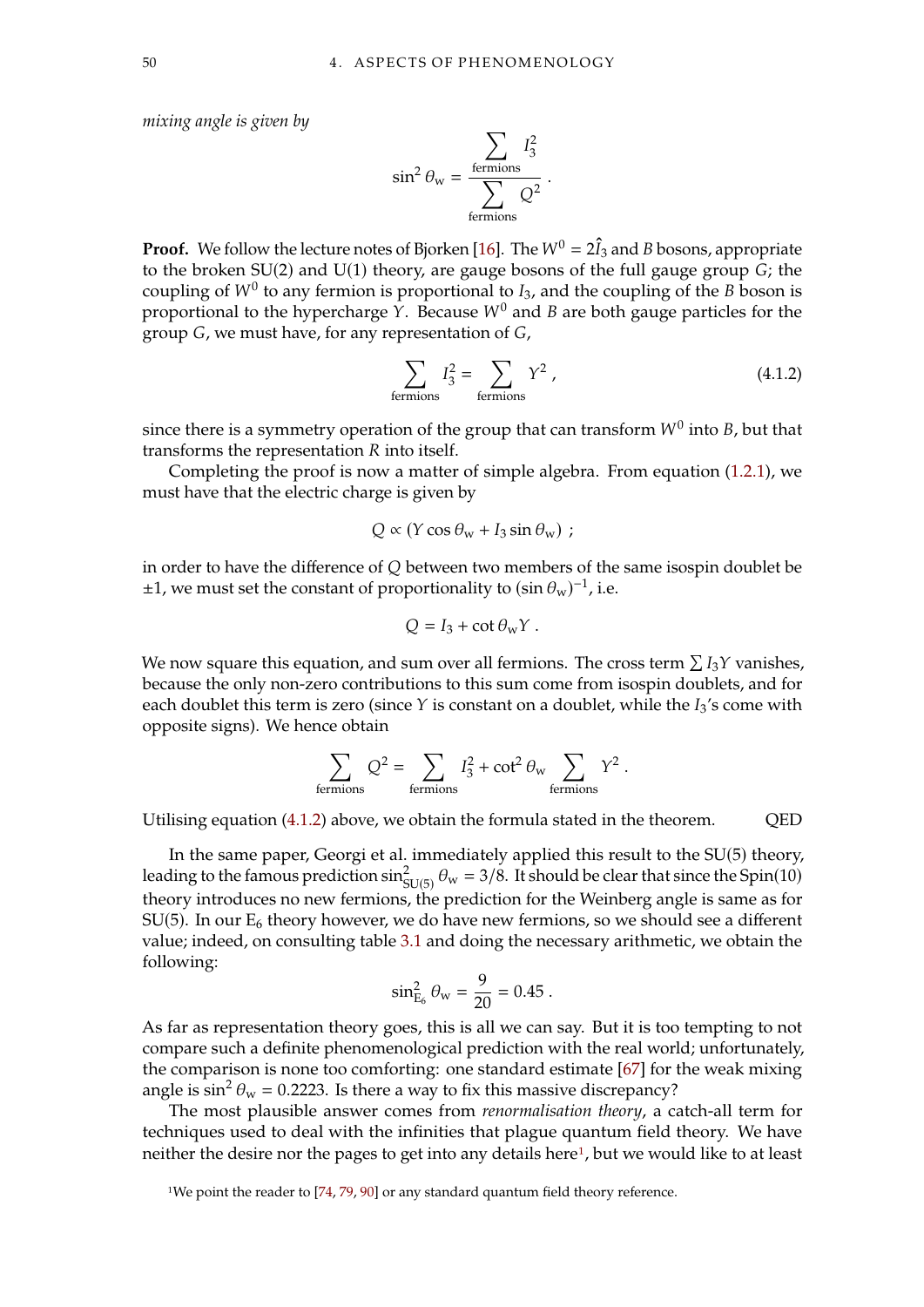state a result from Marciano [\[62\]](#page-79-3) which succinctly accounts for renormalisation effects on the value of  $\sin^2 \theta_w$  in grand unified theories. What follows is hence necessarily sketchy; the reader is encouraged to consult the original paper for an excellent discussion. The main assumption that he needed in its derivation goes back to an earlier paper of Weinberg's [\[89\]](#page-80-6): all gauge bosons in the grand unified theory must have large masses (on the order of some superheavy  $M_S$ , say) compared with the  $W^{\pm}$  and the Z, (the order of which we denote by  $M_W$ ) and also compared with the standard model fermions in the theory (also on the order  $M_W$ ).<sup>[2](#page-62-0)</sup> The motivation for this was mostly phenomenological: effects mediated by these gauge bosons had eluded detection thus far.[3](#page-62-1) Of course, there was a further technical aspect to this assumption, but since it involes some quantum field theory, we relegate it to a footnote dedicated to the interested reader.<sup>[4](#page-62-2)</sup> In any case, Marciano's result is written as<sup>[5](#page-62-3)</sup>

$$
\sin^2 \theta_w(M_W) = \sin^2 \theta_w^0 \left\{ 1 - \frac{\alpha(M_w)}{2\pi} \left[ \frac{22}{3} \cot^2 \theta_w^0 - \frac{1}{6} N_H \left( \frac{1}{\sin^2 \theta_w^0} - 2 \right) - \frac{2}{3} N_f \left( \frac{1}{\sin^2 \theta_w^0} - \frac{8}{3} \right) \right] \log \frac{M_S}{M_W} \right\}.
$$

From left to right, here are the quantities we have not yet defined. The superscript 0 in  $\sin^2 \theta_w^0$  simply indicates that this is the theortical value of the weak angle given by the theory, i.e.  $9/20$  in the case of  $E_6$ .  $\alpha(M_W)$  is the *fine structure constant*; it depends on the mass scale because it is defined through the electric charge as  $e^2/4\pi$ , and e has a mass scale dependence. Marciano provides the estimate  $\alpha(M_W) \approx 1/128.5$ ; we will use the same. Next, the term  $N_H$  is the number of complex Higgs doublets in the theory; we set  $N_H = 1$ , the minimum value. The quantity  $N_f$  is the number of fermion flavours: for the Standard<br>Model (and SU(5) and Spin(10)), this equals 6, as seen in table 1.3; similarly from table 3.1. Model (and SU(5) and Spin(10)), this equals 6, as seen in table [1.3;](#page-22-0) similarly, from table [3.1,](#page-58-0) we see that we have  $N_f = 4 \times 3 = 12$  for  $E_6$ , since we add two new flavours (one each in N and  $N$ ) per generation. Plugging all this in, the above formula simplifies to

$$
\sin_{E_6}^2 \theta_{\rm w}(M_W) = \frac{9}{20} \left( 1 - 0.015 \log \frac{M_S}{M_W} \right) .
$$

So for example, if we take the measured values  $\sin^2 \theta_w = 0.2223$  and  $M_W = 80.385$ , we see that the superheavy mass scale for the  $E_6$  theory is of the order  $M_s = 3.592 \times 10^{16}$  GeV. We caution that the value obtained from the formula is is quite sensitive to changes in the value of sin<sup>2</sup>  $\theta_w$  because of the logarithm; it decreases by about 50% for each increase

<span id="page-62-0"></span>2He leaves open the possibility that there might be exotic fermions in the theory with masses on the order of  $M_S$ . As we will see in section [4.3,](#page-68-0) this is the case with  $E_6$ . See also [\[75\]](#page-79-4).

<span id="page-62-1"></span><sup>3</sup>Even today, the lower bounds on the masses of grand unified theory gauge bosons are at least two orders of magnitude larger than the known masses of the  $W$  and  $Z$  bosons [\[73\]](#page-79-5).

<span id="page-62-2"></span>4The argument, as seen in [\[37\]](#page-78-5), runs as follows. The gauge couplings—of the grand unified symmetry group  $G$ , and the Standard Model subgroups  $U(1)$ ,  $SU(2)$  and  $SU(3)$ —are functions of the momentum scale which we denote by  $\mu$ ; in particular, equation [\(4.1.1\)](#page-60-0) only holds when  $\mu$  is much larger than the superheavy boson masses, where the breaking of G may be neglected. However, the observed values of the gauge couplings refer to much smaller values of  $\mu$ , of the order of the  $W^{\pm}$  and Z masses, or even smaller. The problem is therefore to bridge the gap between superlarge values of  $\mu$ , where G imposes relations among the gauge couplings, and ordinary values of  $\mu$ , where the gauge couplings are observed. In order to deal with this, Georgi and collaborators employed a theorem from Appelquist et al. [\[6\]](#page-76-6), which proved that all matrix elements involving particles with masses much less than the superheavy scale could be calculated in an effective renormalisable theory. In this case, one could simply consider the original theory with all the superheavy particles omitted (but with coupling constants that could depend on the superheavy masses). All other effects of the superheavy particles are suppressed by factors of an ordinary mass divided by a superheavy mass.

<span id="page-62-3"></span><sup>5</sup>We note that this formula is specifically for theories with  $\sin^2 \theta_w^0 \neq 3/8$ .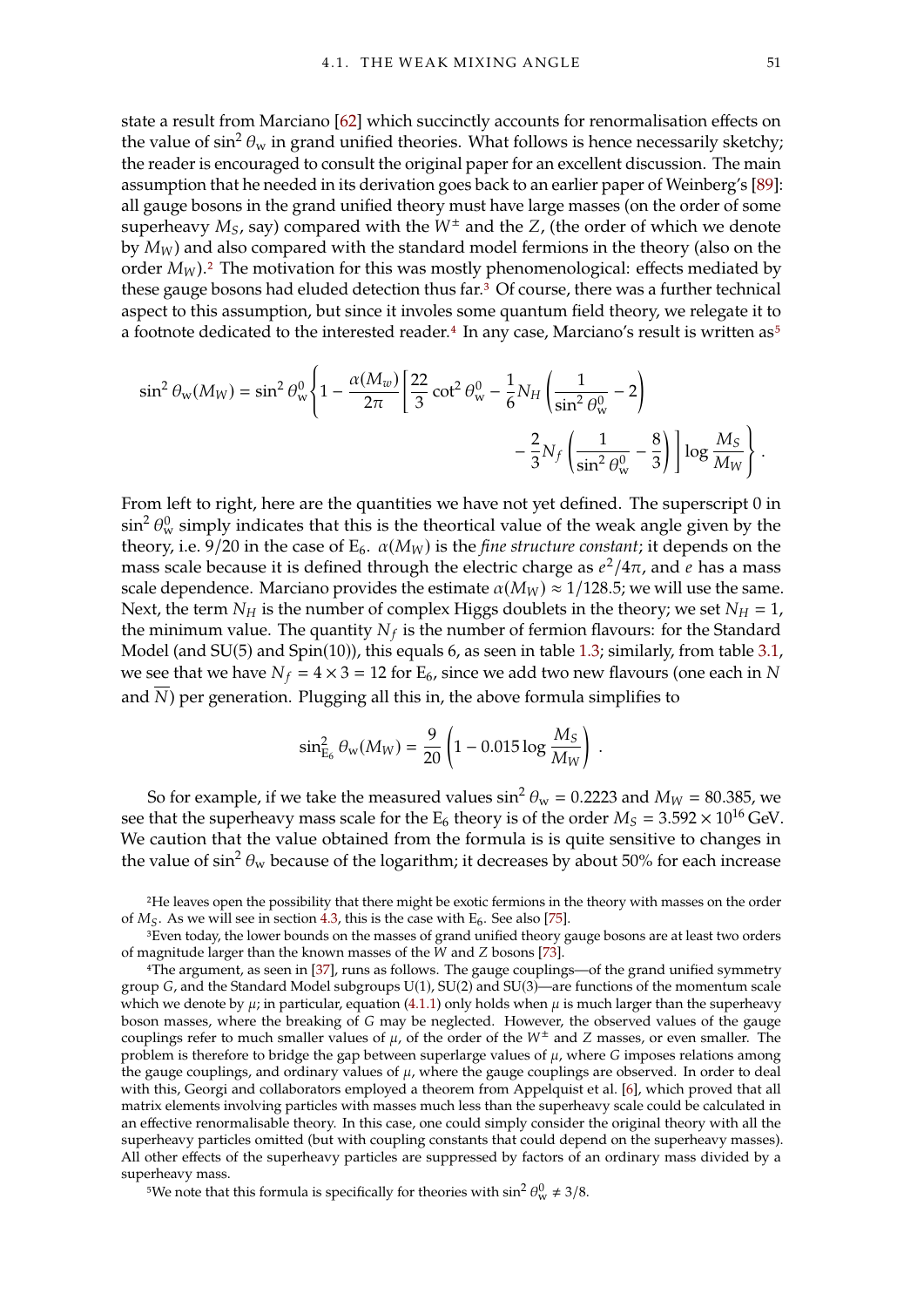of 0.005 in sin<sup>2</sup>  $\theta_w$ . One final remark is that we fixed the value of  $N_H = 1$  (keeping with Marciano) since in general, Higgs scalars are often considered the ugliest features of gauge theories, and one would prefer to have as few of them as possible<sup>[6](#page-63-0)</sup>; if this restriction is relaxed, there is some wiggle room in the above formulae to increase the value of  $\sin^2 \theta_w$ by increasing the value of  $N_H$ , and this in turn obviously has a direct bearing on  $M_S$ ; table II in [\[62\]](#page-79-3) estimates the size of this effect.

### **4.2 Anomaly Cancellation**

In section [1.1.2,](#page-14-0) we discussed Lagrangian symmetries, and saw their paramount importance; the transformation laws that we considered there were indeed the foundation for everything that came after. We return to this theme now, but with a different question as our starting point: which classical symmetries of the Lagrangian are elevated to *quantum* symmetries?

The business of quantising a classical Lagrangian is a messy one. By way of illustration, consider the simplest case: given a Lagrangian  $\mathcal L$  of a (real) scalar field  $\phi$ , one defines the *generating functional* as

$$
Z[J] := \int D\phi \exp \left[ i \int d^4x \left( \mathcal{L} + J\phi \right) \right] ,
$$

where  $J\phi$  suggestively denotes a *source* term, akin to electromagnetism.<sup>[7](#page-63-1)</sup> The measure of integration,  $D\phi$ , represents an integration over all possible field configurations.<sup>[8](#page-63-2)</sup> We can now define the *effective action*:

$$
\Gamma[\phi_{\rm cl}] = W[J] - \int d\tau dx J\phi_{\rm cl} ,
$$

where  $W[J]$  is defined implicitly via  $Z[J] = e^{-W[J]}$ ,  $\phi_{\text{cl}}$  is the functional derivative<sup>[9](#page-63-3)</sup>  $\delta W[J]/\delta J$ ,<br>and  $\pi = it$  is the so-called *Wick-retated* time. Now, the effective action is given its name for and  $\tau = it$  is the so-called *Wick-rotated* time. Now, the effective action is given its name for obvious reasons: just as in classical mechanics, where the equations of motion are derived from the principle of stationary action, the equations of motion for the vacuum expectation values of quantum fields can be derived from the requirement that the effective action be stationary.[10](#page-63-4) The details, and examples of such calculations can be found in [\[74,](#page-79-2) Ch. 9], or any other standard reference on quantum field theory; what we have here should suffice to motivate an effective quantum action for a classical Lagrangian.

The first anomaly that we will consider is the *chiral anomaly*; to introduce the same, we will need the *Dirac equation*. We have encountered in some detail already the Dirac spinors in chapter [2,](#page-24-1) as elements of certain irreps of the Spin groups. This is a description free of dynamics, and therefore, far removed from Dirac's original conception of these particles.<sup>[11](#page-63-5)</sup> The equation describes all spin-1/2 massive particles for which parity is a

<span id="page-63-2"></span><span id="page-63-1"></span>7See [\[55,](#page-78-6) § 28–30] for a cogent presentation of the same.

8It is common knowledge that foundational questions about the mathematical validity of this definition, and about the path integral formalism in general, remain. See [\[5\]](#page-76-7) for a mathematical overview, and [\[50\]](#page-78-7) for a physicist's take on the same.

<span id="page-63-4"></span><span id="page-63-3"></span>9See [\[68,](#page-79-6) Chs. 1.1.2, 1.3.3]

<sup>10</sup>For example, if our Lagrangian includes a potential  $V(\phi)$ , at a low temperatures, the quantum field  $\phi$ will not settle in a local minimum of  $V(\phi)$  as in the classical case, but rather in a local minimum of the effective potential.

<span id="page-63-5"></span>11In the 1928 paper [\[23\]](#page-77-5) presenting his equation for the first time, he begins by asking "why Nature should have chosen this particular model for the electron, instead of being satisfied with the point charge;" his remarkable solution to this quandary was a theory that, for the first time, fully accounted for special relativity in the context of quantum mechanics. For a captivating account of the history and a lucid derivation of the equation, see [\[90,](#page-80-5) Ch. 1.1].

<span id="page-63-0"></span><sup>&</sup>lt;sup>6</sup>See section [4.3](#page-68-0) for references for the Higgs mechanism in  $E_6$ .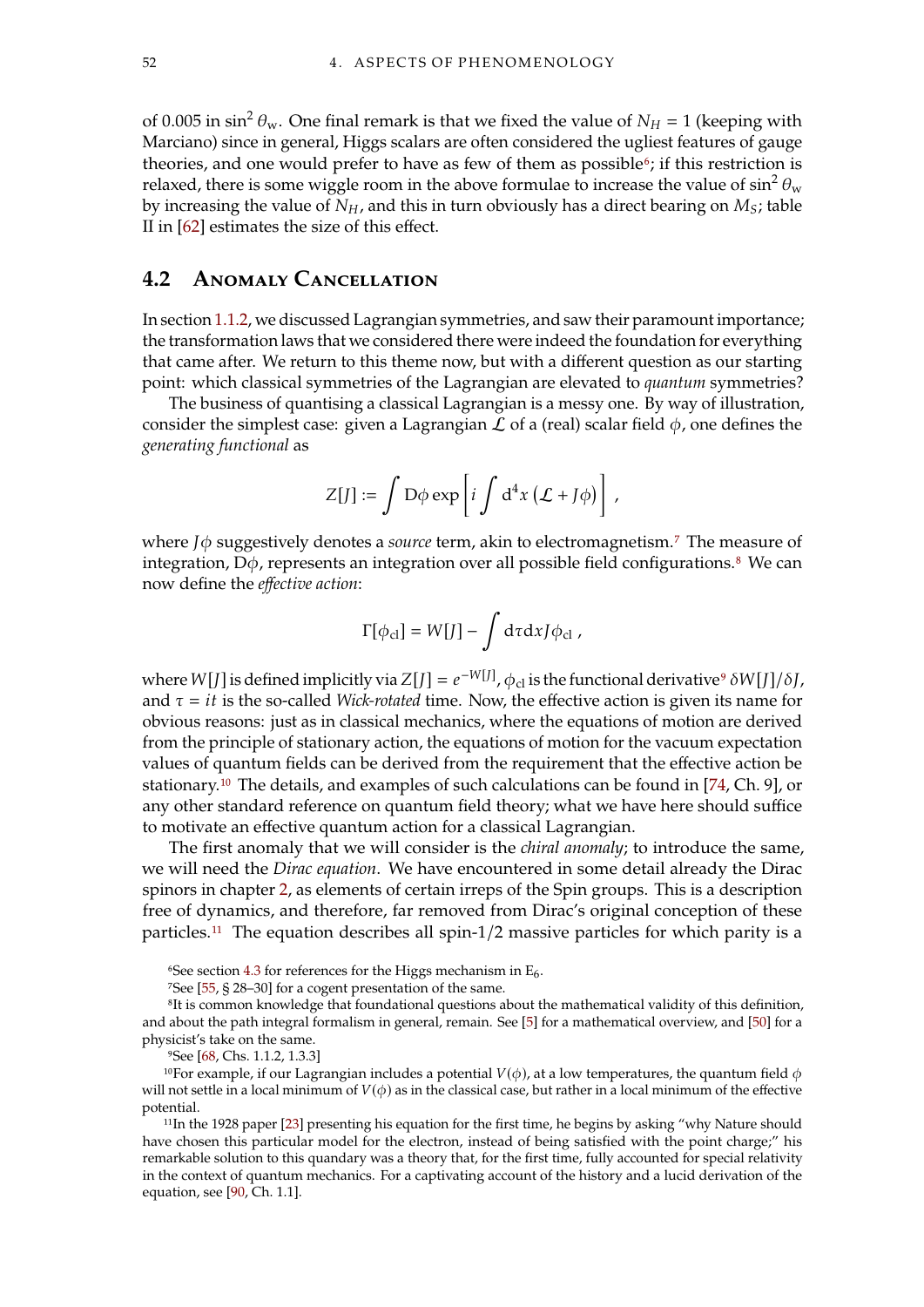symmetry, i.e. the leptons. In symbols, for a field  $\psi$ , which we take to be massless, and a gauge boson  $A_{\mu} = \sum_{\alpha} A_{\mu}^{\alpha} T_{\alpha}$ , written in a basis of generators<sup>[12](#page-64-0)</sup> of the compact semi-simple symmetry group  $C$  the theory is described by the Lagrangian gauge boson  $A_{\mu} = \sum_{\alpha} A_{\mu} I_{\alpha}$ , whiteh in a basis of generators—<br>symmetry group G, the theory is described by the Lagrangian

$$
\mathcal{L} = \sum_{\mu} i \overline{\psi} \gamma^{\mu} (\partial_{\mu} - A_{\mu}) \psi . \qquad (4.2.1)
$$

The  $\gamma^{\mu}$ ,  $0 \leq \mu \leq 3$ , are the *gamma matrices*, which form a basis for the Clifford algebra  $Cl_{1,3}(\mathbb{R})$ ; the subscript 1,3 denotes that instead of relation [\(2.4.1\)](#page-36-2), we use  $\{\gamma^{\mu}, \gamma^{\nu}\} = 2\eta^{\mu\nu}$ ,<br>where  $\eta^{\mu\nu}$  is the Minkowski metric with the (physicists') signature  $(+) = -)$ . As in where  $\eta^{\mu\nu}$  is the Minkowski metric with the (physicists') signature (+ − −−). As in section [1.1.2,](#page-14-0) the Lagrangian is invariant under the local gauge transformation  $\psi \mapsto g\psi$ ,  $A_{\mu} \mapsto g A_{\mu} g^{-1} + \partial_{\mu} g g^{-1}$ , but there is now an additional *global* symmetry  $\psi \mapsto e^{i a \gamma^5} \psi$ , where  $\alpha \in \mathbb{R}$ , and  $\gamma^5 := i\gamma^0\gamma^1\gamma^2\gamma^3 = \begin{pmatrix} \mathrm{Id}_2 & 0 \\ 0 & -\mathrm{Id}_3 \end{pmatrix}$  $\binom{d_2}{0}$   $\binom{0}{-1d_2}$ . <sup>[13](#page-64-1)</sup> This symmetry is chiral: in the standard (Dirac) basis, the left- and right-handed Weyl components of Dirac 4-spinor correspond to the first two and second two components of the 4-vector respectively; the effect of the  $e^{i\alpha y^5}$ is then to rotate these Weyl spinors in opposite directions, by the angle  $\alpha$ .

As with any other Lagrangian symmetry, the chiral symmetry corresponds to a current, which in this case can be shown to be

$$
j_5^\mu := \overline{\psi} \gamma^\mu \gamma_5 \psi .
$$

Recall that we *need* our theory of leptons to be chiral. The question of the hour is therefore the following: does this classically conserved quantity (i.e.  $\sum_{\mu} \partial_{\mu} j_{5}^{\mu}$  $s_5^{\mu} = 0$ ) stay conserved when we pass to the quantised Dirac Lagrangian? The answer turns out to be *no*. Unfortunately, deriving this result is a nuanced, technical calculation in quantum field theory, far outside the scope of this paper; we list some references in a footnote.[14](#page-64-2) The final result of this computation is stated as

$$
\sum_{\mu} \partial_{\mu} j_{5}^{\mu} = \sum_{\kappa, \lambda, \mu, \nu} \frac{1}{16\pi^{2}} \epsilon^{\kappa \lambda \mu \nu} \operatorname{tr} F_{\kappa \lambda} F_{\mu \nu}
$$

$$
= \frac{1}{4\pi^{2}} \operatorname{tr} \left[ \sum_{\kappa, \lambda, \mu, \nu} \epsilon^{\kappa \lambda \mu \nu} \partial_{k} \left( A_{\lambda} \partial_{\mu} A_{\nu} + \frac{2}{3} A_{\lambda} A_{\mu} A_{\nu} \right) \right].
$$

This is not particularly illuminating as it stands. One can show however [\[14,](#page-76-8) § 4] that the right hand side can be rewritten such that it contains the term (recall that the  $A_\mu$ 's are written in terms of the group generators  $T_{\alpha}$ )

<span id="page-64-3"></span>
$$
\text{tr}\left(T_a\{T_b, T_c\}\right)_L - \text{tr}\left(T_a\{T_b, T_c\}\right)_R \tag{4.2.2}
$$

where the subscript L (resp. R) denotes the representation of the left-handed (resp. righthanded) fermions under consideration; our theory is said to be "anomaly-free" if this quantity vanishes.

<span id="page-64-0"></span>12We have already seen in section [1.1.2](#page-14-0) that gauge bosons are Lie-algebra valued 1-forms; hence, they can be expressed locally in a basis of (anti-Hermitian) generators  $\{T_\alpha\}$  of the Lie algebra g. For more details, c.f [\[31,](#page-77-6) Ch. 4.6].

<span id="page-64-1"></span><sup>&</sup>lt;sup>13</sup>We note here that adding a mass term  $m\psi\overline{\psi}$  to the Lagrangian spoils this symmetry, which is why we restrict ourselves to the massless situation. One can show that only such massless fermions contribute to anomalies anyway; see [\[14,](#page-76-8) § 7.2].

<span id="page-64-2"></span><sup>14</sup>The lectures of Bilal [\[14\]](#page-76-8) are specifically on this topic; Schwartz's book [\[79,](#page-80-4) Ch. 30] also has a detailed treatment; Nakahara [\[68,](#page-79-6) Ch. 13] derives the same result from a geometric point of view, making the connection to Atiyah-Singer-Index theory; the book of Nash [\[69\]](#page-79-7) goes even deeper into the mathematics.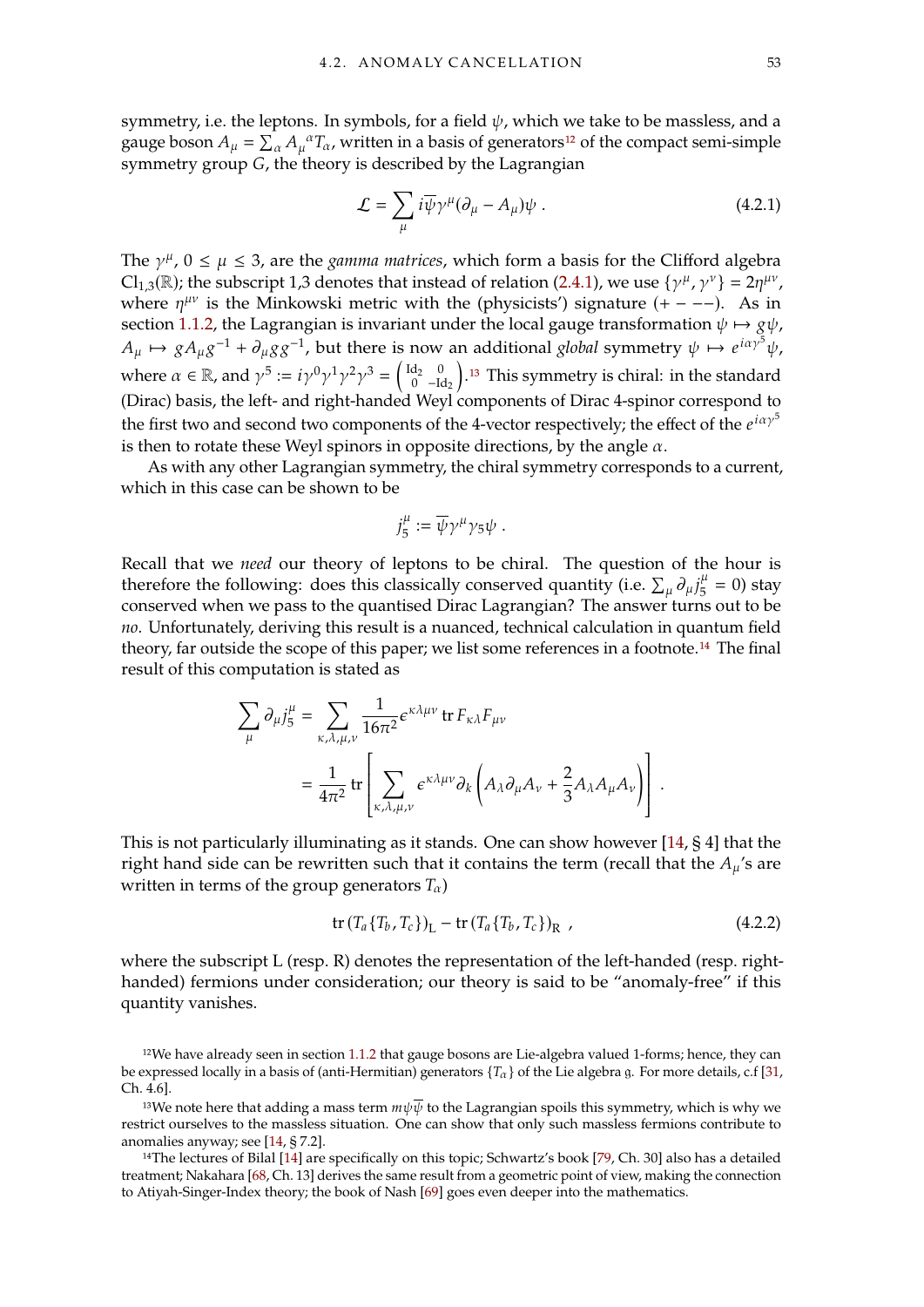References [\[14,](#page-76-8) § 7.3] and [\[79,](#page-80-4) Ch. 30.4] show how the explicit check proceeds in the case of the Standard Model gauge group; it is a surprisingly tame affair. In the case of the U(1) – U(1) – U(1) anomaly for instance, equation [\(4.2.2\)](#page-64-3) simply reduces to  $\sum_L Y^3 - \sum_R Y^3$ ,<br>and a glance at table 1.1 will confirm that this indeed vanishes. The checks for the other and a glance at table [1.1](#page-21-0) will confirm that this indeed vanishes. The checks for the other subgroups of  $G<sub>SM</sub>$  are just as straightforward.<sup>[15](#page-65-0)</sup>

Closer to our purposes, the vanishing of equation [\(4.2.2\)](#page-64-3) is also a requirement on the groups used for grand unified theories; what can we say about these? Georgi and Glashow showed in [\[35\]](#page-77-7) that if a group has only real (or pseudoreal) representations, it is automatically anomaly-free—as far as simple Lie groups go, this immediately allowed all theories with gauge groups  $SO(2n + 1)$  (including  $SU(2) \cong SO(3)$ ),  $SO(4n)$  for  $n \ge 2$ , Sp(2*n*) for  $n \ge 3$ , as well as all the exceptional Lie groups other than E<sub>6</sub> (which we know has complex representations). In the same paper, they went on to prove that all  $SO(n)$ 's, excluding SO(6), are also anomaly-free, thus adding the case SO( $4n + 2$ ) for  $n \ge 2$  to the list of allowed groups (note that this includes the Spin(10) theory). This left only the SU( $n$ )'s, for  $n \ge 3$ , and  $E_6$ . The case of the SU(5) theory is discussed in [\[66,](#page-79-8) Ch. 5.2] for example; it suffices for us to note that the representation that we employed is indeed free of anomalies. As for  $E_6$ , the following fact was clear to Gürsey and collaborators [\[40\]](#page-78-0) right at the advent of this theory:

#### **Theorem 4.2.1.** All representations of  $E_6$  are anomaly-free.

The remainder of this section will be dedicated to sketching a proof of this result; we will follow Okubo's paper from 1977 [\[70\]](#page-79-9). At the crux of his proof is the following claim: the calculation of an  $n$ -fermion closed-loop diagram is related to a study of the  $n$ th order Casimir invariant of the algebra g of the symmtery group  $G$ . We will slowly work towards understanding what this means, and how the proof proceeds therefrom.

Introducing Feynman diagrams in detail is outside our scope here[16](#page-65-1), but we must say a few words: these diagrams are representations of certain mathematical expressions that arise in perturbative (read: almost all) calculations in quantum field theory, usually of the scattering amplitudes of particles. The chiral anomaly we have been considering thus far is often called a *triangular anomaly* because to one-loop (first order), the Feynman diagram looks like so.



Here, the external legs represent any of the gauge bosons of the theory, while the fermions circulating in the internal lines can be in any relevant representation of the gauge groups. So according to Okubo, since our anomaly arises in the 3-fermion closed-loop diagram, we need to concern ourselves with the 3rd order Casimir invariant of  $E_6$ . To introduce the same, we shift our analysis to the level of Lie algebras, recalling (section [3.3\)](#page-54-0) that for simply connected Lie groups, this involves no sacrifice of generality.

**Definition 4.2.2** (Structure Constants). For a d-dimensional Lie algebra, consider any set of *d* basis vectors, or generators,  $\{t_a\}$ . Because of bilinearity, the Lie bracket is determined

<span id="page-65-0"></span> $15$ It is not necessary to carry out this check for all possible triples that can be made from  $U(1)$ ,  $SU(2)$  and SU(3); cf. [\[79,](#page-80-4) Ch. 30.4].

<span id="page-65-1"></span><sup>&</sup>lt;sup>16</sup>The reader is once again encouraged to consult [\[74,](#page-79-2) [79,](#page-80-4) [90\]](#page-80-5) or any standard quantum field theory reference.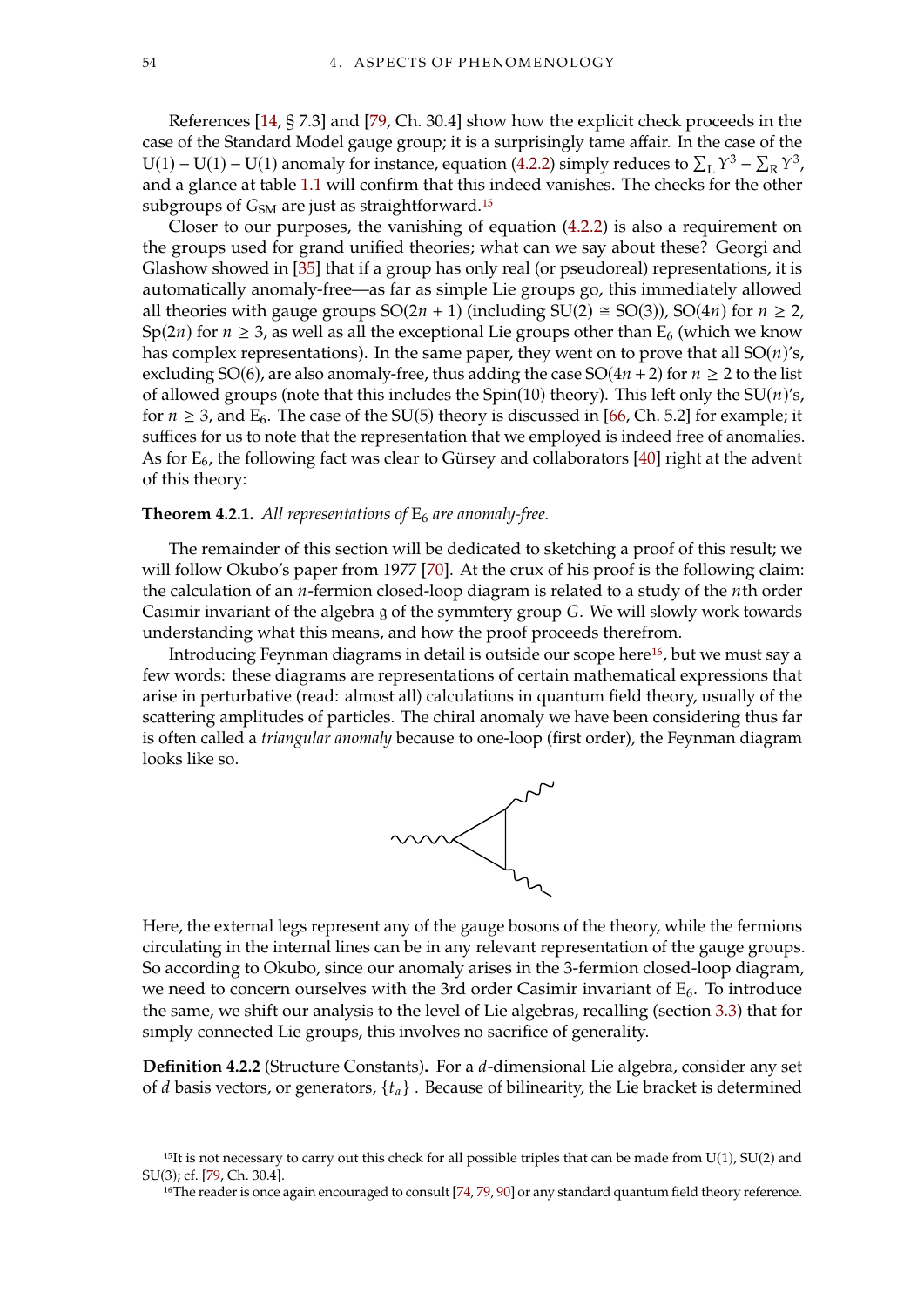uniquely if it is known on a basis set; therefore one can define the Lie bracket, and hence the Lie algebra g abstractly through the expansions

$$
[t^a, t^b] = \sum_{c=1}^d f^{ab}_{\ c} t^c \ ,
$$

where the  $f^{ab}_{c}$  are called the structure constants of g.

Because of the antisymmetry of the Lie bracket, the structure constants satisfy  $f^{ab}_{c}$  =  $f^{ab}_{c}$  + from the Lacobi identity, we further have  $-f<sup>ba</sup><sub>c</sub>$ ; from the Jacobi identity, we further have

$$
\sum_{c=1}^{d} \left( f^{ab}_{c} f^{cd}_{e} + f^{da}_{c} f^{cb}_{e} + f^{bd}_{c} f^{ca}_{e} \right) = 0.
$$

The next idea that we wish to consider requires the tensor algebra of the vector space (definition  $2.4.1$ ) over which  $g$  is defined. To endow this very general product with the structure that g carries, we make an obvious identification: an element of the form (we suppress the ⊗ symbol for brevity)

$$
x_1x_2\cdots x_ix_{i+1}x_{i+2}\cdots x_n - x_1x_2\cdots x_{i+1}x_ix_{i+2}\cdots x_n \in V^{\otimes n}
$$

is identified with

$$
x_1 x_2 \cdots [x_i, x_{i+1}] x_{i+2} \cdots x_n \in V^{\otimes (n-1)}
$$

This quotient still has the structure of an associative algebra (with a unit element), and is called the *universal enveloping algebra* of g.

**Definition 4.2.3** (Vector Operator). A collection of  $d$  elements  $\{x_a\}$  belonging to the universal enveloping algebra of  $\mathfrak g$  is called a vector operator on  $\mathfrak g$  if the following relation holds:

<span id="page-66-2"></span>
$$
[t^a, x^b] = \sum_{c=1}^d f^{ab}_{\ c} t^c \ . \tag{4.2.3}
$$

Obviously,  $\{t_a\}$  is a vector operator, but it is not in general the only one. We can also define vector operators  $\{x_a\}$  for a given *n*-dimensional representation  $\rho$  of g, if  $\{t_a\}$  and  ${x_a}$  are  $n \times n$  matrices satisfying the structure equation and the relation above.

Let us restrict to the case that  $\rho$  is an irrep of g, and moreover demand that g be simple. Then Okubo showed in [\[71\]](#page-79-10) that there is a simple relationship between the number of all linearly independent vector operators on the representation  $ρ$ , and the *highest weight* Λ of that representation. This latter quantity is defined by

$$
\Lambda = m_1 \Lambda_1 + m_2 \Lambda_2 + \cdots m_l \Lambda_l ,
$$

where *l* is the rank<sup>[17](#page-66-0)</sup> of g, the  $\Lambda_i$ 's are its roots (definition [2.1.12\)](#page-26-0), and the  $m_i$ 's are non-<br>negative integers specified uniquely<sup>18</sup> by the representation a. Let us denote the number negative integers specified uniquely<sup>[18](#page-66-1)</sup> by the representation  $\rho$ . Let us denote the number of  $m_i$ 's which are zero by  $v_0(\rho)$ ; then the number of linearly independent vector operators  $v(\rho)$  is given by  $v(\rho)$  is given by

$$
v(\rho)=l-v_0(\rho).
$$

<span id="page-66-0"></span><sup>&</sup>lt;sup>17</sup>We have technically only defined the notions of rank and roots for Lie groups, but it should be clear that these concepts can be extended quite naturally to Lie algebras. For the details, see [\[43,](#page-78-8) Ch. 6].

<span id="page-66-1"></span><sup>18</sup>It is not at all obvious that such a unique decomposition in terms of roots should exist for an arbitrary irrep of g; we refer the reader to [\[43,](#page-78-8) Ch. 7] for a proof of this, the so-called *highest weight theorem*.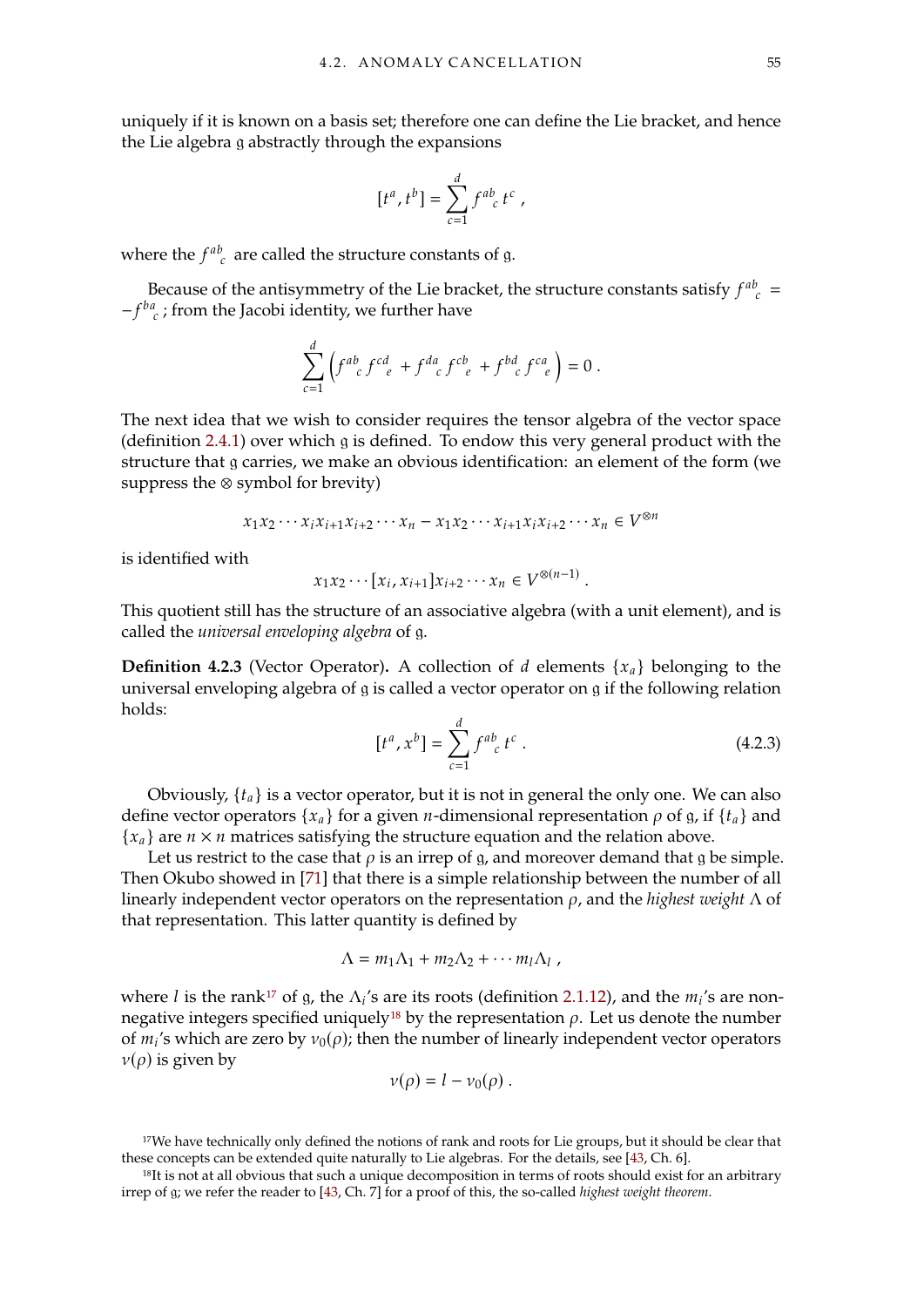In other words,  $v(\rho)$  is equal to the number of  $m_i$ 's which are positive. We can apply this theorem immediately: for the standard I is algebras, their roots (and weights) have been theorem immediately: for the standard Lie algebras, their roots (and weights) have been studied and tabulated [\[72\]](#page-79-11); consulting these, we see quickly that the algebras with Dynkin diagram type  $A_n$ , for  $n \ge 2$ , have  $v(\text{ad}) = 2$ , and  $v(\text{ad}) = 1$  for all other algebras. This fact will be extremely important in what follows.

Let us consider the adjoint representation of g in some more detail. Set  $T_a = ad t_a$ , so that the *pq*-th entry of this matrix is given by  $(T_a)^p{}_q = f^p{}_{aq}$ ; the  $d \times d$  matrices  $\{T_a\}$  clearly satisfy the structure equation

$$
[T^a, T^b] = \sum_{c=1}^d f^{ab}_{\ c} T^c.
$$

Recall now the Killing form, definition [2.2.1;](#page-30-0) we will denote the same by  $g_{ab} = \text{tr} T_a T_b$ . Introduce now the vector operator  $\{X_a\}$  on the adjoint representation; by definition, it satisfies  $[T^a, X^b] = \sum_{c=1}^d f^{ab}_{c} X^c$ . We further introduce the triple linear forms

$$
X^{p}_{aq} = (X_{a})^{p}_{q} ,
$$
  

$$
X_{abc} = \sum_{i=1}^{d} g_{ai} X^{i}_{bc} .
$$

In particular, for  $\{X_a\} = \{T_a\}$ , the second equation reduces to  $T_{abc} = \sum_{i=1}^d g_{ai} f_{bc}^i$ ; so  $T_{abc}$  is completely antisymmetric in its indices. Now Okubo showed that an equivalent way of  $\sum_{i=1}^{\infty} \frac{Z_i}{\log P}$  of  $\sum_{i=1}^{\infty} \frac{Z_i}{\log P}$  of  $\sum_{i=1}^{\infty} \frac{Z_i}{\log P}$  or  $\sum_{i=1}^{\infty} \frac{Z_i}{\log P}$ writing the vector operator equation [\(4.2.3\)](#page-66-2) is the following:

<span id="page-67-2"></span>
$$
\sum_{a=1}^{d} f_{bc}^{a} X_{ade} + f_{bd}^{a} X_{cae} + f_{be}^{a} X_{cda} = 0 ; \qquad (4.2.4)
$$

he further showed that the  $X_{abc}$  satisfying these equations can be chosen to be either completely symmetric or completely antisymmetric, and moreover, that the completely antisymmetric  $X_{abc}$  must be proportional to the structure constants  $f_{abc}$ . Hence, by the result in the previous paragraph, we conclude that for all simple Lie algebras other than the  $A_n$ 's, the  $X_{abc}$ 's must be antisymmetric, because  $\{X_a\}$  must be proportional to  $\{T_a\}$ , the one and only vector operator on the adjoint representation. For the  $A_n$ 's, there is an additional vector operator.

In order to obtain the "upper-indices" version of the form  $X_{abc}$ , we do the obvious thing, raising indices with the Killing form:  $X^{abc} = \sum_{p,q,r} g^{ap} g^{bq} g^{cr} X_{pqr}$ ; the form we<br>recover must clearly also be either symmetric or antisymmetric. If we then set recover must clearly also be either symmetric or antisymmetric. If we then set

$$
I_3 = \sum_{a,b,c=1}^d X^{abc} T_a T_b T_c ,
$$

this defines a *Casimir operator* (of the third order) of g. These operators are sometimes referred to as Casimir invariants<sup>[19](#page-67-0)</sup>, because they are invariant under the action of  $g$  on its adjoint representation—they are, in other words, intertwining operators, as defined in section [1.1.2.](#page-14-0) What is important for our purposes here is that the formula for  $I_3$  above is in fact the most general form of a third-order Casimir operator, and that the coefficients  $X_{abc}$ *must* be symmetric. So from the result in the previous paragraph, we conclude that  $I_3 \equiv 0$ for every algebra other than the  $A_n$ 's.<sup>[20](#page-67-1)</sup>

<span id="page-67-1"></span><span id="page-67-0"></span><sup>19</sup>For further discussion of these invariants, see [\[31,](#page-77-6) Ch. 17.8] and references therein.

<sup>&</sup>lt;sup>20</sup>For completeness, we note that in the case of the antisymmetric  $X_{abc}$ 's,  $I_3$  reduces to a scalar multiple of the Killing form, which is in fact the second-order Casimir invariant.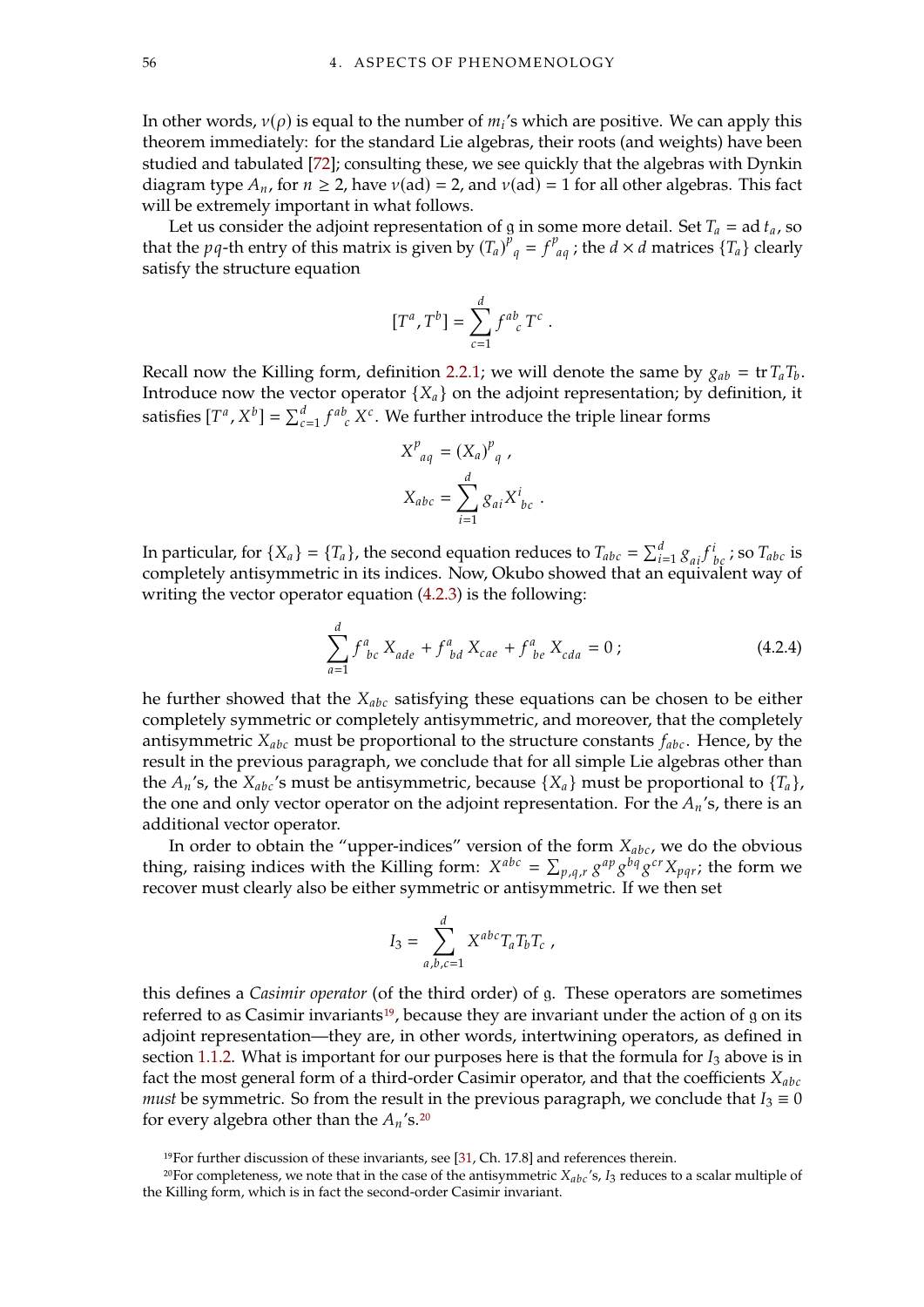We are now ready to understand the claim that the calculation of an  $n$ -fermion closedloop diagram is related to a study of the *n*th order Casimir invariant of g. Let  $\{T_a\}$  be the representation matrices of the  $\{t_a\}$  for a generic irrep of g; set

$$
X_{abc} = \operatorname{tr} T_a \{T_b, T_c\} .
$$

Obviously,  $X_{abc}$  is completely symmetric. Moreover, it satisfies equation [\(4.2.4\)](#page-67-2) if we note the trivial identity tr  $[T_p, T_a \{T_b, T_c\}] = 0$ . Thus,  $X_{abc}$  is a symmetric triple form, corresponding to some vector operator  ${X_a}$ ; it must hence vanish identically, and so must equation [\(4.2.2\)](#page-64-3). This completes the sketch of the proof that all representations of  $E_6$  are anomaly-free.<sup>[21](#page-68-1)</sup>

## <span id="page-68-0"></span>**4.3 Other Signatures**

Since grand unified theories have ever been within the purview of physicists, it is only fitting that we devote this final section of the paper to these tireless inquirers, for whom it is never good enough that a theory be beautiful, and rightly so; they demand that it be predictive, and hence, falsifiable. So in the following paragraphs, we will attempt to paint in broad strokes the answers to some of the questions that have naturally arisen during our analysis, but on which we have hitherto been silent; it is scarcely necessary to add that we are striving neither for comprehensiveness nor exhaustiveness here.

Let us begin with the simplest question: what signatures might we expect from the  $E_6$ theory? We quote from a recent survey paper precisely about this topic that will set the tone for the rest of the discussion:

Signatures of  $E_6$  include [an] extension of the Higgs sector; existence of neutral of new vector-like quarks and leptons, and manifestations of the neutral  $Z'$  gauge bosons at masses above the electroweak scale...; the production fermion. . . through its mixing with other neutral leptons, giving rise to signatures of "sterile" neutrinos. Up to now, with the possible exception of weak evidence for sterile neutrinos there has been no indication of the extra degrees of freedom entailed by the 27-plet of  $E_6$ . [\[53\]](#page-78-9)

Setting aside for the moment that the outlook for the  $E_6$  theory is rather bleak, let us try and understand the terms above that we have not yet encountered.

We have refrained from speaking about the Higgs mechanism thus far, and unfortunately, our silence on the same will continue—references [\[9,](#page-76-9) [11,](#page-76-3) [18,](#page-77-8) [41,](#page-78-10) [42\]](#page-78-1) are some early papers that examine this mechanism within the context of mass scales in the  $E_6$  model. One thread that runs through them all is worth examining, since it is directly concerned with the most obvious thing one would think to look for to ratify the  $E_6$  theory, namely, new fermions. Here we introduce the *Survival Hypothesis* [\[10,](#page-76-10) [34\]](#page-77-9): stated succinctly, it says that low-mass fermions are those that cannot receive  $G<sub>SM</sub>$  invariant masses. To understand what this means, recall from the previous section that mass terms spoil the invariance of the Lagrangian under chiral symmetry; the survival hypothesis thus postulates that when the grand unification symmetry group is broken down to the Standard Model gauge group, the fermions which do not acquire mass are those that cannot receive mass terms invariant under  $G<sub>SM</sub>$ ; in particular, this means that all the particles that do admit such a mass term will receive a superheavy mass, since the symmetry breaking occurs at grand unification scales.<sup>[22](#page-68-2)</sup> Put another way, most fermions in a grand unified theory should have masses on

<span id="page-68-1"></span><sup>21</sup>We have of course shown more: we have shown that all representations of every algebra other than  $SU(n)$  for  $n \geq 3$  are anomaly-free.

<span id="page-68-2"></span><sup>&</sup>lt;sup>22</sup>In the previous section, for instance, the superheavy mass scale was found to be on the order of  $10^{16}$  GeV.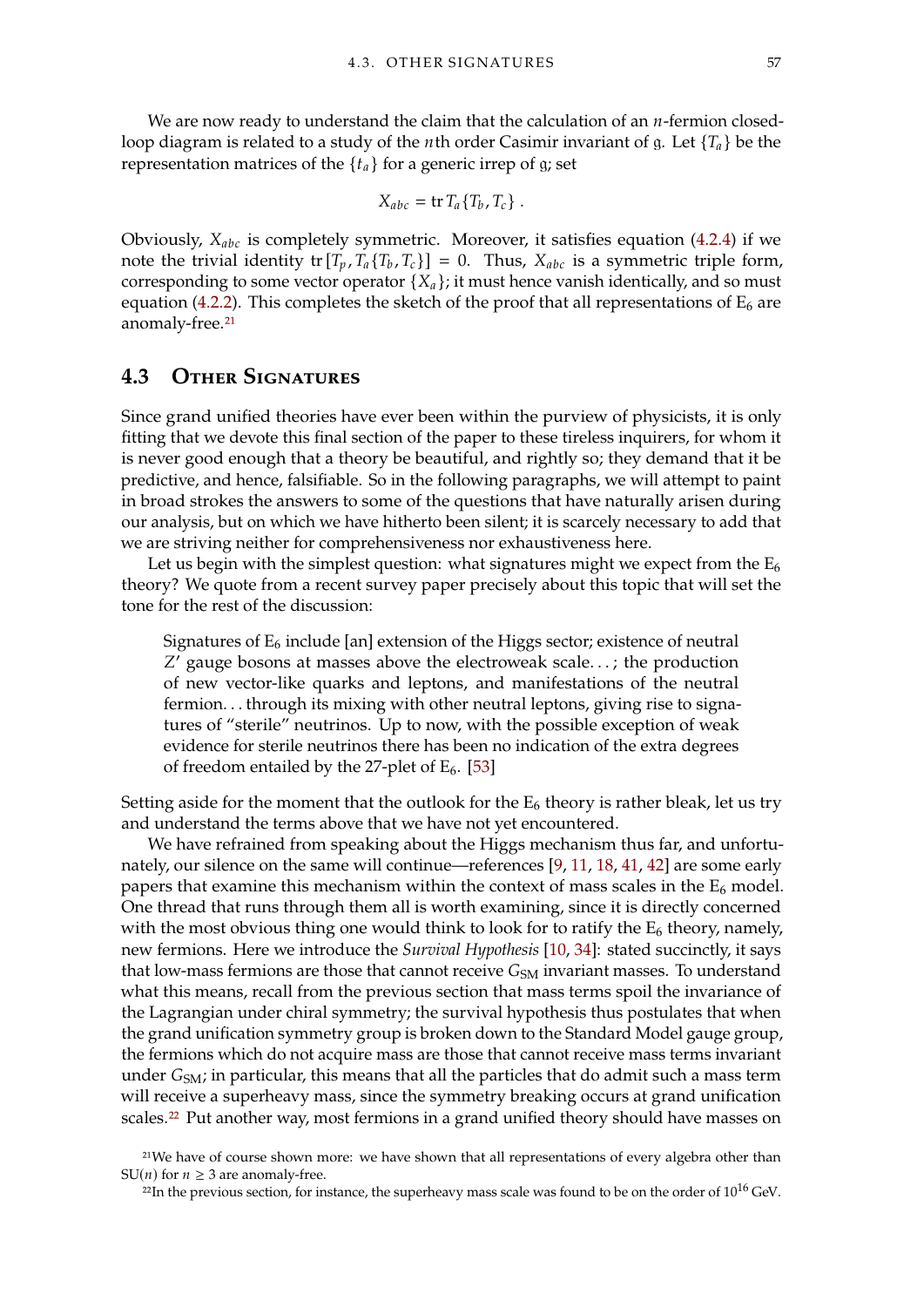unification scales; those that do not are associated with one of the two unbroken gauge symmetry groups  $G<sub>SM</sub>$  or U(1)  $\times$  SU(2), since both of these demand chiral symmetry.<sup>[23](#page-69-0)</sup> The upshot is the following: we do not see the new fermions of the  $E_6$  theory because they are phenomenally heavy, many orders of magnitude outside the reach of even the most powerful detectors. For a thorough examination of mass scales in grand unified theories in general, and  $E_6$  in particular, see [\[75\]](#page-79-4). We note that this discussion is of course not valid only for  $E_6$ , but is formulated as a general principle in grand unified theories; this is the "fermion desert". In Georgi's words, "If [the above] picture is correct, physics between 300 GeV [the Standard Model mass scale] and  $10^{14}$  GeV is boring. There is a grand plateau in momentum scale on which the world is well-described by an  $SU(3) \times SU(2) \times U(1)$  gauge theory... there will be no new interactions below  $10^{15}$  GeV." [\[34\]](#page-77-9)

Let us turn our attention now to the aforementioned  $Z'$  bosons. A detailed analysis<br>beir phenomenology is outside the scope of this paper, but they arise quite paturally of their phenomenology is outside the scope of this paper, but they arise quite naturally in representation theory, and *this* we can certainly understand. If gauge bosons live in the complexified adjoint representation of the symmetry group  $G$ , it is clear that there is something special about the maximal set of elements in g that commute with each other, i.e. the<sup>[24](#page-69-1)</sup> *Cartan subalgebra* of g. In general, these commuting elements make for good quantum numbers (charges); the best way to see this is by choosing the *Cartan-Weyl basis* for  $g$ , which we describe now. Let us consider the complexified adjoint representation of  $g$ (while suppressing the use of the ad operator notation): if g has rank  $l$  and dimension  $d$ , let  $\{x^i\}$ , for  $i = 1, \ldots, l$ , be the Cartan subalgebra; then one can show that the set  $\{x^i\}$  can be completed to a basis  $\{x^i, t^a\}$  of a such that be completed to a basis  $\{x^i, t^{\alpha}\}$  of g such that

$$
[x^i, t^{\alpha}] = \alpha(x^i)t^{\alpha} \quad \text{for } i = 1, 2, \dots l,
$$

where the eigenvalue  $a(x^i)$  is non-vanishing for at least one value of *i*. This is the Cartan-<br>Weyl hasis for a sometimes called the *canonical* or *standard* hasis. The most pertinent Weyl basis for 𝔤, sometimes called the *canonical* or *standard* basis. The most pertinent example of this construction is something that we have already encountered in the SU(2) weak force. The relevant Lie algebra,  $\mathfrak{sl}(2,\mathbb{C})$ , is of rank 1 and spanned by the W bosons; they form a Cartan-Weyl basis since they satisfy

$$
[W^0, W^{\pm}] = \pm 2W^{\pm} , \qquad [W^+, W^-] = W^0 .
$$

Hence, we see that the basis for the 1-dimensional Cartan subalgebra is indeed given by a quantum number operator, the isospin matrix  $\hat{I}_3 = 2W^0$ .<br>To extend the notion of sharpes to gauge because

To extend the notion of charges to gauge bosons, recall first this aspect of  $\hat{I}_3$ : in a standard (doublet) basis for the space of weak-theory fermions  $\mathbb{C}^2$ , the isospin of a particle was simply given by the eigenvalue of the action of the  $\hat{I}_3$  operator on said fermion. It should be clear that the correct generalisation of the above concept is the following: since the gauge bosons transform in the adjoint representation of the symmetry group  $G$ , they can act on *each other* through the adjoint action of g on itself<sup>[25](#page-69-2)</sup>; moreover, in the Cartan-Weyl basis, the charges of the gauge bosons are given (up to normalisation) by their roots. In the case of the SU(2) theory for instance, this yields the correct isospin for  $W^{\pm}$ , i.e.  $\pm 1$ , since  $[\hat{I}_3, W^{\pm}] = \pm W^{\pm}$ . But notice that we now have a highly interesting statement about these number-generating gauge bosons themselves: all of their quantum charges must vanish number-generating gauge bosons themselves: all of their quantum charges must vanish since they belong to the Cartan subalgebra (and hence commute with each other). In other words, the number of neutral gauge bosons in a theory is given by the rank of its symmetry

<span id="page-69-1"></span><span id="page-69-0"></span><sup>&</sup>lt;sup>23</sup>They could also be Higgs SU(2) doublets, but we ignore this possibility here.

<sup>24</sup>There are of course many different choices of a Cartan subalgebra for a given semisimple Lie algebra, but all of these are related by automorphisms of  $g$ , so we abuse terminology and speak here as though our choice were unique.

<span id="page-69-2"></span><sup>&</sup>lt;sup>25</sup>Clearly, this action is non-trivial only if  $G$  is non-abelian.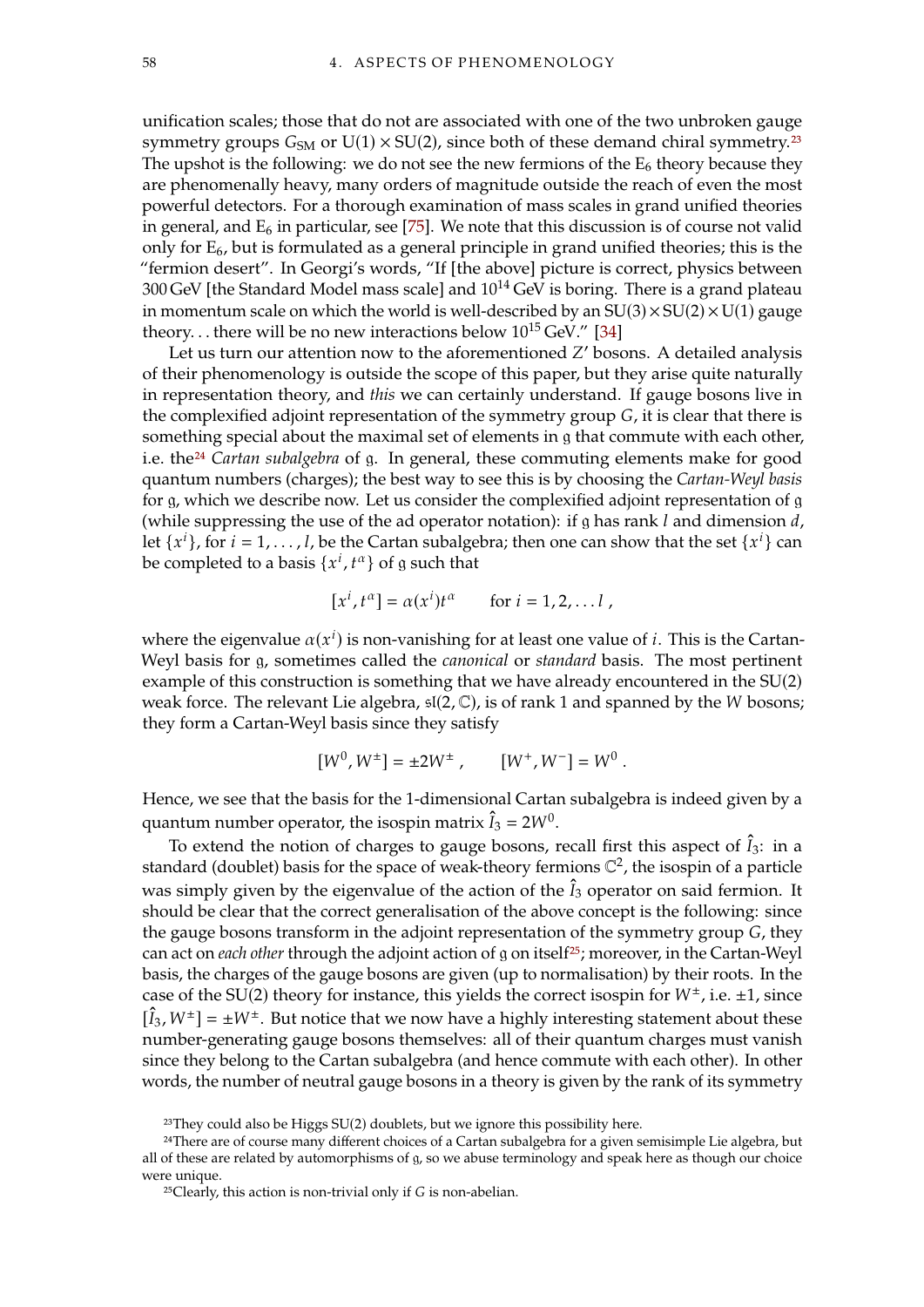group [\[59\]](#page-79-12). The bearing of this discussion on grand unified theories is straightforward: when we break from  $E_6 \rightarrow Spin(10) \rightarrow SU(5) \rightarrow G_{SM}$ , we break from a rank 6 group to a 5 to a 4, and then once again to a 4. Hence, while additional neutral gauge bosons are forbidden in the (standard) SU(5) theory, both Spin(10) and  $E_6$  each obtain one additional neutral gauge boson when their symmetry is broken.

This is where representation theory ends and quantum field theory begins. The literature on neutral  $\overline{Z}$  bosons is vast and varied, and we will not undertake a review of the same here; we point the reader instead to [\[57,](#page-79-13) [59\]](#page-79-12) and references therein for summaries of the physics and the phenomenology respectively; both cover  $E_6$  in some detail. Reference [\[73\]](#page-79-5) has the current exclusion limits on the masses of these  $Z'$  bosons for the Spin(10) and<br>Est boories: the lower bounds are all on the order of  $10^3$  CeV  $E_6$  theories: the lower bounds are all on the order of  $10^3$  GeV.

Let us now consider sterile neutrinos. We have assumed throughout our analysis that these exist, incorporating them into the SU(5) theory, and then consequently into the Spin(10) and  $E_6$  theories. Rosner [\[77\]](#page-80-7) recently carried out a phenomenological analysis for the sterile neutrinos in the  $E_6$  theory, of which there are three, from the three copies of N. In his framework, the traditional candidates for sterile neutrinos, the  $v<sub>R</sub>$ 's, obtain extremely heavy masses and become unimportant, while the Spin(10) singlets (the final entry in table [3.1\)](#page-58-0) acquire light masses, and are promoted to sterile neutrino status. The other exotic fermions in the theory remain heavy, and mix only weakly with the Standard Model fermions, as per the survival hypothesis. Finally, he notes that only two of these three Spin(10) singlets are required to account for present data in neutrino oscillation experiments, leaving one neutrino free to be a candidate dark matter particle. This would fit neatly into the picture of "dark electromagnetism" proposed by Ackerman et al. [\[2\]](#page-76-11): in this scenario, dark matter particles interact via a new gauge boson corresponding to some  $U(1)$  theory that is unbroken at the vacuum—the  $U(1)'$  gauge group that arises in the breaking of the  $E_6$  theory is a natural candidate for the same. Schwichtenberg however, argues in [\[80\]](#page-80-8) that the Spin(10) singlet is not the correct choice for a candidate dark matter particle in the  $\rm E_6$  theory. Instead, he makes a case for the exotic neutrino in the  $\overline{\Lambda_5^1}\otimes \xi^2$ representation of SU(5)  $\times$  U(1)' (this is the third entry from the bottom in table [3.1\)](#page-58-0). Diving into the details of this interesting debate is unfortunately beyond our scope here; we simply wanted to note that the exotic fermions in the  $E_6$  theory provide a playground to explore such ideas.

We end with a brief discussion on perhaps the most famous prediction of grand unified theories: proton decay. Simply put, since each inclusion of  $G<sub>SM</sub>$  into the unification gauge groups that we have been considering involves significant jumps in dimension—from 12 to 24 to 45 and finally to the 78-dimensional  $E_6$ —we obtain at each step a huge number of new gauge bosons. These mediate new interactions between particles, one of which is the decay of the proton, which is stable in the standard model; the review article [\[56\]](#page-79-14) by Langacker treats the subject of proton decay in depth. The original SU(5) model predicted a maximum proton lifetime on the order of  $10^{31}$  years [\[28\]](#page-77-10) which was subsequently disproved by the Super-K(amiokande) experiment.[26](#page-70-0) Following a long period where the Spin(10) theory was thought to be as dead as the SU(5), Bertolini et al. [\[13\]](#page-76-12) re-examined proton decay in Spin(10)and discovered that it was still viable. For the  $E_6$  theory, [\[60\]](#page-79-15) and [\[75\]](#page-79-4) are two early references that go into great detail regarding proton decay via many possible symmetry breaking chains of  $E_6$ ; one take-away point is that in almost every case, the proton decay rate for the SU(5) theory is a lower-bound for the same in the  $E_6$  theory, with the possibility of extending the proton lifetime by some orders of magnitude above the SU(5) bound depending on how certain parameters in the theory are chosen.

<span id="page-70-0"></span>This brings us to our final point: the parameter space of grand unified theories is

 $26[1]$  $26[1]$  is the most recent publication from the collaboration, summarising data from the 20 years (!) that this experiment has been running.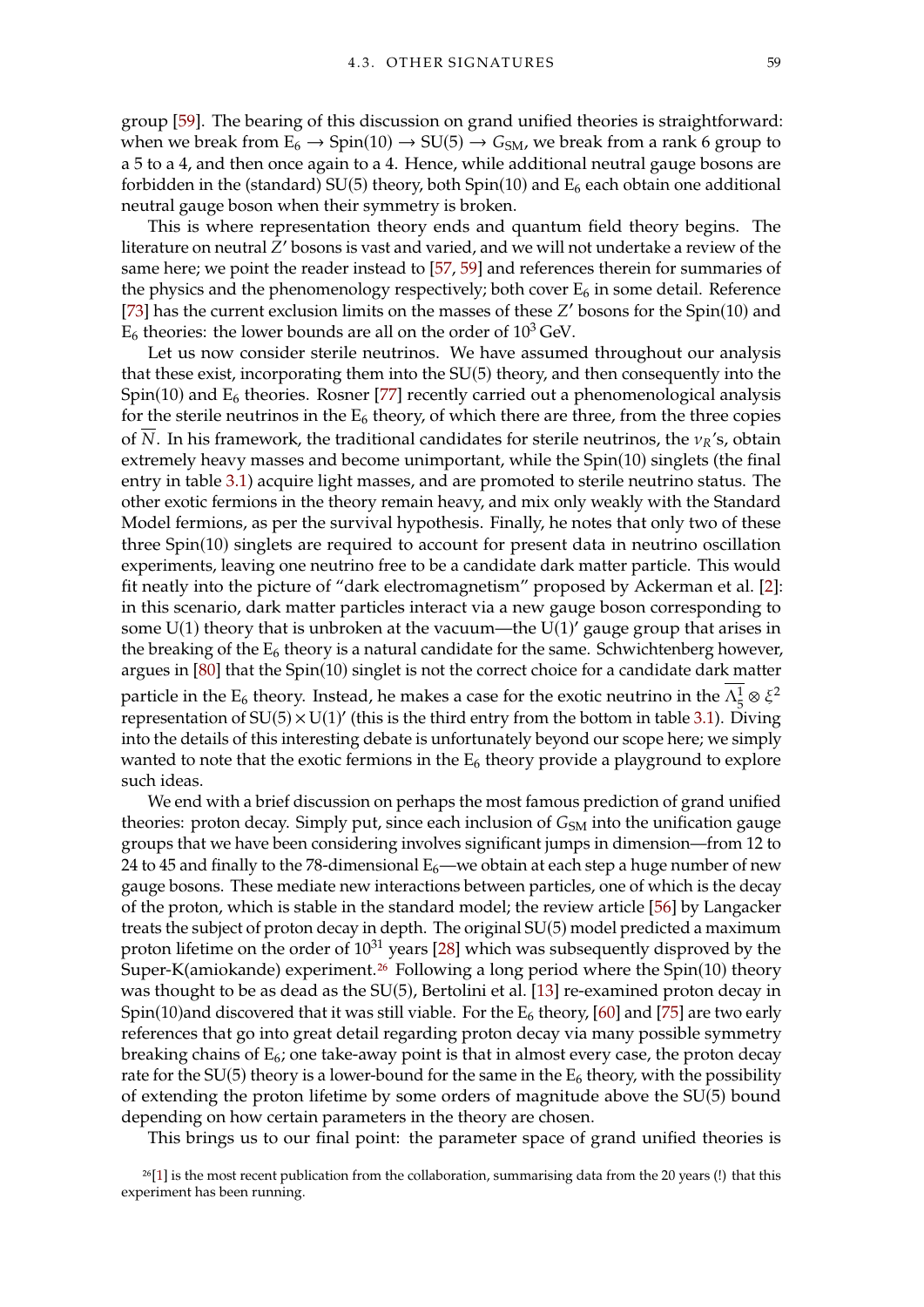(usually) large enough for all manner of tinkering and fine-tuning to match data. In some sense then, they still have a shot at corresponding to reality. And yet, we steadily seem to be approaching a point where testing them is getting difficult to the point of being infeasible. As a recent article notes,

But while [the aforementioned] Super-K could suddenly strike gold in the next few years and confirm one of these models, it could also run for another 20 years, nudging up the lower limit on the proton's lifetime, without definitively ruling out any of the models.

Japan is considering building a \$1 billion detector called Hyper-Kamiokande, which would be between 8 and 17 times bigger than Super-K and would be sensitive to proton lifetimes of  $10^{35}$  years after two decades. It might start seeing a trickle of decays. Or it might not. "We could be unlucky," [S. M.] Barr<sup>[27](#page-71-0)</sup> said. "We could build the biggest detector that anyone is ever going to build and protons decay just a little bit too slow and then we're out of luck." [\[27\]](#page-77-11)

<span id="page-71-0"></span>Indeed. So while the incompleteness and seeming arbitrariness of the Standard Model remain strong motivators to seek a more complete, natural physics, it seems that the best we can do right now, at least as regards grand unified theories, is simply to wait. It would appear that nature is not so keen to give up her secrets just yet.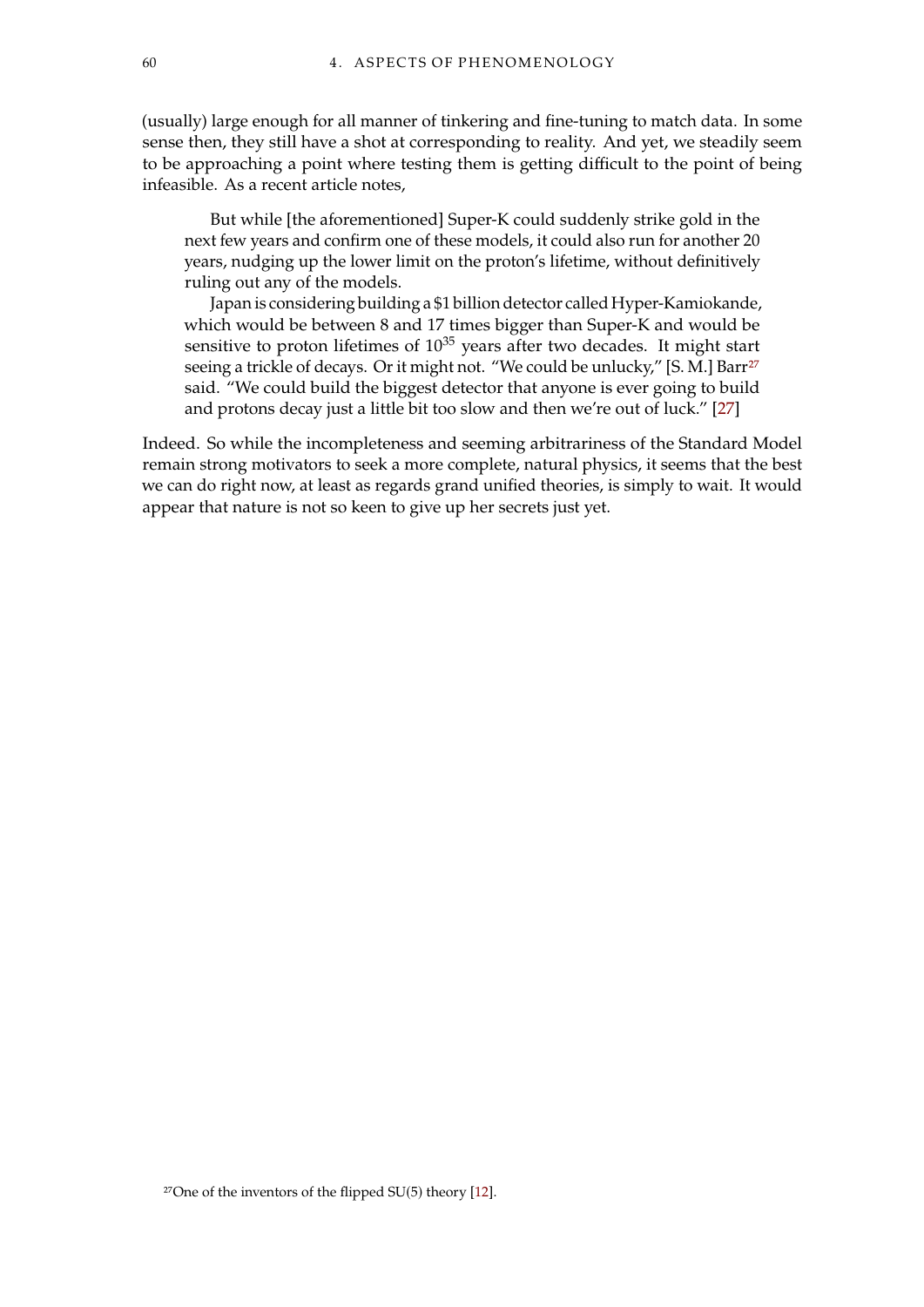## **Appendix**

## THE CONSTRUCTION OF  $G_2$

The reference for this appendix is [\[4\]](#page-76-0). For large values of  $n$ , the Dynkin diagrams of type  $A_n$ ,  $B_n$ ,  $C_n$ ,  $D_n$  are distinct. For small values of *n*, we have the possibility of exceptional isomorphisms between the classical groups as follows.

- (i)  $Spin(6) \cong SU(4)$ . Both have dimension 15, rank 3 and the Dynkin diagram
- (ii)  $Spin(5) \cong Sp(2)$ . Both have dimension 10, rank 2 and the Dynkin diagram  $\bullet \bullet$ .
- (iii)  $Spin(3) \cong SU(2) \cong Sp(1) = S^3 \subset \mathbb{H}.$
- (iv) Spin(4)  $\approx S^3 \times S^3$ .

We prove the first two isomorphisms.

**Proposition A.1.** We have the following isomorphisms of Lie groups: Spin(6)  $\cong$  SU(4) and  $Spin(5) \cong Sp(2)$ .

**Proof.** We do both cases in parallel. Spin(5) has the representation  $\Delta$  of degree 4 over C and degree 2 over H. We can impose a Hermitian form, invariant under the compact group Spin(5), giving us a homomorphism<sup>[1](#page-72-0)</sup> from Spin(5)  $\rightarrow$  Sp(2) which we also denote with  $\Delta$ . Similarly, Spin(6) has the representation  $\Delta^+$  of degree 4 over  $\mathbb C$  and we have  $\Delta^+$ : Spin(6)  $\rightarrow$  U(4). We first wish to show that Im  $\Delta^+$   $\subset$  SU(4).

Let  $t \in T \subset$  Spin(6). Then t acts with eigenvalues defined by weights

$$
\left\{\frac{1}{2}\left(x_1+x_2+x_3\right),\frac{1}{2}\left(x_1-x_2-x_3\right),\frac{1}{2}\left(-x_1+x_2-x_3\right),\frac{1}{2}\left(-x_1-x_2+x_3\right)\right\};
$$

these add to zero so the eigenvalues multiply to 1 and  $t$  must act with determinant 1. Hence, any  $gtg^{-1}$  acts with det 1 and  $\Delta^+$  maps to SU(4).<br>Now  $\Delta$  is faithful: if  $g \in$  Spin(2n + 1) and  $g \mapsto 1$  in

Now  $\Delta$  is faithful: if  $g \in Spin(2n + 1)$  and  $g \mapsto 1$  in  $Hom_{\mathbb{C}}(\Delta, \Delta) \cong Cl(V)_0$  then g is 1. Also  $\Delta^+$  is faithful if *n* is odd, for if *g* acts as 1 on  $\Delta^+$ , then  $g \in Spin(2n)$  acts as 1 on the dual  $\Delta^-$  so  $g \mapsto 1$  in Home( $\Delta^+$ ,  $\Delta^+$ ) + Home( $\Delta^-$ ,  $\Delta^-$ ) – Cl( $V$ ). Thus  $g = 1$ . Hones the dual,  $\Delta^-$ , so  $g \mapsto 1$  in  $\text{Hom}_{\mathbb{C}}(\Delta^+, \Delta^+)$  +  $\text{Hom}_{\mathbb{C}}(\Delta^-, \Delta^-) = \text{Cl}(V)_0$ . Thus  $g = 1$ . Hence the two maps  $\Delta$ ,  $\Delta^+$  are injective homomorphisms, and induce injective homomorphisms d $\Delta$ ,  $d\Delta^+$ ; they are thus isomorphisms for dimensional reasons. Hence,  $\Delta$  and  $\Delta^+$  map small neighbourhoods in  $Spin(5)$ ,  $Spin(6)$  onto small neighbourhoods of  $Sp(2)$ ,  $SU(4)$  respectively. But Sp(2) and SU(4) are connected, so  $\Delta$  : Spin(5)  $\rightarrow$  Sp(2) and  $\Delta^+$  : Spin(6)  $\rightarrow$  SU(4) must be surjections. QED

**Corollary A.2.** *The group*  $Spin(5)$  *acts transitively on the unit sphere*  $S^7 \subset \Delta$ *.* 

<span id="page-72-0"></span><sup>1</sup>This is because Sp(2) is *defined* to be the subgroup of  $GL(2, \mathbb{H})$  under which the inner product on  $\mathbb{H}$  is invariant.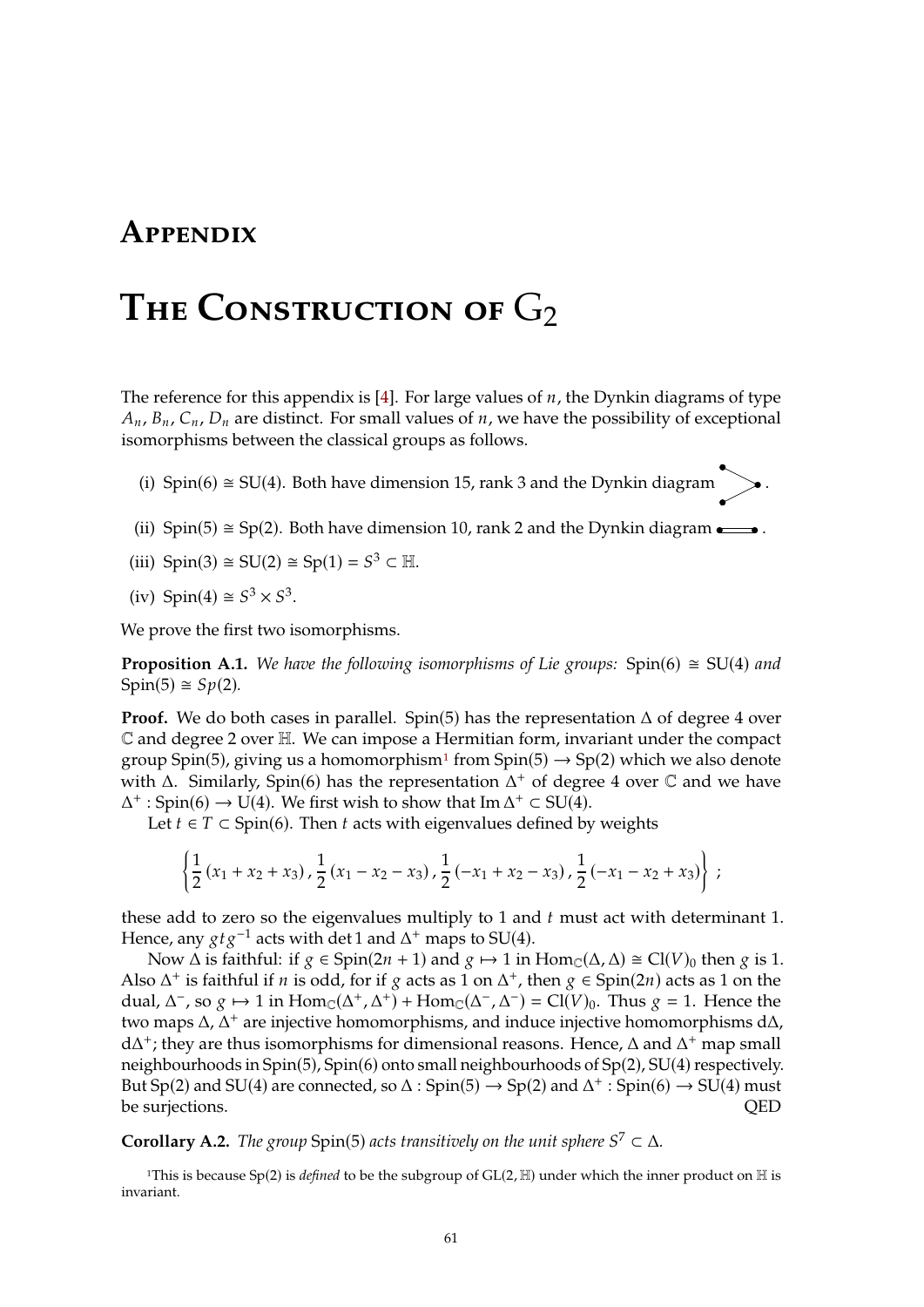**Proof.** Sp(2) acts transitively on  $S^7 \subset \mathbb{H}^2$ 

<span id="page-73-2"></span>**Corollary A.3.** *The group* Spin(6) *acts transitively on pairs*  $(x, z)$ ,  $x \in S^5 \subset \mathbb{R}^6$ ,  $z \in S^7 \subset \Delta^+$ .<br>Moreover the subgroup fixing  $z \in S^7 \subset \Delta^+$  may be taken, by a suitable choice of z, to be *Moreover the subgroup fixing*  $z \in S^7 \subset \Delta^+$  *may be taken, by a suitable choice of*  $z$ *, to be*  $\overline{SI(3)} \subset \overline{Sp(6)}$  *to*  $\overline{SO(6)}$  *to*  $SU(3) \subset Spin(6)$ , where this inclusion arises by lifting the composite  $SU(3) \hookrightarrow U(3) \hookrightarrow SO(6)$  to Spin(6)*.*

**Proof.** Spin(6) covers SO(6), which acts transitively on  $S^5$ . Taking a suitable  $x$ , e.g.  $x = (0, 0, 1)$ , the subgroup fixing  $x$  is Spin(5). The restriction of  $A^+$  to Spin(5) is  $A$  (by  $(0, \ldots, 0, 1)$ , the subgroup fixing x is Spin(5). The restriction of  $\Delta^+$  to Spin(5) is  $\Delta$  (by proposition 2.4.19) and Spin(5) acts transitively on  $z \in S^7 \subset \Delta$  by the last corollary. The proposition [2.4.19\)](#page-41-0) and Spin(5) acts transitively on  $z \in S^7 \subset \Delta$  by the last corollary. The weights of  $\Delta^+$  are  $\left\{\frac{1}{2}\right\}$  $\frac{1}{2}(x_1 + x_2 + x_3), \frac{1}{2}$  $\frac{1}{2}(x_1 - x_2 - x_3), \ldots$  and their restrictions to  $T \subset SU(3)$ <br>tion of  $\Lambda^+$  to SU(3) is  $1 + \Lambda^1$ . So this SU(3) fixes points are<sup>[2](#page-73-0)</sup> {0,  $x_1$ ,  $x_2$ ,  $x_3$ }; hence the restriction of  $\Delta^+$  to SU(3) is  $1 + \Lambda^1$ . So this SU(3) fixes points of  $S^7 \subset \Delta^+$ ; in fact, a whole circle of them <sup>3</sup>. For any such fixed point, the subgroup of  $S^7 \subset \Delta^+$ : in fact, a whole circle of them.<sup>[3](#page-73-1)</sup> For any such fixed point, the subgroup<br>fixing it is no bigger since in SU(4)  $\approx$  Spin(6) the subgroup fixing a unit vector in  $\mathbb{C}^4$  is an fixing it is no bigger, since in SU(4)  $\cong$  Spin(6) the subgroup fixing a unit vector in  $\mathbb{C}^4$  is an  $SU(3)$ .  $OED$ 

**Corollary A.4.** *The group*  $Spin(7)$  *acts transitively on triples*  $(x, y, z)$  *where*  $x, y$  *are orthogonal*  $and z \in \check{S}^7 \subset \Delta.$ 

**Proof.** Spin(6) covers SO(7), which is transitive on points  $y \in S^6$ . Choose  $y = (0, \ldots, 0, 1)$ .<br>Then the subgroup fixing u is Spin(6). Now A restricts to  $A^+ + A^-$  over  $\mathbb{C}$  (by proposition Then the subgroup fixing y is Spin(6). Now  $\Delta$  restricts to  $\Delta^+$  +  $\Delta^-$  over  $\mathbb C$  (by proposition 2.4.19 again), but starting with  $\Delta$  as a fixed vector space of dimension 8 over  $\mathbb R$ , the restriction [2.4.19](#page-41-0) again), but starting with  $\Delta$  as a fixed vector space of dimension 8 over  $\mathbb R$ , the restriction to Spin(6) is the representation of dimension 8 underlying  $\Delta^+$  (or  $\Delta^-$ ). Finally, note that by the previous corollary, Spin(6) is transitive on pairs  $(x, z)$ ,  $x \in S^6$ ,  $z \in S^7 \subset \Delta$ <sup>+</sup>. QED

**Theorem A.5.** *Consider the subgroup G of* Spin(7) *which fixes a point*  $z \in S^7 \subset \Delta$ *. Then G is a connect connected simply connected Lig organ of rank 2 and dimension 14 <i>zuith the Dankin a compact, connected, simply connected Lie group of rank 2 and dimension 14, with the Dynkin diagram* **and commonly called** G<sub>2</sub>. Moreover, G<sub>2</sub> is transitive on pairs  $(x, y)$  of orthogonal  $vectors in S^6 \subset \mathbb{R}^7.$ 

Proof. The last sentence follows from the above corollary. Now clearly, G is a closed subgroup of Spin(7). Since Spin(7) is transitive on  $S^7$ , we have dim  $G = \dim \text{Spin}(7) - \dim S^7 - 21 - 7 - 14$ . Let  $H \subset G$  be the subgroup that fixes  $u = (0, 0, 1)$ . Then H is  $\dim S^7 = 21 - 7 = 14$ . Let  $H \subset G$  be the subgroup that fixes  $y = (0, 0, \dots, 1)$ . Then  $H$  is the sume as the subgroup of Spin(6) which fixes z, and by a suitable choice of z we can the same as the subgroup of  $Spin(6)$  which fixes  $z$ , and by a suitable choice of  $z$  we can take  $H = SU(3) \subset Spin(6)$  (this was corollary [A.3\)](#page-73-2). Since  $H$  is connected and  $G/H = S^6$  is connected we find that  $C$  is connected 4 Similarly  $C$  is simply connected. connected, we find that  $G$  is connected.<sup>[4](#page-73-3)</sup> Similarly,  $G$  is simply connected.

We determine the roots of G.  $H = SU(3)$  acts on  $\mathfrak{h} \subset \mathfrak{g}$  by the adjoint action; we wish to know how *H* acts on  $g/\hbar$ , the tangent space to  $S^6$  at *y*. By construction,<br> $S^6$  – Spin(7)/Spin(6) so we need to look at the action of Spin(6) on spin(7)/spin(6). This is the geometrically obvious action where the tangent space to  $S^6$  at  $(0, 0, \ldots, 1)$  is  $\mathbb{R}^6$ , the  $S^6 = \text{Spin}(7)/\text{Spin}(6)$ , so we need to look at the action of  $\text{Spin}(6)$  on  $\text{spin}(7)/\text{spin}(6)$ . This is space of the first 6 coordinates, and Spin(6) acts on it as usual. The weights are hence given by<sup>[5](#page-73-4)</sup> { $\pm x_1, \pm x_2, \pm x_3$ }. Thus,  $T \subset SU(3)$  acts on g with weights<sup>[6](#page-73-5)</sup> {0, 0,  $\pm (x_1 - x_2)$ ,  $\pm (x_2 - x_1)$  $(x_3)$ ,  $\pm(x_3 - x_1)$ ,  $\pm x_1$ ,  $\pm x_2$ ,  $\pm x_3$ . We conclude that *T* is maximal<sup>[7](#page-73-6)</sup> (so *G* has rank 2), that these are the roots of *G*, and that the Dynkin diagram is  $\bullet$  **OED** these are the roots of  $G$ , and that the Dynkin diagram is  $\bullet$ 

<span id="page-73-1"></span><span id="page-73-0"></span>2This follows from [2.1.13](#page-27-0) and [2.1.6.](#page-25-0)

<sup>3</sup>The representation  $1 + \Lambda^1 = 1 + \mathbb{C}^3 \subset \mathbb{C}^4$  of SU(3) has SU(3) acting by diag(1, A) for  $A \in SU(3)$ . Hence, the action of SU(3) on  $S^7 \subset \mathbb{C}^4$  fixes a (complex) circle. A familiar analogy is SO(2) rotating the 3-sphere about<br>the z-axis, which fixes an  $S^0$ , the porth and south poles the *z*-axis, which fixes an  $S^0$ , the north and south poles.<br><sup>4</sup>Use the homotopy exact sequence of the fibration

<span id="page-73-4"></span><span id="page-73-3"></span><sup>4</sup>Use the homotopy exact sequence of the fibration  $H \to G \to G/H$ .

<sup>5</sup>This can be seen directly: the maximal torus  $\tilde{T}$  of Spin(6) is given in remark [2.4.13.](#page-39-0) Since we are in an even-dimensional space, the eigenvalues of this rotation matrix occur in complex conjugate pairs,  $e^{\pm ixj}$ .<br>Hence the eigenvalues of the estion of  $\tilde{t}$  or  $T^{p6} \propto \mathbb{R}^6$  are  $\pm x$ . See also remark 2.4.16 Hence, the eigenvalues of the action of  $\tilde{t}$  on  $T\mathbb{R}^6 \cong \mathbb{R}^6$  are  $\pm x_j$ . See also remark [2.4.16.](#page-40-0)<br>
<sup>6</sup>That is, with the (standard) weights of SU(3) given in example 2.1.13 together

<span id="page-73-5"></span> $6$ That is, with the (standard) weights of SU(3) given in example [2.1.13](#page-27-0) together with the weights just computed.

<span id="page-73-6"></span>7The trivial representation occurs exactly twice in the list of the 14 (i.e. all) weights.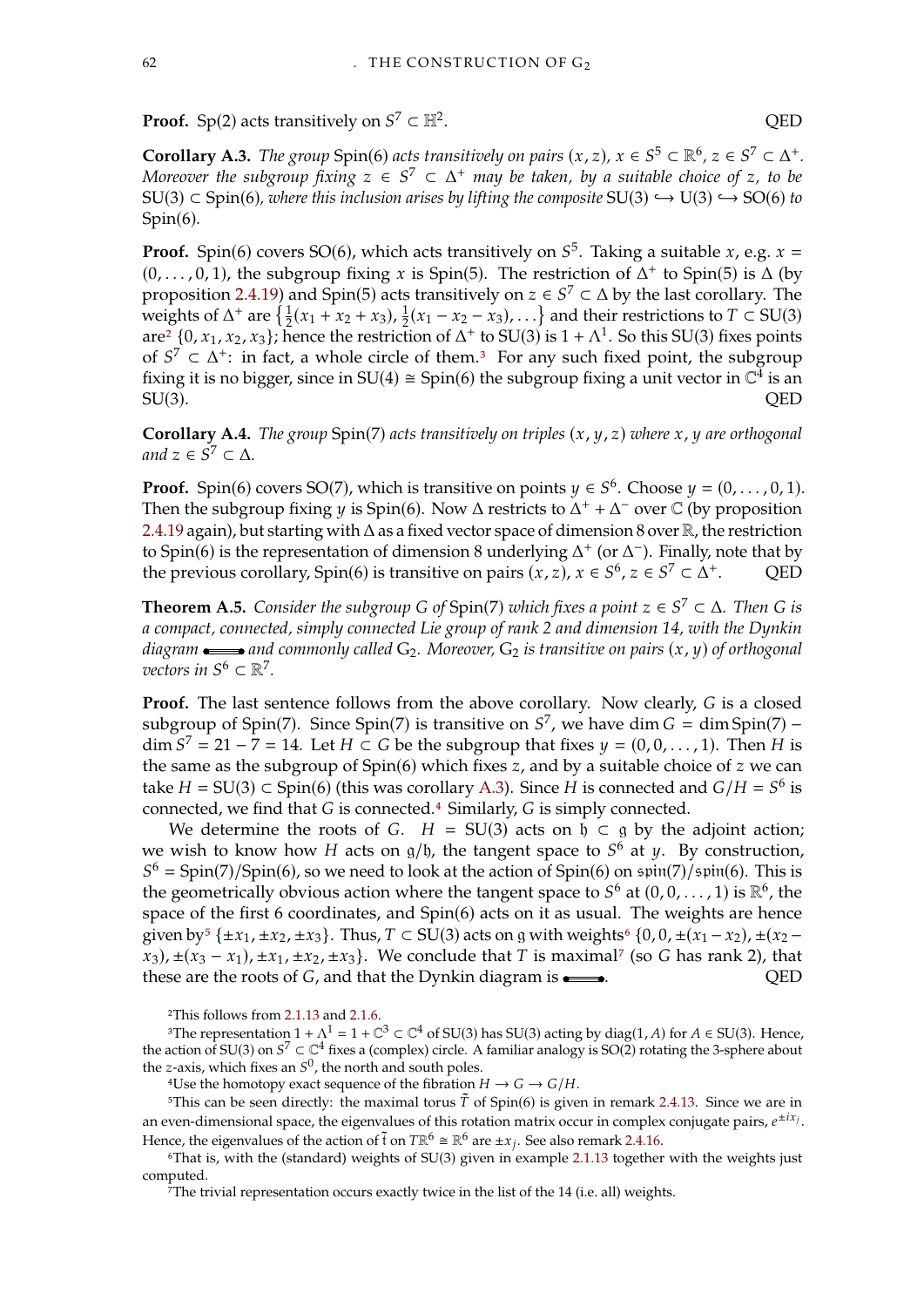$G_2$  starts life with two obvious representations: a 7-dimensional representation  $G_2$  ⊂ Spin(7) acting on  $\mathbb{R}^7$  with weights {0, ± $x_1$ , ± $x_2$ , ± $x_3$ }, and the 14-dimensional adjoint representation. Ad with weights as in the above theorem.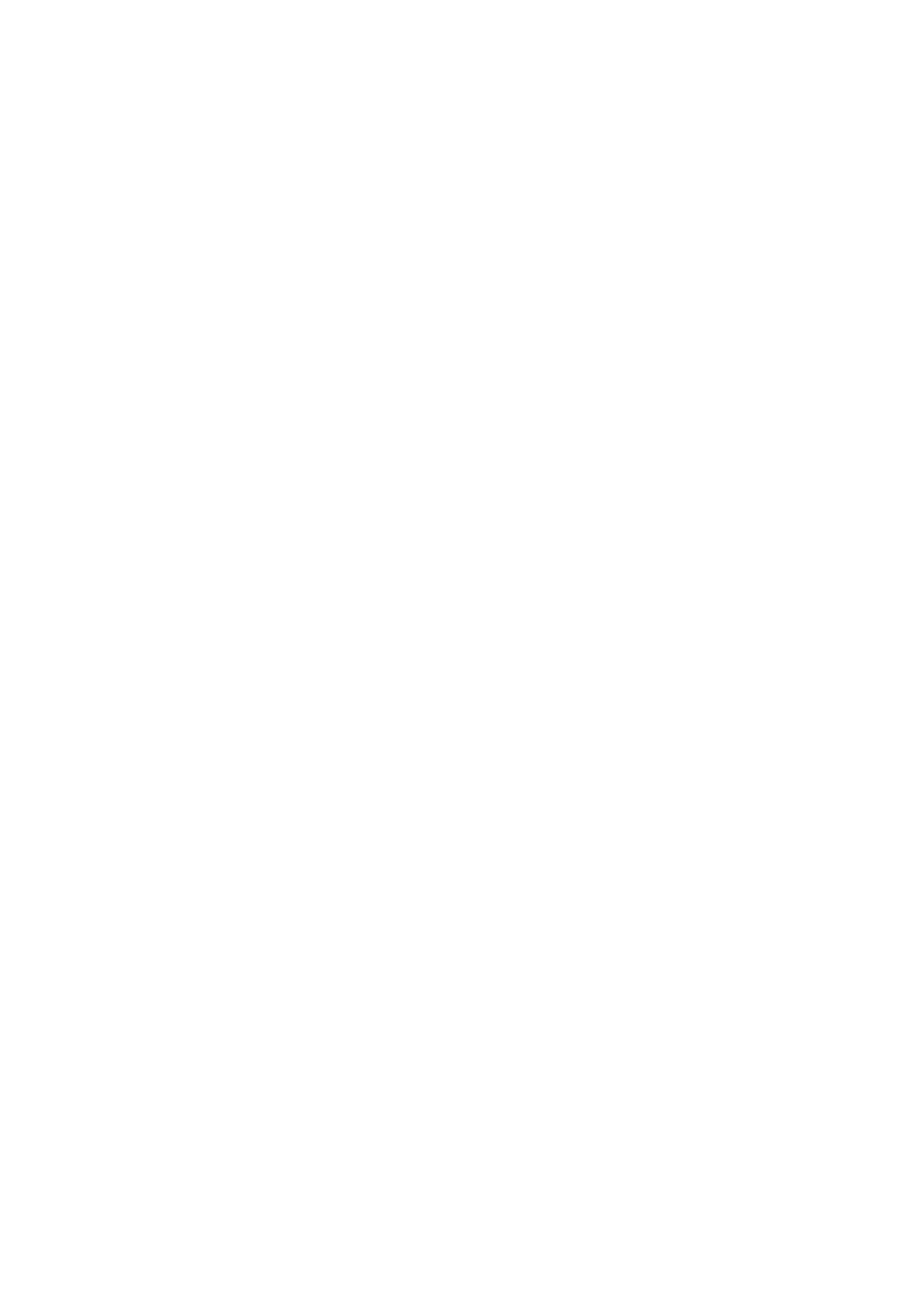## **Bibliography**

- [1] K. Abe et al. Search for Proton Decay via  $p \to e^+\pi^0$  and  $p \to \mu^+\pi^0$  in 0.31 megaton · vorse Exposure of the Super-Kamiokando Water Character Detector. Physical Review years Exposure of the Super-Kamiokande Water Cherenkov Detector. *Physical Review D*, **95**:012004, Jan. 2017.
- [2] L. Ackerman, M. R. Buckley, S. M. Carroll, and M. Kamionkowski. Dark Matter and Dark Radiation. *Physical Review D*, **79**:023519, Jan. 2009.
- [3] J. F. Adams. *Lectures on Lie Groups*. University of Chicago Press, Chicago, 1983.
- <span id="page-76-0"></span>[4] J. F. Adams. *Lectures on Exceptional Lie Groups*. University of Chicago Press, Chicago, 1996.
- [5] S. Albeverio and S. Mazzucchi. Path Integral: Mathematical Aspects. *Scholarpedia*, **6**(1):8832, 2011. Revision #137047.
- [6] T. Appelquist, J. Carazzone, T. Goldman, and H. R. Quinn. Renormalization and Gauge Independence in Spontaneously Broken Gauge Theories. *Physical Review D*, **8**:1747–1756, Sep. 1973.
- [7] M. F. Atiyah, R. Bott, and A. Shapiro. Clifford Modules. *Topology*, **3**:3–38, July 1964.
- [8] J. Baez and J. Huerta. The Algebra of Grand Unified Theories. *Bulletin of the American Mathematical Society*, **47**(3):483–552, Mar. 2010.
- [9] R. Barbieri, D. V. Nanopoulos, and A. Masiero. Hierarchical Fermion Masses in  $E_6$ . *Physics Letters*, **104B**:194–198, 1981.
- [10] R. Barbieri, D. V. Nanopoulos, G. Morchio, and F. Strocchi. Neutrino Masses in Grand Unified Theories. *Physics Letters B*, **90**(1):91–97, 1980.
- [11] R. Barbieri and D.V. Nanopoulos. An Exceptional Model for Grand Unification. *Physics Letters B*, **91**(3):369–375, 1980.
- [12] S. M. Barr. A New Symmetry Breaking Pattern for SO(10) and Proton Decay. *Physics Letters B*, **112**(3):219–222, 1982.
- [13] S. Bertolini, L. Di Luzio, and M. Malinský. Intermediate Mass Scales in the Nonsupersymmetric SO(10) Grand Unification: A Reappraisal. *Physical Review D*, **80**:015013, July 2009.
- [14] A. Bilal. Lectures on Anomalies. Available as arXiv:0802.0634.
- [15] S. M. Bilenky. Neutrino Oscillations: Brief History and Present Status. Available as arXiv:1408.2864.
- [16] J. D. Bjorken. Weak Interaction Theory and Neutral Currents. In *Proceedings, Summer Institute on Particle Physics, Aug. 2–13, 1976*, volume **C7608021**, pages 1–84, 1976.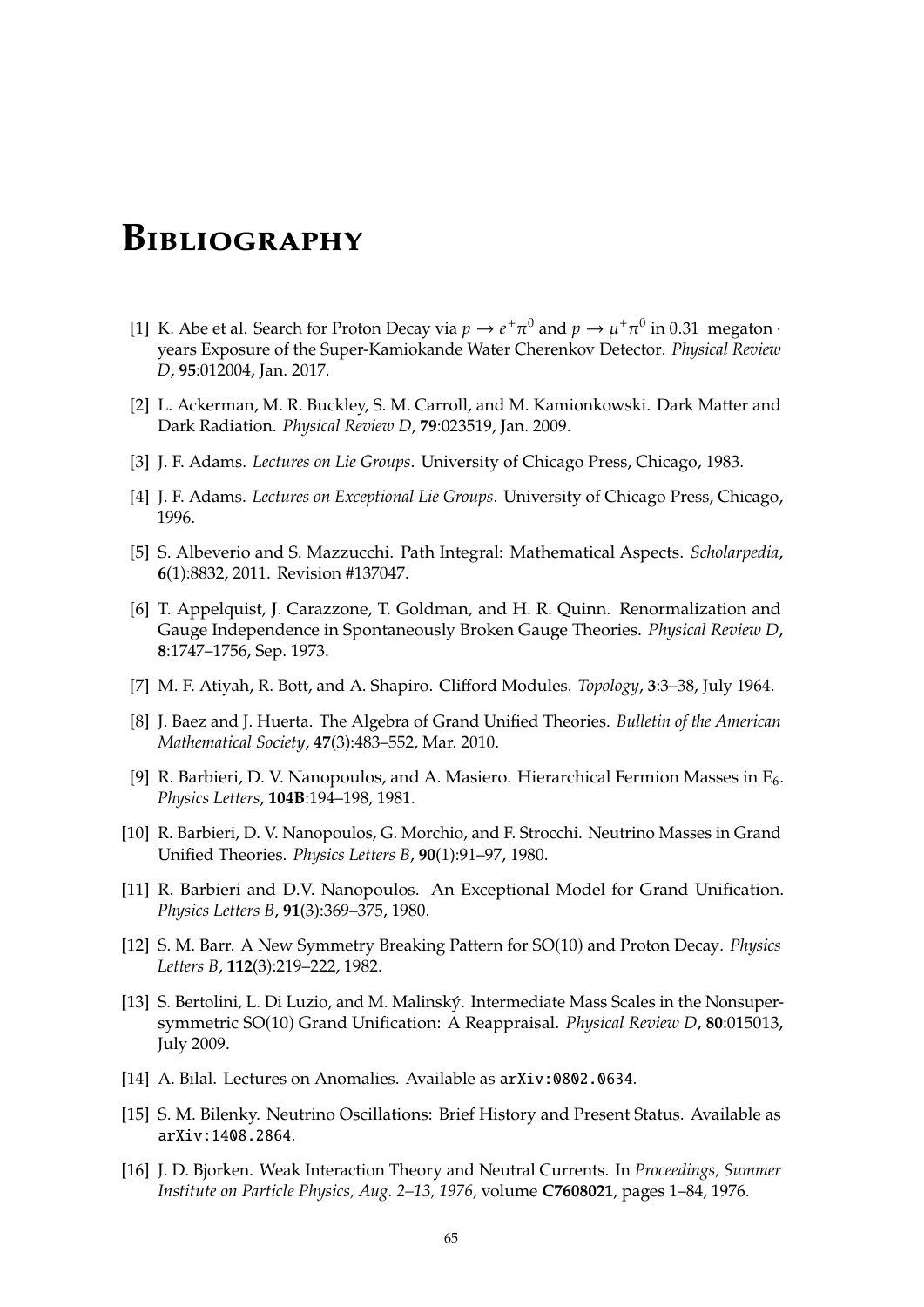## 66 BIBLIOGRAPHY

- [17] D. Bleecker. *Gauge Theory and Variational Principles*. Addison Wesley Publishing Company, Reading, 1981.
- [18] M. J. Bowick and P. Ramond. Calculable Masses in Grand Unified Theories. *Physics Letters*, **103B**:338–342, 1981.
- [19] T. Bröcker and T. tom Dieck. *Representations of Compact Lie Groups*. Springer-Verlag, New York, 1995.
- [20] B. Cassen and E. U. Condon. On Nuclear Forces. *Physical Review*, **50**(9):846–849, Nov. 1936.
- [21] R. P. Crease. *The Second Creation: Makers of the Revolution in Twentieth-Century Physics*. Rutgers University Press, New Brunswick, 1996.
- [22] A. De Rújula, H. Georgi, and S. L. Glashow. Hadron Masses in a Gauge Theory. *Physical Review D*, **12**:147–162, July 1975.
- [23] P. A. M. Dirac. The Quantum Theory of the Electron. *Proceedings of the Royal Society of London A: Mathematical, Physical and Engineering Sciences*, **117**(778):610–624, 1928.
- [24] P. A. M. Dirac. *The Principles of Quantum Mechanics*. Oxford University Press, Oxford, 1981.
- [25] M. Drewes. The Phenomenology of Right Handed Neutrinos. *International Journal of Modern Physics E*, **22**(08):1330019, Aug. 2013.
- [26] E. Fermi. Versuch einer Theorie der 𝛽-Strahlen. I. *Zeitschrift f ur Physik*, **88**(3-4):161–177, Mar. 1934.
- [27] R. Fisker. Grand Unification Dream Kept at Bay, *Quanta Magazine*. Retrieved from [<https://www.quantamagazine.org/](<https://www.quantamagazine.org/no-proton-decay-means-grand-unification-must-wait-20161215/>) [no-proton-decay-means-grand-unification-must-wait-20161215/>](<https://www.quantamagazine.org/no-proton-decay-means-grand-unification-must-wait-20161215/>), Dec. 15, 2016.
- [28] P.H. Frampton and S.L. Glashow. Staying Alive with SU(5). *Physics Letters B*, **131**(4):340– 342, 1983.
- [29] H. Fritzsch, M. Gell-Mann, and H. Leutwyler. Advantages of the Color Octet Gluon Picture. *Physics Letters B*, **47**(4):365–368, Nov. 1973.
- [30] H. Fritzsch and P. Minkowski. Unified Interactions of Leptons and Hadrons. *Annals of Physics*, **93**(1):193–266, 1975.
- [31] J. Fuchs and C. Schweigert. *Symmetries, Lie Algebras and Representations*. Cambridge University Press, Cambridge, 2003.
- [32] W. Fulton and J. Harris. *Representation Theory; A First Course*. Springer-Verlag, New York, 1999.
- [33] H. Georgi. The State of the Art—Gauge Theories. *AIP Conference Proceedings*, **23**:575– 582, 1975.
- [34] H. Georgi. Towards a Grand Unified Theory of Flavor. *Nuclear Physics B*, **156**(1):126– 134, 1979.
- [35] H. Georgi and S. L. Glashow. Gauge Theories Without Anomalies. *Physical Review D*, **6**:429–431, Jul. 1972.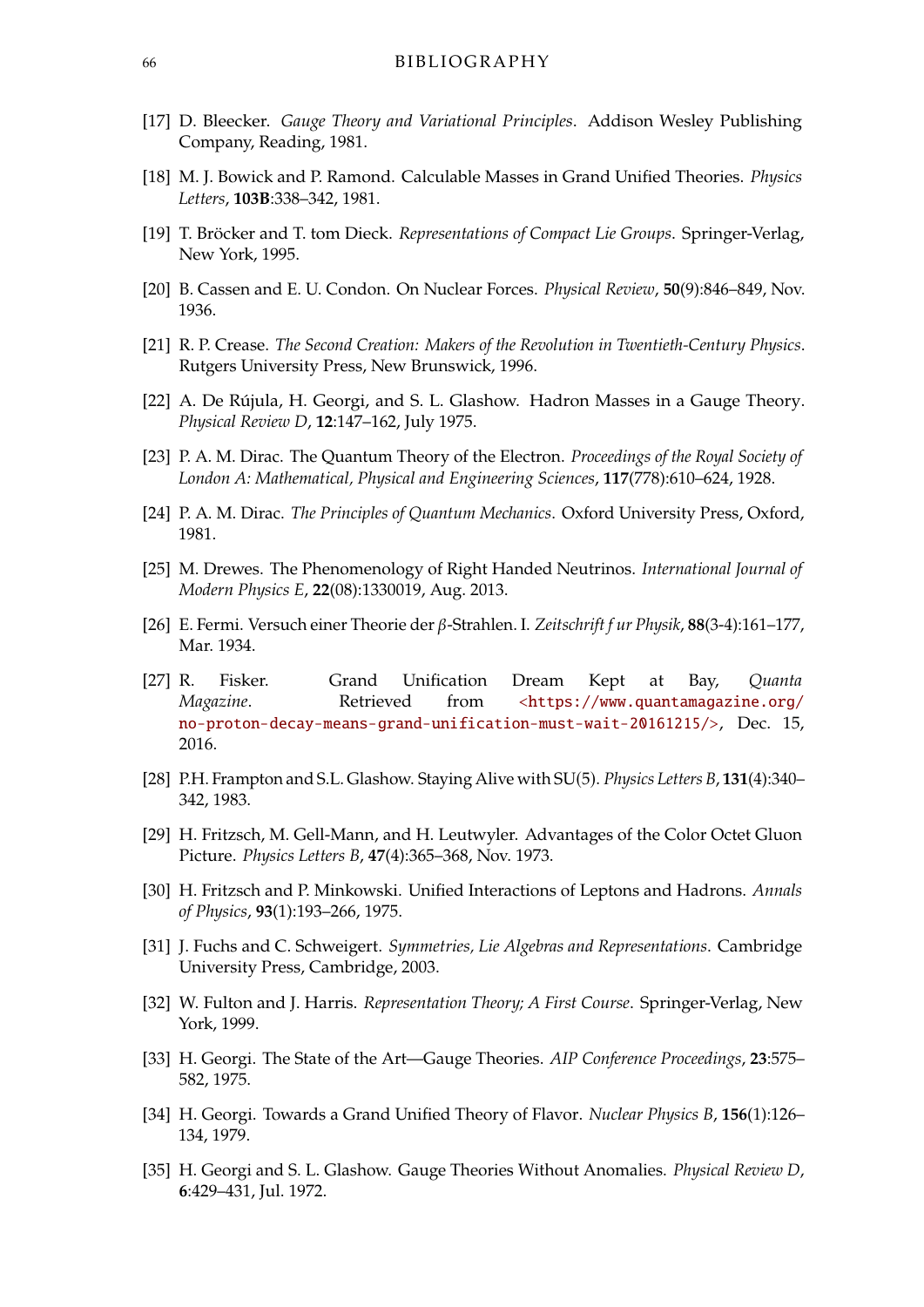- [36] H. Georgi and S. L. Glashow. Unity of All Elementary-Particle Forces. *Physical Review Letters*, **32**(8):438–441, Feb. 1974.
- [37] H. Georgi, H. R. Quinn, and S. Weinberg. Hierarchy of Interactions in Unified Gauge Theories. *Physical Review Letters*, **33**:451–454, Aug. 1974.
- [38] S. L. Glashow, J. Iliopoulos, and L. Maiani. Weak Interactions with Lepton-Hadron Symmetry. *Physical Review D*, **2**:1285–1292, Oct. 1970.
- [39] D. J. Gross. Twenty Five Years of Asymptotic Freedom. *Nuclear Physics B Proceedings Supplements*, **74**(1-3):426–446, Mar. 1999.
- [40] F. Gürsey, P. Ramond, and P. Sikivie. A Universal Gauge Theory Model Based on E6. *Physics Letters*, **B60**:177–180, 1976.
- [41] F. Gürsey and M. Serdaroğlu. Basic Fermion Masses and Mixings in the  $E_6$  Model. *Lettere al Nuovo Cimento*, **21**:28, 1978.
- [42] F. Gürsey and M. Serdaroğlu. E<sub>6</sub> Gauge Field Theory Model Revisited. *Nuovo Cimento*, **A65**:337, 1981.
- [43] B. Hall. *Lie Groups, Lie Algebras, and Representations: An Elementary Introduction*. Springer-Verlag, New York, 2004.
- [44] M. J. D. Hamilton. Lecture Notes on Mathematical Gauge Theory I. Retrieved from [<http://www.mathematik.uni-muenchen.de/~hamilton/](<http://www.mathematik.uni-muenchen.de/~hamilton/gaugetheoryI/GaugeTheoryLecture.pdf.>) [gaugetheoryI/GaugeTheoryLecture.pdf.>](<http://www.mathematik.uni-muenchen.de/~hamilton/gaugetheoryI/GaugeTheoryLecture.pdf.>), May 2017.
- [45] M. J. D. Hamilton. The Higgs Boson for Mathematicians. Lecture Notes on Gauge Theory and Symmetry Breaking. Available as arXiv:1512.02632.
- [46] H. Harari. Three Generations of Quarks and Leptons. In *V International Conference on Meson Spectroscopy Boston, Mass., Apr. 29–30, 1977*, page 0170, 1977.
- [47] A. Hartanto and L. T. Handoko. Grand Unified Theory Based on the SU(6) Symmetry. *Physical Review D*, **71**:095013, May 2005.
- [48] J. A. Harvey. Patterns of Symmetry Breaking in the Exceptional Groups. *Nuclear Physics B*, **163**:254–260, 1980.
- [49] W. Heisenberg. Über den Bau der Atomkerne. I. *Zeitschrift für Physik*, **77**(1):1–11, 1932.
- [50] R. C. Helling. How I Learned to Stop Worrying and Love QFT. Available as arXiv:1201.2714.
- [51] L. Hoddeson, L. Brown, M. Riordan, and M. Dresden, editors. *The Rise of the Standard Model: A History of Particle Physics from 1964 to 1979*. Cambridge University Press, Cambridge, 2006.
- [52] Nathan Jacobson. *Lie Algebras*. Dover Publications Inc., New York, 1979.
- [53] A. Joglekar and J. L. Rosner. Searching for Signatures of E<sub>6</sub>. Available as arXiv:1607.06900.
- [54] R. C. King. Fundamental Fermion Representations in Generalisations of the SU(5) Grand Unified Gauge Theory. *Nuclear Physics B*, 185(1):133 – 156, 1981.
- [55] L. D. Landau and E. M. Lifshitz. *The Classical Theory of Fields*. Elsevier Ltd., Oxford, 1995.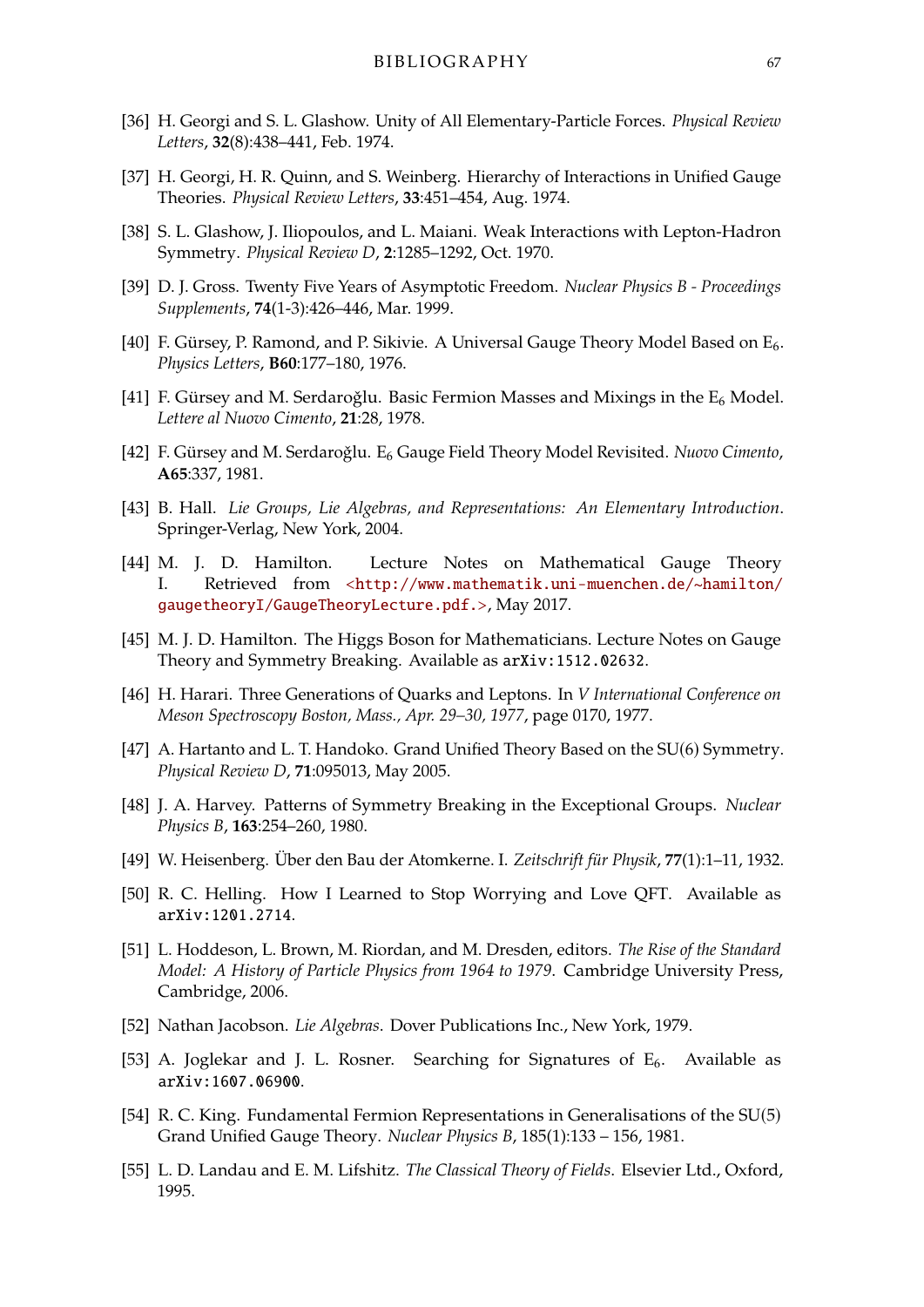- [56] P. Langacker. Grand Unified Theories and Proton Decay. *Phyics Reports*, **72**:185, 1981.
- [57] P. Langacker. The Physics of Heavy Z' Gauge Bosons. *Reviews of Modern Physics*,<br>81:1199-1228, Aug. 2009 **81**:1199–1228, Aug. 2009.
- [58] T. D. Lee and C. N. Yang. Question of Parity Conservation in Weak Interactions. *Physical Review*, **104**(1):254–258, Oct. 1956.
- [59] A. Leike. The Phenomenology of Extra Neutral Gauge Bosons. *Physics Reports*, **317**(3-4):143–250, 1999.
- [60] D. London and J. L. Rosner. Extra Gauge Bosons in E<sub>6</sub>. *Physical Review D*, **34**:1530–1546, Sep. 1986.
- [61] J. D. Lykken. Beyond the Standard Model. In *CERN Yellow Report CERN-2010-002, 101–109*, 2010.
- [62] W. J. Marciano. Weak Mixing Angle and Grand Unified Gauge Theories. *Physical Review D*, **20**:274–288, July 1979.
- [63] A. Masiero. On the Phenomenological Group in the Unified SO(10) Model. *Physics Letters B*, 93(3):295 – 298, 1980.
- [64] M. L. Mehta. Classification of Irreducible Unitary Representations of Compact Simple Lie Groups. I. *Journal of Mathematical Physics*, **7**(10):1824–1832, 1966.
- [65] M. L. Mehta and P. K. Srivastava. Classification of Irreducible Unitary Representations of Compact Simple Lie Groups. II. *Journal of Mathematical Physics*, **7**(10):1833–1835, 1966.
- [66] R. N. Mohapatra. *Unification and Supersymmetry*. Springer-Verlag, New York, 2002.
- [67] P. J. Mohr, B. N. Taylor, and D. B. Newell. CODATA Recommended Values of the Fundamental Physical Constants: 2010. *Reviews of Modern Physics*, **84**:1527–1605, Nov. 2012.
- [68] M. Nakahara. *Geometry, Topology and Physics*. Taylor & Francis Ltd., Boca Raton, 2003.
- [69] C. Nash. *Differential Topology and Quantum Field Theory*. Academic Press, London, 1991.
- [70] S. Okubo. Gauge Groups without Triangular Anomaly. *Physical Review D*, **16**:3528– 3534, Dec. 1977.
- [71] Susumu Okubo. Casimir Invariants and Vector Operators in Simple and Classical Lie Algebras. *Journal of Mathematical Physics*, **18**(12):2382–2394, 1977.
- [72] J. Patera and R. T. Sharp. Branching Rules for Representations of Simple Lie Algebras through Weyl Group Orbit Reduction. *Journal of Physics A: Mathematical and General*, **22**(13):2329, 1989.
- [73] C. Patrignani et al. Review of Particle Physics. *Chinese Physics*, **C40**(10):100001, 2016.
- [74] M. E. Peskin and D. V. Schroeder. *An Introduction to Quantum Field Theory*. Addison-Wesley Publishing Company, Reading, 1995.
- [75] R. W. Robinett and J. L. Rosner. Mass Scales in Grand Unified Theories. *Physical Review D*, **26**:2396–2419, Nov. 1982.